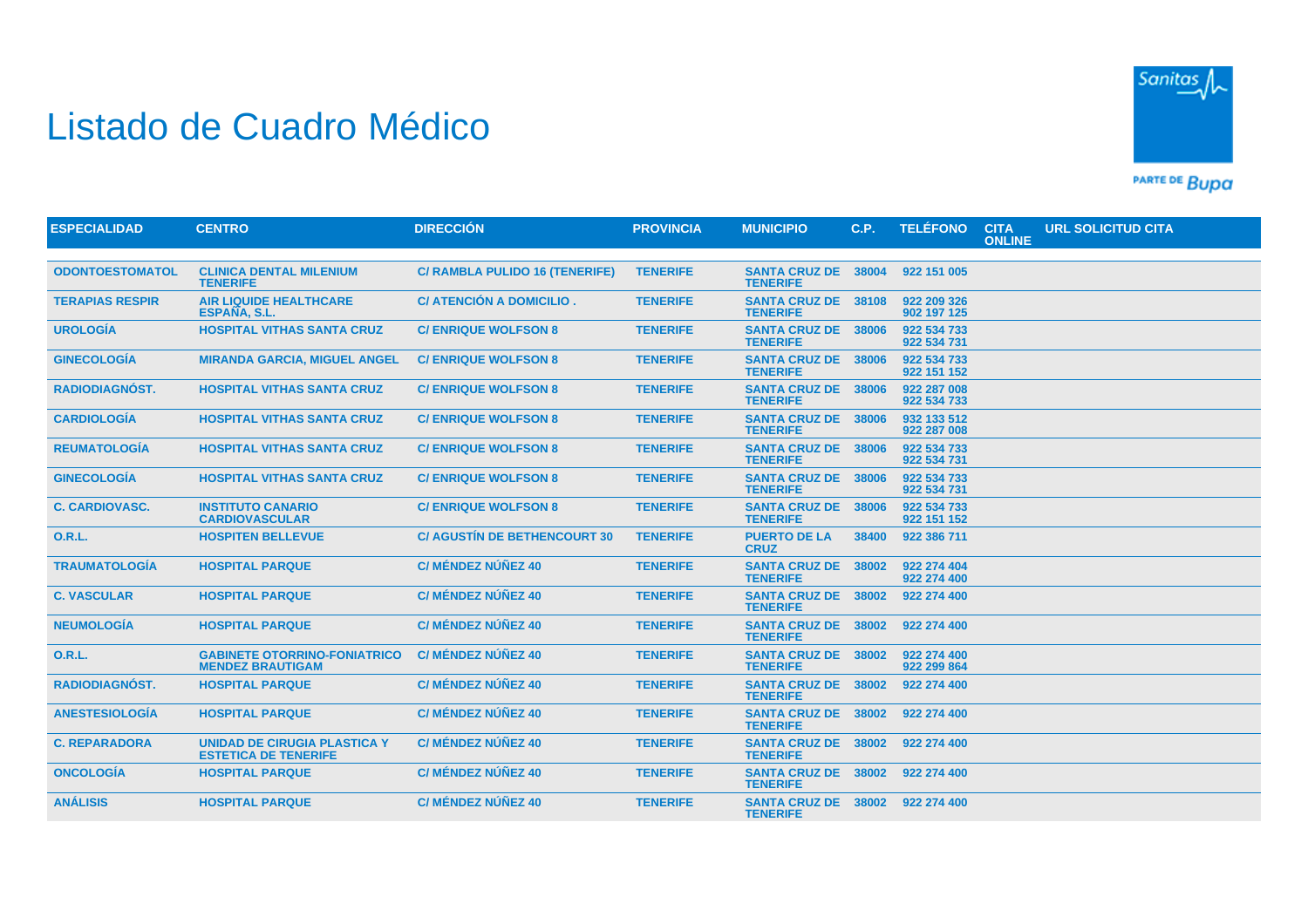| <b>ANATOMOPATOLO.</b>  | <b>CENTRO MEDICO VIDA ICOD</b>                 | <b>CRA LAS ARENAS 73</b>                                 | <b>TENERIFE</b> | <b>PUERTO DE LA</b><br><b>CRUZ</b>            | 38400 | 922 382 317                |
|------------------------|------------------------------------------------|----------------------------------------------------------|-----------------|-----------------------------------------------|-------|----------------------------|
| RADIODIAGNÓST.         | <b>CENTRO MEDICO VIDA ICOD</b>                 | <b>CRA LAS ARENAS 73</b>                                 | <b>TENERIFE</b> | <b>PUERTO DE LA</b><br><b>CRUZ</b>            | 38400 | 922 382 317                |
| <b>URGENCIAS</b>       | <b>CENTRO MEDICO VIDA ICOD</b>                 | <b>CRA LAS ARENAS 73</b>                                 | <b>TENERIFE</b> | <b>PUERTO DE LA</b><br><b>CRUZ</b>            | 38400 | 922 382 317                |
| <b>MED. FAMILIAR</b>   | <b>CENTRO MEDICO LA CUESTA</b>                 | <b>CRA GENERAL CUESTA TACO 15</b>                        | <b>TENERIFE</b> | <b>SAN CRISTOBAL</b><br><b>DE LA LAGUNA</b>   | 38320 | 922 650 004                |
| <b>TRAUMATOLOGIA</b>   | <b>SERMEVA, S.L.</b>                           | <b>AVD CARLOS FRANCISCO</b><br><b>LORENZO NAVARRO 69</b> | <b>TENERIFE</b> | <b>LOS LLANOS DE 38760</b><br><b>ARIDANE</b>  |       | 922 461 916                |
| <b>NEUROLOGIA</b>      | <b>SERMEVA, S.L.</b>                           | <b>AVD CARLOS FRANCISCO</b><br><b>LORENZO NAVARRO 69</b> | <b>TENERIFE</b> | <b>LOS LLANOS DE 38760</b><br><b>ARIDANE</b>  |       | 922 461 916                |
| <b>ANATOMOPATOLO.</b>  | <b>EUROFINS LGS MEGALAB</b>                    | <b>AVD CARLOS FRANCISCO</b><br><b>LORENZO NAVARRO 69</b> | <b>TENERIFE</b> | <b>LOS LLANOS DE 38760</b><br><b>ARIDANE</b>  |       | 922 460 924<br>922 461 916 |
| <b>AREAS PEDIÁTRI.</b> | <b>SERMEVA, S.L.</b>                           | <b>AVD CARLOS FRANCISCO</b><br><b>LORENZO NAVARRO 69</b> | <b>TENERIFE</b> | <b>LOS LLANOS DE 38760</b><br><b>ARIDANE</b>  |       | 922 461 916                |
| <b>CARDIOLOGÍA</b>     | <b>SERMEVA, S.L.</b>                           | <b>AVD CARLOS FRANCISCO</b><br><b>LORENZO NAVARRO 69</b> | <b>TENERIFE</b> | <b>LOS LLANOS DE 38760</b><br><b>ARIDANE</b>  |       | 922 461 916                |
| <b>GINECOLOGIA</b>     | <b>SERMEVA, S.L.</b>                           | <b>AVD CARLOS FRANCISCO</b><br><b>LORENZO NAVARRO 69</b> | <b>TENERIFE</b> | <b>LOS LLANOS DE 38760</b><br><b>ARIDANE</b>  |       | 922 461 916                |
| <b>O.R.L.</b>          | <b>SERMEVA, S.L.</b>                           | <b>AVD CARLOS FRANCISCO</b><br><b>LORENZO NAVARRO 69</b> | <b>TENERIFE</b> | <b>LOS LLANOS DE 38760</b><br><b>ARIDANE</b>  |       | 922 461 916                |
| <b>NEUROFISIOLOGÍA</b> | <b>SERMEVA, S.L.</b>                           | <b>AVD CARLOS FRANCISCO</b><br><b>LORENZO NAVARRO 69</b> | <b>TENERIFE</b> | <b>LOS LLANOS DE 38760</b><br><b>ARIDANE</b>  |       | 922 461 916                |
| <b>NEUROLOGIA</b>      | <b>HOSPITAL RAMBLA</b>                         | <b>RBL SANTA CRUZ 115</b>                                | <b>TENERIFE</b> | <b>SANTA CRUZ DE 38001</b><br><b>TENERIFE</b> |       | 922 291 600                |
| <b>UROLOGIA</b>        | <b>HOSPITAL RAMBLA</b>                         | <b>RBL SANTA CRUZ 115</b>                                | <b>TENERIFE</b> | <b>SANTA CRUZ DE 38001</b><br><b>TENERIFE</b> |       | 922 291 600                |
| <b>URGENCIAS</b>       | <b>HOSPITAL RAMBLA</b>                         | <b>RBL SANTA CRUZ 115</b>                                | <b>TENERIFE</b> | <b>SANTA CRUZ DE 38001</b><br><b>TENERIFE</b> |       | 922 291 600<br>922 278 200 |
| <b>C. TORÁCICA</b>     | <b>HOSPITAL RAMBLA</b>                         | <b>RBL SANTA CRUZ 115</b>                                | <b>TENERIFE</b> | <b>SANTA CRUZ DE 38001</b><br><b>TENERIFE</b> |       | 922 291 600<br>922 278 200 |
| <b>CIRUGÍA GENERAL</b> | <b>HOSPITAL RAMBLA</b>                         | <b>RBL SANTA CRUZ 115</b>                                | <b>TENERIFE</b> | <b>SANTA CRUZ DE 38001</b><br><b>TENERIFE</b> |       | 922 291 600<br>922 278 200 |
| <b>PLAN DE SALUD</b>   | <b>HOSPITAL RAMBLA</b>                         | <b>RBL SANTA CRUZ 115</b>                                | <b>TENERIFE</b> | <b>SANTA CRUZ DE 38001</b><br><b>TENERIFE</b> |       | 922 291 600<br>922 533 930 |
| <b>C. REPARADORA</b>   | <b>HOSPITAL RAMBLA</b>                         | <b>RBL SANTA CRUZ 115</b>                                | <b>TENERIFE</b> | SANTA CRUZ DE 38001<br><b>TENERIFE</b>        |       | 922 291 600                |
| <b>ANESTESIOLOGIA</b>  | <b>HOSPITAL RAMBLA</b>                         | <b>RBL SANTA CRUZ 115</b>                                | <b>TENERIFE</b> | <b>SANTA CRUZ DE 38001</b><br><b>TENERIFE</b> |       | 922 291 600<br>922 278 200 |
| <b>NEFROLOGÍA</b>      | <b>HOSPITAL QUIRONSALUD</b><br><b>TENERIFE</b> | <b>C/POETA RODRIGUEZ HERRERA 1</b>                       | <b>TENERIFE</b> | <b>SANTA CRUZ DE 38006</b><br><b>TENERIFE</b> |       | 922 574 233<br>922 270 700 |
| <b>ALERGOLOGIA</b>     | <b>HOSPITAL QUIRONSALUD</b><br><b>TENERIFE</b> | <b>C/ POETA RODRIGUEZ HERRERA 1</b>                      | <b>TENERIFE</b> | <b>SANTA CRUZ DE 38006</b><br><b>TENERIFE</b> |       | 922 574 233<br>922 270 700 |
| <b>DERMATOLOGÍA</b>    | <b>HOSPITAL QUIRONSALUD</b><br><b>TENERIFE</b> | <b>C/POETA RODRÍGUEZ HERRERA 1</b>                       | <b>TENERIFE</b> | <b>SANTA CRUZ DE 38006</b><br><b>TENERIFE</b> |       | 922 270 700                |
| <b>DERMATOLOGIA</b>    | <b>HOSPITAL QUIRONSALUD</b><br><b>TENERIFE</b> | <b>C/POETA RODRIGUEZ HERRERA 1</b>                       | <b>TENERIFE</b> | <b>SANTA CRUZ DE 38006</b><br><b>TENERIFE</b> |       | 922 574 233<br>922 270 700 |
| <b>UROLOGIA</b>        | <b>HOSPITAL QUIRONSALUD</b><br><b>TENERIFE</b> | <b>C/POETA RODRÍGUEZ HERRERA 1</b>                       | <b>TENERIFE</b> | <b>SANTA CRUZ DE 38006</b><br><b>TENERIFE</b> |       | 922 574 233<br>922 270 700 |
| <b>PSICOLOGIA</b>      | <b>HOSPITAL QUIRONSALUD</b><br><b>TENERIFE</b> | <b>C/ POETA RODRIGUEZ HERRERA 1</b>                      | <b>TENERIFE</b> | <b>SANTA CRUZ DE 38006</b><br><b>TENERIFE</b> |       | 922 574 233<br>922 270 700 |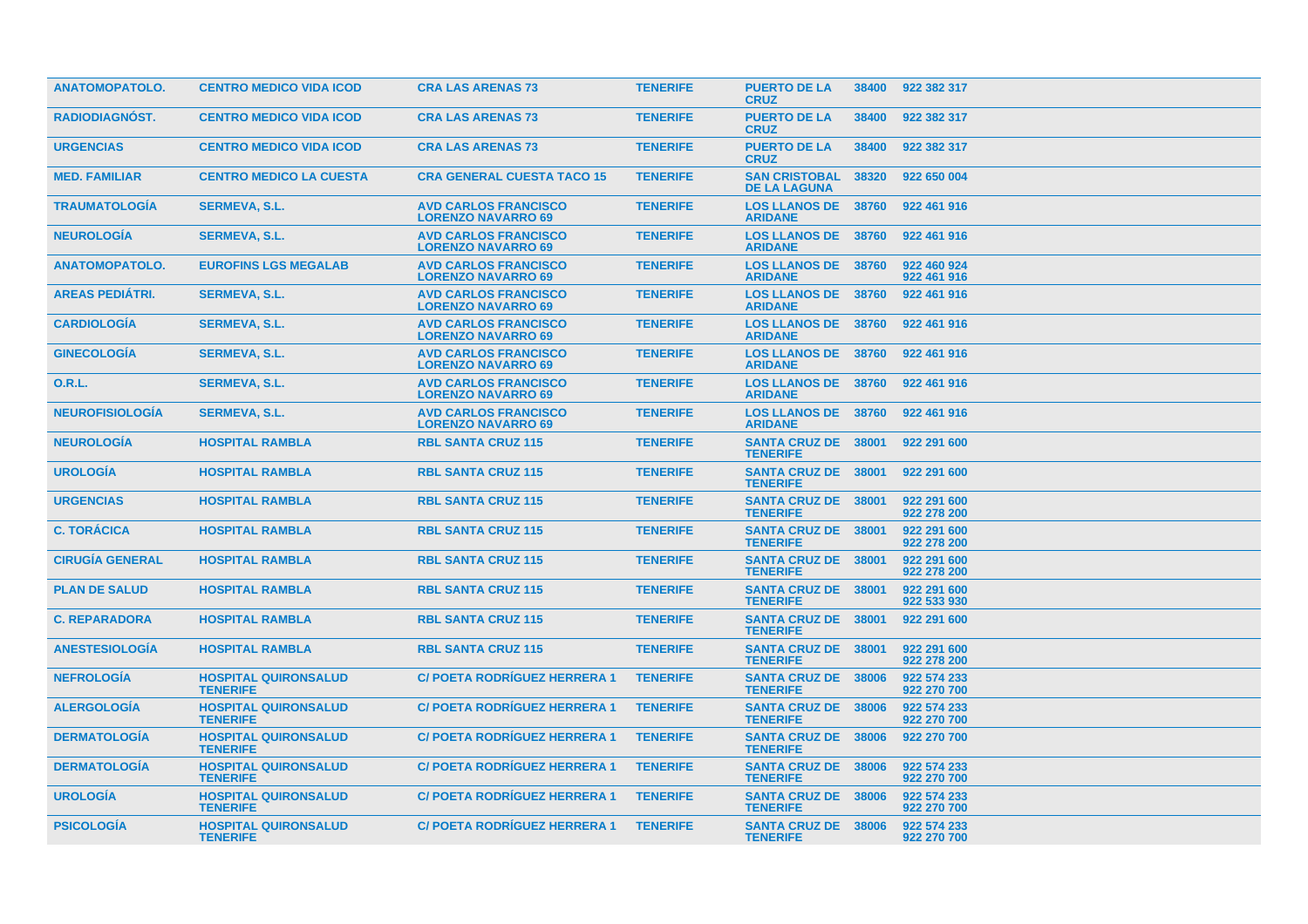| <b>TRAUMATOLOGIA</b>   | <b>HOSPITAL QUIRONSALUD</b><br><b>TENERIFE</b>    | <b>C/ POETA RODRIGUEZ HERRERA 1</b>                     | <b>TENERIFE</b> | <b>SANTA CRUZ DE 38006</b><br><b>TENERIFE</b> |       | 922 574 233<br>922 270 700 |
|------------------------|---------------------------------------------------|---------------------------------------------------------|-----------------|-----------------------------------------------|-------|----------------------------|
| <b>CIRUGÍA GENERAL</b> | <b>HOSPITAL QUIRONSALUD</b><br><b>TENERIFE</b>    | <b>C/POETA RODRIGUEZ HERRERA 1</b>                      | <b>TENERIFE</b> | <b>SANTA CRUZ DE 38006</b><br><b>TENERIFE</b> |       | 922 270 700                |
| <b>C. CARDIOVASC.</b>  | <b>INSTITUTO CANARIO</b><br><b>CARDIOVASCULAR</b> | <b>C/ ENRIQUE WOLFSON 8</b>                             | <b>TENERIFE</b> | <b>SANTA CRUZ DE 38006</b><br><b>TENERIFE</b> |       | 922 534 733                |
| <b>GINECOLOGÍA</b>     | <b>MIRANDA GARCIA, MIGUEL ANGEL</b>               | <b>C/ ENRIQUE WOLFSON 8</b>                             | <b>TENERIFE</b> | <b>SANTA CRUZ DE</b><br><b>TENERIFE</b>       | 38006 |                            |
| <b>TRAUMATOLOGIA</b>   | <b>HOSPITAL QUIRONSALUD COSTA</b><br><b>ADEJE</b> | <b>URB SAN EUGENIO S/N EDIFICIO</b><br><b>GARAJONAY</b> | <b>TENERIFE</b> | <b>ADEJE</b>                                  | 38660 | 922 752 626<br>922 792 400 |
| <b>HEMATOLOGÍA</b>     | <b>HOSPITAL QUIRONSALUD COSTA</b><br><b>ADEJE</b> | <b>URB SAN EUGENIO S/N EDIFICIO</b><br><b>GARAJONAY</b> | <b>TENERIFE</b> | <b>ADEJE</b>                                  | 38660 | 922 752 626<br>922 792 400 |
| <b>HOSP. GENERAL</b>   | <b>HOSPITAL QUIRONSALUD COSTA</b><br><b>ADEJE</b> | <b>URB SAN EUGENIO S/N EDIFICIO</b><br><b>GARAJONAY</b> | <b>TENERIFE</b> | <b>ADEJE</b>                                  | 38660 | 922 752 626<br>900 100 090 |
| <b>URGENCIAS</b>       | <b>HOSPITAL QUIRONSALUD COSTA</b><br><b>ADEJE</b> | <b>URB SAN EUGENIO S/N EDIFICIO</b><br><b>GARAJONAY</b> | <b>TENERIFE</b> | <b>ADEJE</b>                                  | 38660 | 922 752 626<br>922 792 400 |
| <b>O.R.L.</b>          | <b>HOSPITAL QUIRONSALUD COSTA</b><br><b>ADEJE</b> | <b>URB SAN EUGENIO S/N EDIFICIO</b><br><b>GARAJONAY</b> | <b>TENERIFE</b> | <b>ADEJE</b>                                  | 38660 | 922 752 626<br>922 792 400 |
| <b>NEFROLOGÍA</b>      | <b>HOSPITAL QUIRONSALUD COSTA</b><br><b>ADEJE</b> | <b>URB SAN EUGENIO S/N EDIFICIO</b><br><b>GARAJONAY</b> | <b>TENERIFE</b> | <b>ADEJE</b>                                  | 38660 | 922 151 395<br>922 752 626 |
| <b>ALERGOLOGIA</b>     | <b>HOSPITAL QUIRONSALUD COSTA</b><br><b>ADEJE</b> | <b>URB SAN EUGENIO S/N EDIFICIO</b><br><b>GARAJONAY</b> | <b>TENERIFE</b> | <b>ADEJE</b>                                  | 38660 | 922 151 395<br>922 752 626 |
| <b>ANESTESIOLOGIA</b>  | <b>HOSPITAL QUIRONSALUD COSTA</b><br><b>ADEJE</b> | <b>URB SAN EUGENIO S/N EDIFICIO</b><br><b>GARAJONAY</b> | <b>TENERIFE</b> | <b>ADEJE</b>                                  | 38660 | 922 752 626<br>922 792 400 |
| <b>NEUMOLOGIA</b>      | <b>HOSPITAL QUIRONSALUD COSTA</b><br><b>ADEJE</b> | <b>URB SAN EUGENIO S/N EDIFICIO</b><br><b>GARAJONAY</b> | <b>TENERIFE</b> | <b>ADEJE</b>                                  | 38660 | 922 752 626<br>922 792 400 |
| RADIODIAGNÓST.         | <b>HOSPITAL QUIRONSALUD COSTA</b><br><b>ADEJE</b> | <b>URB SAN EUGENIO S/N EDIFICIO</b><br><b>GARAJONAY</b> | <b>TENERIFE</b> | <b>ADEJE</b>                                  | 38660 | 922 151 395<br>922 752 626 |
| <b>PODOLOGÍA</b>       | <b>HOSPITEN BELLEVUE</b>                          | <b>C/ALEMANIA 6</b>                                     | <b>TENERIFE</b> | <b>PUERTO DE LA</b><br><b>CRUZ</b>            | 38400 | 922 383 551<br>922 385 235 |
| <b>ANESTESIOLOGÍA</b>  | <b>HOSPITEN BELLEVUE</b>                          | <b>C/ ALEMANIA 6</b>                                    | <b>TENERIFE</b> | <b>PUERTO DE LA</b><br><b>CRUZ</b>            | 38400 | 922 383 551                |
| <b>DERMATOLOGIA</b>    | <b>HOSPITEN BELLEVUE</b>                          | <b>C/ALEMANIA 6</b>                                     | <b>TENERIFE</b> | <b>PUERTO DE LA</b><br><b>CRUZ</b>            | 38400 | 922 383 551                |
| 0.R.L.                 | <b>HOSPITEN BELLEVUE</b>                          | <b>C/ALEMANIA 6</b>                                     | <b>TENERIFE</b> | <b>PUERTO DE LA</b><br><b>CRUZ</b>            | 38400 | 922 383 551                |
| <b>DIGESTIVO</b>       | <b>CENTRO MEDICO VIDA SANTA</b><br><b>URSULA</b>  | <b>C/ALEMANIA 6</b>                                     | <b>TENERIFE</b> | <b>PUERTO DE LA</b><br><b>CRUZ</b>            | 38400 | 922 385 235<br>922 383 551 |
| <b>C. REPARADORA</b>   | <b>HOSPITEN BELLEVUE</b>                          | <b>C/ ALEMANIA 6</b>                                    | <b>TENERIFE</b> | <b>PUERTO DE LA</b><br><b>CRUZ</b>            | 38400 | 922 385 235<br>922 383 551 |
| O.R.L.                 | <b>HOSPITEN BELLEVUE</b>                          | <b>C/ALEMANIA 6</b>                                     | <b>TENERIFE</b> | <b>PUERTO DE LA</b><br><b>CRUZ</b>            | 38400 | 922 383 551<br>922 385 235 |
| <b>C. PEDIÁTRICA</b>   | <b>HOSPITEN SUR</b>                               | <b>C/SIETE ISLAS 8 (TENERIFE)</b>                       | <b>TENERIFE</b> | <b>ARONA</b>                                  | 38660 | 922 777 760<br>922 750 022 |
| <b>UROLOGIA</b>        | <b>HOSPITEN SUR</b>                               | C/ SIETE ISLAS 8 (TENERIFE)                             | <b>TENERIFE</b> | <b>ARONA</b>                                  | 38660 | 922 777 760<br>922 750 022 |
| <b>AREAS PEDIÁTRI.</b> | <b>HOSPITEN SUR</b>                               | <b>C/SIETE ISLAS 8 (TENERIFE)</b>                       | <b>TENERIFE</b> | <b>ARONA</b>                                  | 38660 | 922 777 760<br>922 750 022 |
| <b>C. CARDIOVASC.</b>  | <b>HOSPITEN SUR</b>                               | <b>C/SIETE ISLAS 8 (TENERIFE)</b>                       | <b>TENERIFE</b> | <b>ARONA</b>                                  | 38660 | 922 777 760<br>922 750 022 |
| <b>CIRUGÍA GENERAL</b> | <b>HOSPITEN SUR</b>                               | <b>C/SIETE ISLAS 8 (TENERIFE)</b>                       | <b>TENERIFE</b> | <b>ARONA</b>                                  | 38660 | 922 777 760<br>922 750 022 |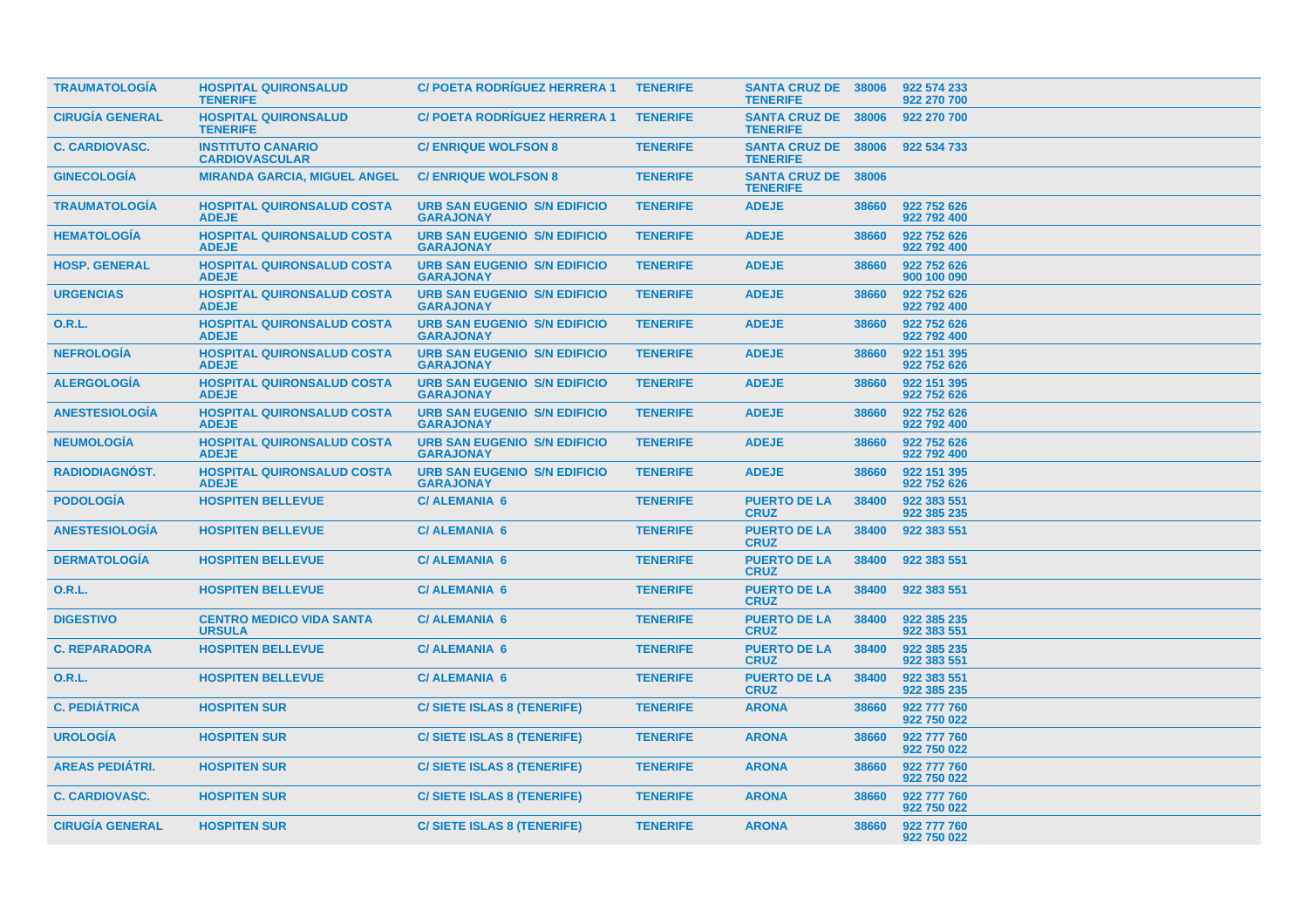| <b>NEUROLOGIA</b>      | <b>HOSPITEN SUR</b>                                                                    | C/ SIETE ISLAS 8 (TENERIFE)                                                                  | <b>TENERIFE</b> | <b>ARONA</b>                                  | 38660 | 922 777 760<br>922 750 022 |           |                                      |  |
|------------------------|----------------------------------------------------------------------------------------|----------------------------------------------------------------------------------------------|-----------------|-----------------------------------------------|-------|----------------------------|-----------|--------------------------------------|--|
| <b>ENDOCRINOLOGIA</b>  | <b>CENTRO MEDICO TUCAN</b>                                                             | <b>C/LUIS RODRIGUEZ FIGUEROA 4</b><br>EDF. BELLATERRA, C.M. TUCAN                            | <b>TENERIFE</b> | <b>PUERTO DE LA</b><br><b>CRUZ</b>            | 38400 | 922 376 344                |           |                                      |  |
| <b>PSICOLOGÍA</b>      | <b>CENTRO MEDICO TUCAN</b>                                                             | <b>C/LUIS RODRÍGUEZ FIGUEROA 4</b><br>EDF. BELLATERRA, C.M. TUCAN                            | <b>TENERIFE</b> | <b>PUERTO DE LA</b><br><b>CRUZ</b>            | 38400 | 922 376 344                |           |                                      |  |
| <b>PODOLOGÍA</b>       | <b>CENTRO MEDICO TUCAN</b>                                                             | <b>C/LUIS RODRÍGUEZ FIGUEROA 4</b><br>EDF. BELLATERRA, C.M. TUCAN                            | <b>TENERIFE</b> | <b>PUERTO DE LA</b><br><b>CRUZ</b>            | 38400 | 922 376 344                |           |                                      |  |
| <b>MED. FAMILIAR</b>   | <b>CENTRO MEDICO VIDA REALEJOS</b>                                                     | <b>AVD DE CANARIAS 13 (EDIF.</b><br><b>TEIDEMAR)</b>                                         | <b>TENERIFE</b> | <b>LOS REALEJOS</b>                           | 38410 | 922 345 159                |           |                                      |  |
| <b>GINECOLOGÍA</b>     | <b>MIRANDA GARCIA, MIGUEL ANGEL</b>                                                    | <b>AVD VEINTICINCO DE JULIO 10</b><br>PISO 1 <sup>0</sup>                                    | <b>TENERIFE</b> | <b>SANTA CRUZ DE</b><br><b>TENERIFE</b>       | 38004 | 922 296 172<br>922 296 170 |           |                                      |  |
| <b>MED. FAMILIAR</b>   | <b>CTRO. GINECOLOGICO SERAGO-</b><br>DR. GONZALEZ GARCIA, R.A.                         | <b>C/ COMANDANTE SANCHEZ PINTO</b><br>31                                                     | <b>TENERIFE</b> | <b>SANTA CRUZ DE</b><br><b>TENERIFE</b>       | 38006 | 922 281 212                |           |                                      |  |
| <b>FISIOTERAPIA</b>    | <b>FISIO SALUD</b>                                                                     | <b>C/ PEREZ DE ROZAS 27 BAJO</b>                                                             | <b>TENERIFE</b> | <b>SANTA CRUZ DE 38006</b><br><b>TENERIFE</b> |       | 922 244 500                |           |                                      |  |
| <b>CIRUGÍA GENERAL</b> | <b>CENTRO MEDICO TINABANA</b>                                                          | <b>AVD EL PUENTE 48 LOCAL 5</b>                                                              | <b>TENERIFE</b> | <b>SANTA CRUZ DE 38700</b><br><b>LA PALMA</b> |       | 922 410 202                |           |                                      |  |
| <b>MED. FAMILIAR</b>   | <b>CENTRO MEDICO TINABANA</b>                                                          | <b>AVD EL PUENTE 48 LOCAL 5</b>                                                              | <b>TENERIFE</b> | <b>SANTA CRUZ DE 38700</b><br><b>LA PALMA</b> |       | 922 410 202                |           |                                      |  |
| <b>REUMATOLOGIA</b>    | <b>CAPE</b>                                                                            | <b>AVD ISLAS CANARIAS 80-82</b>                                                              | <b>TENERIFE</b> | SANTA CRUZ DE 38007<br><b>TENERIFE</b>        |       | 922 219 794<br>922 211 133 |           |                                      |  |
| <b>MED. FAMILIAR</b>   | <b>CENTRO MEDICO LA CONCEPCION</b>                                                     | <b>C/DR.OLIVERA 12</b>                                                                       | <b>TENERIFE</b> | <b>SAN CRISTOBAL</b><br><b>DE LA LAGUNA</b>   | 38201 | 922 250 224                |           |                                      |  |
| <b>OFTALMOLOGÍA</b>    | <b>CENTRO MEDICO SAN MARCOS</b>                                                        | AVD VENTICINCO DE ABRIL 88 EDIF. TENERIFE<br><b>ISLAS AFORTUNADAS</b>                        |                 | <b>ICOD DE LOS</b><br><b>VINOS</b>            | 38430 | 922 814 268                |           |                                      |  |
| <b>DIGESTIVO</b>       | <b>CENTRO MEDICO SAN MARCOS</b>                                                        | AVD VENTICINCO DE ABRIL 88 EDIF. TENERIFE<br><b>ISLAS AFORTUNADAS</b>                        |                 | <b>ICOD DE LOS</b><br><b>VINOS</b>            | 38430 | 922 814 268                |           |                                      |  |
| <b>GINECOLOGIA</b>     | <b>CENTRO MEDICO SAN MARCOS</b>                                                        | AVD VENTICINCO DE ABRIL 88 EDIF. TENERIFE<br><b>ISLAS AFORTUNADAS</b>                        |                 | <b>ICOD DE LOS</b><br><b>VINOS</b>            | 38430 | 922 814 268                |           |                                      |  |
| <b>REUMATOLOGÍA</b>    | <b>DERMAMEDICIN TENERIFE</b>                                                           | <b>C/IRIARTE 8</b>                                                                           | <b>TENERIFE</b> | <b>SANTA CRUZ DE 38004</b><br><b>TENERIFE</b> |       | 822 178 197                | <b>SI</b> | Pulsa aquí para pedir tu cita online |  |
| <b>C. VASCULAR</b>     | <b>DERMAMEDICIN TENERIFE</b>                                                           | <b>C/IRIARTE 8</b>                                                                           | <b>TENERIFE</b> | <b>SANTA CRUZ DE 38004</b><br><b>TENERIFE</b> |       | 822 178 197                |           |                                      |  |
| <b>ANÁLISIS</b>        | <b>CLINICA TARA</b>                                                                    | <b>C/ CASAS ALTAS S/N EL CANTILLO</b>                                                        | <b>TENERIFE</b> | <b>TACORONTE</b>                              | 38350 | 922 563 351                |           |                                      |  |
| <b>TRAUMATOLOGÍA</b>   | <b>CLINICA TARA</b>                                                                    | <b>C/ CASAS ALTAS S/N EL CANTILLO</b>                                                        | <b>TENERIFE</b> | <b>TACORONTE</b>                              | 38350 | 922 563 351                |           |                                      |  |
| <b>PSIQUIATRÍA</b>     | <b>GUAMASA LIVE, S.L.</b>                                                              | <b>C/ CASTILLO 58 PISO 1º-LETRA</b><br>DCHA.                                                 | <b>TENERIFE</b> | <b>SANTA CRUZ DE</b><br><b>TENERIFE</b>       | 38003 | 922 245 092                |           |                                      |  |
| <b>ANÁLISIS</b>        | <b>EUROFINS LGS MEGALAB</b>                                                            | <b>C/NICARAGUA, 2</b>                                                                        | <b>TENERIFE</b> | <b>GUIMAR</b>                                 | 38500 | 922 512 151<br>922 551 354 |           |                                      |  |
| <b>MED. FAMILIAR</b>   | <b>CM CLODINA</b>                                                                      | <b>C/NICARAGUA, 2</b>                                                                        | <b>TENERIFE</b> | <b>GUIMAR</b>                                 | 38500 | 922 512 151                |           |                                      |  |
| <b>ODONTOESTOMATOL</b> | <b>CIDME - CLINICA DE</b><br><b>IMPLANTOLOGIA DENTAL Y</b><br><b>MEDICINA ESTETICA</b> | <b>C/ CALDERON DE LA BARCA 4-6</b><br>(TENERIFE)                                             | <b>TENERIFE</b> | <b>SANTA CRUZ DE</b><br><b>TENERIFE</b>       | 38006 | 922 299 864                |           |                                      |  |
| <b>MED. FAMILIAR</b>   | <b>CTRO. GINECOLOGICO SERAGO-</b><br>DR. GONZALEZ GARCIA, R.A.                         | <b>C/OBISPO REY REDONDO 49</b>                                                               | <b>TENERIFE</b> | <b>SAN CRISTOBAL</b><br><b>DE LA LAGUNA</b>   | 38200 | 922 281 212                |           |                                      |  |
| <b>GINECOLOGÍA</b>     | <b>CENTRO MEDICO SANA</b>                                                              | <b>AVD ALONSO FERNANDEZ DE</b><br><b>LUGO 10 EDIF. MARIA TERESA - EL</b><br><b>MAYORAZGO</b> | <b>TENERIFE</b> | <b>LA OROTAVA</b>                             | 38300 | 618 876 510<br>922 346 458 |           |                                      |  |
| <b>GINECOLOGIA</b>     | <b>THEIS, MICHEL</b>                                                                   | <b>C/VALOIS 47</b>                                                                           | <b>TENERIFE</b> | <b>PUERTO DE LA</b><br><b>CRUZ</b>            | 38400 | 922 370 897                |           |                                      |  |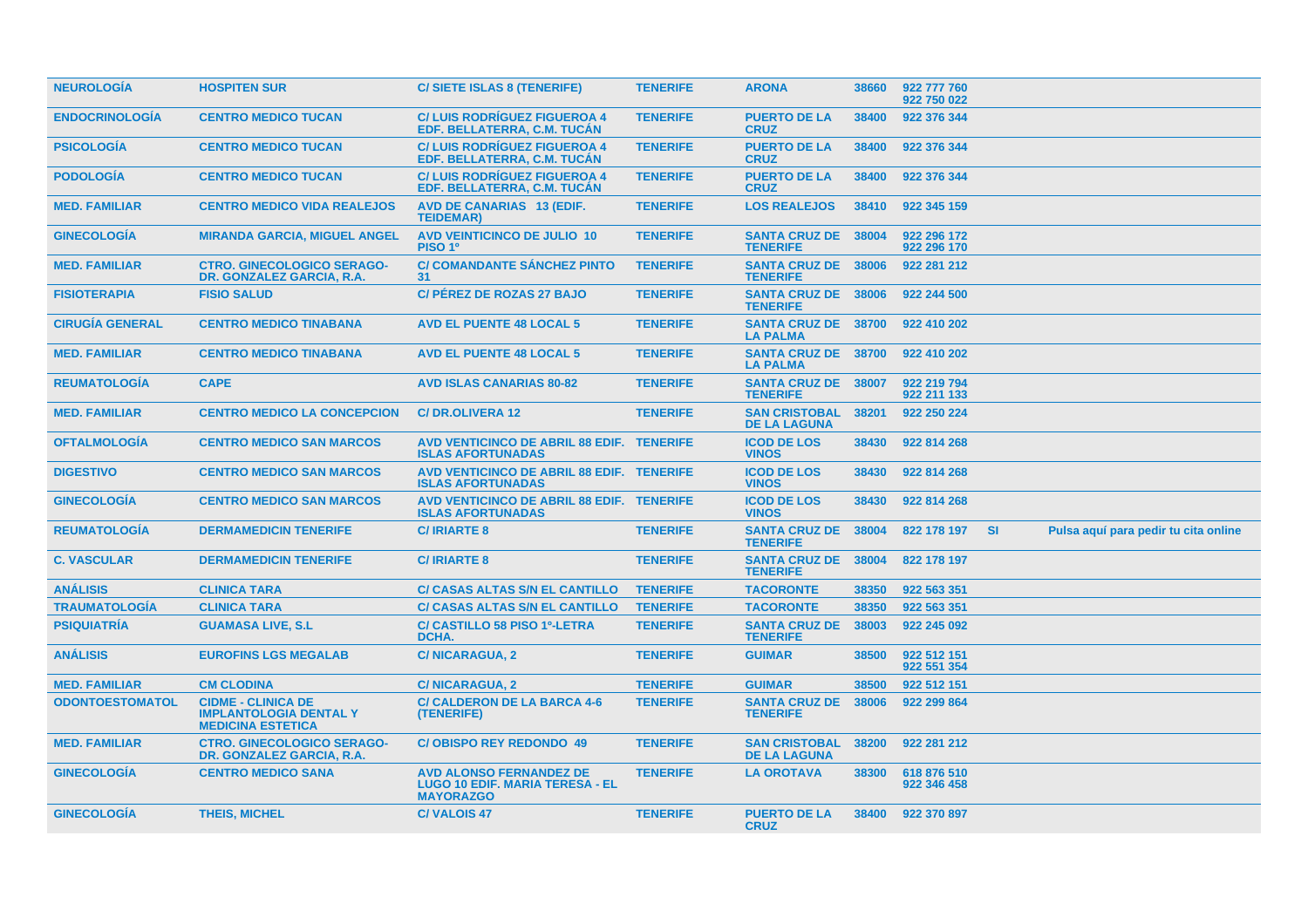| <b>ODONTOESTOMATOL</b> | <b>CLINICA DENTAL LA CUESTA</b><br><b>VALVERDE</b> | <b>C/ JESUS DE NAZARENO 4 LOCAL</b><br><b>BAJO (EL HIERRO)</b>                                             | <b>TENERIFE</b> | <b>VALVERDE</b>                               | 38900 | 922 550 058                |
|------------------------|----------------------------------------------------|------------------------------------------------------------------------------------------------------------|-----------------|-----------------------------------------------|-------|----------------------------|
| <b>ODONTOESTOMATOL</b> | <b>CLINICA ZARATE</b>                              | <b>AVD FAMILIA BETHANCOURT Y</b><br><b>MOLINA 3 PROXIMA UNION CON</b><br><b>HOSPITAL PARQUE (TENERIFE)</b> | <b>TENERIFE</b> | <b>PUERTO DE LA</b><br><b>CRUZ</b>            | 38400 | 922 380 474                |
| <b>FISIOTERAPIA</b>    | <b>RODRIGUEZ MARTIN LUZ MARINA</b>                 | <b>PLZ SAN PEDRO S/N EDIFICIO</b><br><b>PLAZA, PASEO PEATONAL</b>                                          | <b>TENERIFE</b> | <b>GUIMAR</b>                                 | 38500 | 922 514 329                |
| <b>ENDOCRINOLOGÍA</b>  | <b>CENTRO MEDICO VIDA SANTA</b><br><b>URSULA</b>   | <b>CRA PROVINCIAL S/N</b>                                                                                  | <b>TENERIFE</b> | <b>SANTA URSULA</b>                           | 38390 | 922 300 042                |
| <b>ALERGOLOGIA</b>     | <b>CENTRO MEDICO VIDA SANTA</b><br><b>URSULA</b>   | <b>CRA PROVINCIAL S/N</b>                                                                                  | <b>TENERIFE</b> | <b>SANTA URSULA</b>                           | 38390 | 922 300 042                |
| <b>URGENCIAS</b>       | <b>CENTRO MEDICO VIDA SANTA</b><br><b>URSULA</b>   | <b>CRA PROVINCIAL S/N</b>                                                                                  | <b>TENERIFE</b> | <b>SANTA URSULA</b>                           | 38390 | 922 300 042                |
| <b>ANÁLISIS</b>        | <b>RED CANARIA LABORATORIOS SLP</b>                | <b>AVD LAS PALMERAS 53</b>                                                                                 | <b>TENERIFE</b> | <b>SAN CRISTOBAL</b><br><b>DE LA LAGUNA</b>   | 38205 | 922 646 816                |
| <b>PODOLOGIA</b>       | <b>CENTRO MEDICO VIDA LA LAGUNA</b>                | <b>C/BALTAZAR NUNEZ 2</b>                                                                                  | <b>TENERIFE</b> | <b>SAN CRISTOBAL</b><br><b>DE LA LAGUNA</b>   | 38201 | 922 633 000                |
| <b>PSICOLOGÍA</b>      | <b>GONZALEZ RUIZ ALEJANDRA</b><br><b>ELIZABETH</b> | <b>C/OBISPO REY REDONDO 13</b><br><b>ENTRESUELO DERECHA</b>                                                | <b>TENERIFE</b> | <b>SAN CRISTOBAL</b><br><b>DE LA LAGUNA</b>   | 38200 | 687 719 965                |
| <b>OFTALMOLOGIA</b>    | <b>CLINICA NIVARIA</b>                             | <b>AVD REYES CATOLICOS 25 CLINICA TENERIFE</b><br><b>NIVARIA</b>                                           |                 | <b>SANTA CRUZ DE 38005</b><br><b>TENERIFE</b> |       | 822 027 777                |
| <b>OFTALMOLOGIA</b>    | <b>CLINICA MIRABELL</b>                            | AVD REYES CATOLICOS 25 CLINICA TENERIFE<br><b>NIVARIA</b>                                                  |                 | <b>SANTA CRUZ DE 38005</b><br><b>TENERIFE</b> |       | 822 027 777                |
| <b>ANÁLISIS</b>        | <b>RED CANARIA LABORATORIOS SLP</b>                | <b>C/CALVARIO 6</b>                                                                                        | <b>TENERIFE</b> | <b>LA OROTAVA</b>                             | 38300 | 922 322 710                |
| <b>ALERGOLOGIA</b>     | <b>DERMATEN</b>                                    | <b>C/DOCTOR ALFONSO SORIANO</b><br><b>FRADE 1 LOCAL A-B</b>                                                | <b>TENERIFE</b> | <b>SANTA CRUZ DE 38006</b><br><b>TENERIFE</b> |       | 822 103 675<br>672 443 132 |
| <b>DIGESTIVO</b>       | <b>DERMATEN</b>                                    | <b>C/DOCTOR ALFONSO SORIANO</b><br><b>FRADE 1 LOCAL A-B</b>                                                | <b>TENERIFE</b> | <b>SANTA CRUZ DE</b><br><b>TENERIFE</b>       | 38006 | 822 103 675<br>672 443 132 |
| <b>ENFERMERÍA</b>      | <b>GOMERMEDI SL</b>                                | <b>C/ PROFESOR ARMAS FERNANDEZ</b><br>35                                                                   | <b>TENERIFE</b> | <b>SAN SEBASTIAN</b><br><b>DE LA GOMERA</b>   | 38800 | 922 871 851                |
| <b>GINECOLOGIA</b>     | <b>CLINICA MARTINEZ WALLIN</b>                     | <b>C/ ALVAREZ DE LUGO 16 16 BAJO</b>                                                                       | <b>TENERIFE</b> | <b>SANTA CRUZ DE</b><br><b>TENERIFE</b>       | 38002 | 646 574 820<br>922 243 058 |
| <b>MED. FAMILIAR</b>   | <b>CENTROS VIDA SUR</b>                            | <b>C/FRANCIA 3</b>                                                                                         | <b>TENERIFE</b> | <b>CANDELARIA</b>                             | 38530 | 922 072 072                |
| <b>ENFERMERÍA</b>      | <b>GOMERMEDI SL</b>                                | <b>C/HELIODORO RODRIGUEZ LOPEZ</b><br><b>32 CENTRO MEDICO GOMERMEDI</b><br><b>OLIMPICO</b>                 | <b>TENERIFE</b> | <b>SANTA CRUZ DE 38005</b><br><b>TENERIFE</b> |       |                            |
| <b>PSICOLOGIA</b>      | <b>GOMERMEDI SL</b>                                | C/HELIODORO RODRIGUEZ LOPEZ<br><b>32 CENTRO MEDICO GOMERMEDI</b><br><b>OLIMPICO</b>                        | <b>TENERIFE</b> | <b>SANTA CRUZ DE 38005</b><br><b>TENERIFE</b> |       |                            |
| <b>PODOLOGIA</b>       | <b>EXCELLENT MEDICAL</b>                           | AVD JOSÉ MIGUEL GALVÁN BELLO<br><b>10 GOLF DEL SUR</b>                                                     | <b>TENERIFE</b> | <b>SAN MIGUEL DE 38639</b><br><b>ABONA</b>    |       | 922 737 560                |
| <b>NEUROFISIOLOGIA</b> | <b>SERMEVA, S.L.</b>                               | C/PIO XII 8                                                                                                | <b>TENERIFE</b> | <b>LOS LLANOS DE 38760</b><br><b>ARIDANE</b>  |       | 922 461 916                |
| <b>TRAUMATOLOGIA</b>   | <b>Clínica Vida</b>                                | C/ MAGNOLIAS 2 URB. SAN MIGUEL TENERIFE                                                                    |                 | <b>LA OROTAVA</b>                             | 38300 | 922 330 550                |
| <b>CARDIOLOGÍA</b>     | <b>CENTRO MEDICO VIDA LA LAGUNA</b>                | C/ MAGNOLIAS 2 URB. SAN MIGUEL TENERIFE                                                                    |                 | <b>LA OROTAVA</b>                             | 38300 | 922 330 550                |
| <b>CIRUGÍA GENERAL</b> | <b>CENTRO MEDICO VIDA LA LAGUNA</b>                | <b>C/ MAGNOLIAS 2 URB. SAN MIGUEL</b>                                                                      | <b>TENERIFE</b> | <b>LA OROTAVA</b>                             | 38300 | 922 330 550                |
| <b>O.R.L.</b>          | <b>CENTRO MEDICO VIDA REALEJOS</b>                 | C/ MAGNOLIAS 2 URB. SAN MIGUEL TENERIFE                                                                    |                 | <b>LA OROTAVA</b>                             | 38300 | 922 330 550                |
| <b>NEUMOLOGIA</b>      | <b>Clínica Vida</b>                                | C/ MAGNOLIAS 2 URB. SAN MIGUEL TENERIFE                                                                    |                 | <b>LA OROTAVA</b>                             | 38300 | 922 330 550                |
| <b>ALERGOLOGÍA</b>     | <b>Clínica Vida</b>                                | C/ MAGNOLIAS 2 URB. SAN MIGUEL TENERIFE                                                                    |                 | <b>LA OROTAVA</b>                             | 38300 | 922 330 550                |
| <b>OFTALMOLOGIA</b>    | <b>Clínica Vida</b>                                | C/ MAGNOLIAS 2 URB. SAN MIGUEL TENERIFE                                                                    |                 | <b>LA OROTAVA</b>                             | 38300 | 922 330 550                |
|                        |                                                    |                                                                                                            |                 |                                               |       |                            |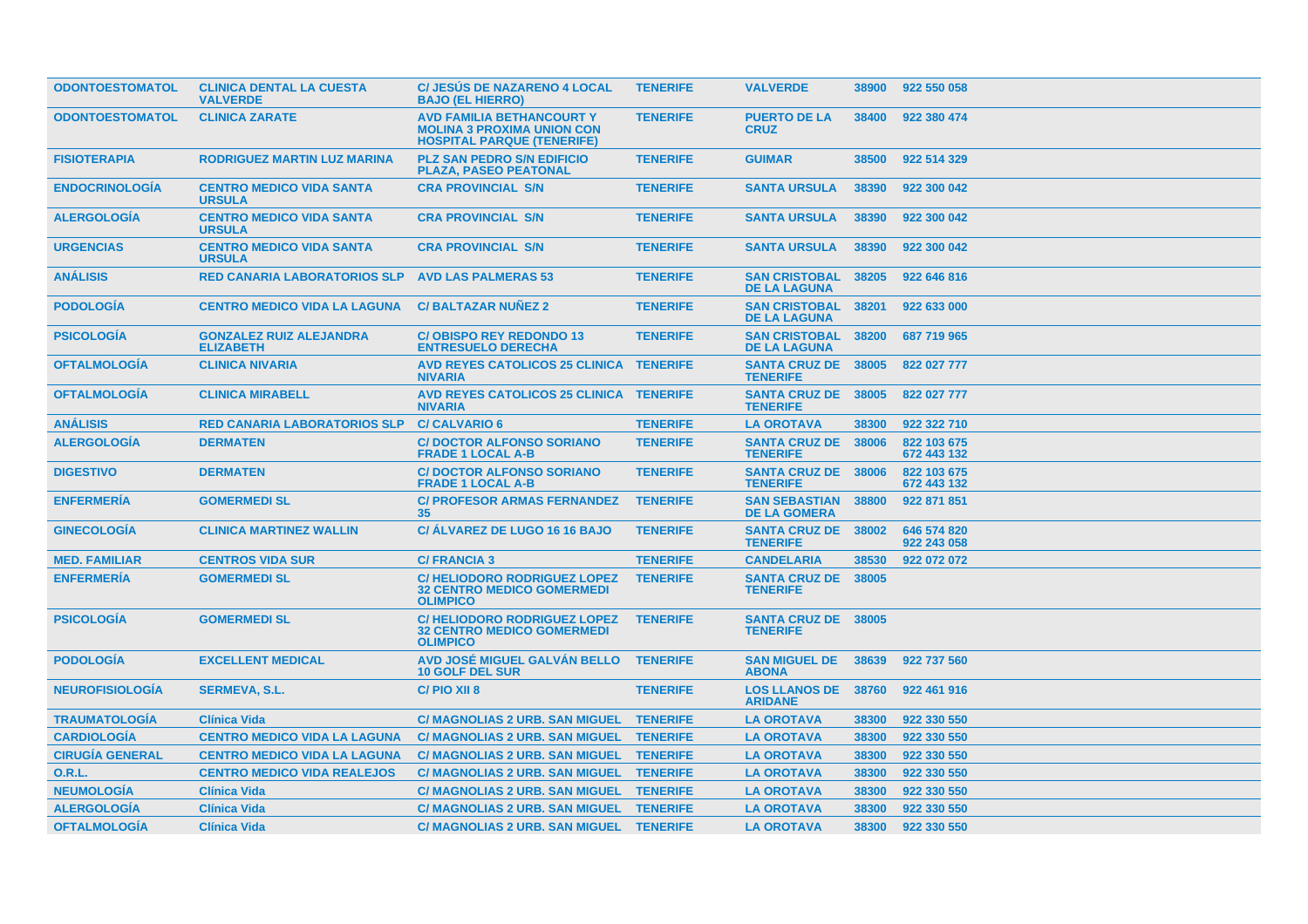| <b>ENFERMERIA</b>      | <b>Clínica Vida</b>                                   | C/ MAGNOLIAS 2 URB. SAN MIGUEL TENERIFE                       |                 | <b>LA OROTAVA</b>                             | 38300 | 922 330 550                |
|------------------------|-------------------------------------------------------|---------------------------------------------------------------|-----------------|-----------------------------------------------|-------|----------------------------|
| <b>MED. INTERNA</b>    | <b>CENTRO MEDICO VIDA SANTA</b><br><b>URSULA</b>      | <b>C/ MAGNOLIAS 2 URB. SAN MIGUEL</b>                         | <b>TENERIFE</b> | <b>LA OROTAVA</b>                             | 38300 | 922 330 550                |
| <b>TRAUMATOLOGIA</b>   | <b>CENTROS VIDA SUR</b>                               | <b>C/ MAGNOLIAS 2 URB. SAN MIGUEL</b>                         | <b>TENERIFE</b> | <b>LA OROTAVA</b>                             | 38300 | 922 330 550                |
| <b>DIGESTIVO</b>       | <b>CENTRO MEDICO VIDA LA LAGUNA</b>                   | <b>C/ MAGNOLIAS 2 URB. SAN MIGUEL</b>                         | <b>TENERIFE</b> | <b>LA OROTAVA</b>                             | 38300 | 922 330 550                |
| <b>O.R.L.</b>          | <b>CENTRO MEDICO VIDA ICOD</b>                        | <b>C/ MAGNOLIAS 2 URB. SAN MIGUEL</b>                         | <b>TENERIFE</b> | <b>LA OROTAVA</b>                             | 38300 | 922 330 550                |
| <b>ANÁLISIS</b>        | <b>Clínica Vida</b>                                   | C/ MAGNOLIAS 2 URB. SAN MIGUEL TENERIFE                       |                 | <b>LA OROTAVA</b>                             | 38300 | 922 330 550                |
| <b>GINECOLOGÍA</b>     | <b>Clínica Vida</b>                                   | C/ MAGNOLIAS 2 URB. SAN MIGUEL TENERIFE                       |                 | <b>LA OROTAVA</b>                             | 38300 | 922 330 550                |
| <b>HOSP. GENERAL</b>   | <b>Clínica Vida</b>                                   | C/ MAGNOLIAS 2 URB. SAN MIGUEL TENERIFE                       |                 | <b>LA OROTAVA</b>                             | 38300 | 922 330 550                |
| <b>TRAUMATOLOGÍA</b>   | <b>ATENSA CENTRO MEDICO</b>                           | <b>C/ ANTONIO RODRIGUEZ LOPEZ 83</b>                          | <b>TENERIFE</b> | <b>SANTA CRUZ DE</b><br><b>LA PALMA</b>       | 38700 | 922 971 711<br>681 375 343 |
| <b>CARDIOLOGÍA</b>     | <b>CARDIAVANT</b>                                     | <b>C/ALONSO DE CASTRO 3</b>                                   | <b>TENERIFE</b> | <b>SAN CRISTOBAL</b><br><b>DE LA LAGUNA</b>   | 38320 | 922 165 746                |
| <b>NEUMOLOGIA</b>      | <b>CARDIAVANT</b>                                     | <b>C/ ALONSO DE CASTRO 3</b>                                  | <b>TENERIFE</b> | <b>SAN CRISTOBAL</b><br><b>DE LA LAGUNA</b>   | 38320 | 922 165 746                |
| <b>MED. FAMILIAR</b>   | <b>GOMERMEDI SL</b>                                   | C/ RAMON Y CAJAL 3 LOCAL 11B.<br><b>EDIFICIO SALESIANOS.</b>  | <b>TENERIFE</b> | <b>SANTA CRUZ DE</b><br><b>TENERIFE</b>       | 38003 | 634 016 824<br>922 871 851 |
| <b>PSIQUIATRIA</b>     | <b>GOMERMEDI SL</b>                                   | C/ RAMÓN Y CAJAL 3 LOCAL 11B.<br><b>EDIFICIO SALESIANOS.</b>  | <b>TENERIFE</b> | <b>SANTA CRUZ DE 38003</b><br><b>TENERIFE</b> |       | 634 016 824<br>922 871 851 |
| <b>PSIQUIATRÍA</b>     | <b>CENTRO MEDICO TINABANA</b>                         | <b>AVD VENEZUELA 10 CENTRO</b><br><b>MEDICO ARIDANE SALUD</b> | <b>TENERIFE</b> | <b>LOS LLANOS DE 38760</b><br><b>ARIDANE</b>  |       | 922 464 777                |
| <b>HEMATOLOGÍA</b>     | <b>HOSPITAL VITHAS SANTA CRUZ</b>                     | <b>C/ ENRIQUE WOLFSON 8</b>                                   | <b>TENERIFE</b> | <b>SANTA CRUZ DE 38006</b><br><b>TENERIFE</b> |       | 932 133 512<br>922 534 733 |
| <b>DERMATOLOGIA</b>    | <b>HOSPITAL VITHAS SANTA CRUZ</b>                     | <b>C/ENRIQUE WOLFSON 8</b>                                    | <b>TENERIFE</b> | <b>SANTA CRUZ DE 38006</b><br><b>TENERIFE</b> |       | 932 133 512<br>922 534 733 |
| <b>NEUROLOGÍA</b>      | <b>HOSPITAL VITHAS SANTA CRUZ</b>                     | <b>C/ENRIQUE WOLFSON 8</b>                                    | <b>TENERIFE</b> | SANTA CRUZ DE 38006<br><b>TENERIFE</b>        |       | 932 133 512<br>922 534 733 |
| <b>NEFROLOGÍA</b>      | <b>HOSPITAL PARQUE</b>                                | <b>C/ MÉNDEZ NÚÑEZ 40</b>                                     | <b>TENERIFE</b> | SANTA CRUZ DE 38002<br><b>TENERIFE</b>        |       | 922 274 400                |
| <b>GINECOLOGÍA</b>     | <b>HOSPITAL PARQUE</b>                                | <b>C/ MÉNDEZ NÚÑEZ 40</b>                                     | <b>TENERIFE</b> | <b>SANTA CRUZ DE 38002</b><br><b>TENERIFE</b> |       | 922 274 400                |
| <b>AREAS PEDIATRI.</b> | <b>HOSPITAL PARQUE</b>                                | C/ MÉNDEZ NÚÑEZ 40                                            | <b>TENERIFE</b> | <b>SANTA CRUZ DE 38002</b><br><b>TENERIFE</b> |       | 922 274 400                |
| 0.R.L.                 | <b>MED &amp; CAL PREVENTION, S.L.</b>                 | <b>C/ MÉNDEZ NUÑEZ 40</b>                                     | <b>TENERIFE</b> | <b>SANTA CRUZ DE 38002</b><br><b>TENERIFE</b> |       | 922 274 400<br>922 299 864 |
| <b>C. REPARADORA</b>   | <b>HOSPITAL PARQUE</b>                                | <b>C/ MÉNDEZ NÚÑEZ 40</b>                                     | <b>TENERIFE</b> | <b>SANTA CRUZ DE 38002</b><br><b>TENERIFE</b> |       | 922 274 404<br>922 274 400 |
| <b>O.R.L.</b>          | <b>GARABAL GARCIA-TALAVERA</b><br><b>JOSE ANTONIO</b> | <b>C/ MÉNDEZ NÚÑEZ 40</b>                                     | <b>TENERIFE</b> | <b>SANTA CRUZ DE 38002</b><br><b>TENERIFE</b> |       | 922 274 404<br>922 299 864 |
| <b>ALERGOLOGÍA</b>     | <b>HOSPITAL PARQUE</b>                                | <b>C/ MÉNDEZ NÚÑEZ 40</b>                                     | <b>TENERIFE</b> | <b>SANTA CRUZ DE 38002</b><br><b>TENERIFE</b> |       | 922 274 400                |
| <b>DIGESTIVO</b>       | <b>HOSPITAL PARQUE</b>                                | <b>C/ MÉNDEZ NÚÑEZ 40</b>                                     | <b>TENERIFE</b> | <b>SANTA CRUZ DE 38002</b><br><b>TENERIFE</b> |       | 922 274 400                |
| <b>UROLOGIA</b>        | <b>URANDROL, S.L.</b>                                 | <b>C/ MÉNDEZ NÚÑEZ 40</b>                                     | <b>TENERIFE</b> | <b>SANTA CRUZ DE 38002</b><br><b>TENERIFE</b> |       | 922 274 400<br>922 299 864 |
| <b>DERMATOLOGIA</b>    | <b>HOSPITAL PARQUE</b>                                | <b>C/ MÉNDEZ NUÑEZ 40</b>                                     | <b>TENERIFE</b> | <b>SANTA CRUZ DE 38002</b><br><b>TENERIFE</b> |       | 922 274 400                |
| <b>AREAS PEDIÁTRI.</b> | <b>CENTRO MEDICO VIDA ICOD</b>                        | <b>CRA LAS ARENAS 73</b>                                      | <b>TENERIFE</b> | <b>PUERTO DE LA</b><br><b>CRUZ</b>            | 38400 | 922 382 317                |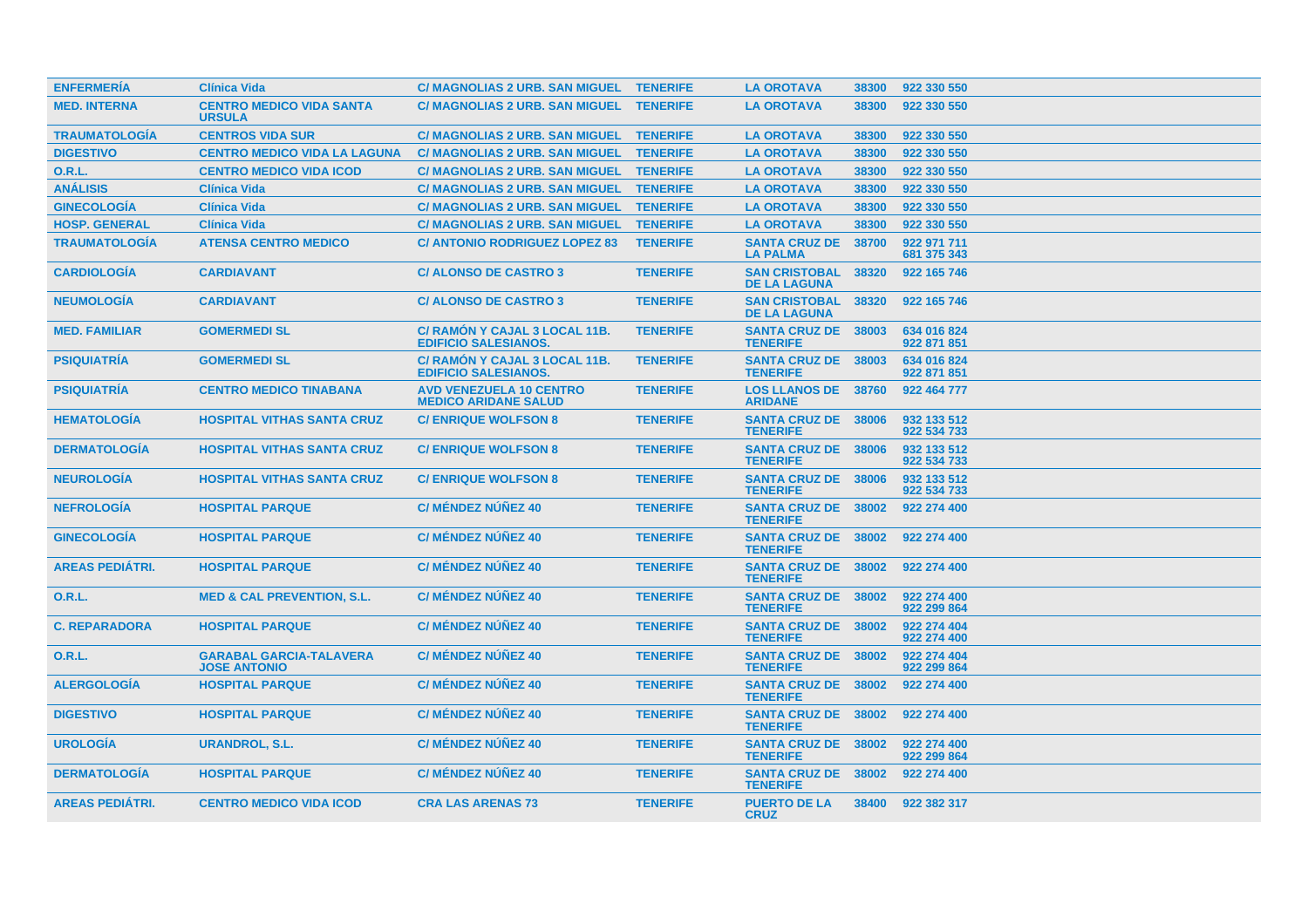| <b>ENDOCRINOLOGIA</b>  | <b>POLICLINICOS DE CANARIAS S.L.</b>              | C/ ALFONSO TRUJILLO (EDIF.<br><b>TEMAIT III) S/N</b>        | <b>TENERIFE</b> | <b>LA OROTAVA</b>                             | 38300 | 922 322 512                |
|------------------------|---------------------------------------------------|-------------------------------------------------------------|-----------------|-----------------------------------------------|-------|----------------------------|
| <b>NEUROLOGÍA</b>      | <b>POLICLINICOS DE CANARIAS S.L.</b>              | <b>C/ ALFONSO TRUJILLO (EDIF.</b><br><b>TEMAIT III) S/N</b> | <b>TENERIFE</b> | <b>LA OROTAVA</b>                             | 38300 | 922 322 512                |
| <b>ENFERMERÍA</b>      | <b>CENTRO MEDICO LA CUESTA</b>                    | <b>CRA GENERAL CUESTA TACO 15</b>                           | <b>TENERIFE</b> | <b>SAN CRISTOBAL</b><br><b>DE LA LAGUNA</b>   | 38320 | 922 650 004                |
| <b>C. MAXILOFACIAL</b> | <b>SERMEVA, S.L.</b>                              | <b>AVD CARLOS FRANCISCO</b><br><b>LORENZO NAVARRO 69</b>    | <b>TENERIFE</b> | <b>LOS LLANOS DE 38760</b><br><b>ARIDANE</b>  |       | 922 461 916                |
| <b>RADIODIAGNÓST.</b>  | <b>SERMEVA, S.L.</b>                              | <b>AVD CARLOS FRANCISCO</b><br><b>LORENZO NAVARRO 69</b>    | <b>TENERIFE</b> | <b>LOS LLANOS DE</b><br><b>ARIDANE</b>        | 38760 | 922 461 916                |
| <b>ANATOMOPATOLO.</b>  | <b>EUROFINS LGS MEGALAB</b>                       | C/BARRANQUILLO 2 PISO 1º (LOS<br><b>CRISTIANOS)</b>         | <b>TENERIFE</b> | <b>ARONA</b>                                  | 38650 | 922 787 252<br>922 793 551 |
| <b>TRAUMATOLOGIA</b>   | <b>HOSPITAL RAMBLA</b>                            | <b>RBL SANTA CRUZ 115</b>                                   | <b>TENERIFE</b> | <b>SANTA CRUZ DE</b><br><b>TENERIFE</b>       | 38001 | 922 291 600<br>922 534 240 |
| <b>NEUROCIRUGIA</b>    | <b>HOSPITAL RAMBLA</b>                            | <b>RBL SANTA CRUZ 115</b>                                   | <b>TENERIFE</b> | <b>SANTA CRUZ DE 38001</b><br><b>TENERIFE</b> |       | 922 291 600<br>922 278 200 |
| <b>ALERGOLOGIA</b>     | <b>HOSPITAL RAMBLA</b>                            | <b>RBL SANTA CRUZ 115</b>                                   | <b>TENERIFE</b> | <b>SANTA CRUZ DE 38001</b><br><b>TENERIFE</b> |       | 922 291 600<br>922 278 200 |
| <b>NEUMOLOGÍA</b>      | <b>HOSPITAL RAMBLA</b>                            | <b>RBL SANTA CRUZ 115</b>                                   | <b>TENERIFE</b> | SANTA CRUZ DE 38001<br><b>TENERIFE</b>        |       | 922 291 600                |
| <b>ANATOMOPATOLO.</b>  | <b>HOSPITAL RAMBLA</b>                            | <b>RBL SANTA CRUZ 115</b>                                   | <b>TENERIFE</b> | SANTA CRUZ DE 38001<br><b>TENERIFE</b>        |       | 922 291 600                |
| <b>MED. INTERNA</b>    | <b>HOSPITAL RAMBLA</b>                            | <b>RBL SANTA CRUZ 115</b>                                   | <b>TENERIFE</b> | <b>SANTA CRUZ DE 38001</b><br><b>TENERIFE</b> |       | 922 291 600<br>922 278 200 |
| <b>REUMATOLOGÍA</b>    | <b>HOSPITAL RAMBLA</b>                            | <b>RBL SANTA CRUZ 115</b>                                   | <b>TENERIFE</b> | SANTA CRUZ DE 38001<br><b>TENERIFE</b>        |       | 922 291 600                |
| <b>OFTALMOLOGIA</b>    | <b>HOSPITAL RAMBLA</b>                            | <b>RBL SANTA CRUZ 115</b>                                   | <b>TENERIFE</b> | <b>SANTA CRUZ DE 38001</b><br><b>TENERIFE</b> |       | 922 291 600<br>922 296 925 |
| <b>AREAS PEDIATRI.</b> | <b>GARCIA-RAMOS ESTARRIOL LUIS</b>                | <b>C/SUAREZ GUERRA 48</b>                                   | <b>TENERIFE</b> | <b>SANTA CRUZ DE 38002</b><br><b>TENERIFE</b> |       | 922 246 939                |
| <b>MED. FAMILIAR</b>   | <b>LORENZO BLANCO PABLO ZOILO</b>                 | <b>C/ CEMENTERIO 10</b>                                     | <b>TENERIFE</b> | <b>EL SAUZAL</b>                              | 38360 | 922 563 801                |
| <b>CARDIOLOGÍA</b>     | <b>HOSPITAL QUIRONSALUD</b><br><b>TENERIFE</b>    | <b>C/POETA RODRIGUEZ HERRERA 1</b>                          | <b>TENERIFE</b> | <b>SANTA CRUZ DE 38006</b><br><b>TENERIFE</b> |       | 922 574 233<br>922 270 700 |
| <b>NEUROCIRUGIA</b>    | <b>HOSPITAL QUIRONSALUD</b><br><b>TENERIFE</b>    | <b>C/POETA RODRIGUEZ HERRERA 1</b>                          | <b>TENERIFE</b> | <b>SANTA CRUZ DE 38006</b><br><b>TENERIFE</b> |       | 922 574 233<br>922 270 700 |
| <b>HOSP. GENERAL</b>   | <b>HOSPITAL QUIRONSALUD</b><br><b>TENERIFE</b>    | <b>C/ POETA RODRIGUEZ HERRERA 1</b>                         | <b>TENERIFE</b> | <b>SANTA CRUZ DE</b><br><b>TENERIFE</b>       | 38006 | 922 270 700                |
| <b>URGENCIAS</b>       | <b>HOSPITAL QUIRONSALUD</b><br><b>TENERIFE</b>    | C/ POETA RODRÍGUEZ HERRERA 1                                | <b>TENERIFE</b> | <b>SANTA CRUZ DE 38006</b><br><b>TENERIFE</b> |       | 922 574 233<br>922 270 700 |
| <b>OFTALMOLOGÍA</b>    | <b>CLINICA MIRABELL</b>                           | <b>C/POETA RODRIGUEZ HERRERA 1</b>                          | <b>TENERIFE</b> | <b>SANTA CRUZ DE 38006</b><br><b>TENERIFE</b> |       | 922 151 395<br>922 270 700 |
| <b>NEUROLOGÍA</b>      | <b>HOSPITAL QUIRONSALUD</b><br><b>TENERIFE</b>    | <b>C/POETA RODRIGUEZ HERRERA 1</b>                          | <b>TENERIFE</b> | <b>SANTA CRUZ DE 38006</b><br><b>TENERIFE</b> |       | 922 574 233<br>922 270 700 |
| <b>ANESTESIOLOGIA</b>  | <b>HOSPITAL QUIRONSALUD</b><br><b>TENERIFE</b>    | <b>C/POETA RODRÍGUEZ HERRERA 1</b>                          | <b>TENERIFE</b> | <b>SANTA CRUZ DE</b><br><b>TENERIFE</b>       | 38006 | 922 574 233<br>922 270 700 |
| <b>GINECOLOGÍA</b>     | <b>HOSPITAL QUIRONSALUD COSTA</b><br><b>ADEJE</b> | <b>URB SAN EUGENIO S/N EDIFICIO</b><br><b>GARAJONAY</b>     | <b>TENERIFE</b> | <b>ADEJE</b>                                  | 38660 | 922 151 395<br>922 752 626 |
| <b>DERMATOLOGIA</b>    | <b>HOSPITAL QUIRONSALUD COSTA</b><br><b>ADEJE</b> | <b>URB SAN EUGENIO S/N EDIFICIO</b><br><b>GARAJONAY</b>     | <b>TENERIFE</b> | <b>ADEJE</b>                                  | 38660 | 922 752 626<br>922 792 400 |
| <b>C. CARDIOVASC.</b>  | <b>HOSPITEN BELLEVUE</b>                          | <b>C/ALEMANIA 6</b>                                         | <b>TENERIFE</b> | <b>PUERTO DE LA</b><br><b>CRUZ</b>            | 38400 | 922 383 551                |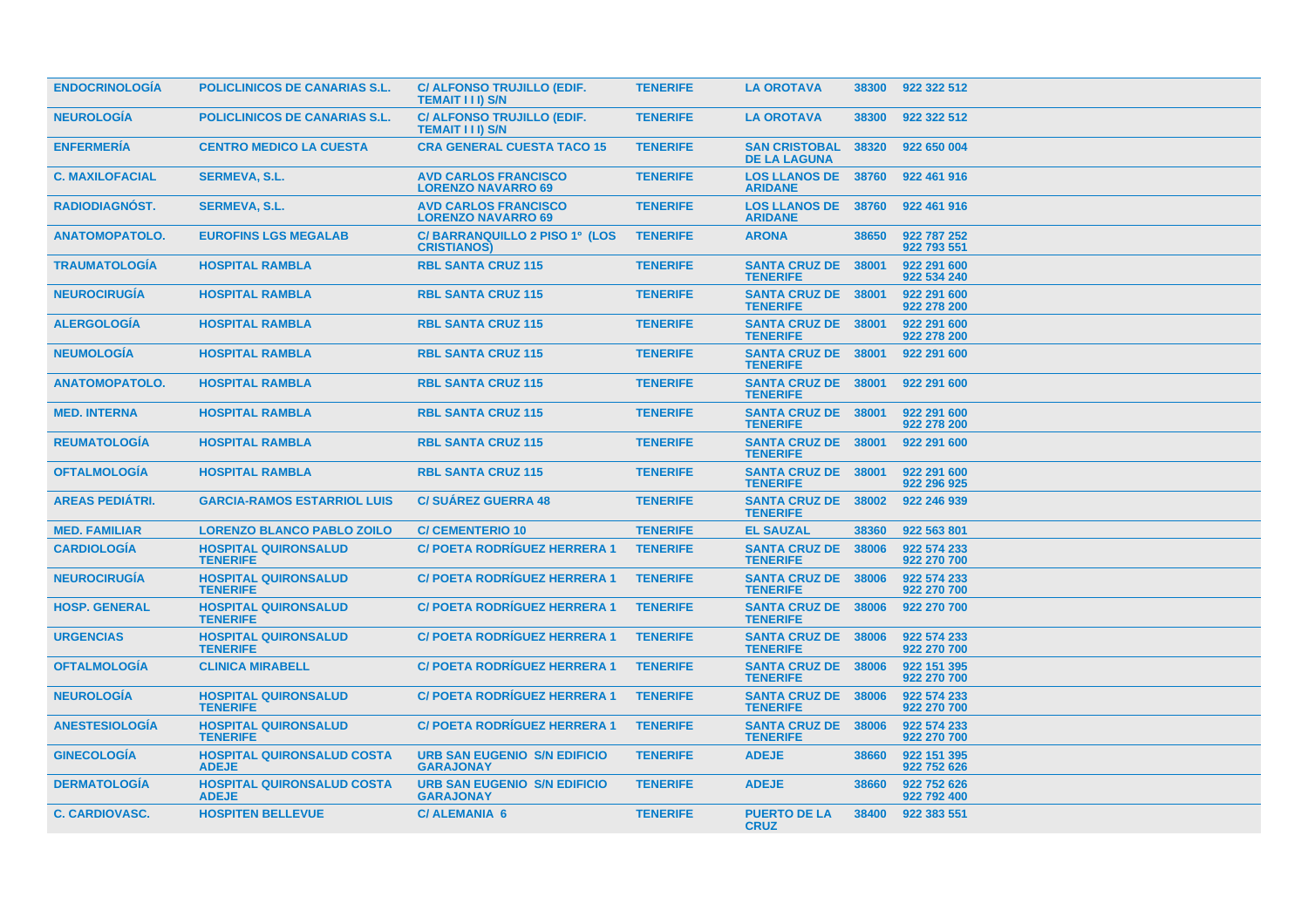| <b>MED. INTERNA</b>    | <b>HOSPITEN BELLEVUE</b>                                       | <b>C/ALEMANIA 6</b>                                            | <b>TENERIFE</b> | <b>PUERTO DE LA</b><br><b>CRUZ</b>                | 38400 | 922 383 551                |
|------------------------|----------------------------------------------------------------|----------------------------------------------------------------|-----------------|---------------------------------------------------|-------|----------------------------|
| <b>CIRUGÍA GENERAL</b> | <b>HOSPITEN BELLEVUE</b>                                       | <b>C/ALEMANIA 6</b>                                            | <b>TENERIFE</b> | <b>PUERTO DE LA</b><br><b>CRUZ</b>                | 38400 | 922 383 551                |
| <b>C. CARDIOVASC.</b>  | <b>HOSPITEN BELLEVUE</b>                                       | <b>C/ALEMANIA 6</b>                                            | <b>TENERIFE</b> | <b>PUERTO DE LA</b><br><b>CRUZ</b>                | 38400 | 922 383 551<br>922 385 235 |
| <b>AREAS PEDIÁTRI.</b> | <b>HOSPITEN BELLEVUE</b>                                       | <b>C/ALEMANIA 6</b>                                            | <b>TENERIFE</b> | <b>PUERTO DE LA</b><br><b>CRUZ</b>                | 38400 | 922 383 551<br>922 385 235 |
| <b>ALERGOLOGÍA</b>     | <b>HOSPITEN BELLEVUE</b>                                       | <b>C/ALEMANIA 6</b>                                            | <b>TENERIFE</b> | <b>PUERTO DE LA</b><br><b>CRUZ</b>                | 38400 | 922 385 235<br>922 383 551 |
| <b>OFTALMOLOGÍA</b>    | <b>CENTRO MEDICO VIDA ICOD</b>                                 | <b>C/ALEMANIA 6</b>                                            | <b>TENERIFE</b> | <b>PUERTO DE LA</b><br><b>CRUZ</b>                | 38400 | 922 383 551<br>922 385 235 |
| <b>REUMATOLOGÍA</b>    | <b>HOSPITEN BELLEVUE</b>                                       | <b>C/ALEMANIA 6</b>                                            | <b>TENERIFE</b> | <b>PUERTO DE LA</b><br><b>CRUZ</b>                | 38400 | 922 383 551<br>922 385 235 |
| <b>TRAUMATOLOGIA</b>   | <b>CENTRO MEDICO VIDA SANTA</b><br><b>URSULA</b>               | <b>C/ALEMANIA 6</b>                                            | <b>TENERIFE</b> | <b>PUERTO DE LA</b><br><b>CRUZ</b>                | 38400 | 922 385 235<br>922 383 551 |
| <b>C. REPARADORA</b>   | <b>HOSPITEN SUR</b>                                            | <b>C/SIETE ISLAS 8 (TENERIFE)</b>                              | <b>TENERIFE</b> | <b>ARONA</b>                                      | 38660 | 922 777 760<br>922 750 022 |
| <b>PLAN DE SALUD</b>   | <b>HOSPITEN SUR</b>                                            | <b>C/SIETE ISLAS 8 (TENERIFE)</b>                              | <b>TENERIFE</b> | <b>ARONA</b>                                      | 38660 | 922 777 760<br>922 750 022 |
| <b>ANESTESIOLOGIA</b>  | <b>HOSPITEN SUR</b>                                            | <b>C/SIETE ISLAS 8 (TENERIFE)</b>                              | <b>TENERIFE</b> | <b>ARONA</b>                                      | 38660 | 922 777 760<br>922 750 022 |
| <b>CARDIOLOGÍA</b>     | <b>HOSPITEN SUR</b>                                            | C/ SIETE ISLAS 8 (TENERIFE)                                    | <b>TENERIFE</b> | <b>ARONA</b>                                      | 38660 | 922 777 760<br>922 750 022 |
| <b>PSIQUIATRÍA</b>     | <b>HOSPITEN SUR</b>                                            | <b>C/SIETE ISLAS 8 (TENERIFE)</b>                              | <b>TENERIFE</b> | <b>ARONA</b>                                      | 38660 | 922 777 760<br>922 750 022 |
| <b>NEUROFISIOLOGÍA</b> | <b>HOSPITEN SUR</b>                                            | <b>C/SIETE ISLAS 8 (TENERIFE)</b>                              | <b>TENERIFE</b> | <b>ARONA</b>                                      | 38660 | 922 777 760<br>922 750 022 |
| <b>C. TORÁCICA</b>     | <b>HOSPITEN SUR</b>                                            | C/ SIETE ISLAS 8 (TENERIFE)                                    | <b>TENERIFE</b> | <b>ARONA</b>                                      | 38660 | 922 777 760<br>922 750 022 |
| <b>OFTALMOLOGÍA</b>    | <b>HOSPITEN SUR</b>                                            | <b>C/SIETE ISLAS 8 (TENERIFE)</b>                              | <b>TENERIFE</b> | <b>ARONA</b>                                      | 38660 | 922 777 760<br>922 750 022 |
| <b>URGENCIAS</b>       | <b>HOSPITEN SUR</b>                                            | <b>C/SIETE ISLAS 8 (TENERIFE)</b>                              | <b>TENERIFE</b> | <b>ARONA</b>                                      | 38660 | 922 777 760<br>922 750 022 |
| <b>HEMATOLOGIA</b>     | <b>HOSPITEN SUR</b>                                            | <b>C/SIETE ISLAS 8 (TENERIFE)</b>                              | <b>TENERIFE</b> | <b>ARONA</b>                                      | 38660 | 922 777 760<br>922 791 600 |
| <b>URGENCIAS</b>       | <b>CENTRO MEDICO VIDA REALEJOS</b>                             | <b>AVD DE CANARIAS 13 (EDIF.</b><br><b>TEIDEMAR)</b>           | <b>TENERIFE</b> | <b>LOS REALEJOS</b>                               | 38410 | 922 345 159                |
| <b>C. MAXILOFACIAL</b> | <b>JOHN W. SCHERBA</b>                                         | <b>C/ FERNÁNDEZ NAVARRO 35</b>                                 | <b>TENERIFE</b> | <b>SANTA CRUZ DE 38003</b><br><b>TENERIFE</b>     |       | 922 209 262                |
| <b>LOGOPEDIA</b>       | <b>MED &amp; CAL PREVENTION, S.L.</b>                          | C/ RAMON Y CAJAL 3 L-5<br><b>(SEMISOTANO 2)</b>                | <b>TENERIFE</b> | <b>SANTA CRUZ DE 38003</b><br><b>TENERIFE</b>     |       | 922 292 527                |
| <b>GINECOLOGIA</b>     | <b>CTRO. GINECOLOGICO SERAGO-</b><br>DR. GONZALEZ GARCIA, R.A. | <b>C/ COMANDANTE SANCHEZ PINTO</b><br>31                       | <b>TENERIFE</b> | <b>SANTA CRUZ DE 38006</b><br><b>TENERIFE</b>     |       | 922 281 212                |
| <b>GINECOLOGÍA</b>     | <b>CENTRO MEDICO LAGUNA SALUD</b>                              | <b>C/6 DE DICIEMBRE (EDIF</b><br><b>MADRONO) 26 (TENERIFE)</b> | <b>TENERIFE</b> | <b>SAN CRISTOBAL</b><br><b>DE LA LAGUNA</b>       | 38203 | 922 632 185                |
| <b>FISIOTERAPIA</b>    | <b>CENTRO MEDICO LAGUNA SALUD</b>                              | <b>C/6 DE DICIEMBRE (EDIF</b><br><b>MADRONO) 26 (TENERIFE)</b> | <b>TENERIFE</b> | <b>SAN CRISTOBAL</b><br><b>DE LA LAGUNA</b>       | 38203 | 922 632 185                |
| <b>PSICOLOGIA</b>      | <b>CENTRO MEDICO LAGUNA SALUD</b>                              | <b>C/6 DE DICIEMBRE (EDIF</b><br><b>MADROÑO) 26 (TENÈRIFE)</b> | <b>TENERIFE</b> | <b>SAN CRISTOBAL</b><br><b>DE LA LAGUNA</b>       | 38203 | 922 632 185                |
| <b>NEUROLOGÍA</b>      | <b>CENTRO MEDICO LAGUNA SALUD</b>                              | <b>C/6 DE DICIEMBRE (EDIF</b><br><b>MADROÑO) 26 (TENERIFE)</b> | <b>TENERIFE</b> | <b>SAN CRISTOBAL 38203</b><br><b>DE LA LAGUNA</b> |       | 922 632 185                |
|                        |                                                                |                                                                |                 |                                                   |       |                            |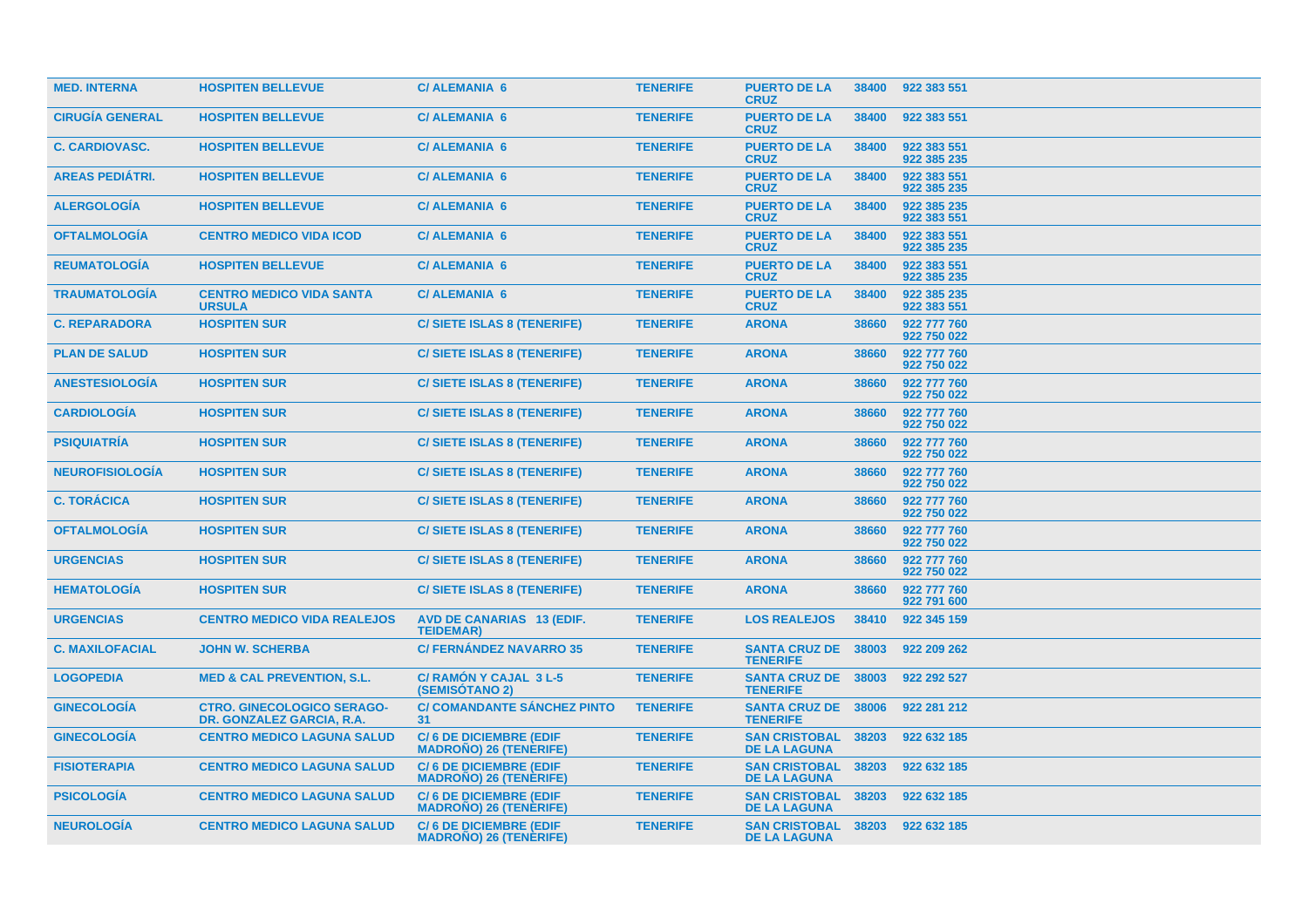| <b>MED. FAMILIAR</b>  | <b>ROS OCTAVIO DE TOLEDO</b><br><b>EDUARDO</b>   | C/ CENTRO COMERCIAL CANCAJOS TENERIFE<br><b>S/N LOCAL 307-308</b>     |                 | <b>BREÑA BAJA</b>                             | 38712 | 922 434 211<br>653 813 158 |           |                                      |
|-----------------------|--------------------------------------------------|-----------------------------------------------------------------------|-----------------|-----------------------------------------------|-------|----------------------------|-----------|--------------------------------------|
| <b>UROLOGIA</b>       | <b>CAPE</b>                                      | <b>AVD ISLAS CANARIAS 80-82</b>                                       | <b>TENERIFE</b> | <b>SANTA CRUZ DE 38007</b><br><b>TENERIFE</b> |       | 922 219 794<br>922 211 133 |           |                                      |
| <b>MED. FAMILIAR</b>  | <b>CAPE</b>                                      | <b>AVD ISLAS CANARIAS 80-82</b>                                       | <b>TENERIFE</b> | <b>SANTA CRUZ DE 38007</b><br><b>TENERIFE</b> |       | 922 219 794<br>922 211 133 | <b>SI</b> | Pulsa aquí para pedir tu cita online |
| <b>ANÁLISIS</b>       | <b>EUROFINS LGS MEGALAB</b>                      | <b>AVD ISLAS CANARIAS 80-82</b>                                       | <b>TENERIFE</b> | <b>SANTA CRUZ DE</b><br><b>TENERIFE</b>       | 38007 | 922 231 633                |           |                                      |
| <b>PODOLOGIA</b>      | <b>MENDEZ ARMAS MIGUEL ARTEMIO</b>               | <b>C/SAN FRANCISCO JAVIER 66</b>                                      | <b>TENERIFE</b> | <b>SANTA CRUZ DE</b><br><b>TENERIFE</b>       | 38001 | 922 284 162                |           |                                      |
| <b>OFTALMOLOGIA</b>   | <b>EXCELLENT MEDICAL</b>                         | <b>AVD JOSE MIGUEL GALVAN BELLO</b><br><b>10 (TENERIFE)</b>           | <b>TENERIFE</b> | <b>SAN MIGUEL DE</b><br><b>ABONA</b>          | 38639 | 922 737 560                |           |                                      |
| <b>MED. FAMILIAR</b>  | <b>CENTRO MEDICO LA CONCEPCION</b>               | C/DR.OLIVERA. 12                                                      | <b>TENERIFE</b> | <b>SAN CRISTOBAL</b><br><b>DE LA LAGUNA</b>   | 38202 | 922 250 224                |           |                                      |
| RADIODIAGNÓST.        | <b>CENTRO MEDICO SAN MARCOS</b>                  | AVD VENTICINCO DE ABRIL 88 EDIF. TENERIFE<br><b>ISLAS AFORTUNADAS</b> |                 | <b>ICOD DE LOS</b><br><b>VINOS</b>            | 38430 | 922 814 268                |           |                                      |
| <b>NEUROCIRUGÍA</b>   | <b>CLINICA TARA</b>                              | <b>C/ CASAS ALTAS S/N EL CANTILLO</b>                                 | <b>TENERIFE</b> | <b>TACORONTE</b>                              | 38350 | 922 563 351                |           |                                      |
| <b>DERMATOLOGÍA</b>   | <b>CLINICA TARA</b>                              | <b>C/ CASAS ALTAS S/N EL CANTILLO</b>                                 | <b>TENERIFE</b> | <b>TACORONTE</b>                              | 38350 | 922 563 351                |           |                                      |
| <b>PSICOLOGÍA</b>     | <b>CLINICA TARA</b>                              | <b>C/ CASAS ALTAS S/N EL CANTILLO</b>                                 | <b>TENERIFE</b> | <b>TACORONTE</b>                              | 38350 | 922 563 351                |           |                                      |
| <b>ALERGOLOGÍA</b>    | <b>CLINICA TARA</b>                              | <b>C/ CASAS ALTAS S/N EL CANTILLO</b>                                 | <b>TENERIFE</b> | <b>TACORONTE</b>                              | 38350 | 922 563 351                |           |                                      |
| <b>CARDIOLOGIA</b>    | <b>CLINICA TARA</b>                              | <b>C/ CASAS ALTAS S/N EL CANTILLO</b>                                 | <b>TENERIFE</b> | <b>TACORONTE</b>                              | 38350 | 922 563 351                |           |                                      |
| <b>ALERGOLOGÍA</b>    | <b>CM CLODINA</b>                                | <b>C/NICARAGUA, 2</b>                                                 | <b>TENERIFE</b> | <b>GUIMAR</b>                                 | 38500 | 922 512 151                |           |                                      |
| <b>TRAUMATOLOGÍA</b>  | <b>CM CLODINA</b>                                | <b>C/NICARAGUA, 2</b>                                                 | <b>TENERIFE</b> | <b>GUIMAR</b>                                 | 38500 | 922 512 151                |           |                                      |
| <b>GINECOLOGÍA</b>    | <b>CLINICA PATBE</b>                             | <b>AVD AMSTERDAM 1 TORRE B -</b><br><b>LOCAL A-28</b>                 | <b>TENERIFE</b> | <b>ARONA</b>                                  | 38650 | 922 795 483<br>625 200 498 | <b>SI</b> | Pulsa aquí para pedir tu cita online |
| <b>MED. FAMILIAR</b>  | <b>CONSULTORIO EL MEDICO A TU</b><br><b>LADO</b> | <b>C/ EL CASINO 44 ANTIGUA CALVO</b><br><b>SOTELO</b>                 | <b>TENERIFE</b> | <b>TEGUESTE</b>                               | 38280 | 922 883 287                |           |                                      |
| 0.R.L.                | <b>CENTROS VIDA SUR</b>                          | <b>AVD AMSTERDAM 3</b>                                                | <b>TENERIFE</b> | <b>ARONA</b>                                  | 38650 | 922 757 171                |           |                                      |
| <b>ANATOMOPATOLO.</b> | <b>CENTROS VIDA SUR</b>                          | <b>AVD AMSTERDAM 3</b>                                                | <b>TENERIFE</b> | <b>ARONA</b>                                  | 38650 | 922 757 171                |           |                                      |
| <b>ANÁLISIS</b>       | <b>EUROFINS LGS MEGALAB</b>                      | C/VALOIS 47 ESQ. CALLE LA HOYA                                        | <b>TENERIFE</b> | <b>PUERTO DE LA</b><br><b>CRUZ</b>            | 38400 | 922 089 608                |           |                                      |
| <b>ANÁLISIS</b>       | <b>EUROFINS LGS MEGALAB</b>                      | <b>PSO FRED OLSEN 1</b>                                               | <b>TENERIFE</b> | <b>SAN SEBASTIAN</b><br><b>DE LA GOMERA</b>   | 38800 | 922 141 087                |           |                                      |
| <b>OFTALMOLOGÍA</b>   | <b>CENTRO MEDICO VIDA ICOD</b>                   | <b>AVD VEINTICINCO DE ABRIL 74</b>                                    | <b>TENERIFE</b> | <b>ICOD DE LOS</b><br><b>VINOS</b>            | 38430 | 922 812 550<br>922 330 550 |           |                                      |
| <b>ANÁLISIS</b>       | <b>RED CANARIA LABORATORIOS SLP</b>              | <b>C/SANTA CRUZ 44</b>                                                | <b>TENERIFE</b> | <b>GUIMAR</b>                                 | 38500 | 922 511 798                |           |                                      |
| <b>PODOLOGÍA</b>      | <b>CENTRO MEDICO VIDA SANTA</b><br><b>URSULA</b> | <b>CRA PROVINCIAL S/N</b>                                             | <b>TENERIFE</b> | <b>SANTA URSULA</b>                           | 38390 | 922 300 042                |           |                                      |
| <b>MED. INTERNA</b>   | <b>CENTRO MEDICO VIDA SANTA</b><br><b>URSULA</b> | <b>CRA PROVINCIAL S/N</b>                                             | <b>TENERIFE</b> | <b>SANTA URSULA</b>                           | 38390 | 922 300 042                |           |                                      |
| <b>FISIOTERAPIA</b>   | <b>CB CENTRO FISIOTERAPIA ICOD</b>               | <b>AVD FRANCISCO MIRANDA 1</b><br><b>EDIFICIO ABRIL</b>               | <b>TENERIFE</b> | <b>ICOD DE LOS</b><br><b>VINOS</b>            | 38430 | 922 122 196                |           |                                      |
| RADIODIAGNÓST.        | <b>CENTRO MEDICO VIDA REALEJOS</b>               | <b>C/ARRIBA1</b>                                                      | <b>TENERIFE</b> | <b>SAN CRISTOBAL</b><br><b>DE LA LAGUNA</b>   | 38260 | 922 543 259                |           |                                      |
| <b>OFTALMOLOGÍA</b>   | <b>CENTRO MEDICO VIDA REALEJOS</b>               | <b>C/ARRIBA1</b>                                                      | <b>TENERIFE</b> | <b>SAN CRISTOBAL</b><br><b>DE LA LAGUNA</b>   | 38260 | 922 543 259                |           |                                      |
| <b>ALERGOLOGIA</b>    | <b>CENTRO MEDICO VIDA REALEJOS</b>               | <b>C/ARRIBA1</b>                                                      | <b>TENERIFE</b> | <b>SAN CRISTOBAL</b><br><b>DE LA LAGUNA</b>   | 38260 | 922 543 259                |           |                                      |
| <b>URGENCIAS</b>      | <b>CENTRO MEDICO VIDA LA LAGUNA</b>              | <b>C/BALTAZAR NUNEZ 2</b>                                             | <b>TENERIFE</b> | <b>SAN CRISTOBAL</b><br><b>DE LA LAGUNA</b>   | 38201 | 922 633 000                |           |                                      |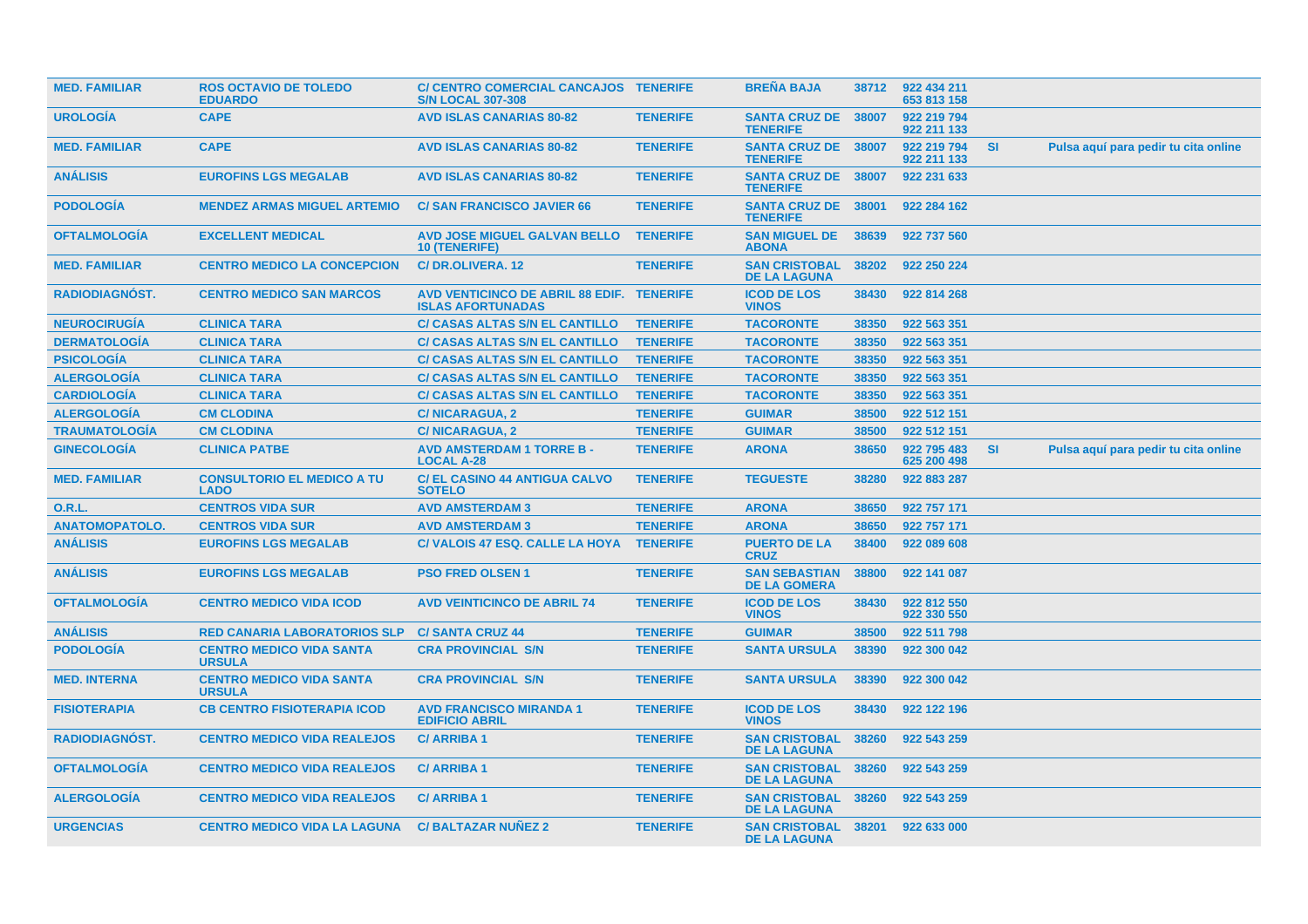| <b>DERMATOLOGIA</b>    | <b>CENTRO MEDICO VIDA LA LAGUNA</b>                    | <b>C/BALTAZAR NUNEZ 2</b>                                           | <b>TENERIFE</b> | <b>SAN CRISTOBAL 38201</b><br><b>DE LA LAGUNA</b> |       | 922 633 000                |           |                                      |  |
|------------------------|--------------------------------------------------------|---------------------------------------------------------------------|-----------------|---------------------------------------------------|-------|----------------------------|-----------|--------------------------------------|--|
| <b>CARDIOLOGÍA</b>     | <b>CENTRO MEDICO VIDA LA LAGUNA</b>                    | <b>C/BALTAZAR NUNEZ 2</b>                                           | <b>TENERIFE</b> | <b>SAN CRISTOBAL</b><br><b>DE LA LAGUNA</b>       | 38201 | 922 633 000                |           |                                      |  |
| <b>ANÁLISIS</b>        | <b>RED CANARIA LABORATORIOS SLP AVD JOSE AGUIAR 28</b> |                                                                     | <b>TENERIFE</b> | <b>SAN SEBASTIAN</b><br><b>DE LA GOMERA</b>       | 38800 | 922 141 605                |           |                                      |  |
| <b>FISIOTERAPIA</b>    | <b>MED &amp; CAL PREVENTION, S.L.</b>                  | <b>C/ MORADITAS I 2 EDIF CLARA</b><br><b>TOLEDO 1 PTA 2</b>         | <b>TENERIFE</b> | <b>SAN MIGUEL DE</b><br><b>ABONA</b>              | 38639 | 922 738 260                |           |                                      |  |
| <b>DERMATOLOGÍA</b>    | <b>GOMERMEDI SL</b>                                    | <b>C/ PROFESOR ARMAS FERNANDEZ</b><br>35                            | <b>TENERIFE</b> | <b>SAN SEBASTIAN</b><br><b>DE LA GOMERA</b>       | 38800 | 922 871 851                |           |                                      |  |
| <b>UROLOGÍA</b>        | <b>GOMERMEDI SL</b>                                    | <b>C/ PROFESOR ARMAS FERNANDEZ</b><br>35                            | <b>TENERIFE</b> | <b>SAN SEBASTIAN</b><br><b>DE LA GOMERA</b>       | 38800 | 922 871 851                |           |                                      |  |
| <b>MED. FAMILIAR</b>   | <b>CENTRAL MED INSULAR CANARIA</b>                     | <b>C/ GARCILASO DE LA VEGA 11</b>                                   | <b>TENERIFE</b> | <b>SANTA CRUZ DE</b><br><b>TENERIFE</b>           | 38005 | 922 046 964<br>822 773 906 | <b>SI</b> | Pulsa aquí para pedir tu cita online |  |
| <b>MED. FAMILIAR</b>   | <b>EXCELLENT MEDICAL</b>                               | C/LONDRES 8 RESIDENCIAL YUCCA TENERIFE<br><b>PARK</b>               |                 | <b>ADEJE</b>                                      | 38660 | 654 318 919<br>922 713 466 |           |                                      |  |
| <b>ALERGOLOGÍA</b>     | <b>SERMEVA, S.L.</b>                                   | C/PIO XII 8                                                         | <b>TENERIFE</b> | <b>LOS LLANOS DE</b><br><b>ARIDANE</b>            | 38760 | 922 461 916                |           |                                      |  |
| <b>TRAUMATOLOGIA</b>   | <b>SERMEVA, S.L.</b>                                   | C/PIO XII 8                                                         | <b>TENERIFE</b> | <b>LOS LLANOS DE</b><br><b>ARIDANE</b>            | 38760 | 922 461 916                |           |                                      |  |
| <b>ENDOCRINOLOGIA</b>  | <b>SERMEVA, S.L.</b>                                   | C/PIO XII 8                                                         | <b>TENERIFE</b> | <b>LOS LLANOS DE 38760</b><br><b>ARIDANE</b>      |       | 922 461 916                |           |                                      |  |
| <b>NEUROLOGÍA</b>      | <b>SERMEVA, S.L.</b>                                   | C/PIO XII 8                                                         | <b>TENERIFE</b> | <b>LOS LLANOS DE 38760</b><br><b>ARIDANE</b>      |       | 922 461 916                |           |                                      |  |
| <b>DERMATOLOGÍA</b>    | <b>SERMEVA, S.L.</b>                                   | C/PIO XII 8                                                         | <b>TENERIFE</b> | <b>LOS LLANOS DE</b><br><b>ARIDANE</b>            | 38760 | 922 461 916                |           |                                      |  |
| <b>URGENCIAS</b>       | <b>Clínica Vida</b>                                    | <b>C/ MAGNOLIAS 2 URB. SAN MIGUEL</b>                               | <b>TENERIFE</b> | <b>LA OROTAVA</b>                                 | 38300 | 922 330 550                |           |                                      |  |
| <b>UROLOGÍA</b>        | <b>CENTRO MEDICO VIDA ICOD</b>                         | C/ MAGNOLIAS 2 URB. SAN MIGUEL TENERIFE                             |                 | <b>LA OROTAVA</b>                                 | 38300 | 922 330 550                |           |                                      |  |
| <b>DERMATOLOGÍA</b>    | <b>CENTRO MEDICO VIDA LA LAGUNA</b>                    | C/ MAGNOLIAS 2 URB. SAN MIGUEL TENERIFE                             |                 | <b>LA OROTAVA</b>                                 | 38300 | 922 330 550                |           |                                      |  |
| <b>ENDOCRINOLOGÍA</b>  | <b>Clínica Vida</b>                                    | C/ MAGNOLIAS 2 URB. SAN MIGUEL TENERIFE                             |                 | <b>LA OROTAVA</b>                                 | 38300 | 922 330 550                |           |                                      |  |
| <b>O.R.L.</b>          | <b>Clínica Vida</b>                                    | <b>C/ MAGNOLIAS 2 URB. SAN MIGUEL</b>                               | <b>TENERIFE</b> | <b>LA OROTAVA</b>                                 | 38300 | 922 330 550                |           |                                      |  |
| <b>CARDIOLOGÍA</b>     | <b>Clínica Vida</b>                                    | C/ MAGNOLIAS 2 URB. SAN MIGUEL TENERIFE                             |                 | <b>LA OROTAVA</b>                                 | 38300 | 922 330 550                |           |                                      |  |
| <b>C. VASCULAR</b>     | <b>Clínica Vida</b>                                    | C/ MAGNOLIAS 2 URB. SAN MIGUEL TENERIFE                             |                 | <b>LA OROTAVA</b>                                 | 38300 | 922 330 550                |           |                                      |  |
| <b>GINECOLOGIA</b>     | <b>CENTRO MEDICO VIDA SANTA</b><br><b>URSULA</b>       | <b>C/ MAGNOLIAS 2 URB. SAN MIGUEL</b>                               | <b>TENERIFE</b> | <b>LA OROTAVA</b>                                 | 38300 | 922 330 550                |           |                                      |  |
| <b>NEUROLOGÍA</b>      | <b>CENTRO MEDICO VIDA REALEJOS</b>                     | C/ MAGNOLIAS 2 URB. SAN MIGUEL TENERIFE                             |                 | <b>LA OROTAVA</b>                                 | 38300 | 922 330 550                |           |                                      |  |
| <b>UROLOGÍA</b>        | <b>CENTROS VIDA SUR</b>                                | <b>C/ MAGNOLIAS 2 URB. SAN MIGUEL</b>                               | <b>TENERIFE</b> | <b>LA OROTAVA</b>                                 | 38300 | 922 330 550                |           |                                      |  |
| <b>FISIOTERAPIA</b>    | natalia valcárcel martin y health and<br>sport         | <b>C/ CARLOS JR HAMILTON 13</b>                                     | <b>TENERIFE</b> | <b>SANTA CRUZ DE</b><br><b>TENERIFE</b>           | 38001 | 646 408 042                |           |                                      |  |
| <b>NEUMOLOGÍA</b>      | <b>ATENSA CENTRO MEDICO</b>                            | <b>C/ ANTONIO RODRIGUEZ LOPEZ 83</b>                                | <b>TENERIFE</b> | <b>SANTA CRUZ DE 38700</b><br><b>LA PALMA</b>     |       | 922 971 711<br>681 375 343 |           |                                      |  |
| <b>DERMATOLOGIA</b>    | <b>ATENSA CENTRO MEDICO</b>                            | <b>C/ ANTONIO RODRIGUEZ LOPEZ 83</b>                                | <b>TENERIFE</b> | <b>SANTA CRUZ DE 38700</b><br><b>LA PALMA</b>     |       | 922 971 711<br>681 375 343 |           |                                      |  |
| <b>NEUROFISIOLOGIA</b> | <b>ATENSA CENTRO MEDICO</b>                            | <b>C/ ANTONIO RODRIGUEZ LOPEZ 83</b>                                | <b>TENERIFE</b> | <b>SANTA CRUZ DE 38700</b><br><b>LA PALMA</b>     |       | 922 971 711<br>681 375 343 |           |                                      |  |
| <b>ANÁLISIS</b>        | <b>RED CANARIA LABORATORIOS SLP</b>                    | <b>PLZ PLAZA DOCTOR OLIVERA 12</b><br><b>PLAZA DE LA CONCEPCION</b> | <b>TENERIFE</b> | <b>SAN CRISTOBAL 38204</b><br><b>DE LA LAGUNA</b> |       | 922 250 224                |           |                                      |  |
| <b>MED. FAMILIAR</b>   | <b>HOSPITAL QUIRONSALUD</b><br><b>TENERIFE</b>         | <b>C/ ALVARO RODRIGUEZ LOPEZ 10</b>                                 | <b>TENERIFE</b> | <b>SANTA CRUZ DE 38006</b><br><b>TENERIFE</b>     |       | 922 574 233<br>922 270 700 |           |                                      |  |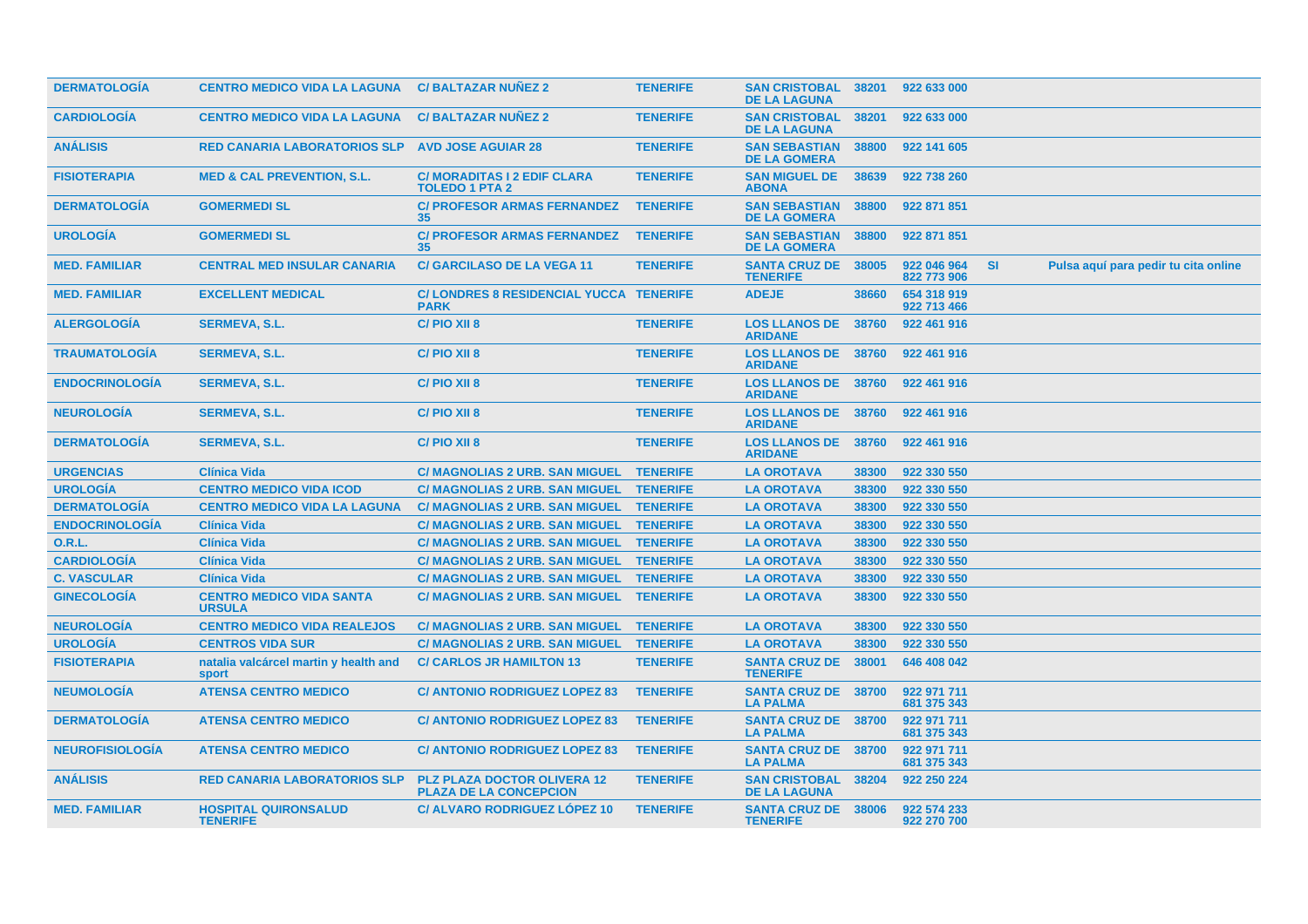| <b>PODOLOGIA</b>       | <b>HOSPITAL QUIRONSALUD</b><br><b>TENERIFE</b> | <b>C/ ALVARO RODRIGUEZ LOPEZ 10</b>                           | <b>TENERIFE</b> | <b>SANTA CRUZ DE 38006</b><br><b>TENERIFE</b> |       | 922 574 233<br>922 270 700 |
|------------------------|------------------------------------------------|---------------------------------------------------------------|-----------------|-----------------------------------------------|-------|----------------------------|
| <b>PSICOLOGÍA</b>      | <b>GOMERMEDI SL</b>                            | C/ RAMON Y CAJAL 3 LOCAL 11B.<br><b>EDIFICIO SALESIANOS.</b>  | <b>TENERIFE</b> | SANTA CRUZ DE 38003<br><b>TENERIFE</b>        |       | 634 016 824<br>922 871 851 |
| <b>DERMATOLOGIA</b>    | <b>CENTRO MEDICO TINABANA</b>                  | <b>AVD VENEZUELA 10 CENTRO</b><br><b>MEDICO ARIDANE SALUD</b> | <b>TENERIFE</b> | <b>LOS LLANOS DE 38760</b><br><b>ARIDANE</b>  |       | 922 464 777                |
| <b>TRAUMATOLOGÍA</b>   | <b>CENTRO MEDICO TINABANA</b>                  | <b>AVD VENEZUELA 10 CENTRO</b><br><b>MEDICO ARIDANE SALUD</b> | <b>TENERIFE</b> | <b>LOS LLANOS DE 38760</b><br><b>ARIDANE</b>  |       | 922 464 777                |
| <b>HEMATOLOGIA</b>     | <b>HOSPITAL VITHAS SANTA CRUZ</b>              | <b>C/ENRIQUE WOLFSON 8</b>                                    | <b>TENERIFE</b> | <b>SANTA CRUZ DE 38006</b><br><b>TENERIFE</b> |       | 922 534 733<br>922 534 731 |
| <b>TRAUMATOLOGÍA</b>   | <b>HOSPITAL VITHAS SANTA CRUZ</b>              | <b>C/ENRIQUE WOLFSON 8</b>                                    | <b>TENERIFE</b> | <b>SANTA CRUZ DE 38006</b><br><b>TENERIFE</b> |       | 922 534 733<br>922 534 731 |
| <b>DERMATOLOGÍA</b>    | <b>HOSPITAL VITHAS SANTA CRUZ</b>              | <b>C/ENRIQUE WOLFSON 8</b>                                    | <b>TENERIFE</b> | <b>SANTA CRUZ DE 38006</b><br><b>TENERIFE</b> |       | 922 534 733<br>922 534 731 |
| <b>NEUROCIRUGÍA</b>    | <b>HOSPITAL VITHAS SANTA CRUZ</b>              | <b>C/ENRIQUE WOLFSON 8</b>                                    | <b>TENERIFE</b> | <b>SANTA CRUZ DE 38006</b><br><b>TENERIFE</b> |       | 922 534 733<br>922 534 731 |
| <b>OFTALMOLOGIA</b>    | <b>HOSPITAL VITHAS SANTA CRUZ</b>              | <b>C/ENRIQUE WOLFSON 8</b>                                    | <b>TENERIFE</b> | <b>SANTA CRUZ DE 38006</b><br><b>TENERIFE</b> |       | 922 287 008<br>922 534 733 |
| <b>UROLOGIA</b>        | <b>HOSPITEN BELLEVUE</b>                       | <b>C/ AGUSTIN DE BETHENCOURT 30</b>                           | <b>TENERIFE</b> | <b>PUERTO DE LA</b><br><b>CRUZ</b>            | 38400 | 922 386 711                |
| <b>REUMATOLOGIA</b>    | <b>HOSPITAL PARQUE</b>                         | <b>C/ MÉNDEZ NÚÑEZ 40</b>                                     | <b>TENERIFE</b> | SANTA CRUZ DE 38002<br><b>TENERIFE</b>        |       | 922 274 400                |
| <b>UROLOGÍA</b>        | <b>UROANDROTEN</b>                             | <b>C/ MÉNDEZ NÚÑEZ 40</b>                                     | <b>TENERIFE</b> | SANTA CRUZ DE 38002<br><b>TENERIFE</b>        |       | 922 274 400                |
| <b>NEUROFISIOLOGIA</b> | <b>HOSPITAL PARQUE</b>                         | <b>C/ MÉNDEZ NÚÑEZ 40</b>                                     | <b>TENERIFE</b> | <b>SANTA CRUZ DE 38002</b><br><b>TENERIFE</b> |       | 922 274 400                |
| <b>MATRONA</b>         | <b>HOSPITAL PARQUE</b>                         | <b>C/ MÉNDEZ NÚÑEZ 40</b>                                     | <b>TENERIFE</b> | SANTA CRUZ DE 38002<br><b>TENERIFE</b>        |       | 922 274 400                |
| <b>NEUROCIRUGÍA</b>    | <b>HOSPITAL PARQUE</b>                         | <b>C/ MÉNDEZ NÚÑEZ 40</b>                                     | <b>TENERIFE</b> | <b>SANTA CRUZ DE 38002</b><br><b>TENERIFE</b> |       | 922 274 400                |
| <b>ENFERMERÍA</b>      | <b>HOSPITAL PARQUE</b>                         | C/ MÉNDEZ NÚÑEZ 40                                            | <b>TENERIFE</b> | SANTA CRUZ DE 38002<br><b>TENERIFE</b>        |       | 922 274 400                |
| <b>REUMATOLOGIA</b>    | <b>CENTRO MEDICO VIDA ICOD</b>                 | <b>CRA LAS ARENAS 73</b>                                      | <b>TENERIFE</b> | <b>PUERTO DE LA</b><br><b>CRUZ</b>            | 38400 | 922 382 317                |
| <b>C. VASCULAR</b>     | <b>CENTRO MEDICO VIDA ICOD</b>                 | <b>CRA LAS ARENAS 73</b>                                      | <b>TENERIFE</b> | <b>PUERTO DE LA</b><br><b>CRUZ</b>            | 38400 | 922 382 317                |
| <b>OFTALMOLOGIA</b>    | <b>CENTRO MEDICO VIDA ICOD</b>                 | <b>CRA LAS ARENAS 73</b>                                      | <b>TENERIFE</b> | <b>PUERTO DE LA</b><br><b>CRUZ</b>            | 38400 | 922 382 317                |
| <b>DIGESTIVO</b>       | <b>CENTRO MEDICO VIDA ICOD</b>                 | <b>CRA LAS ARENAS 73</b>                                      | <b>TENERIFE</b> | <b>PUERTO DE LA</b><br><b>CRUZ</b>            | 38400 | 922 382 317                |
| <b>UROLOGIA</b>        | <b>SERMEVA, S.L.</b>                           | <b>AVD CARLOS FRANCISCO</b><br><b>LORENZO NAVARRO 69</b>      | <b>TENERIFE</b> | <b>LOS LLANOS DE</b><br><b>ARIDANE</b>        | 38760 | 922 461 916                |
| <b>ANÁLISIS</b>        | <b>EUROFINS LGS MEGALAB</b>                    | C/BARRANQUILLO 2 PISO 1º (LOS<br><b>CRISTIANOS)</b>           | <b>TENERIFE</b> | <b>ARONA</b>                                  | 38650 | 922 787 252<br>922 793 551 |
| <b>NEFROLOGIA</b>      | <b>HOSPITAL RAMBLA</b>                         | <b>RBL SANTA CRUZ 115</b>                                     | <b>TENERIFE</b> | <b>SANTA CRUZ DE</b><br><b>TENERIFE</b>       | 38001 | 922 291 600<br>922 278 200 |
| <b>MED. INTERNA</b>    | <b>HOSPITAL RAMBLA</b>                         | <b>RBL SANTA CRUZ 115</b>                                     | <b>TENERIFE</b> | SANTA CRUZ DE 38001<br><b>TENERIFE</b>        |       | 922 291 600                |
| <b>ONCOLOGIA</b>       | <b>HOSPITAL RAMBLA</b>                         | <b>RBL SANTA CRUZ 115</b>                                     | <b>TENERIFE</b> | <b>SANTA CRUZ DE 38001</b><br><b>TENERIFE</b> |       | 922 291 600<br>922 278 200 |
| <b>C. TORÁCICA</b>     | <b>HOSPITAL RAMBLA</b>                         | <b>RBL SANTA CRUZ 115</b>                                     | <b>TENERIFE</b> | SANTA CRUZ DE 38001<br><b>TENERIFE</b>        |       | 922 291 600                |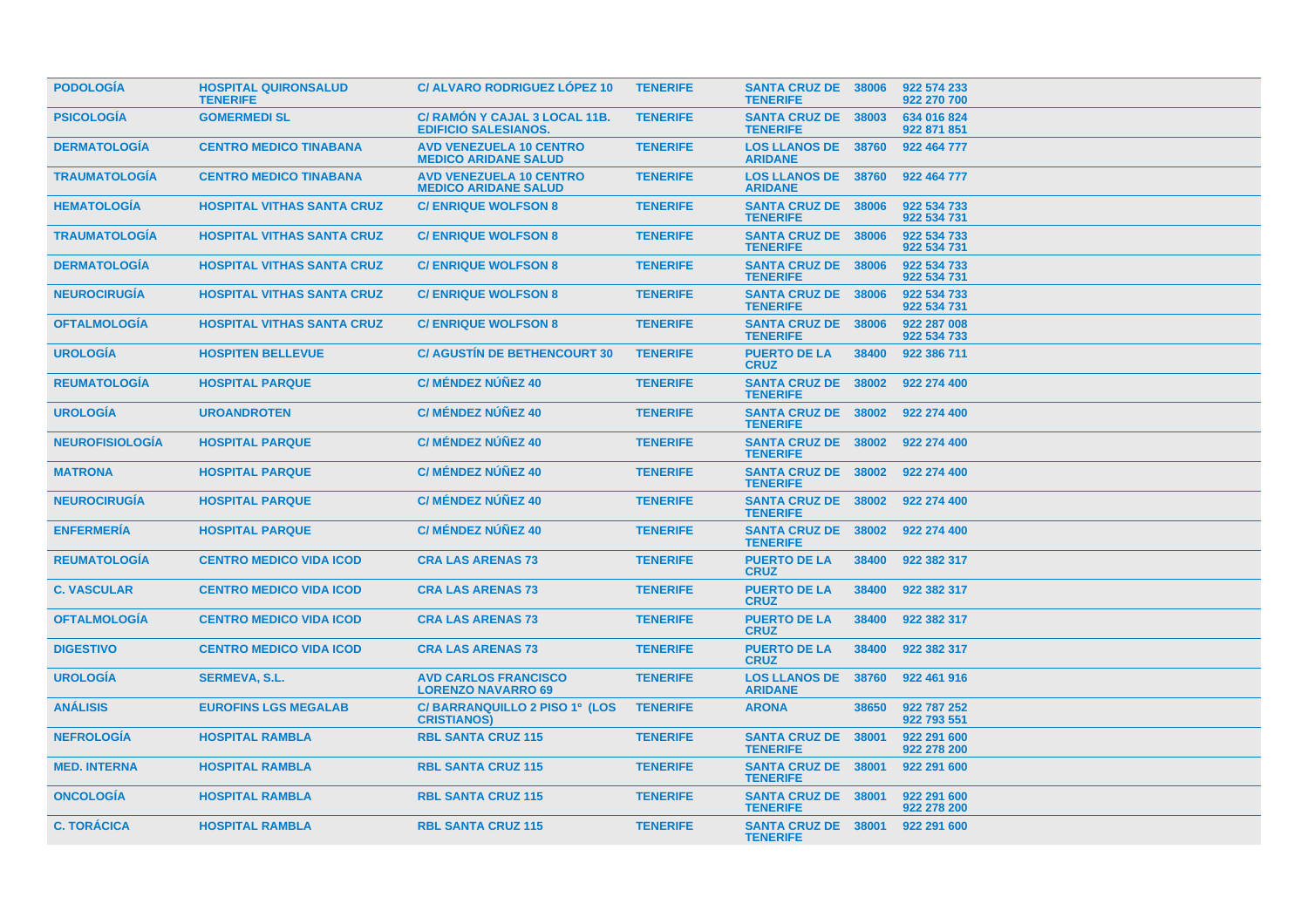| <b>MED. FAMILIAR</b>   | <b>MARRERO MARRERO VICTORIA</b><br><b>EUGENIA</b> | <b>C/ JUAN SEBASTIAN ELCANO S/N</b>                     | <b>TENERIFE</b> | <b>GUIMAR</b>                                 | 38508 | 922 528 936<br>630 452 103 |
|------------------------|---------------------------------------------------|---------------------------------------------------------|-----------------|-----------------------------------------------|-------|----------------------------|
| 0.R.L.                 | <b>HOSPITAL QUIRONSALUD</b><br><b>TENERIFE</b>    | <b>C/POETA RODRIGUEZ HERRERA 1</b>                      | <b>TENERIFE</b> | <b>SANTA CRUZ DE</b><br><b>TENERIFE</b>       | 38006 | 922 270 700                |
| <b>GINECOLOGIA</b>     | <b>CLINICA MARTINEZ WALLIN</b>                    | <b>C/ POETA RODRIGUEZ HERRERA 1</b>                     | <b>TENERIFE</b> | SANTA CRUZ DE 38006<br><b>TENERIFE</b>        |       | 922 270 700                |
| <b>NEUROLOGÍA</b>      | <b>HOSPITAL QUIRONSALUD</b><br><b>TENERIFE</b>    | <b>C/POETA RODRÍGUEZ HERRERA 1</b>                      | <b>TENERIFE</b> | <b>SANTA CRUZ DE</b><br><b>TENERIFE</b>       | 38006 | 922 270 700                |
| <b>URGENCIAS</b>       | <b>HOSPITAL QUIRONSALUD</b><br><b>TENERIFE</b>    | <b>C/ POETA RODRIGUEZ HERRERA 1</b>                     | <b>TENERIFE</b> | <b>SANTA CRUZ DE 38006</b><br><b>TENERIFE</b> |       | 922 270 700                |
| <b>ONCOLOGIA</b>       | <b>HOSPITAL QUIRONSALUD</b><br><b>TENERIFE</b>    | <b>C/POETA RODRIGUEZ HERRERA 1</b>                      | <b>TENERIFE</b> | <b>SANTA CRUZ DE</b><br><b>TENERIFE</b>       | 38006 | 922 574 233<br>922 270 700 |
| <b>NEUROCIRUGÍA</b>    | <b>HOSPITAL QUIRONSALUD</b><br><b>TENERIFE</b>    | <b>C/ POETA RODRIGUEZ HERRERA 1</b>                     | <b>TENERIFE</b> | <b>SANTA CRUZ DE 38006</b><br><b>TENERIFE</b> |       | 922 270 700                |
| <b>NEUROFISIOLOGÍA</b> | <b>HOSPITAL QUIRONSALUD</b><br><b>TENERIFE</b>    | <b>C/POETA RODRÍGUEZ HERRERA 1</b>                      | <b>TENERIFE</b> | <b>SANTA CRUZ DE</b><br><b>TENERIFE</b>       | 38006 | 922 574 233<br>922 270 700 |
| <b>TRAUMATOLOGIA</b>   | <b>HOSPITAL QUIRONSALUD COSTA</b><br><b>ADEJE</b> | <b>URB SAN EUGENIO S/N EDIFICIO</b><br><b>GARAJONAY</b> | <b>TENERIFE</b> | <b>ADEJE</b>                                  | 38660 | 922 151 395<br>922 752 626 |
| <b>REUMATOLOGIA</b>    | <b>HOSPITAL QUIRONSALUD COSTA</b><br><b>ADEJE</b> | <b>URB SAN EUGENIO S/N EDIFICIO</b><br><b>GARAJONAY</b> | <b>TENERIFE</b> | <b>ADEJE</b>                                  | 38660 | 922 752 626                |
| <b>ENDOCRINOLOGIA</b>  | <b>HOSPITAL QUIRONSALUD COSTA</b><br><b>ADEJE</b> | <b>URB SAN EUGENIO S/N EDIFICIO</b><br><b>GARAJONAY</b> | <b>TENERIFE</b> | <b>ADEJE</b>                                  | 38660 | 922 752 626<br>922 792 400 |
| <b>ENDOCRINOLOGÍA</b>  | <b>HOSPITEN BELLEVUE</b>                          | <b>C/ ALEMANIA 6</b>                                    | <b>TENERIFE</b> | <b>PUERTO DE LA</b><br><b>CRUZ</b>            | 38400 | 922 383 551<br>922 385 235 |
| <b>GINECOLOGIA</b>     | <b>CENTRO MEDICO VIDA ICOD</b>                    | <b>C/ALEMANIA 6</b>                                     | <b>TENERIFE</b> | <b>PUERTO DE LA</b><br><b>CRUZ</b>            | 38400 | 922 385 235<br>922 383 551 |
| <b>GINECOLOGIA</b>     | <b>HOSPITEN BELLEVUE</b>                          | <b>C/ALEMANIA 6</b>                                     | <b>TENERIFE</b> | <b>PUERTO DE LA</b><br><b>CRUZ</b>            | 38400 | 922 383 551                |
| <b>ENFERMERÍA</b>      | <b>HOSPITEN BELLEVUE</b>                          | <b>C/ALEMANIA 6</b>                                     | <b>TENERIFE</b> | <b>PUERTO DE LA</b><br><b>CRUZ</b>            | 38400 | 922 383 551<br>922 385 235 |
| <b>NEFROLOGIA</b>      | <b>HOSPITEN BELLEVUE</b>                          | <b>C/ALEMANIA 6</b>                                     | <b>TENERIFE</b> | <b>PUERTO DE LA</b><br><b>CRUZ</b>            | 38400 | 922 383 551<br>922 385 235 |
| <b>OFTALMOLOGIA</b>    | <b>HOSPITEN BELLEVUE</b>                          | <b>C/ALEMANIA 6</b>                                     | <b>TENERIFE</b> | <b>PUERTO DE LA</b><br><b>CRUZ</b>            | 38400 | 922 383 551                |
| <b>NEUROFISIOLOGIA</b> | <b>HOSPITEN BELLEVUE</b>                          | <b>C/ALEMANIA 6</b>                                     | <b>TENERIFE</b> | <b>PUERTO DE LA</b><br><b>CRUZ</b>            | 38400 | 922 385 235<br>922 383 551 |
| <b>CIRUGÍA GENERAL</b> | <b>CENTRO MEDICO VIDA SANTA</b><br><b>URSULA</b>  | <b>C/ALEMANIA 6</b>                                     | <b>TENERIFE</b> | <b>PUERTO DE LA</b><br><b>CRUZ</b>            | 38400 | 922 385 235<br>922 383 551 |
| <b>DIGESTIVO</b>       | <b>CENTRO MEDICO VIDA REALEJOS</b>                | <b>C/ALEMANIA 6</b>                                     | <b>TENERIFE</b> | <b>PUERTO DE LA</b><br><b>CRUZ</b>            | 38400 | 922 385 235<br>922 383 551 |
| <b>DIGESTIVO</b>       | <b>HOSPITEN SUR</b>                               | <b>C/SIETE ISLAS 8 (TENERIFE)</b>                       | <b>TENERIFE</b> | <b>ARONA</b>                                  | 38660 | 922 777 760<br>922 750 022 |
| <b>MED. INTERNA</b>    | <b>HOSPITEN SUR</b>                               | <b>C/SIETE ISLAS 8 (TENERIFE)</b>                       | <b>TENERIFE</b> | <b>ARONA</b>                                  | 38660 | 922 777 760<br>922 750 022 |
| <b>HOSP. GENERAL</b>   | <b>HOSPITEN SUR</b>                               | <b>C/SIETE ISLAS 8 (TENERIFE)</b>                       | <b>TENERIFE</b> | <b>ARONA</b>                                  | 38660 | 922 777 760<br>922 750 022 |
| <b>NEUROCIRUGÍA</b>    | <b>HOSPITEN SUR</b>                               | <b>C/SIETE ISLAS 8 (TENERIFE)</b>                       | <b>TENERIFE</b> | <b>ARONA</b>                                  | 38660 | 922 777 760<br>922 750 022 |
| <b>ANALISIS</b>        | <b>HOSPITEN SUR</b>                               | <b>C/SIETE ISLAS 8 (TENERIFE)</b>                       | <b>TENERIFE</b> | <b>ARONA</b>                                  | 38660 | 922 777 760<br>922 750 022 |
| <b>ANATOMOPATOLO.</b>  | <b>HOSPITEN SUR</b>                               | <b>C/SIETE ISLAS 8 (TENERIFE)</b>                       | <b>TENERIFE</b> | <b>ARONA</b>                                  | 38660 | 922 777 760                |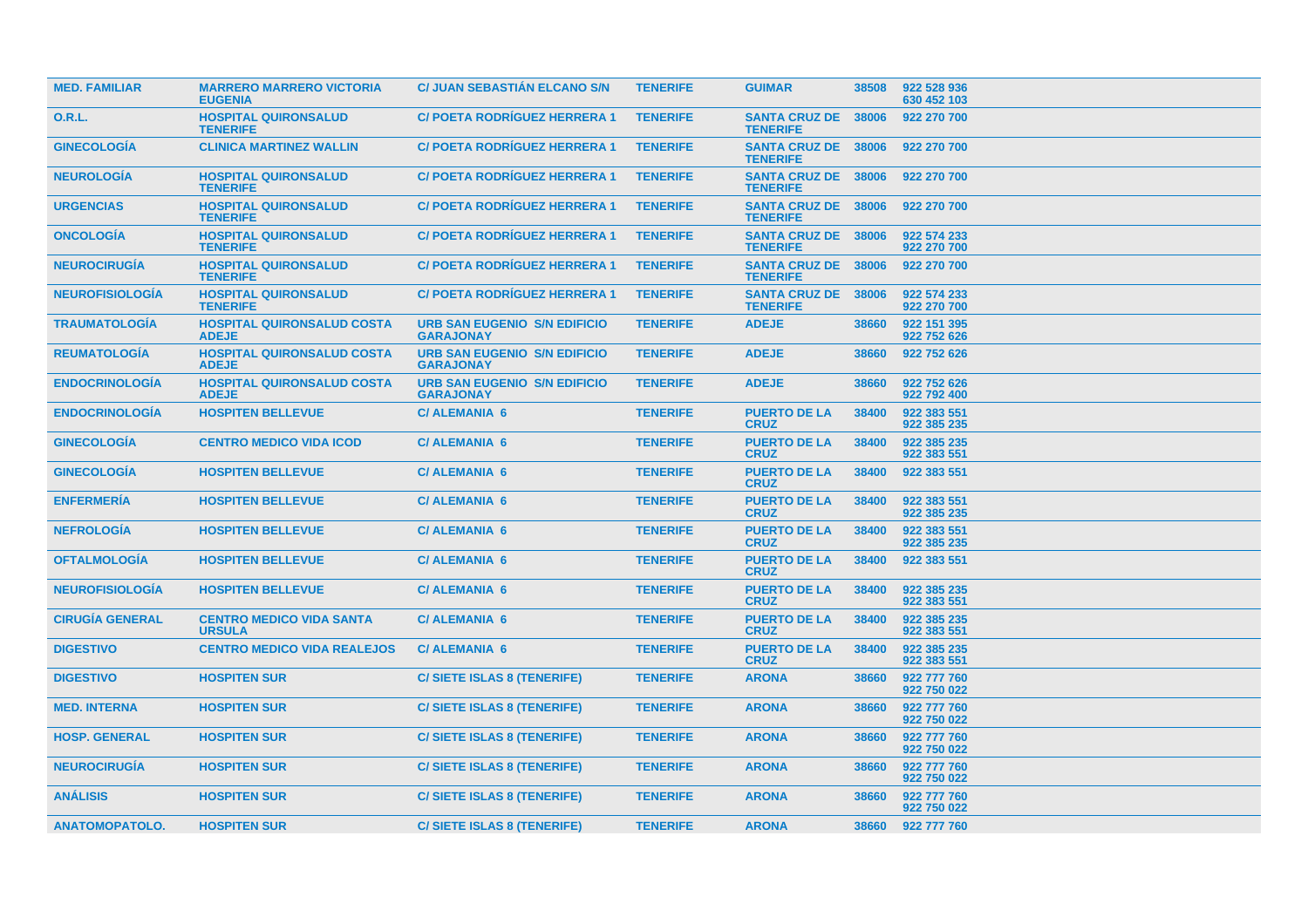| <b>C. MAXILOFACIAL</b> | <b>HOSPITEN SUR</b>                                            | C/ SIETE ISLAS 8 (TENERIFE)                                                                          | <b>TENERIFE</b> | <b>ARONA</b>                                      | 38660 | 922 777 760<br>922 750 022 |           |                                      |
|------------------------|----------------------------------------------------------------|------------------------------------------------------------------------------------------------------|-----------------|---------------------------------------------------|-------|----------------------------|-----------|--------------------------------------|
| <b>AREAS PEDIATRI.</b> | <b>CENTRO MEDICO VIDA REALEJOS</b>                             | <b>AVD DE CANARIAS 13 (EDIF.</b><br><b>TEIDEMAR)</b>                                                 | <b>TENERIFE</b> | <b>LOS REALEJOS</b>                               | 38410 | 922 345 159                |           |                                      |
| <b>OFTALMOLOGIA</b>    | <b>CENTRO MEDICO VIDA REALEJOS</b>                             | <b>AVD DE CANARIAS 13 (EDIF.</b><br><b>TEIDEMAR)</b>                                                 | <b>TENERIFE</b> | <b>LOS REALEJOS</b>                               | 38410 | 922 345 159                |           |                                      |
| <b>O.R.L.</b>          | <b>GABINETE OTORRINO-FONIATRICO</b><br><b>MENDEZ BRAUTIGAM</b> | <b>C/PILAR 5</b>                                                                                     | <b>TENERIFE</b> | <b>SANTA CRUZ DE</b><br><b>TENERIFE</b>           | 38002 | 922 241 191                |           |                                      |
| <b>MED. FAMILIAR</b>   | <b>VIDAL DE MESA CLAUDIO</b>                                   | <b>C/CONDE DE PALLASAR 5</b>                                                                         | <b>TENERIFE</b> | <b>SANTA CRUZ DE 38010</b><br><b>TENERIFE</b>     |       | 922 648 403                |           |                                      |
| <b>ODONTOESTOMATOL</b> | <b>CENTRO MEDICO LAGUNA SALUD</b>                              | <b>C/6 DE DICIEMBRE (EDIF</b><br><b>MADROÑO) 26 (TENÈRIFE)</b>                                       | <b>TENERIFE</b> | <b>SAN CRISTOBAL 38203</b><br><b>DE LA LAGUNA</b> |       | 922 632 185                |           |                                      |
| <b>TRAUMATOLOGIA</b>   | <b>CENTRO MEDICO LAGUNA SALUD</b>                              | <b>C/6 DE DICIEMBRE (EDIF</b><br><b>MADRONO) 26 (TENERIFE)</b>                                       | <b>TENERIFE</b> | <b>SAN CRISTOBAL</b><br><b>DE LA LAGUNA</b>       | 38203 | 922 632 185                |           |                                      |
| <b>ANÁLISIS</b>        | <b>RED CANARIA LABORATORIOS SLP</b>                            | <b>AVD ERNESTO SARTI 10 -C.C.</b><br><b>PARQUE ROYAL-</b>                                            | <b>TENERIFE</b> | <b>ADEJE</b>                                      | 38660 | 662 186 359<br>922 372 740 |           |                                      |
| <b>RADIODIAGNÓST.</b>  | <b>CENTRO MEDICO TINABANA</b>                                  | <b>AVD EL PUENTE 48 LOCAL 5</b>                                                                      | <b>TENERIFE</b> | <b>SANTA CRUZ DE</b><br><b>LA PALMA</b>           | 38700 | 922 410 202                |           |                                      |
| <b>TRAUMATOLOGÍA</b>   | <b>CENTRO MEDICO TINABANA</b>                                  | <b>AVD EL PUENTE 48 LOCAL 5</b>                                                                      | <b>TENERIFE</b> | <b>SANTA CRUZ DE 38700</b><br><b>LA PALMA</b>     |       | 922 410 202                |           |                                      |
| <b>TRAUMATOLOGIA</b>   | <b>CAPE</b>                                                    | <b>AVD ISLAS CANARIAS 80-82</b>                                                                      | <b>TENERIFE</b> | <b>SANTA CRUZ DE 38007</b><br><b>TENERIFE</b>     |       | 922 219 794<br>922 211 133 |           |                                      |
| <b>NEUROLOGÍA</b>      | <b>CAPE</b>                                                    | <b>AVD ISLAS CANARIAS 80-82</b>                                                                      | <b>TENERIFE</b> | <b>SANTA CRUZ DE</b><br><b>TENERIFE</b>           | 38007 | 922 219 794<br>922 211 133 |           |                                      |
| <b>ODONTOESTOMATOL</b> | <b>CLINICA DENTAL LA CUESTA</b>                                | <b>C/ ESTEBAN PEREZ GONZALEZ 15</b><br><b>SAN PEDRO BREÑA ALTA (LA</b><br>PALMA)                     | <b>TENERIFE</b> | <b>BREÑA ALTA</b>                                 | 38710 | 922 438 125<br>606 102 443 |           |                                      |
| <b>ENDOCRINOLOGIA</b>  | <b>EXCELLENT MEDICAL</b>                                       | <b>AVD JOSE MIGUEL GALVAN BELLO</b><br><b>10 (TENERIFE)</b>                                          | <b>TENERIFE</b> | <b>SAN MIGUEL DE</b><br><b>ABONA</b>              | 38639 | 922 737 560                |           |                                      |
| <b>ODONTOESTOMATOL</b> | <b>TENERI-DENTAL-GALLETAS, S.L.</b>                            | <b>C/BAJAMAR-LAS GALLETAS 6</b><br>(TENERIFE)                                                        | <b>TENERIFE</b> | <b>ARONA</b>                                      | 38631 | 922 785 813                |           |                                      |
| RADIODIAGNÓST.         | <b>ARTROVIDA SL</b>                                            | <b>C/DOCTOR GUIGOU 1</b>                                                                             | <b>TENERIFE</b> | <b>PUERTO DE LA</b><br><b>CRUZ</b>                | 38400 | 922 376 889                |           |                                      |
| <b>C. CARDIOVASC.</b>  | <b>CENTRO MEDICO SAN MARCOS</b>                                | AVD VENTICINCO DE ABRIL 88 EDIF. TENERIFE<br><b>ISLAS AFORTUNADAS</b>                                |                 | <b>ICOD DE LOS</b><br><b>VINOS</b>                | 38430 | 922 814 268                |           |                                      |
| <b>UROLOGÍA</b>        | <b>CENTRO MEDICO SAN MARCOS</b>                                | AVD VENTICINCO DE ABRIL 88 EDIF. TENERIFE<br><b>ISLAS AFORTUNADAS</b>                                |                 | <b>ICOD DE LOS</b><br><b>VINOS</b>                | 38430 | 922 814 268                |           |                                      |
| <b>TRAUMATOLOGIA</b>   | <b>CENTRO MEDICO SAN MARCOS</b>                                | AVD VENTICINCO DE ABRIL 88 EDIF. TENERIFE<br><b>ISLAS AFORTUNADAS</b>                                |                 | <b>ICOD DE LOS</b><br><b>VINOS</b>                | 38430 | 922 814 268                |           |                                      |
| <b>ODONTOESTOMATOL</b> | <b>MEDICENTER</b>                                              | <b>AVD ANTONIO DOMINGUEZ</b><br><b>AFONSO 18 LOCAL HOTEL MAR-</b><br><b>OLA PARK (TENERIFE)</b>      | <b>TENERIFE</b> | <b>ARONA</b>                                      | 38650 | 922 795 050<br>673 261 740 |           |                                      |
| <b>GINECOLOGÍA</b>     | <b>CLINICA TARA</b>                                            | <b>C/ CASAS ALTAS S/N EL CANTILLO</b>                                                                | <b>TENERIFE</b> | <b>TACORONTE</b>                                  | 38350 | 922 563 351                | <b>SI</b> | Pulsa aquí para pedir tu cita online |
| <b>NEUROLOGÍA</b>      | <b>CLINICA TARA</b>                                            | <b>C/ CASAS ALTAS S/N EL CANTILLO</b>                                                                | <b>TENERIFE</b> | <b>TACORONTE</b>                                  | 38350 | 922 563 351                |           |                                      |
| <b>GINECOLOGIA</b>     | <b>MARQUES DE OLIVEIRA MARIA</b><br><b>NEUDA</b>               | <b>C/TOME CANO 10 LOCAL-5</b>                                                                        | <b>TENERIFE</b> | <b>SANTA CRUZ DE</b><br><b>TENERIFE</b>           | 38005 | 922 245 245<br>922 204 836 |           |                                      |
| <b>ODONTOESTOMATOL</b> | <b>CLINICA DENTAL LA CUESTA</b>                                | C/ RODRIGO DE LA OLIVA.<br><b>EDIF.LOLA YANEZ.LOCAL BAJO S/N</b><br><b>AP. CORREO 230 (TENERIFE)</b> | <b>TENERIFE</b> | <b>SAN CRISTOBAL</b><br><b>DE LA LAGUNA</b>       | 38320 | 922 644 774<br>607 932 668 |           |                                      |
| <b>TRAUMATOLOGIA</b>   | <b>CORPORACION MEDICA DE</b><br><b>CANARIAS</b>                | <b>C/ELIAS SERRA RAFOLS 25BIS</b>                                                                    | <b>TENERIFE</b> | <b>SAN CRISTOBAL</b><br><b>DE LA LAGUNA</b>       | 38204 | 922 253 046<br>922 253 012 |           |                                      |
| <b>MED. FAMILIAR</b>   | <b>CENTROS VIDA SUR</b>                                        | <b>AVD AMSTERDAM 3</b>                                                                               | <b>TENERIFE</b> | <b>ARONA</b>                                      |       | 38650 922 757 171          |           |                                      |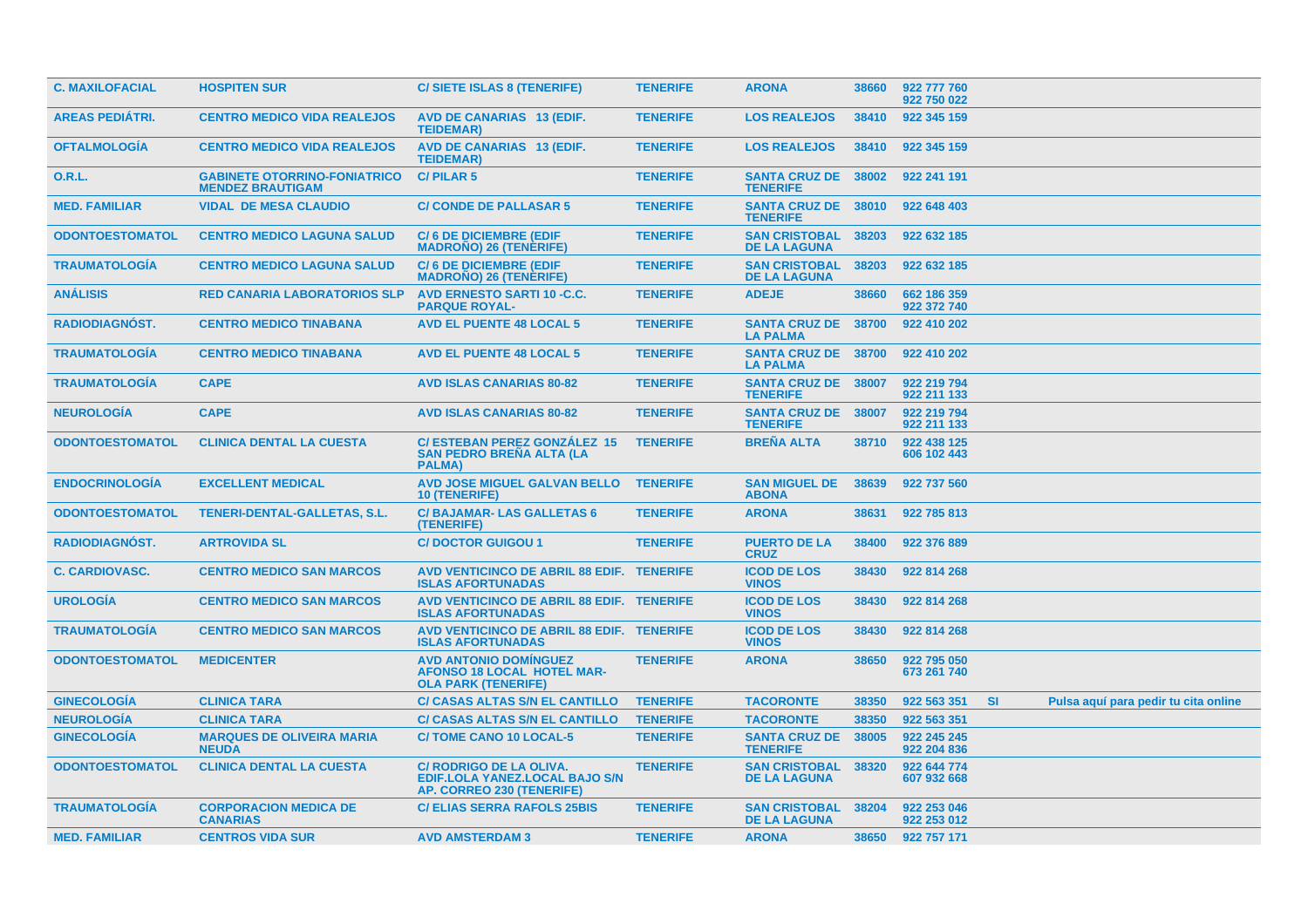| <b>ANÁLISIS</b>        | <b>CENTROS VIDA SUR</b>                                    | <b>AVD AMSTERDAM 3</b>                                                                                     | <b>TENERIFE</b> | <b>ARONA</b>                                  | 38650 | 922 757 171                |
|------------------------|------------------------------------------------------------|------------------------------------------------------------------------------------------------------------|-----------------|-----------------------------------------------|-------|----------------------------|
| <b>UROLOGÍA</b>        | <b>CENTRO MEDICO VIDA ICOD</b>                             | <b>AVD VEINTICINCO DE ABRIL 74</b>                                                                         | <b>TENERIFE</b> | <b>ICOD DE LOS</b><br><b>VINOS</b>            | 38430 | 922 812 550<br>922 330 550 |
| <b>ENFERMERIA</b>      | <b>CENTRO MEDICO VIDA ICOD</b>                             | <b>AVD VEINTICINCO DE ABRIL 74</b>                                                                         | <b>TENERIFE</b> | <b>ICOD DE LOS</b><br><b>VINOS</b>            | 38430 | 922 812 550<br>922 330 550 |
| <b>ANATOMOPATOLO.</b>  | <b>CENTRO MEDICO VIDA ICOD</b>                             | <b>AVD VEINTICINCO DE ABRIL 74</b>                                                                         | <b>TENERIFE</b> | <b>ICOD DE LOS</b><br><b>VINOS</b>            | 38430 | 922 812 550<br>922 330 550 |
| <b>FISIOTERAPIA</b>    | <b>CENTRO MEDICO VIDA ICOD</b>                             | <b>AVD VEINTICINCO DE ABRIL 74</b>                                                                         | <b>TENERIFE</b> | <b>ICOD DE LOS</b><br><b>VINOS</b>            | 38430 | 922 812 550<br>922 330 550 |
| <b>ANÁLISIS</b>        | <b>RED CANARIA LABORATORIOS SLP</b>                        | <b>C/HELIODORO RODRIGUEZ LOPEZ</b><br><b>36 ZONA TOME CANO, ENCIMA</b><br><b>LOCAL JEFATURA DE TRAFICO</b> | <b>TENERIFE</b> | <b>SANTA CRUZ DE</b><br><b>TENERIFE</b>       | 38005 | 922 232 983                |
| <b>DIGESTIVO</b>       | <b>CENTRO MEDICO VIDA SANTA</b><br><b>URSULA</b>           | <b>CRA PROVINCIAL S/N</b>                                                                                  | <b>TENERIFE</b> | <b>SANTA URSULA</b>                           | 38390 | 922 300 042                |
| <b>MED. FAMILIAR</b>   | <b>CENTRO MEDICO VIDA SANTA</b><br><b>URSULA</b>           | <b>CRA PROVINCIAL S/N</b>                                                                                  | <b>TENERIFE</b> | <b>SANTA URSULA</b>                           | 38390 | 922 300 042                |
| <b>REHABILITACIÓN</b>  | <b>CENTRO MEDICO VIDA REALEJOS</b>                         | <b>C/ARRIBA1</b>                                                                                           | <b>TENERIFE</b> | <b>SAN CRISTOBAL</b><br><b>DE LA LAGUNA</b>   | 38260 | 922 543 259                |
| <b>OFTALMOLOGÍA</b>    | <b>CLINICA MIRABELL</b>                                    | <b>AVD ALONSO FERNÁNDEZ DE</b><br>LUGO <sub>1</sub>                                                        | <b>TENERIFE</b> | <b>LA OROTAVA</b>                             | 38300 | 922 334 422                |
| <b>RADIODIAGNOST.</b>  | <b>ARTROVISION - PACK IMAGEN</b>                           | <b>C/ AMSTERDAN 3 EDIFICIO SAN</b><br><b>MARINO</b>                                                        | <b>TENERIFE</b> | <b>ARONA</b>                                  | 38650 | 922 792 883                |
| <b>ANESTESIOLOGIA</b>  | <b>CLINICA NIVARIA</b>                                     | AVD REYES CATOLICOS 25 CLINICA TENERIFE<br><b>NIVARIA</b>                                                  |                 | SANTA CRUZ DE 38005<br><b>TENERIFE</b>        |       | 822 027 777                |
| <b>C. VASCULAR</b>     | <b>DERMATEN</b>                                            | <b>C/DOCTOR ALFONSO SORIANO</b><br><b>FRADE 1 LOCAL A-B</b>                                                | <b>TENERIFE</b> | SANTA CRUZ DE 38006<br><b>TENERIFE</b>        |       | 822 103 675<br>672 443 132 |
| <b>RADIODIAGNÓST.</b>  | <b>DERMATEN</b>                                            | <b>C/DOCTOR ALFONSO SORIANO</b><br><b>FRADE 1 LOCAL A-B</b>                                                | <b>TENERIFE</b> | <b>SANTA CRUZ DE 38006</b><br><b>TENERIFE</b> |       | 822 103 675<br>672 443 132 |
| <b>CIRUGIA GENERAL</b> | <b>INSTITUTO PROCTOLOGICO</b><br><b>DOCTOR PADRON S.L.</b> | <b>C/ ANTONIO GONZALEZ RAMOS 23</b>                                                                        | <b>TENERIFE</b> | <b>SAN CRISTOBAL</b><br><b>DE LA LAGUNA</b>   | 38200 | 922 257 820                |
| <b>ENFERMERÍA</b>      | <b>CENTRAL MED INSULAR CANARIA</b>                         | C/ ATENCIÓN A DOMICILIO S/N                                                                                | <b>TENERIFE</b> | <b>SANTA CRUZ DE 38005</b><br><b>TENERIFE</b> |       | 672 458 806<br>822 773 906 |
| <b>ENDOCRINOLOGÍA</b>  | <b>GOMERMEDI SL</b>                                        | <b>C/HELIODORO RODRIGUEZ LOPEZ</b><br><b>32 CENTRO MEDICO GOMERMEDI</b><br><b>OLIMPICO</b>                 | <b>TENERIFE</b> | <b>SANTA CRUZ DE 38005</b><br><b>TENERIFE</b> |       |                            |
| <b>CARDIOLOGÍA</b>     | <b>SERMEVA, S.L.</b>                                       | C/PIO XII 8                                                                                                | <b>TENERIFE</b> | <b>LOS LLANOS DE 38760</b><br><b>ARIDANE</b>  |       | 922 461 916                |
| <b>FISIOTERAPIA</b>    | <b>CLINICA PLUSSANA</b>                                    | <b>C/ VERDUGO Y MASSIEU 64 LOCAL</b>                                                                       | <b>TENERIFE</b> | <b>SAN CRISTOBAL</b><br><b>DE LA LAGUNA</b>   | 38320 | 639 702 537<br>922 891 275 |
| <b>CARDIOLOGÍA</b>     | <b>CENTRO MEDICO VIDA REALEJOS</b>                         | C/ MAGNOLIAS 2 URB. SAN MIGUEL TENERIFE                                                                    |                 | <b>LA OROTAVA</b>                             | 38300 | 922 330 550                |
| O.R.L.                 | <b>CENTRO MEDICO VIDA SANTA</b><br><b>URSULA</b>           | C/ MAGNOLIAS 2 URB. SAN MIGUEL TENERIFE                                                                    |                 | <b>LA OROTAVA</b>                             | 38300 | 922 330 550                |
| <b>TRAUMATOLOGIA</b>   | <b>CENTRO MEDICO VIDA LA LAGUNA</b>                        | <b>C/ MAGNOLIAS 2 URB. SAN MIGUEL</b>                                                                      | <b>TENERIFE</b> | <b>LA OROTAVA</b>                             | 38300 | 922 330 550                |
| <b>GINECOLOGÍA</b>     | <b>CENTRO MEDICO VIDA ICOD</b>                             | C/ MAGNOLIAS 2 URB. SAN MIGUEL TENERIFE                                                                    |                 | <b>LA OROTAVA</b>                             | 38300 | 922 330 550                |
| <b>ANESTESIOLOGÍA</b>  | <b>Clínica Vida</b>                                        | <b>C/ MAGNOLIAS 2 URB. SAN MIGUEL</b>                                                                      | <b>TENERIFE</b> | <b>LA OROTAVA</b>                             | 38300 | 922 330 550                |
| <b>ALERGOLOGÍA</b>     | <b>CENTRO MEDICO VIDA SANTA</b><br><b>URSULA</b>           | C/ MAGNOLIAS 2 URB. SAN MIGUEL TENERIFE                                                                    |                 | <b>LA OROTAVA</b>                             | 38300 | 922 330 550                |
| 0.R.L.                 | <b>CENTROS VIDA SUR</b>                                    | C/ MAGNOLIAS 2 URB. SAN MIGUEL TENERIFE                                                                    |                 | <b>LA OROTAVA</b>                             | 38300 | 922 330 550                |
| <b>OFTALMOLOGÍA</b>    | <b>CENTRO MEDICO VIDA REALEJOS</b>                         | <b>C/ MAGNOLIAS 2 URB. SAN MIGUEL</b>                                                                      | <b>TENERIFE</b> | <b>LA OROTAVA</b>                             | 38300 | 922 330 550                |
| <b>NEUROCIRUGÍA</b>    | <b>Clínica Vida</b>                                        | C/ MAGNOLIAS 2 URB. SAN MIGUEL TENERIFE                                                                    |                 | <b>LA OROTAVA</b>                             | 38300 | 922 330 550                |
|                        |                                                            |                                                                                                            |                 |                                               |       |                            |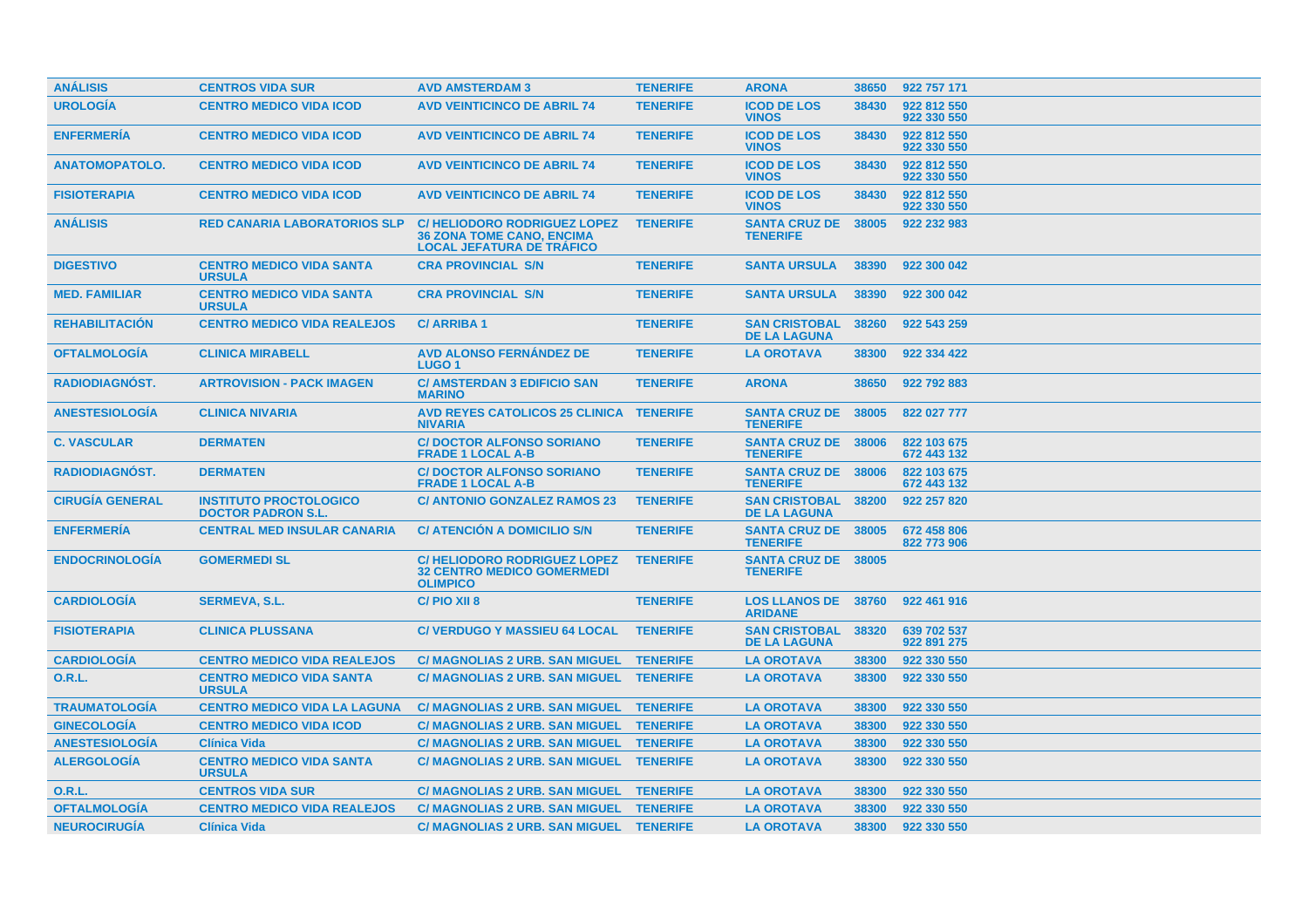| <b>ANÁLISIS</b>        | <b>NIMGENETICS GENOMICA Y</b><br><b>MEDICINA, S.L.</b> | <b>C/ ATENCIÓN TELEFÓNICA</b><br><b>NIMGENETICS S/N</b>  | <b>TENERIFE</b> | <b>SANTA CRUZ DE 38001</b><br><b>TENERIFE</b> |       | 652 893 953                |
|------------------------|--------------------------------------------------------|----------------------------------------------------------|-----------------|-----------------------------------------------|-------|----------------------------|
| <b>ENFERMERIA</b>      | <b>ATENSA CENTRO MEDICO</b>                            | <b>C/ ANTONIO RODRIGUEZ LOPEZ 83</b>                     | <b>TENERIFE</b> | <b>SANTA CRUZ DE 38700</b><br><b>LA PALMA</b> |       | 922 971 711<br>681 375 343 |
| <b>C. VASCULAR</b>     | <b>ATENSA CENTRO MEDICO</b>                            | <b>C/ ANTONIO RODRIGUEZ LOPEZ 83</b>                     | <b>TENERIFE</b> | <b>SANTA CRUZ DE 38700</b><br><b>LA PALMA</b> |       | 922 971 711<br>681 375 343 |
| <b>NEUROLOGIA</b>      | <b>ATENSA CENTRO MEDICO</b>                            | <b>C/ ANTONIO RODRIGUEZ LOPEZ 83</b>                     | <b>TENERIFE</b> | <b>SANTA CRUZ DE 38700</b><br><b>LA PALMA</b> |       | 922 971 711<br>681 375 343 |
| <b>OFTALMOLOGIA</b>    | <b>HOSPITAL VITHAS SANTA CRUZ</b>                      | <b>C/ENRIQUE WOLFSON 8</b>                               | <b>TENERIFE</b> | <b>SANTA CRUZ DE</b><br><b>TENERIFE</b>       | 38006 | 922 534 733<br>922 534 731 |
| <b>CIRUGIA GENERAL</b> | <b>HOSPITAL VITHAS SANTA CRUZ</b>                      | <b>C/ENRIQUE WOLFSON 8</b>                               | <b>TENERIFE</b> | <b>SANTA CRUZ DE 38006</b><br><b>TENERIFE</b> |       | 932 133 512<br>922 534 733 |
| <b>NEUROCIRUGÍA</b>    | <b>HOSPITAL VITHAS SANTA CRUZ</b>                      | <b>C/ ENRIQUE WOLFSON 8</b>                              | <b>TENERIFE</b> | <b>SANTA CRUZ DE 38006</b><br><b>TENERIFE</b> |       | 932 133 512<br>922 534 733 |
| <b>CIRUGÍA GENERAL</b> | <b>HOSPITEN BELLEVUE</b>                               | <b>C/ AGUSTIN DE BETHENCOURT 30</b>                      | <b>TENERIFE</b> | <b>PUERTO DE LA</b><br><b>CRUZ</b>            | 38400 | 922 386 711                |
| <b>PODOLOGÍA</b>       | <b>HOSPITEN BELLEVUE</b>                               | <b>C/ AGUSTIN DE BETHENCOURT 30</b>                      | <b>TENERIFE</b> | <b>PUERTO DE LA</b><br><b>CRUZ</b>            | 38400 | 922 386 711                |
| <b>ALERGOLOGIA</b>     | <b>HOSPITEN BELLEVUE</b>                               | <b>C/ AGUSTIN DE BETHENCOURT 30</b>                      | <b>TENERIFE</b> | <b>PUERTO DE LA</b><br><b>CRUZ</b>            | 38400 | 922 386 711                |
| <b>MED. FAMILIAR</b>   | <b>HOSPITAL PARQUE</b>                                 | <b>C/ MÉNDEZ NÚÑEZ 40</b>                                | <b>TENERIFE</b> | SANTA CRUZ DE 38002<br><b>TENERIFE</b>        |       | 922 274 400                |
| <b>MED. INTERNA</b>    | <b>HOSPITAL PARQUE</b>                                 | <b>C/ MÉNDEZ NÚÑEZ 40</b>                                | <b>TENERIFE</b> | <b>SANTA CRUZ DE 38002</b><br><b>TENERIFE</b> |       | 922 274 400                |
| <b>ANESTESIOLOGÍA</b>  | <b>CENTRO MEDICO TUCAN</b>                             | <b>C/ MÉNDEZ NÚÑEZ 40</b>                                | <b>TENERIFE</b> | <b>SANTA CRUZ DE 38002</b><br><b>TENERIFE</b> |       | 922 274 400<br>922 299 864 |
| <b>NEUROLOGIA</b>      | <b>HOSPITAL PARQUE</b>                                 | <b>C/ MÉNDEZ NÚÑEZ 40</b>                                | <b>TENERIFE</b> | <b>SANTA CRUZ DE</b><br><b>TENERIFE</b>       | 38002 | 922 274 400                |
| <b>UROLOGÍA</b>        | <b>HOSPITAL PARQUE</b>                                 | <b>C/ MÉNDEZ NÚÑEZ 40</b>                                | <b>TENERIFE</b> | <b>SANTA CRUZ DE 38002</b><br><b>TENERIFE</b> |       | 922 274 400                |
| <b>OFTALMOLOGÍA</b>    | <b>GONZALEZ PADRON MANUEL</b>                          | <b>C/ MÉNDEZ NÚÑEZ 40</b>                                | <b>TENERIFE</b> | <b>SANTA CRUZ DE 38002</b><br><b>TENERIFE</b> |       |                            |
| <b>ENFERMERIA</b>      | <b>CENTRO MEDICO VIDA ICOD</b>                         | <b>CRA LAS ARENAS 73</b>                                 | <b>TENERIFE</b> | <b>PUERTO DE LA</b><br><b>CRUZ</b>            | 38400 | 922 382 317                |
| <b>CARDIOLOGIA</b>     | <b>CENTRO MEDICO VIDA ICOD</b>                         | <b>CRA LAS ARENAS 73</b>                                 | <b>TENERIFE</b> | <b>PUERTO DE LA</b><br><b>CRUZ</b>            | 38400 | 922 382 317                |
| <b>MED. FAMILIAR</b>   | <b>POLICLINICOS DE CANARIAS S.L.</b>                   | C/ ALFONSO TRUJILLO (EDIF.<br><b>TEMAIT III) S/N</b>     | <b>TENERIFE</b> | <b>LA OROTAVA</b>                             | 38300 | 922 322 512                |
| <b>DERMATOLOGIA</b>    | <b>SERMEVA, S.L.</b>                                   | <b>AVD CARLOS FRANCISCO</b><br><b>LORENZO NAVARRO 69</b> | <b>TENERIFE</b> | <b>LOS LLANOS DE 38760</b><br><b>ARIDANE</b>  |       | 922 461 916                |
| <b>ANÁLISIS</b>        | <b>EUROFINS LGS MEGALAB</b>                            | <b>AVD PUENTE 31</b>                                     | <b>TENERIFE</b> | <b>SANTA CRUZ DE 38700</b><br><b>LA PALMA</b> |       | 922 412 913                |
| <b>ANATOMOPATOLO.</b>  | <b>EUROFINS LGS MEGALAB</b>                            | <b>C/OBISPO REY REDONDO 49</b>                           | <b>TENERIFE</b> | <b>SAN CRISTOBAL</b><br><b>DE LA LAGUNA</b>   | 38201 | 922 315 692<br>922 254 038 |
| <b>C. CARDIOVASC.</b>  | <b>HOSPITAL RAMBLA</b>                                 | <b>RBL SANTA CRUZ 115</b>                                | <b>TENERIFE</b> | <b>SANTA CRUZ DE 38001</b><br><b>TENERIFE</b> |       | 922 291 600                |
| <b>ANESTESIOLOGÍA</b>  | <b>HOSPITAL RAMBLA</b>                                 | <b>RBL SANTA CRUZ 115</b>                                | <b>TENERIFE</b> | SANTA CRUZ DE 38001<br><b>TENERIFE</b>        |       | 922 291 600                |
| <b>NEUROFISIOLOGIA</b> | <b>HOSPITAL RAMBLA</b>                                 | <b>RBL SANTA CRUZ 115</b>                                | <b>TENERIFE</b> | <b>SANTA CRUZ DE 38001</b><br><b>TENERIFE</b> |       | 922 291 600                |
| <b>HEMATOLOGÍA</b>     | <b>HOSPITAL RAMBLA</b>                                 | <b>RBL SANTA CRUZ 115</b>                                | <b>TENERIFE</b> | <b>SANTA CRUZ DE 38001</b><br><b>TENERIFE</b> |       | 922 291 600                |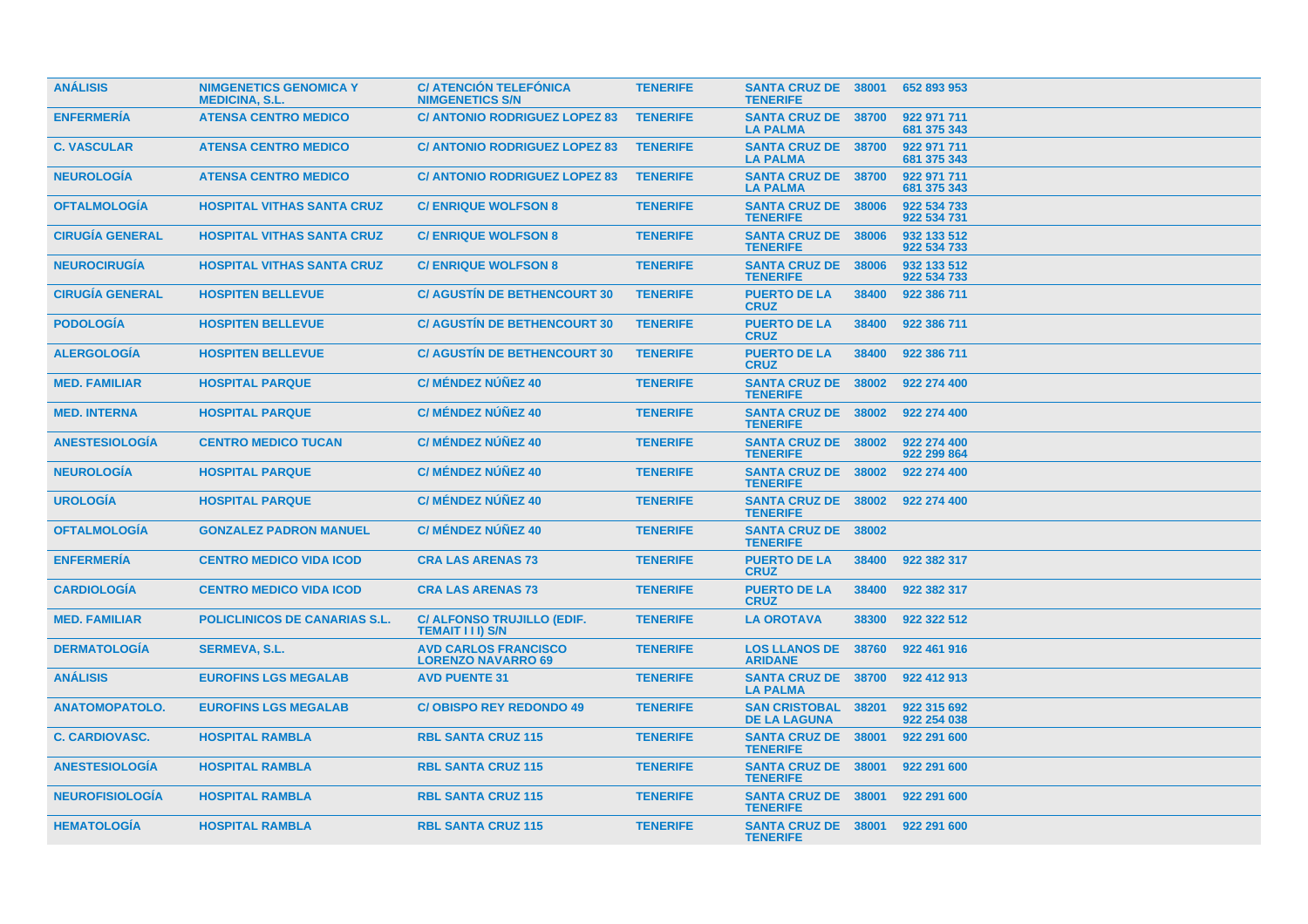| <b>DIGESTIVO</b>       | <b>HOSPITAL RAMBLA</b>                             | <b>RBL SANTA CRUZ 115</b>                                 | <b>TENERIFE</b> | <b>SANTA CRUZ DE 38001</b><br><b>TENERIFE</b> |       | 922 291 600<br>922 278 200 |
|------------------------|----------------------------------------------------|-----------------------------------------------------------|-----------------|-----------------------------------------------|-------|----------------------------|
| <b>ONCOLOGIA</b>       | <b>HOSPITAL RAMBLA</b>                             | <b>RBL SANTA CRUZ 115</b>                                 | <b>TENERIFE</b> | <b>SANTA CRUZ DE 38001</b><br><b>TENERIFE</b> |       | 922 291 600                |
| <b>O.R.L.</b>          | <b>HOSPITAL RAMBLA</b>                             | <b>RBL SANTA CRUZ 115</b>                                 | <b>TENERIFE</b> | SANTA CRUZ DE 38001<br><b>TENERIFE</b>        |       | 922 291 600                |
| <b>CARDIOLOGIA</b>     | <b>HOSPITAL RAMBLA</b>                             | <b>RBL SANTA CRUZ 115</b>                                 | <b>TENERIFE</b> | SANTA CRUZ DE 38001<br><b>TENERIFE</b>        |       | 922 291 600                |
| <b>RADIODIAGNÓST.</b>  | <b>HOSPITAL RAMBLA</b>                             | <b>RBL SANTA CRUZ 115</b>                                 | <b>TENERIFE</b> | SANTA CRUZ DE 38001<br><b>TENERIFE</b>        |       | 922 291 600<br>922 248 484 |
| <b>AREAS PEDIÁTRI.</b> | <b>HOSPITAL RAMBLA</b>                             | <b>RBL SANTA CRUZ 115</b>                                 | <b>TENERIFE</b> | <b>SANTA CRUZ DE 38001</b><br><b>TENERIFE</b> |       | 922 291 600<br>922 278 200 |
| <b>NEFROLOGIA</b>      | <b>HOSPITAL RAMBLA</b>                             | <b>RBL SANTA CRUZ 115</b>                                 | <b>TENERIFE</b> | SANTA CRUZ DE 38001<br><b>TENERIFE</b>        |       | 922 248 484                |
| <b>O.R.L.</b>          | <b>HOSPITAL RAMBLA</b>                             | <b>RBL SANTA CRUZ 115</b>                                 | <b>TENERIFE</b> | <b>SANTA CRUZ DE 38001</b><br><b>TENERIFE</b> |       | 922 291 600<br>922 278 200 |
| <b>MED. NUCLEAR</b>    | <b>HOSPITAL RAMBLA</b>                             | <b>RBL SANTA CRUZ 115</b>                                 | <b>TENERIFE</b> | SANTA CRUZ DE 38001<br><b>TENERIFE</b>        |       | 922 291 600                |
| <b>ENFERMERIA</b>      | <b>CLINICA ZENTRO dR. RIGOBERTO</b><br><b>DIAZ</b> | <b>C/DOCTOR RIGOBERTO DIAZ</b><br><b>MELERO 11 GÜIMAR</b> | <b>TENERIFE</b> | <b>GUIMAR</b>                                 | 38500 | 922 510 157<br>647 868 331 |
| <b>UROLOGIA</b>        | <b>URANDROL, S.L.</b>                              | <b>C/PILAR9</b>                                           | <b>TENERIFE</b> | <b>SANTA CRUZ DE</b><br><b>TENERIFE</b>       | 38002 | 922 201 729<br>922 202 125 |
| <b>OFTALMOLOGÍA</b>    | <b>OFTALCLINIC 2008, S.L.</b>                      | <b>C/CASTRO 34</b>                                        | <b>TENERIFE</b> | <b>SANTA CRUZ DE</b><br><b>TENERIFE</b>       | 38004 | 922 296 774                |
| <b>HEMATOLOGIA</b>     | <b>HOSPITAL QUIRONSALUD</b><br><b>TENERIFE</b>     | <b>C/ POETA RODRIGUEZ HERRERA 1</b>                       | <b>TENERIFE</b> | <b>SANTA CRUZ DE</b><br><b>TENERIFE</b>       | 38006 | 922 574 233<br>922 270 700 |
| <b>C. CARDIOVASC.</b>  | <b>HOSPITAL QUIRONSALUD</b><br><b>TENERIFE</b>     | <b>C/ POETA RODRIGUEZ HERRERA 1</b>                       | <b>TENERIFE</b> | <b>SANTA CRUZ DE</b><br><b>TENERIFE</b>       | 38006 | 922 574 233<br>922 270 700 |
| <b>ENDOCRINOLOGIA</b>  | <b>HOSPITAL QUIRONSALUD</b><br><b>TENERIFE</b>     | <b>C/POETA RODRIGUEZ HERRERA 1</b>                        | <b>TENERIFE</b> | <b>SANTA CRUZ DE 38006</b><br><b>TENERIFE</b> |       | 922 574 233<br>922 270 700 |
| <b>MED. INTERNA</b>    | <b>HOSPITAL QUIRONSALUD</b><br><b>TENERIFE</b>     | <b>C/ POETA RODRIGUEZ HERRERA 1</b>                       | <b>TENERIFE</b> | SANTA CRUZ DE 38006<br><b>TENERIFE</b>        |       | 922 270 700                |
| <b>NEFROLOGIA</b>      | <b>HOSPITAL QUIRONSALUD</b><br><b>TENERIFE</b>     | <b>C/POETA RODRÍGUEZ HERRERA 1</b>                        | <b>TENERIFE</b> | <b>SANTA CRUZ DE 38006</b><br><b>TENERIFE</b> |       | 922 270 700                |
| <b>OFTALMOLOGIA</b>    | <b>CLINICA MUIÑOS</b>                              | <b>C/ POETA RODRIGUEZ HERRERA 1</b>                       | <b>TENERIFE</b> | <b>SANTA CRUZ DE 38006</b><br><b>TENERIFE</b> |       | 922 151 395<br>922 270 700 |
| <b>ANÁLISIS</b>        | <b>HOSPITAL QUIRONSALUD</b><br><b>TENERIFE</b>     | <b>C/POETA RODRIGUEZ HERRERA 1</b>                        | <b>TENERIFE</b> | <b>SANTA CRUZ DE 38006</b><br><b>TENERIFE</b> |       | 922 574 233<br>922 270 700 |
| <b>OFTALMOLOGIA</b>    | <b>HOSPITAL QUIRONSALUD COSTA</b><br><b>ADEJE</b>  | <b>URB SAN EUGENIO S/N EDIFICIO</b><br><b>GARAJONAY</b>   | <b>TENERIFE</b> | <b>ADEJE</b>                                  | 38660 | 922 752 626<br>922 792 400 |
| <b>NEUROLOGIA</b>      | <b>HOSPITAL QUIRONSALUD COSTA</b><br><b>ADEJE</b>  | <b>URB SAN EUGENIO S/N EDIFICIO</b><br><b>GARAJONAY</b>   | <b>TENERIFE</b> | <b>ADEJE</b>                                  | 38660 | 922 752 626<br>922 792 400 |
| <b>ALERGOLOGIA</b>     | <b>HOSPITAL QUIRONSALUD COSTA</b><br><b>ADEJE</b>  | <b>URB SAN EUGENIO S/N EDIFICIO</b><br><b>GARAJONAY</b>   | <b>TENERIFE</b> | <b>ADEJE</b>                                  | 38660 | 922 752 626<br>922 792 400 |
| <b>AREAS PEDIÁTRI.</b> | <b>HOSPITAL QUIRONSALUD COSTA</b><br><b>ADEJE</b>  | <b>URB SAN EUGENIO S/N EDIFICIO</b><br><b>GARAJONAY</b>   | <b>TENERIFE</b> | <b>ADEJE</b>                                  | 38660 | 922 752 626<br>922 792 400 |
| <b>ENFERMERIA</b>      | <b>HOSPITAL QUIRONSALUD COSTA</b><br><b>ADEJE</b>  | <b>URB SAN EUGENIO S/N EDIFICIO</b><br><b>GARAJONAY</b>   | <b>TENERIFE</b> | <b>ADEJE</b>                                  | 38660 | 922 752 626<br>922 792 400 |
| <b>RADIODIAGNOST.</b>  | <b>HOSPITEN BELLEVUE</b>                           | <b>C/ALEMANIA 6</b>                                       | <b>TENERIFE</b> | <b>PUERTO DE LA</b><br><b>CRUZ</b>            | 38400 | 922 383 551<br>922 385 235 |
| <b>MATRONA</b>         | <b>HOSPITEN BELLEVUE</b>                           | <b>C/ALEMANIA 6</b>                                       | <b>TENERIFE</b> | <b>PUERTO DE LA</b><br><b>CRUZ</b>            | 38400 | 922 383 551                |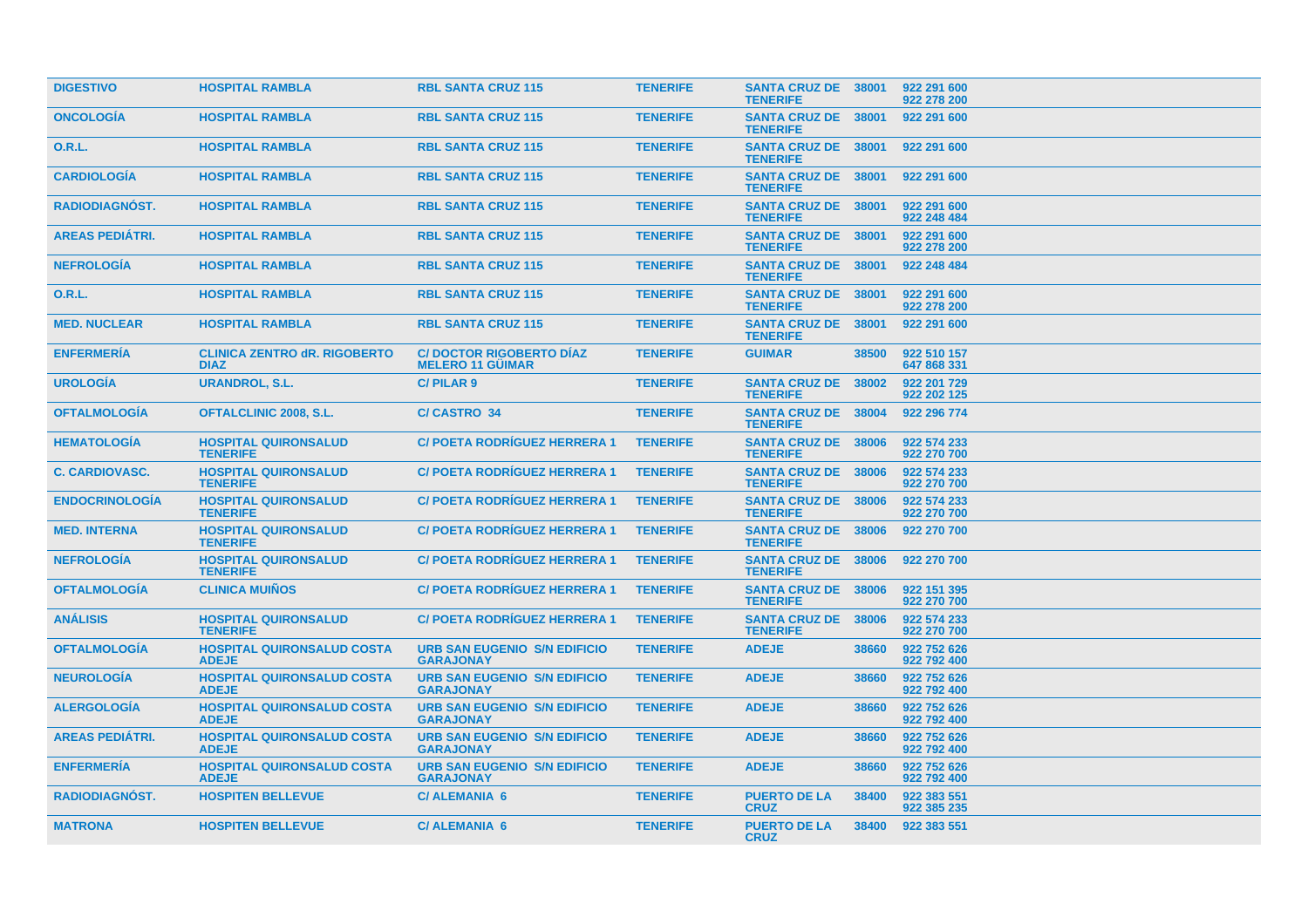| <b>GINECOLOGÍA</b>     | <b>CENTRO MEDICO VIDA SANTA</b><br><b>URSULA</b>    | <b>C/ALEMANIA 6</b>                                               | <b>TENERIFE</b> | <b>PUERTO DE LA</b><br><b>CRUZ</b>                     | 38400 | 922 385 235<br>922 383 551 |
|------------------------|-----------------------------------------------------|-------------------------------------------------------------------|-----------------|--------------------------------------------------------|-------|----------------------------|
| <b>MATRONA</b>         | <b>HOSPITEN BELLEVUE</b>                            | <b>C/ALEMANIA 6</b>                                               | <b>TENERIFE</b> | <b>PUERTO DE LA</b><br><b>CRUZ</b>                     | 38400 | 922 383 551<br>922 385 235 |
| <b>HEMATOLOGIA</b>     | <b>HOSPITEN BELLEVUE</b>                            | <b>C/ALEMANIA 6</b>                                               | <b>TENERIFE</b> | <b>PUERTO DE LA</b><br><b>CRUZ</b>                     | 38400 | 922 383 551<br>922 385 235 |
| <b>URGENCIAS</b>       | <b>HOSPITEN BELLEVUE</b>                            | <b>C/ALEMANIA 6</b>                                               | <b>TENERIFE</b> | <b>PUERTO DE LA</b><br><b>CRUZ</b>                     | 38400 | 922 383 551                |
| <b>UROLOGIA</b>        | <b>CENTRO MEDICO VIDA SANTA</b><br><b>URSULA</b>    | <b>C/ALEMANIA 6</b>                                               | <b>TENERIFE</b> | <b>PUERTO DE LA</b><br><b>CRUZ</b>                     | 38400 | 922 385 235<br>922 383 551 |
| <b>HOSP. GENERAL</b>   | <b>HOSPITEN BELLEVUE</b>                            | <b>C/ALEMANIA 6</b>                                               | <b>TENERIFE</b> | <b>PUERTO DE LA</b><br><b>CRUZ</b>                     | 38400 | 922 383 551                |
| <b>C. TORÁCICA</b>     | <b>HOSPITEN BELLEVUE</b>                            | <b>C/ALEMANIA 6</b>                                               | <b>TENERIFE</b> | <b>PUERTO DE LA</b><br><b>CRUZ</b>                     | 38400 | 922 383 551<br>922 385 235 |
| 0.R.L.                 | <b>CENTRO MEDICO VIDA REALEJOS</b>                  | <b>C/ALEMANIA 6</b>                                               | <b>TENERIFE</b> | <b>PUERTO DE LA</b><br><b>CRUZ</b>                     | 38400 | 922 385 235<br>922 383 551 |
| <b>TRAUMATOLOGÍA</b>   | <b>CENTRO MEDICO VIDA REALEJOS</b>                  | <b>C/ALEMANIA 6</b>                                               | <b>TENERIFE</b> | <b>PUERTO DE LA</b><br><b>CRUZ</b>                     | 38400 | 922 385 235<br>922 383 551 |
| 0.R.L.                 | <b>CENTRO MEDICO VIDA SANTA</b><br><b>URSULA</b>    | <b>C/ALEMANIA 6</b>                                               | <b>TENERIFE</b> | <b>PUERTO DE LA</b><br><b>CRUZ</b>                     | 38400 | 922 385 235<br>922 383 551 |
| <b>NEUROCIRUGIA</b>    | <b>HOSPITEN BELLEVUE</b>                            | <b>C/ALEMANIA 6</b>                                               | <b>TENERIFE</b> | <b>PUERTO DE LA</b><br><b>CRUZ</b>                     | 38400 | 922 383 551                |
| <b>ANESTESIOLOGIA</b>  | <b>HOSPITEN BELLEVUE</b>                            | <b>C/ALEMANIA 6</b>                                               | <b>TENERIFE</b> | <b>PUERTO DE LA</b><br><b>CRUZ</b>                     | 38400 | 922 383 551<br>922 385 235 |
| <b>REUMATOLOGIA</b>    | <b>HOSPITEN BELLEVUE</b>                            | <b>C/ALEMANIA 6</b>                                               | <b>TENERIFE</b> | <b>PUERTO DE LA</b><br><b>CRUZ</b>                     | 38400 | 922 383 551                |
| <b>ANÁLISIS</b>        | <b>HOSPITEN SUR</b>                                 | C/ SIETE ISLAS 8 (TENERIFE)                                       | <b>TENERIFE</b> | <b>ARONA</b>                                           | 38660 | 922 777 760                |
| <b>RADIODIAGNOST.</b>  | <b>HOSPITEN SUR</b>                                 | <b>C/SIETE ISLAS 8 (TENERIFE)</b>                                 | <b>TENERIFE</b> | <b>ARONA</b>                                           | 38660 | 922 777 760<br>922 750 022 |
| <b>REUMATOLOGÍA</b>    | <b>HOSPITEN SUR</b>                                 | C/ SIETE ISLAS 8 (TENERIFE)                                       | <b>TENERIFE</b> | <b>ARONA</b>                                           | 38660 | 922 777 760<br>922 750 022 |
| <b>O.R.L.</b>          | <b>HOSPITEN SUR</b>                                 | <b>C/SIETE ISLAS 8 (TENERIFE)</b>                                 | <b>TENERIFE</b> | <b>ARONA</b>                                           | 38660 | 922 777 760<br>922 750 022 |
| <b>NEFROLOGÍA</b>      | <b>HOSPITEN SUR</b>                                 | <b>C/SIETE ISLAS 8 (TENERIFE)</b>                                 | <b>TENERIFE</b> | <b>ARONA</b>                                           | 38660 | 922 777 760<br>922 750 022 |
| <b>UROLOGÍA</b>        | <b>LITOTRICIA DE TENERIFE, S.L.</b>                 | C/ MAGNOLIA (URB. SAN MIGUEL) 2                                   | <b>TENERIFE</b> | <b>LA OROTAVA</b>                                      | 38312 | 922 330 550                |
| <b>C. CARDIOVASC.</b>  | <b>CENTRO MEDICO TUCAN</b>                          | <b>C/LUIS RODRIGUEZ FIGUEROA 4</b><br>EDF. BELLATERRA, C.M. TUCAN | <b>TENERIFE</b> | <b>PUERTO DE LA</b><br><b>CRUZ</b>                     | 38400 | 922 376 344                |
| <b>MED. FAMILIAR</b>   | <b>CENTRO MEDICO TUCAN</b>                          | <b>C/LUIS RODRIGUEZ FIGUEROA 4</b><br>EDF. BELLATERRA, C.M. TUCAN | <b>TENERIFE</b> | <b>PUERTO DE LA</b><br><b>CRUZ</b>                     | 38400 | 922 376 344                |
| <b>OFTALMOLOGIA</b>    | <b>CENTRO MEDICO LAGUNA SALUD</b>                   | <b>C/6 DE DICIEMBRE (EDIF</b><br><b>MADRONO) 26 (TENERIFE)</b>    | <b>TENERIFE</b> | <b>SAN CRISTOBAL</b><br><b>DE LA LAGUNA</b>            | 38203 | 922 632 185                |
| <b>DIGESTIVO</b>       | <b>CENTRO MEDICO LAGUNA SALUD</b>                   | <b>C/6 DE DICIEMBRE (EDIF</b><br><b>MADRONO) 26 (TENERIFE)</b>    | <b>TENERIFE</b> | <b>SAN CRISTOBAL</b><br><b>DE LA LAGUNA</b>            | 38203 | 922 632 185                |
| <b>PSICOLOGÍA</b>      | <b>DE ISIDRO DE LIS RUBI NIEVES</b>                 | C/ JUAN PABLO II 15 PISO 1º-PTA 2                                 | <b>TENERIFE</b> | <b>SANTA CRUZ DE 38004</b><br><b>TENERIFE</b>          |       | 922 249 706                |
| <b>NEUROLOGIA</b>      | <b>CENTRO MEDICO TINABANA</b>                       | <b>AVD EL PUENTE 48 LOCAL 5</b>                                   | <b>TENERIFE</b> | <b>SANTA CRUZ DE 38700</b><br><b>LA PALMA</b>          |       | 922 410 202                |
| <b>AREAS PEDIÁTRI.</b> | <b>CERRUDO HERNANDEZ RICARDO</b><br><b>CRISTINO</b> | <b>C/MOLINOS DE AGUA 2</b>                                        | <b>TENERIFE</b> | SAN CRISTOBAL 38207 922 250 248<br><b>DE LA LAGUNA</b> |       |                            |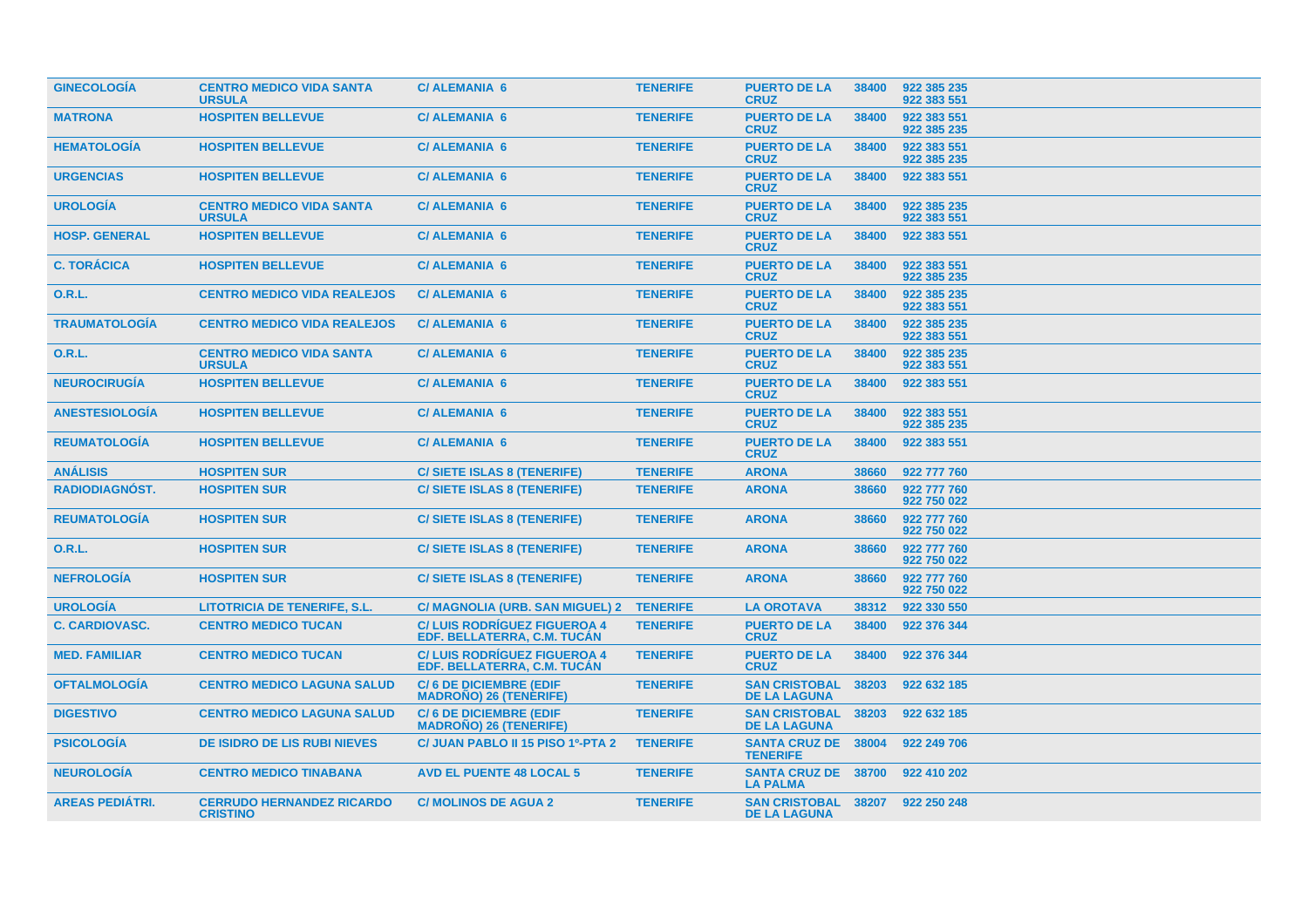| <b>PODOLOGIA</b>       | <b>RODRIGUEZ DIAZ CRISTINA</b>                   | <b>PLZ IRINEO GONZALEZ 8</b>                                          | <b>TENERIFE</b> | <b>SANTA CRUZ DE 38004</b><br><b>TENERIFE</b>      |       | 922 244 405                |           |                                      |  |
|------------------------|--------------------------------------------------|-----------------------------------------------------------------------|-----------------|----------------------------------------------------|-------|----------------------------|-----------|--------------------------------------|--|
| <b>ODONTOESTOMATOL</b> | <b>GARZON ROJAS SERGIO CAMILO</b>                | <b>C/ PABLO IGLESIAS 9 LOCAL 3</b><br>(TENERIFE)                      | <b>TENERIFE</b> | <b>GUIMAR</b>                                      | 38500 | 922 524 165<br>670 670 348 |           |                                      |  |
| <b>ANÁLISIS</b>        | <b>RED CANARIA LABORATORIOS SLP</b>              | <b>C/ERESE 2</b>                                                      | <b>TENERIFE</b> | <b>GRANADILLA DE 38611</b><br><b>ABONA</b>         |       | 922 390 949<br>636 943 881 |           |                                      |  |
| <b>AREAS PEDIÁTRI.</b> | <b>TOLEDO TRUJILLO JORGE JUAN</b>                | <b>C/EL PILAR 32</b>                                                  | <b>TENERIFE</b> | SANTA CRUZ DE 38002<br><b>TENERIFE</b>             |       | 922 285 307                |           |                                      |  |
| <b>MED. FAMILIAR</b>   | <b>CENTRO MEDICO SAN MARCOS</b>                  | AVD VENTICINCO DE ABRIL 88 EDIF. TENERIFE<br><b>ISLAS AFORTUNADAS</b> |                 | <b>ICOD DE LOS</b><br><b>VINOS</b>                 | 38430 | 922 814 268                |           |                                      |  |
| <b>PSICOLOGIA</b>      | <b>ALVAREZ RODRIGUEZ TOMAS</b>                   | <b>AVD VENEZUELA 11 SANTA CRUZ</b><br><b>DE LA PALMA</b>              | <b>TENERIFE</b> | <b>LOS LLANOS DE</b><br><b>ARIDANE</b>             | 38760 | 922 401 916<br>615 995 778 |           |                                      |  |
| <b>UROLOGÍA</b>        | <b>DERMAMEDICIN TENERIFE</b>                     | <b>C/IRIARTE 8</b>                                                    | <b>TENERIFE</b> | <b>SANTA CRUZ DE</b><br><b>TENERIFE</b>            | 38004 | 822 178 197                | <b>SI</b> | Pulsa aquí para pedir tu cita online |  |
| <b>PSIQUIATRÍA</b>     | <b>CLINICA TARA</b>                              | <b>C/ CASAS ALTAS S/N EL CANTILLO</b>                                 | <b>TENERIFE</b> | <b>TACORONTE</b>                                   | 38350 | 922 563 351                | <b>SI</b> | Pulsa aquí para pedir tu cita online |  |
| <b>ENFERMERÍA</b>      | <b>CLINICA TARA</b>                              | <b>C/ CASAS ALTAS S/N EL CANTILLO</b>                                 | <b>TENERIFE</b> | <b>TACORONTE</b>                                   | 38350 | 922 563 351                |           |                                      |  |
| <b>CIRUGÍA GENERAL</b> | <b>CLINICA TARA</b>                              | <b>C/ CASAS ALTAS S/N EL CANTILLO</b>                                 | <b>TENERIFE</b> | <b>TACORONTE</b>                                   | 38350 | 922 563 351                |           |                                      |  |
| <b>C. VASCULAR</b>     | <b>CLINICA TARA</b>                              | <b>C/ CASAS ALTAS S/N EL CANTILLO</b>                                 | <b>TENERIFE</b> | <b>TACORONTE</b>                                   | 38350 | 922 563 351                |           |                                      |  |
| <b>NEUMOLOGÍA</b>      | <b>CLINICA TARA</b>                              | <b>C/ CASAS ALTAS S/N EL CANTILLO</b>                                 | <b>TENERIFE</b> | <b>TACORONTE</b>                                   | 38350 | 922 563 351                |           |                                      |  |
| <b>CIRUGÍA GENERAL</b> | <b>ALARCO HERNANDEZ ANTONIO</b>                  | <b>C/ VEINTICINCO DE JULIO 11</b>                                     | <b>TENERIFE</b> | <b>SANTA CRUZ DE</b><br><b>TENERIFE</b>            | 38004 | 922 248 100<br>922 247 939 |           |                                      |  |
| <b>CIRUGÍA GENERAL</b> | <b>CENTROS VIDA SUR</b>                          | <b>AVD AMSTERDAM 3</b>                                                | <b>TENERIFE</b> | <b>ARONA</b>                                       | 38650 | 922 757 171                |           |                                      |  |
| <b>CARDIOLOGÍA</b>     | <b>CENTROS VIDA SUR</b>                          | <b>AVD AMSTERDAM 3</b>                                                | <b>TENERIFE</b> | <b>ARONA</b>                                       | 38650 | 922 757 171                |           |                                      |  |
| RADIODIAGNÓST.         | <b>Clínica Vida</b>                              | <b>AVD AMSTERDAM 3</b>                                                | <b>TENERIFE</b> | <b>ARONA</b>                                       | 38650 | 922 330 550                |           |                                      |  |
| <b>URGENCIAS</b>       | <b>CENTRO MEDICO VIDA ICOD</b>                   | <b>AVD VEINTICINCO DE ABRIL 74</b>                                    | <b>TENERIFE</b> | <b>ICOD DE LOS</b><br><b>VINOS</b>                 | 38430 | 922 812 550<br>922 330 550 |           |                                      |  |
| <b>ENFERMERÍA</b>      | <b>ENFERMERIA EN CASA</b>                        | <b>CRA GENERAL SUR-VILLA TONIDA</b><br>82                             | <b>TENERIFE</b> | <b>CANDELARIA</b>                                  | 38530 | 922 101 240                |           |                                      |  |
| <b>ANALISIS</b>        | <b>RED CANARIA LABORATORIOS SLP</b>              | <b>C/SAN JUAN 1 LA CALETA DE</b><br><b>INTERIAN</b>                   | <b>TENERIFE</b> | <b>LOS SILOS</b>                                   | 38470 | 922 841 213                |           |                                      |  |
| <b>UROLOGIA</b>        | <b>CENTRO MEDICO VIDA SANTA</b><br><b>URSULA</b> | <b>CRA PROVINCIAL S/N</b>                                             | <b>TENERIFE</b> | <b>SANTA URSULA</b>                                | 38390 | 922 300 042                |           |                                      |  |
| <b>CIRUGÍA GENERAL</b> | <b>CENTRO MEDICO VIDA SANTA</b><br><b>URSULA</b> | <b>CRA PROVINCIAL S/N</b>                                             | <b>TENERIFE</b> | <b>SANTA URSULA</b>                                | 38390 | 922 300 042                |           |                                      |  |
| <b>ANÁLISIS</b>        | <b>RED CANARIA LABORATORIOS SLP</b>              | <b>C/SAN FRANCISCO 7 PLANTA</b><br><b>BAJA, LOCAL 5</b>               | <b>TENERIFE</b> | <b>VALVERDE</b>                                    | 38900 | 922 256 208                |           |                                      |  |
| <b>ENDOCRINOLOGÍA</b>  | <b>CENTRO MEDICO VIDA REALEJOS</b>               | <b>C/ARRIBA1</b>                                                      | <b>TENERIFE</b> | <b>SAN CRISTOBAL</b><br><b>DE LA LAGUNA</b>        | 38260 | 922 543 259                |           |                                      |  |
| <b>MED. FAMILIAR</b>   | <b>CENTRO MEDICO VIDA REALEJOS</b>               | <b>C/ARRIBA1</b>                                                      | <b>TENERIFE</b> | <b>SAN CRISTOBAL</b><br><b>DE LA LAGUNA</b>        | 38260 | 922 543 259                |           |                                      |  |
| <b>NEUROLOGÍA</b>      | <b>CENTRO MEDICO VIDA LA LAGUNA</b>              | <b>C/BALTAZAR NUÑEZ 2</b>                                             | <b>TENERIFE</b> | <b>SAN CRISTOBAL</b><br><b>DE LA LAGUNA</b>        | 38201 | 922 633 000                |           |                                      |  |
| <b>GINECOLOGÍA</b>     | <b>CENTRO MEDICO VIDA LA LAGUNA</b>              | <b>C/BALTAZAR NUÑEZ 2</b>                                             | <b>TENERIFE</b> | <b>SAN CRISTOBAL</b><br><b>DE LA LAGUNA</b>        | 38201 | 922 633 000                |           |                                      |  |
| <b>ENDOCRINOLOGÍA</b>  | <b>CENTRO MEDICO VIDA LA LAGUNA</b>              | <b>C/BALTAZAR NUNEZ 2</b>                                             | <b>TENERIFE</b> | <b>SAN CRISTOBAL</b><br><b>DE LA LAGUNA</b>        | 38201 | 922 633 000                |           |                                      |  |
| <b>UROLOGIA</b>        | <b>DERMATEN</b>                                  | AVD REYES CATOLICOS 25 CLINICA TENERIFE<br><b>NIVARIA</b>             |                 | <b>SANTA CRUZ DE 38005</b><br><b>TENERIFE</b>      |       | 822 027 777                |           |                                      |  |
| <b>MATRONA</b>         | <b>BABY SHOWER, S.L</b>                          | <b>AVD LAS HESPERIDES 60 EL</b><br><b>SOBRADILLO</b>                  | <b>TENERIFE</b> | SANTA CRUZ DE 38107 822 101 606<br><b>TENERIFE</b> |       |                            |           |                                      |  |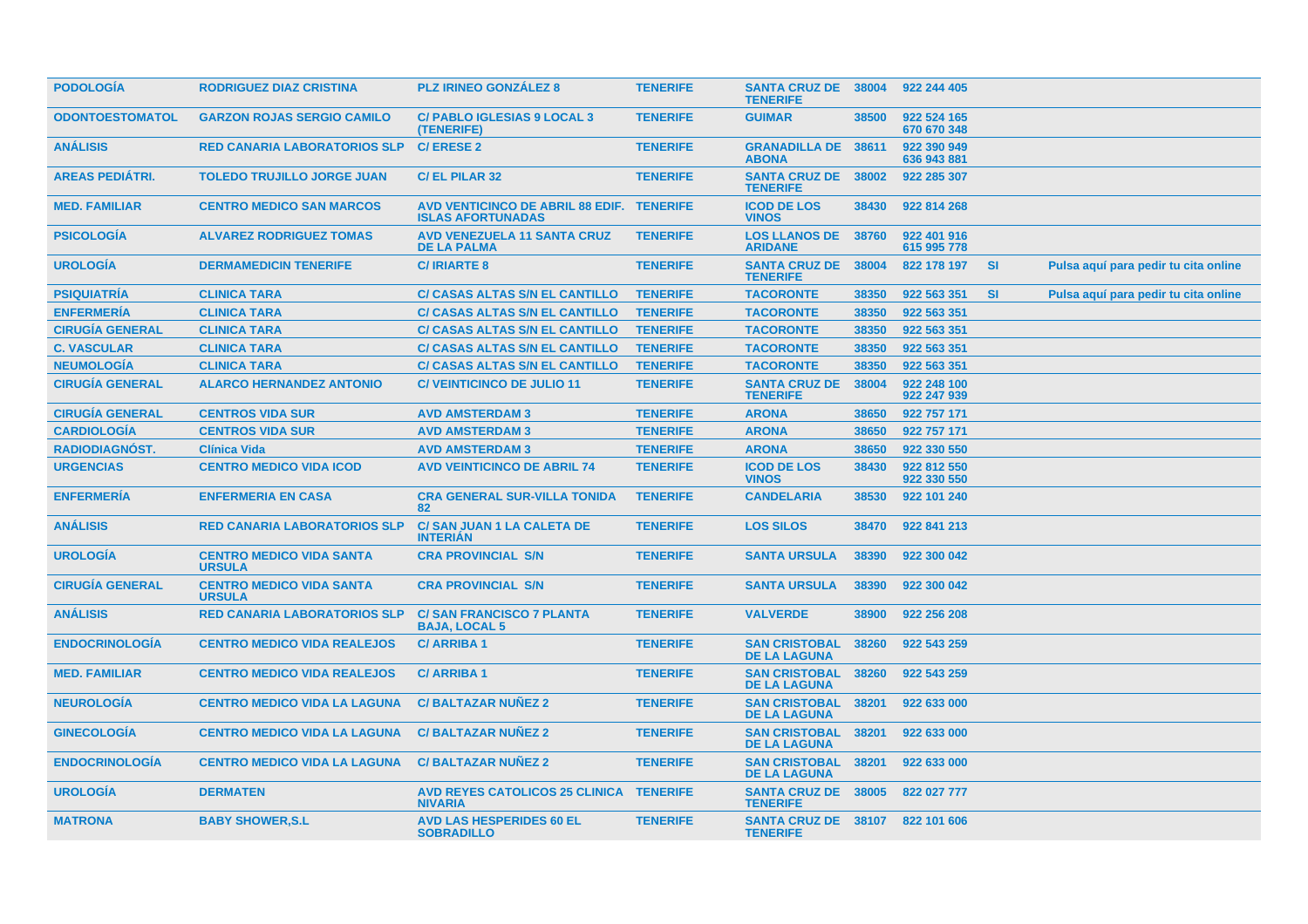| <b>ENDOCRINOLOGIA</b>  | <b>GOMERMEDI SL</b>                 | C/ PROFESOR ARMAS FERNANDEZ TENERIFE<br>35                                                   |                 | <b>SAN SEBASTIAN 38800</b><br><b>DE LA GOMERA</b> |       | 922 871 851                |           |                                      |  |
|------------------------|-------------------------------------|----------------------------------------------------------------------------------------------|-----------------|---------------------------------------------------|-------|----------------------------|-----------|--------------------------------------|--|
| <b>RADIODIAGNOST.</b>  | <b>GOMERMEDI SL</b>                 | <b>C/ PROFESOR ARMAS FERNANDEZ</b><br>35 <sub>2</sub>                                        | <b>TENERIFE</b> | <b>SAN SEBASTIAN 38800</b><br><b>DE LA GOMERA</b> |       | 922 871 851                |           |                                      |  |
| <b>MED. FAMILIAR</b>   | <b>GOMERMEDI SL</b>                 | C/HELIODORO RODRIGUEZ LOPEZ TENERIFE<br><b>32 CENTRO MEDICO GOMERMEDI</b><br><b>OLIMPICO</b> |                 | <b>SANTA CRUZ DE 38005</b><br><b>TENERIFE</b>     |       |                            |           |                                      |  |
| <b>UROLOGIA</b>        | <b>SERMEVA, S.L.</b>                | C/PIO XII 8                                                                                  | <b>TENERIFE</b> | <b>LOS LLANOS DE 38760</b><br><b>ARIDANE</b>      |       | 922 461 916                |           |                                      |  |
| <b>NEUROCIRUGÍA</b>    | <b>SERMEVA, S.L.</b>                | C/PIO XII 8                                                                                  | <b>TENERIFE</b> | <b>LOS LLANOS DE 38760</b><br><b>ARIDANE</b>      |       | 922 461 916                |           |                                      |  |
| <b>TRAUMATOLOGIA</b>   | <b>CLINICA PLUSSANA</b>             | <b>C/ VERDUGO Y MASSIEU 64 LOCAL</b>                                                         | <b>TENERIFE</b> | <b>SAN CRISTOBAL</b><br><b>DE LA LAGUNA</b>       | 38320 | 639 702 537<br>922 891 275 | <b>SI</b> | Pulsa aquí para pedir tu cita online |  |
| <b>REHABILITACIÓN</b>  | <b>Clínica Vida</b>                 | C/ MAGNOLIAS 2 URB. SAN MIGUEL TENERIFE                                                      |                 | <b>LA OROTAVA</b>                                 | 38300 | 922 330 550                |           |                                      |  |
| <b>CIRUGÍA GENERAL</b> | <b>Clínica Vida</b>                 | <b>C/ MAGNOLIAS 2 URB. SAN MIGUEL</b>                                                        | <b>TENERIFE</b> | <b>LA OROTAVA</b>                                 | 38300 | 922 330 550                |           |                                      |  |
| <b>HEMATOLOGÍA</b>     | <b>Clínica Vida</b>                 | C/ MAGNOLIAS 2 URB. SAN MIGUEL TENERIFE                                                      |                 | <b>LA OROTAVA</b>                                 | 38300 | 922 330 550                |           |                                      |  |
| <b>DIGESTIVO</b>       | <b>Clínica Vida</b>                 | C/ MAGNOLIAS 2 URB. SAN MIGUEL TENERIFE                                                      |                 | <b>LA OROTAVA</b>                                 | 38300 | 922 330 550                |           |                                      |  |
| <b>GINECOLOGIA</b>     | <b>CENTRO MEDICO VIDA REALEJOS</b>  | C/ MAGNOLIAS 2 URB. SAN MIGUEL TENERIFE                                                      |                 | <b>LA OROTAVA</b>                                 | 38300 | 922 330 550                |           |                                      |  |
| <b>NEUROLOGÍA</b>      | <b>Clínica Vida</b>                 | <b>C/ MAGNOLIAS 2 URB. SAN MIGUEL</b>                                                        | <b>TENERIFE</b> | <b>LA OROTAVA</b>                                 | 38300 | 922 330 550                |           |                                      |  |
| <b>DERMATOLOGIA</b>    | <b>CENTROS VIDA SUR</b>             | <b>C/ MAGNOLIAS 2 URB. SAN MIGUEL</b>                                                        | <b>TENERIFE</b> | <b>LA OROTAVA</b>                                 | 38300 | 922 330 550                |           |                                      |  |
| <b>OFTALMOLOGÍA</b>    | <b>CLINICA MUIÑOS</b>               | <b>C/ CALLE EMILIO SERRA</b><br><b>FERNÁNDEZ DE MORATÍN, 66</b>                              | <b>TENERIFE</b> | <b>SANTA CRUZ DE</b><br><b>TENERIFE</b>           | 38006 | 922 205 474                |           |                                      |  |
| <b>PSICOLOGIA</b>      | <b>GOMERMEDI SL</b>                 | <b>AVD CONDES SANTA MARIA DE</b><br><b>ABONA 21</b>                                          | <b>TENERIFE</b> | <b>CANDELARIA</b>                                 | 38509 | 922 871 851                |           |                                      |  |
| <b>PODOLOGIA</b>       | <b>ATENSA CENTRO MEDICO</b>         | <b>C/ ANTONIO RODRIGUEZ LOPEZ 83</b>                                                         | <b>TENERIFE</b> | <b>SANTA CRUZ DE 38700</b><br><b>LA PALMA</b>     |       | 922 971 711<br>681 375 343 |           |                                      |  |
| <b>REHABILITACIÓN</b>  | <b>ATENSA CENTRO MEDICO</b>         | <b>C/ ANTONIO RODRIGUEZ LOPEZ 83</b>                                                         | <b>TENERIFE</b> | <b>SANTA CRUZ DE 38700</b><br><b>LA PALMA</b>     |       | 922 971 711<br>681 375 343 |           |                                      |  |
| <b>PSICOLOGIA</b>      | <b>ATENSA CENTRO MEDICO</b>         | <b>C/ ANTONIO RODRIGUEZ LOPEZ 83</b>                                                         | <b>TENERIFE</b> | <b>SANTA CRUZ DE 38700</b><br><b>LA PALMA</b>     |       | 922 971 711<br>681 375 343 |           |                                      |  |
| <b>UROLOGIA</b>        | <b>ATENSA CENTRO MEDICO</b>         | <b>C/ ANTONIO RODRIGUEZ LOPEZ 83</b>                                                         | <b>TENERIFE</b> | SANTA CRUZ DE 38700<br><b>LA PALMA</b>            |       | 922 971 711<br>681 375 343 |           |                                      |  |
| O.R.L.                 | <b>ATENSA CENTRO MEDICO</b>         | <b>C/ ANTONIO RODRIGUEZ LOPEZ 83</b>                                                         | <b>TENERIFE</b> | <b>SANTA CRUZ DE 38700</b><br><b>LA PALMA</b>     |       | 922 971 711<br>681 375 343 |           |                                      |  |
| <b>ANÁLISIS</b>        | <b>RED CANARIA LABORATORIOS SLP</b> | <b>C/ ANTONIO RODRIGUEZ LOPEZ 83</b>                                                         | <b>TENERIFE</b> | <b>SANTA CRUZ DE 38700</b><br><b>LA PALMA</b>     |       | 686 550 886                |           |                                      |  |
| <b>ENFERMERIA</b>      | <b>GOMERMEDI SL</b>                 | C/ RAMON Y CAJAL 3 LOCAL 11B.<br><b>EDIFICIO SALESIANOS.</b>                                 | <b>TENERIFE</b> | <b>SANTA CRUZ DE 38003</b><br><b>TENERIFE</b>     |       | 634 016 824<br>922 871 851 |           |                                      |  |
| <b>CIRUGÍA GENERAL</b> | <b>CENTRO MEDICO TINABANA</b>       | <b>AVD VENEZUELA 10 CENTRO</b><br><b>MEDICO ARIDANE SALUD</b>                                | <b>TENERIFE</b> | <b>LOS LLANOS DE 38760</b><br><b>ARIDANE</b>      |       | 922 464 777                |           |                                      |  |
| <b>RADIODIAGNOST.</b>  | <b>CENTRO MEDICO TINABANA</b>       | <b>AVD VENEZUELA 10 CENTRO</b><br><b>MEDICO ARIDANE SALUD</b>                                | <b>TENERIFE</b> | <b>LOS LLANOS DE 38760</b><br><b>ARIDANE</b>      |       | 922 464 777                |           |                                      |  |
| <b>NEUROLOGIA</b>      | <b>CENTRO MEDICO TINABANA</b>       | <b>AVD VENEZUELA 10 CENTRO</b><br><b>MEDICO ARIDANE SALUD</b>                                | <b>TENERIFE</b> | <b>LOS LLANOS DE 38760</b><br><b>ARIDANE</b>      |       | 922 464 777                |           |                                      |  |
| <b>MED. FAMILIAR</b>   | <b>CENTRO MEDICO TINABANA</b>       | <b>AVD VENEZUELA 10 CENTRO</b><br><b>MEDICO ARIDANE SALUD</b>                                | <b>TENERIFE</b> | <b>LOS LLANOS DE 38760</b><br><b>ARIDANE</b>      |       | 922 464 777                |           |                                      |  |
| <b>CARDIOLOGIA</b>     | <b>GONZALEZ RODRIGUEZ ENRIQUE</b>   | <b>C/ POETA RODRIGUEZ HERRERA 4</b>                                                          | <b>TENERIFE</b> | <b>SANTA CRUZ DE 38006</b><br><b>TENERIFE</b>     |       | 922 270 700                |           |                                      |  |
| <b>CIRUGIA GENERAL</b> | <b>HOSPITAL VITHAS SANTA CRUZ</b>   | <b>C/ENRIQUE WOLFSON 8</b>                                                                   | <b>TENERIFE</b> | <b>SANTA CRUZ DE 38006</b><br><b>TENERIFE</b>     |       | 922 534 733<br>922 534 731 |           |                                      |  |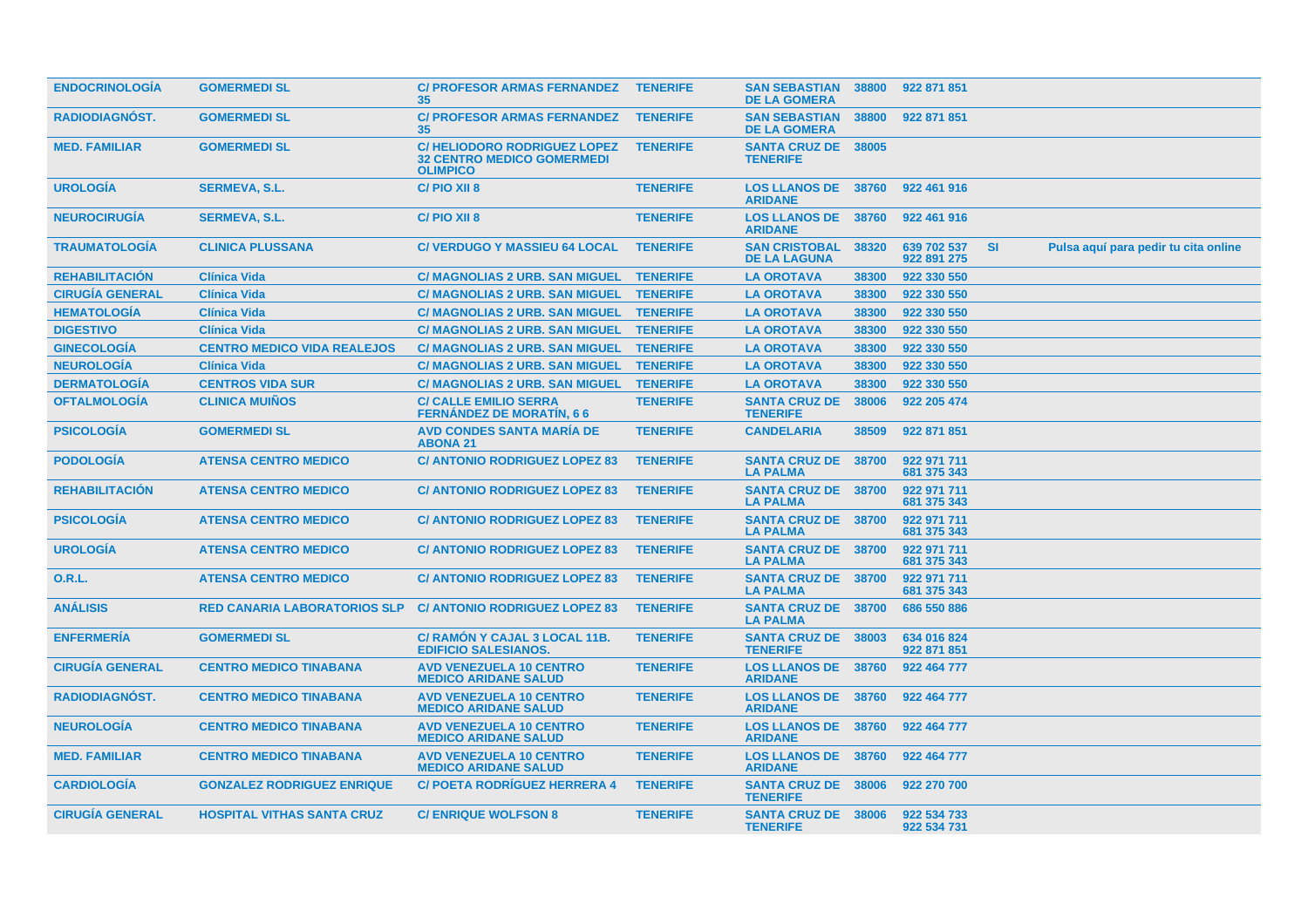| <b>DIGESTIVO</b>       | <b>HOSPITAL VITHAS SANTA CRUZ</b>                 | <b>C/ENRIQUE WOLFSON 8</b>                                  | <b>TENERIFE</b> | <b>SANTA CRUZ DE 38006</b><br><b>TENERIFE</b> |       | 922 534 733<br>922 534 731 |
|------------------------|---------------------------------------------------|-------------------------------------------------------------|-----------------|-----------------------------------------------|-------|----------------------------|
| <b>REUMATOLOGIA</b>    | <b>HOSPITEN BELLEVUE</b>                          | <b>C/ AGUSTIN DE BETHENCOURT 30</b>                         | <b>TENERIFE</b> | <b>PUERTO DE LA</b><br><b>CRUZ</b>            | 38400 | 922 386 711                |
| <b>GINECOLOGIA</b>     | <b>CLINICA MARTINEZ WALLIN</b>                    | <b>C/ MÉNDEZ NÚÑEZ 40</b>                                   | <b>TENERIFE</b> | <b>SANTA CRUZ DE 38002</b><br><b>TENERIFE</b> |       | 922 274 400<br>922 299 864 |
| <b>ENDOCRINOLOGIA</b>  | <b>HOSPITAL PARQUE</b>                            | <b>C/ MÉNDEZ NÚÑEZ 40</b>                                   | <b>TENERIFE</b> | SANTA CRUZ DE 38002<br><b>TENERIFE</b>        |       | 922 274 400                |
| <b>NEUROCIRUGIA</b>    | <b>HOSPITAL PARQUE</b>                            | <b>C/ MÉNDEZ NÚÑEZ 40</b>                                   | <b>TENERIFE</b> | <b>SANTA CRUZ DE 38002</b><br><b>TENERIFE</b> |       | 922 274 404<br>922 274 400 |
| <b>PLAN DE SALUD</b>   | <b>HOSPITAL PARQUE</b>                            | <b>C/ MÉNDEZ NÚÑEZ 40</b>                                   | <b>TENERIFE</b> | SANTA CRUZ DE 38002<br><b>TENERIFE</b>        |       | 922 274 400                |
| <b>FISIOTERAPIA</b>    | <b>CENTRO MEDICO VIDA ICOD</b>                    | <b>CRA LAS ARENAS 73</b>                                    | <b>TENERIFE</b> | <b>PUERTO DE LA</b><br><b>CRUZ</b>            | 38400 | 922 382 317                |
| 0.R.L.                 | <b>CENTRO MEDICO VIDA ICOD</b>                    | <b>CRA LAS ARENAS 73</b>                                    | <b>TENERIFE</b> | <b>PUERTO DE LA</b><br><b>CRUZ</b>            | 38400 | 922 382 317                |
| <b>MED. FAMILIAR</b>   | <b>CENTRO MEDICO VIDA ICOD</b>                    | <b>CRA LAS ARENAS 73</b>                                    | <b>TENERIFE</b> | <b>PUERTO DE LA</b><br><b>CRUZ</b>            | 38400 | 922 382 317                |
| RADIODIAGNÓST.         | <b>POLICLINICOS DE CANARIAS S.L.</b>              | <b>C/ ALFONSO TRUJILLO (EDIF.</b><br><b>TEMAIT III) S/N</b> | <b>TENERIFE</b> | <b>LA OROTAVA</b>                             | 38300 | 922 322 512                |
| <b>FISIOTERAPIA</b>    | <b>SERMEVA, S.L.</b>                              | <b>AVD CARLOS FRANCISCO</b><br><b>LORENZO NAVARRO 69</b>    | <b>TENERIFE</b> | <b>LOS LLANOS DE</b><br><b>ARIDANE</b>        | 38760 | 922 461 916                |
| <b>ALERGOLOGIA</b>     | <b>SERMEVA, S.L.</b>                              | <b>AVD CARLOS FRANCISCO</b><br><b>LORENZO NAVARRO 69</b>    | <b>TENERIFE</b> | <b>LOS LLANOS DE 38760</b><br><b>ARIDANE</b>  |       | 922 461 916                |
| <b>OFTALMOLOGIA</b>    | <b>SERMEVA, S.L.</b>                              | <b>AVD CARLOS FRANCISCO</b><br><b>LORENZO NAVARRO 69</b>    | <b>TENERIFE</b> | <b>LOS LLANOS DE 38760</b><br><b>ARIDANE</b>  |       | 922 461 916                |
| <b>ENFERMERÍA</b>      | <b>HOSPITAL RAMBLA</b>                            | <b>RBL SANTA CRUZ 115</b>                                   | <b>TENERIFE</b> | <b>SANTA CRUZ DE 38001</b><br><b>TENERIFE</b> |       | 922 291 600                |
| <b>HOSP. GENERAL</b>   | <b>HOSPITAL RAMBLA</b>                            | <b>RBL SANTA CRUZ 115</b>                                   | <b>TENERIFE</b> | <b>SANTA CRUZ DE 38001</b><br><b>TENERIFE</b> |       | 922 291 600<br>922 248 484 |
| <b>C. REPARADORA</b>   | <b>HOSPITAL RAMBLA</b>                            | <b>RBL SANTA CRUZ 115</b>                                   | <b>TENERIFE</b> | SANTA CRUZ DE 38001<br><b>TENERIFE</b>        |       | 922 291 600<br>922 278 200 |
| <b>C. MAXILOFACIAL</b> | <b>HOSPITAL RAMBLA</b>                            | <b>RBL SANTA CRUZ 115</b>                                   | <b>TENERIFE</b> | <b>SANTA CRUZ DE 38001</b><br><b>TENERIFE</b> |       | 922 291 600<br>922 278 200 |
| <b>MATRONA</b>         | <b>HOSPITAL RAMBLA</b>                            | <b>RBL SANTA CRUZ 115</b>                                   | <b>TENERIFE</b> | <b>SANTA CRUZ DE 38001</b><br><b>TENERIFE</b> |       | 922 291 600                |
| <b>PODOLOGIA</b>       | <b>HOSPITAL RAMBLA</b>                            | <b>RBL SANTA CRUZ 115</b>                                   | <b>TENERIFE</b> | <b>SANTA CRUZ DE 38001</b><br><b>TENERIFE</b> |       | 922 291 600<br>922 278 200 |
| <b>ENDOCRINOLOGIA</b>  | <b>HOSPITAL RAMBLA</b>                            | <b>RBL SANTA CRUZ 115</b>                                   | <b>TENERIFE</b> | <b>SANTA CRUZ DE 38001</b><br><b>TENERIFE</b> |       | 922 291 600<br>922 278 200 |
| <b>C. PEDIÁTRICA</b>   | <b>HOSPITAL RAMBLA</b>                            | <b>RBL SANTA CRUZ 115</b>                                   | <b>TENERIFE</b> | <b>SANTA CRUZ DE 38001</b><br><b>TENERIFE</b> |       | 922 291 600<br>922 278 200 |
| <b>C. VASCULAR</b>     | <b>HOSPITAL RAMBLA</b>                            | <b>RBL SANTA CRUZ 115</b>                                   | <b>TENERIFE</b> | <b>SANTA CRUZ DE 38001</b><br><b>TENERIFE</b> |       | 922 291 600<br>922 278 200 |
| <b>C. CARDIOVASC.</b>  | <b>INSTITUTO CANARIO</b><br><b>CARDIOVASCULAR</b> | <b>C/PUERTO ESCONDIDO 4</b>                                 | <b>TENERIFE</b> | <b>SANTA CRUZ DE 38002</b><br><b>TENERIFE</b> |       | 922 248 599                |
| <b>DERMATOLOGIA</b>    | <b>MUÑOZ GUILLEN JOSE ANTONIO</b>                 | <b>C/SAN FRANCISCO 5</b>                                    | <b>TENERIFE</b> | <b>SANTA CRUZ DE 38002</b><br><b>TENERIFE</b> |       | 922 242 344<br>922 265 141 |
| <b>ENDOCRINOLOGIA</b>  | <b>LLORENTE GOMEZ SEGURA</b><br><b>IGNACIO</b>    | <b>C/ MÉNDEZ NÚÑEZ 60</b>                                   | <b>TENERIFE</b> | <b>SANTA CRUZ DE 38002</b><br><b>TENERIFE</b> |       | 922 290 777                |
| <b>OFTALMOLOGÍA</b>    | <b>HOSPITAL QUIRONSALUD</b><br><b>TENERIFE</b>    | <b>C/ POETA RODRIGUEZ HERRERA 1</b>                         | <b>TENERIFE</b> | SANTA CRUZ DE 38006<br><b>TENERIFE</b>        |       | 922 270 700                |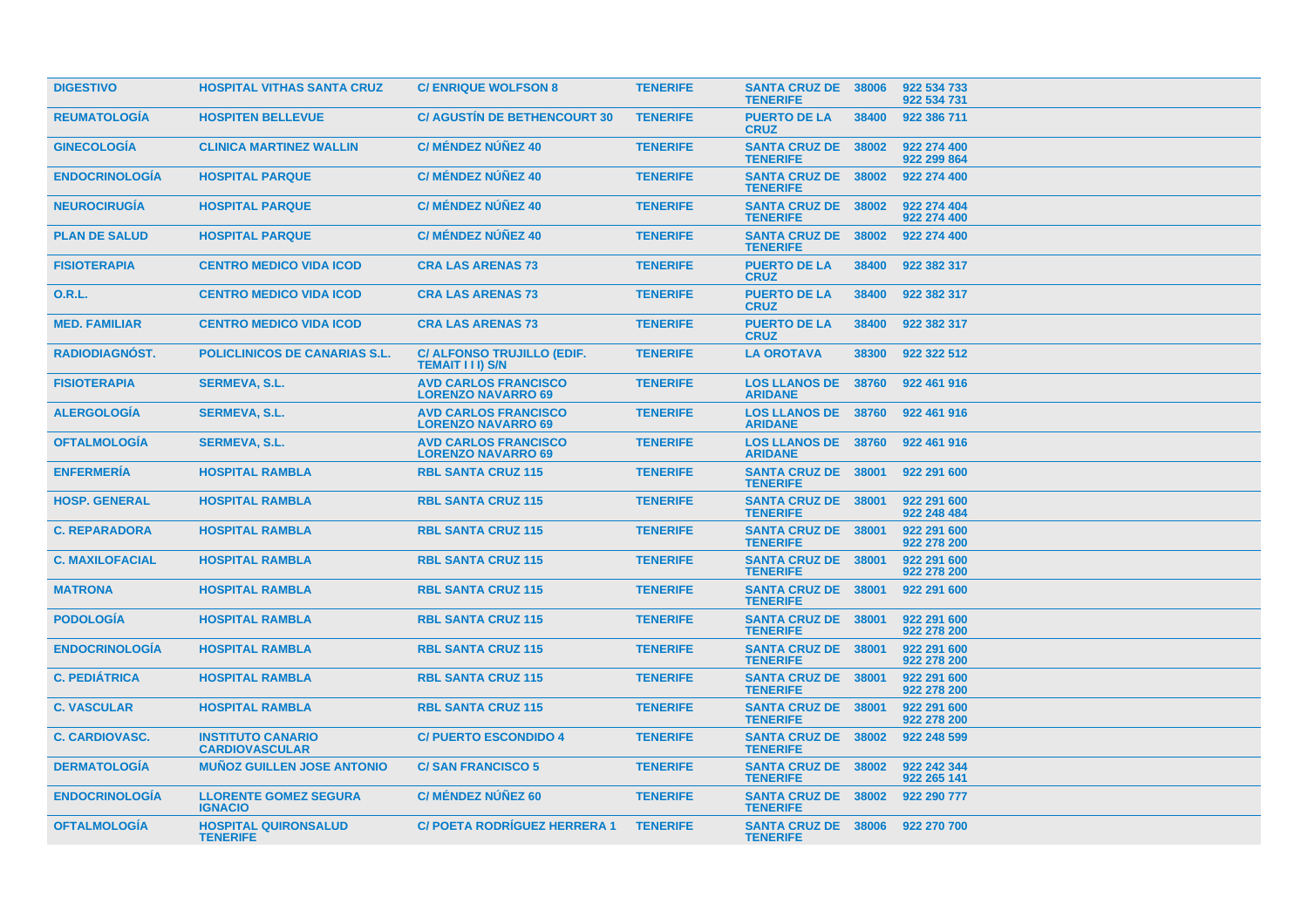| <b>AREAS PEDIATRI.</b> | <b>HOSPITAL QUIRONSALUD</b><br><b>TENERIFE</b>    | <b>C/POETA RODRIGUEZ HERRERA 1</b>                      | <b>TENERIFE</b> | <b>SANTA CRUZ DE 38006</b><br><b>TENERIFE</b> |       | 922 574 233<br>922 270 700 |
|------------------------|---------------------------------------------------|---------------------------------------------------------|-----------------|-----------------------------------------------|-------|----------------------------|
| <b>GINECOLOGÍA</b>     | <b>HOSPITAL QUIRONSALUD</b><br><b>TENERIFE</b>    | <b>C/POETA RODRIGUEZ HERRERA 1</b>                      | <b>TENERIFE</b> | <b>SANTA CRUZ DE 38006</b><br><b>TENERIFE</b> |       | 922 574 233<br>922 270 700 |
| <b>GINECOLOGIA</b>     | <b>THEIS, MICHEL</b>                              | <b>C/POETA RODRIGUEZ HERRERA 1</b>                      | <b>TENERIFE</b> | <b>SANTA CRUZ DE 38006</b><br><b>TENERIFE</b> |       | 922 151 395<br>922 270 700 |
| <b>C. MAXILOFACIAL</b> | <b>JOHN W. SCHERBA</b>                            | <b>C/POETA RODRIGUEZ HERRERA 1</b>                      | <b>TENERIFE</b> | <b>SANTA CRUZ DE 38006</b><br><b>TENERIFE</b> |       | 922 151 395<br>922 270 700 |
| <b>ENDOCRINOLOGIA</b>  | <b>HOSPITAL QUIRONSALUD</b><br><b>TENERIFE</b>    | <b>C/POETA RODRIGUEZ HERRERA 1</b>                      | <b>TENERIFE</b> | SANTA CRUZ DE 38006<br><b>TENERIFE</b>        |       | 922 270 700                |
| <b>PSIQUIATRIA</b>     | <b>HOSPITAL QUIRONSALUD</b><br><b>TENERIFE</b>    | <b>C/POETA RODRÍGUEZ HERRERA 1</b>                      | <b>TENERIFE</b> | <b>SANTA CRUZ DE 38006</b><br><b>TENERIFE</b> |       | 922 574 233<br>922 270 700 |
| <b>MED. INTERNA</b>    | <b>GONZALEZ RODRIGUEZ ENRIQUE</b>                 | <b>C/POETA RODRIGUEZ HERRERA 1</b>                      | <b>TENERIFE</b> | <b>SANTA CRUZ DE 38006</b><br><b>TENERIFE</b> |       | 922 283 116                |
| <b>C. CARDIOVASC.</b>  | <b>HOSPITAL QUIRONSALUD</b><br><b>TENERIFE</b>    | <b>C/POETA RODRIGUEZ HERRERA 1</b>                      | <b>TENERIFE</b> | <b>SANTA CRUZ DE 38006</b><br><b>TENERIFE</b> |       | 922 574 233<br>922 151 754 |
| <b>DIGESTIVO</b>       | <b>HOSPITAL QUIRONSALUD</b><br><b>TENERIFE</b>    | <b>C/POETA RODRIGUEZ HERRERA 1</b>                      | <b>TENERIFE</b> | <b>SANTA CRUZ DE 38006</b><br><b>TENERIFE</b> |       | 922 574 233<br>922 270 700 |
| <b>ENFERMERÍA</b>      | <b>HOSPITAL QUIRONSALUD</b><br><b>TENERIFE</b>    | <b>C/POETA RODRIGUEZ HERRERA 1</b>                      | <b>TENERIFE</b> | <b>SANTA CRUZ DE 38006</b><br><b>TENERIFE</b> |       | 922 574 233<br>922 270 700 |
| <b>RADIODIAGNÓST.</b>  | <b>HOSPITAL QUIRONSALUD</b><br><b>TENERIFE</b>    | <b>C/POETA RODRIGUEZ HERRERA 1</b>                      | <b>TENERIFE</b> | <b>SANTA CRUZ DE 38006</b><br><b>TENERIFE</b> |       | 922 574 233<br>922 270 700 |
| <b>NEUMOLOGÍA</b>      | <b>HOSPITAL QUIRONSALUD</b><br><b>TENERIFE</b>    | <b>C/POETA RODRIGUEZ HERRERA 1</b>                      | <b>TENERIFE</b> | <b>SANTA CRUZ DE</b><br><b>TENERIFE</b>       | 38006 | 922 270 700                |
| <b>MED. INTERNA</b>    | <b>HOSPITAL QUIRONSALUD COSTA</b><br><b>ADEJE</b> | <b>URB SAN EUGENIO S/N EDIFICIO</b><br><b>GARAJONAY</b> | <b>TENERIFE</b> | <b>ADEJE</b>                                  | 38660 | 922 752 626<br>922 792 400 |
| <b>C. CARDIOVASC.</b>  | <b>HOSPITAL QUIRONSALUD COSTA</b><br><b>ADEJE</b> | <b>URB SAN EUGENIO S/N EDIFICIO</b><br><b>GARAJONAY</b> | <b>TENERIFE</b> | <b>ADEJE</b>                                  | 38660 | 922 752 626<br>922 792 400 |
| <b>NEUROCIRUGIA</b>    | <b>HOSPITAL QUIRONSALUD COSTA</b><br><b>ADEJE</b> | <b>URB SAN EUGENIO S/N EDIFICIO</b><br><b>GARAJONAY</b> | <b>TENERIFE</b> | <b>ADEJE</b>                                  | 38660 | 922 752 626<br>922 792 400 |
| <b>GINECOLOGÍA</b>     | <b>HOSPITAL QUIRONSALUD COSTA</b><br><b>ADEJE</b> | <b>URB SAN EUGENIO S/N EDIFICIO</b><br><b>GARAJONAY</b> | <b>TENERIFE</b> | <b>ADEJE</b>                                  | 38660 | 922 752 626<br>922 792 400 |
| <b>NEUROFISIOLOGIA</b> | <b>HOSPITAL QUIRONSALUD COSTA</b><br><b>ADEJE</b> | <b>URB SAN EUGENIO S/N EDIFICIO</b><br><b>GARAJONAY</b> | <b>TENERIFE</b> | <b>ADEJE</b>                                  | 38660 | 922 752 626<br>922 792 400 |
| <b>C. REPARADORA</b>   | <b>HOSPITAL QUIRONSALUD COSTA</b><br><b>ADEJE</b> | <b>URB SAN EUGENIO S/N EDIFICIO</b><br><b>GARAJONAY</b> | <b>TENERIFE</b> | <b>ADEJE</b>                                  | 38660 | 922 752 626<br>922 792 400 |
| <b>ANÁLISIS</b>        | <b>HOSPITAL QUIRONSALUD COSTA</b><br><b>ADEJE</b> | <b>URB SAN EUGENIO S/N EDIFICIO</b><br><b>GARAJONAY</b> | <b>TENERIFE</b> | <b>ADEJE</b>                                  | 38660 | 922 151 395<br>922 752 626 |
| <b>ANÁLISIS</b>        | <b>HOSPITEN BELLEVUE</b>                          | <b>C/ALEMANIA 6</b>                                     | <b>TENERIFE</b> | <b>PUERTO DE LA</b><br><b>CRUZ</b>            | 38400 | 922 383 551<br>922 385 235 |
| <b>DIGESTIVO</b>       | <b>HOSPITEN BELLEVUE</b>                          | <b>C/ALEMANIA 6</b>                                     | <b>TENERIFE</b> | <b>PUERTO DE LA</b><br><b>CRUZ</b>            | 38400 | 922 383 551                |
| <b>O.R.L.</b>          | <b>CENTRO MEDICO VIDA ICOD</b>                    | <b>C/ALEMANIA 6</b>                                     | <b>TENERIFE</b> | <b>PUERTO DE LA</b><br><b>CRUZ</b>            | 38400 | 922 385 235<br>922 383 551 |
| <b>NEUROCIRUGÍA</b>    | <b>HOSPITEN BELLEVUE</b>                          | <b>C/ALEMANIA 6</b>                                     | <b>TENERIFE</b> | <b>PUERTO DE LA</b><br><b>CRUZ</b>            | 38400 | 922 383 551<br>922 385 235 |
| <b>DIGESTIVO</b>       | <b>HOSPITEN BELLEVUE</b>                          | <b>C/ALEMANIA 6</b>                                     | <b>TENERIFE</b> | <b>PUERTO DE LA</b><br><b>CRUZ</b>            | 38400 | 922 383 551<br>922 385 235 |
| <b>OFTALMOLOGÍA</b>    | <b>CENTRO MEDICO VIDA SANTA</b><br><b>URSULA</b>  | <b>C/ALEMANIA 6</b>                                     | <b>TENERIFE</b> | <b>PUERTO DE LA</b><br><b>CRUZ</b>            | 38400 | 922 385 235<br>922 383 551 |
| <b>ANÁLISIS</b>        | <b>HOSPITEN BELLEVUE</b>                          | <b>C/ALEMANIA 6</b>                                     | <b>TENERIFE</b> | <b>PUERTO DE LA</b><br><b>CRUZ</b>            | 38400 | 922 385 235<br>922 383 551 |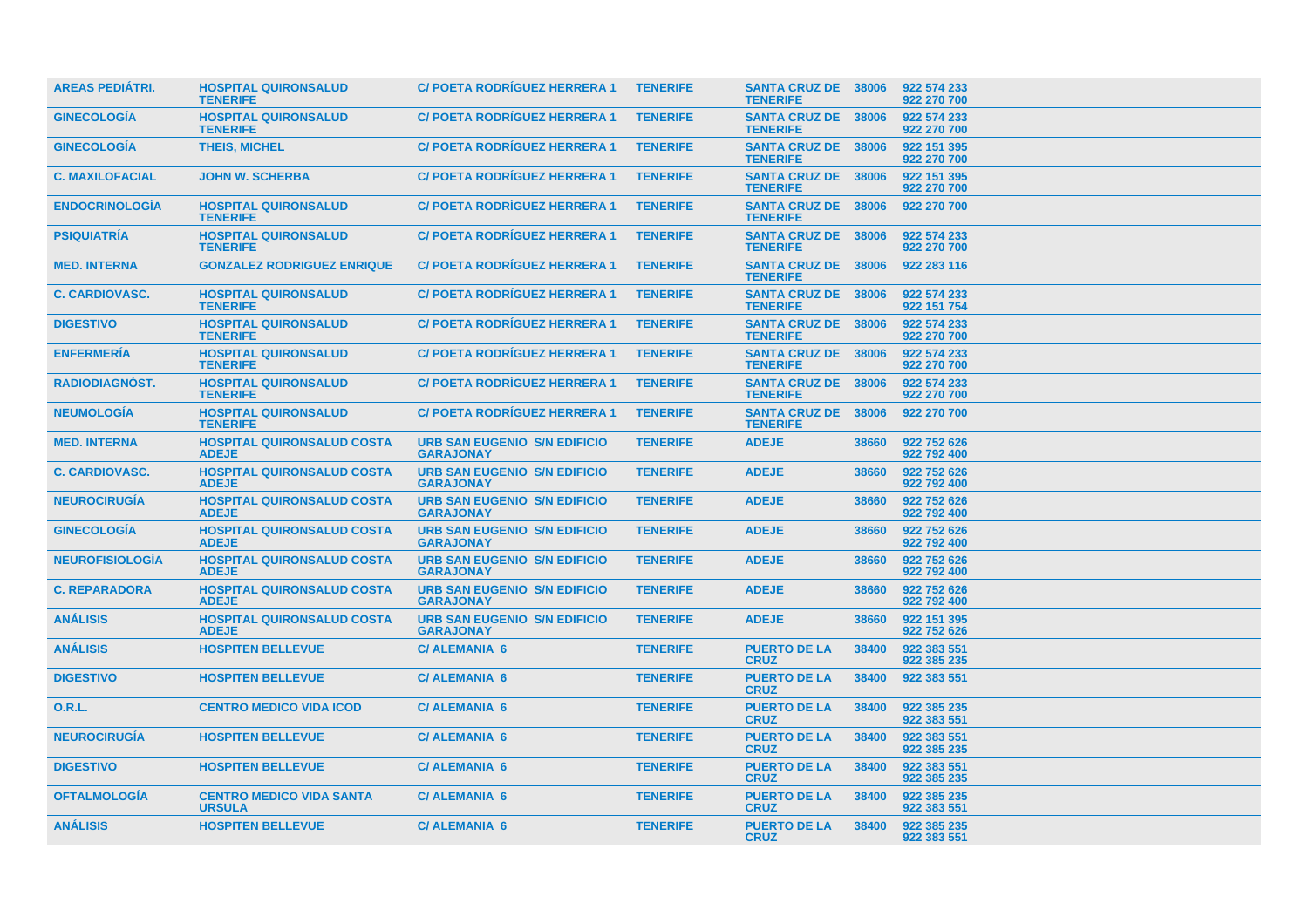| <b>ENFERMERÍA</b>      | <b>HOSPITEN SUR</b>                                    | <b>C/SIETE ISLAS 8 (TENERIFE)</b>                                 | <b>TENERIFE</b> | <b>ARONA</b>                                  | 38660 | 922 777 760<br>922 750 022 |           |                                      |  |
|------------------------|--------------------------------------------------------|-------------------------------------------------------------------|-----------------|-----------------------------------------------|-------|----------------------------|-----------|--------------------------------------|--|
| <b>NEUMOLOGÍA</b>      | <b>HOSPITEN SUR</b>                                    | C/SIETE ISLAS 8 (TENERIFE)                                        | <b>TENERIFE</b> | <b>ARONA</b>                                  | 38660 | 922 777 760<br>922 750 022 |           |                                      |  |
| <b>HEMATOLOGÍA</b>     | <b>HOSPITEN SUR</b>                                    | <b>C/SIETE ISLAS 8 (TENERIFE)</b>                                 | <b>TENERIFE</b> | <b>ARONA</b>                                  | 38660 | 922 777 760<br>922 750 022 |           |                                      |  |
| <b>GINECOLOGIA</b>     | <b>HOSPITEN SUR</b>                                    | <b>C/SIETE ISLAS 8 (TENERIFE)</b>                                 | <b>TENERIFE</b> | <b>ARONA</b>                                  | 38660 | 922 777 760<br>922 750 022 |           |                                      |  |
| <b>DERMATOLOGIA</b>    | <b>HOSPITEN SUR</b>                                    | <b>C/SIETE ISLAS 8 (TENERIFE)</b>                                 | <b>TENERIFE</b> | <b>ARONA</b>                                  | 38660 | 922 777 760<br>922 750 022 |           |                                      |  |
| <b>TRAUMATOLOGÍA</b>   | <b>HOSPITEN SUR</b>                                    | <b>C/SIETE ISLAS 8 (TENERIFE)</b>                                 | <b>TENERIFE</b> | <b>ARONA</b>                                  | 38660 | 922 777 760<br>922 750 022 |           |                                      |  |
| <b>UROLOGÍA</b>        | <b>CENTRO MEDICO TUCAN</b>                             | <b>C/LUIS RODRIGUEZ FIGUEROA 4</b><br>EDF. BELLATERRA, C.M. TUCAN | <b>TENERIFE</b> | <b>PUERTO DE LA</b><br><b>CRUZ</b>            | 38400 | 922 376 344                |           |                                      |  |
| <b>ENFERMERÍA</b>      | <b>CENTRO MEDICO VIDA REALEJOS</b>                     | <b>AVD DE CANARIAS 13 (EDIF.</b><br><b>TEIDEMAR)</b>              | <b>TENERIFE</b> | <b>LOS REALEJOS</b>                           | 38410 | 922 345 159                |           |                                      |  |
| 0.R.L.                 | <b>MED &amp; CAL PREVENTION, S.L.</b>                  | <b>C/ RAMÓN Y CAJAL 3 L-5</b><br><b>(SEMISOTANO 2)</b>            | <b>TENERIFE</b> | <b>SANTA CRUZ DE 38003</b><br><b>TENERIFE</b> |       | 922 292 527                |           |                                      |  |
| <b>MED. FAMILIAR</b>   | <b>CENTRO MEDICO ACEVIÑOS (DR.</b><br><b>IVAN PLA)</b> | <b>C/ACEVIÑOS S/N</b>                                             | <b>TENERIFE</b> | <b>PUERTO DE LA</b><br><b>CRUZ</b>            | 38400 | 922 385 427<br>922 380 267 |           |                                      |  |
| <b>CARDIOLOGÍA</b>     | <b>CENTRO MEDICO LAGUNA SALUD</b>                      | <b>C/6 DE DICIEMBRE (EDIF</b><br><b>MADRONO) 26 (TENERIFE)</b>    | <b>TENERIFE</b> | <b>SAN CRISTOBAL</b><br><b>DE LA LAGUNA</b>   | 38203 | 922 632 185                |           |                                      |  |
| <b>MED. FAMILIAR</b>   | <b>CENTRO MEDICO LAGUNA SALUD</b>                      | <b>C/6 DE DICIEMBRE (EDIF</b><br><b>MADRONO) 26 (TENERIFE)</b>    | <b>TENERIFE</b> | <b>SAN CRISTOBAL</b><br><b>DE LA LAGUNA</b>   | 38203 | 922 632 185<br>685 922 050 |           |                                      |  |
| <b>CARDIOLOGIA</b>     | <b>CENTRO MEDICO TINABANA</b>                          | <b>AVD EL PUENTE 48 LOCAL 5</b>                                   | <b>TENERIFE</b> | <b>SANTA CRUZ DE</b><br><b>LA PALMA</b>       | 38700 | 922 410 202                |           |                                      |  |
| <b>PSIQUIATRÍA</b>     | <b>CENTRO MEDICO TINABANA</b>                          | <b>AVD EL PUENTE 48 LOCAL 5</b>                                   | <b>TENERIFE</b> | SANTA CRUZ DE 38700<br><b>LA PALMA</b>        |       | 922 410 202                |           |                                      |  |
| <b>UROLOGIA</b>        | <b>CENTRO MEDICO TINABANA</b>                          | <b>AVD EL PUENTE 48 LOCAL 5</b>                                   | <b>TENERIFE</b> | <b>SANTA CRUZ DE 38700</b><br><b>LA PALMA</b> |       | 922 410 202                |           |                                      |  |
| <b>NEUMOLOGÍA</b>      | <b>CAPE</b>                                            | <b>AVD ISLAS CANARIAS 80-82</b>                                   | <b>TENERIFE</b> | <b>SANTA CRUZ DE 38007</b><br><b>TENERIFE</b> |       | 922 219 794<br>922 211 133 |           |                                      |  |
| <b>ODONTOESTOMATOL</b> | <b>EXCELLENT MEDICAL</b>                               | <b>AVD JOSE MIGUEL GALVAN BELLO</b><br>10 (TENERIFE)              | <b>TENERIFE</b> | <b>SAN MIGUEL DE 38639</b><br><b>ABONA</b>    |       | 922 737 560                |           |                                      |  |
| <b>AREAS PEDIÁTRI.</b> | <b>ESTARRIOL JIMENEZ CARLOS</b>                        | <b>C/PILAR 36</b>                                                 | <b>TENERIFE</b> | SANTA CRUZ DE 38001<br><b>TENERIFE</b>        |       | 922 289 106                |           |                                      |  |
| <b>GINECOLOGÍA</b>     | <b>GABINETE MEDICO GINECOLOGICO</b>                    | <b>C/ FUENTE DE SANTA CRUZ 3</b><br><b>OFICINA 8</b>              | <b>TENERIFE</b> | SANTA CRUZ DE 38003<br><b>TENERIFE</b>        |       | 922 882 080                |           |                                      |  |
| <b>DERMATOLOGIA</b>    | <b>DERMAMEDICIN TENERIFE</b>                           | <b>C/IRIARTE 8</b>                                                | <b>TENERIFE</b> | <b>SANTA CRUZ DE 38004</b><br><b>TENERIFE</b> |       | 822 178 197                | <b>SI</b> | Pulsa aquí para pedir tu cita online |  |
| <b>GINECOLOGIA</b>     | <b>DERMAMEDICIN TENERIFE</b>                           | <b>C/IRIARTE 8</b>                                                | <b>TENERIFE</b> | SANTA CRUZ DE 38004<br><b>TENERIFE</b>        |       | 822 178 197                | <b>SI</b> | Pulsa aquí para pedir tu cita online |  |
| <b>ALERGOLOGÍA</b>     | <b>DERMAMEDICIN TENERIFE</b>                           | <b>C/IRIARTE 8</b>                                                | <b>TENERIFE</b> | <b>SANTA CRUZ DE</b><br><b>TENERIFE</b>       | 38004 | 822 178 197                |           |                                      |  |
| <b>ANESTESIOLOGÍA</b>  | <b>CLINICA TARA</b>                                    | <b>C/ CASAS ALTAS S/N EL CANTILLO</b>                             | <b>TENERIFE</b> | <b>TACORONTE</b>                              | 38350 | 922 563 351                |           |                                      |  |
| <b>O.R.L.</b>          | <b>CLINICA TARA</b>                                    | <b>C/ CASAS ALTAS S/N EL CANTILLO</b>                             | <b>TENERIFE</b> | <b>TACORONTE</b>                              | 38350 | 922 563 351                |           |                                      |  |
| <b>DIGESTIVO</b>       | <b>CLINICA TARA</b>                                    | <b>C/ CASAS ALTAS S/N EL CANTILLO</b>                             | <b>TENERIFE</b> | <b>TACORONTE</b>                              | 38350 | 922 563 351                |           |                                      |  |
| <b>ANATOMOPATOLO.</b>  | <b>CLINICA TARA</b>                                    | <b>C/ CASAS ALTAS S/N EL CANTILLO</b>                             | <b>TENERIFE</b> | <b>TACORONTE</b>                              | 38350 | 922 563 351                |           |                                      |  |
| <b>UROLOGÍA</b>        | <b>CLINICA TARA</b>                                    | <b>C/ CASAS ALTAS S/N EL CANTILLO</b>                             | <b>TENERIFE</b> | <b>TACORONTE</b>                              | 38350 | 922 563 351                |           |                                      |  |
| <b>C. REPARADORA</b>   | <b>CLINICA TARA</b>                                    | <b>C/ CASAS ALTAS S/N EL CANTILLO</b>                             | <b>TENERIFE</b> | <b>TACORONTE</b>                              | 38350 | 922 563 351                |           |                                      |  |
|                        |                                                        |                                                                   |                 |                                               |       |                            |           |                                      |  |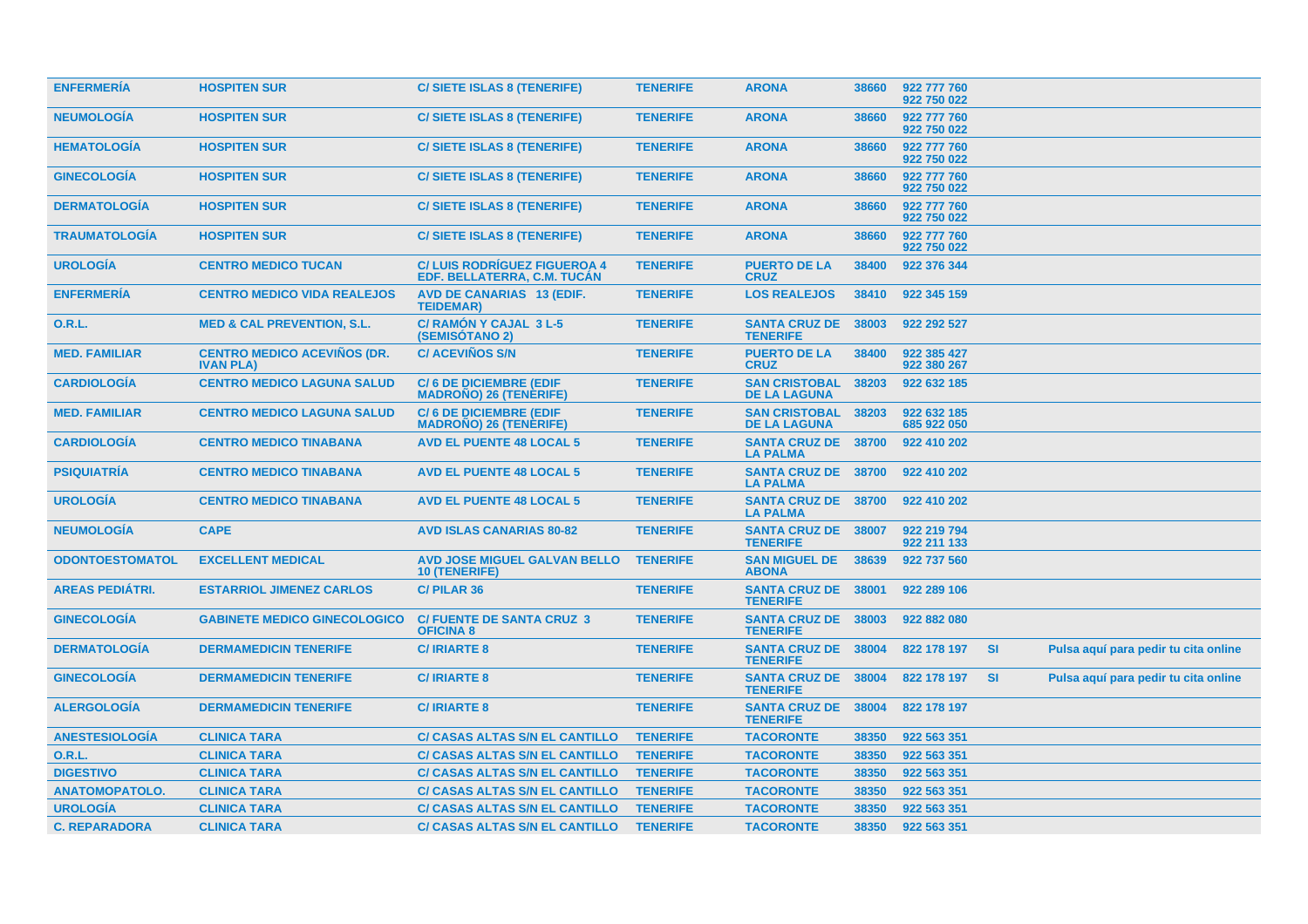| <b>ODONTOESTOMATOL</b> | <b>CIO TENERIFE</b>                              | AVD AV JUAN DE TEJERA 4 LA<br><b>VERA (TENERIFE)</b>                            | <b>TENERIFE</b> | <b>PUERTO DE LA</b><br><b>CRUZ</b>                | 38400 | 922 387 334                |
|------------------------|--------------------------------------------------|---------------------------------------------------------------------------------|-----------------|---------------------------------------------------|-------|----------------------------|
| <b>REHABILITACION</b>  | <b>MED &amp; CAL PREVENTION, S.L.</b>            | <b>C/ RAMON Y CAJAL 3 SEMISOTANO</b><br>$2 - 5$                                 | <b>TENERIFE</b> | <b>SANTA CRUZ DE 38002</b><br><b>TENERIFE</b>     |       | 922 292 527                |
| <b>NEUMOLOGIA</b>      | <b>CENTRO MASSER</b>                             | <b>C/ANSELMO J BENITEZ 11</b>                                                   | <b>TENERIFE</b> | <b>SANTA CRUZ DE 38004</b><br><b>TENERIFE</b>     |       | 922 574 890                |
| <b>MED. FAMILIAR</b>   | <b>CONSULTORIO MEDICO TENEGUIA</b>               | <b>AVD MELCHOR LUZ S/N APTOS</b><br><b>TENEGUIA</b>                             | <b>TENERIFE</b> | <b>PUERTO DE LA</b><br><b>CRUZ</b>                | 38400 | 628 086 461<br>922 383 854 |
| <b>FISIOTERAPIA</b>    | <b>CENTROS VIDA SUR</b>                          | <b>AVD AMSTERDAM 3</b>                                                          | <b>TENERIFE</b> | <b>ARONA</b>                                      | 38650 | 922 757 171                |
| <b>UROLOGIA</b>        | <b>CENTROS VIDA SUR</b>                          | <b>AVD AMSTERDAM 3</b>                                                          | <b>TENERIFE</b> | <b>ARONA</b>                                      | 38650 | 922 757 171                |
| <b>DERMATOLOGÍA</b>    | <b>CENTROS VIDA SUR</b>                          | <b>AVD AMSTERDAM 3</b>                                                          | <b>TENERIFE</b> | <b>ARONA</b>                                      | 38650 | 922 757 171                |
| <b>RADIODIAGNOST.</b>  | <b>CENTROS VIDA SUR</b>                          | <b>AVD AMSTERDAM 3</b>                                                          | <b>TENERIFE</b> | <b>ARONA</b>                                      | 38650 | 922 757 171                |
| <b>C. VASCULAR</b>     | <b>CENTROS VIDA SUR</b>                          | <b>AVD AMSTERDAM 3</b>                                                          | <b>TENERIFE</b> | <b>ARONA</b>                                      | 38650 | 922 757 171                |
| <b>ANÁLISIS</b>        | <b>EUROFINS LGS MEGALAB</b>                      | <b>AVD SOR SOLEDAD COBIAN 16</b>                                                | <b>TENERIFE</b> | <b>LA OROTAVA</b>                                 | 38300 | 922 326 069                |
| <b>AREAS PEDIÁTRI.</b> | <b>CENTRO MEDICO VIDA ICOD</b>                   | <b>AVD VEINTICINCO DE ABRIL 74</b>                                              | <b>TENERIFE</b> | <b>ICOD DE LOS</b><br><b>VINOS</b>                | 38430 | 922 812 550<br>922 330 550 |
| <b>CARDIOLOGIA</b>     | <b>CENTRO MEDICO VIDA ICOD</b>                   | <b>AVD VEINTICINCO DE ABRIL 74</b>                                              | <b>TENERIFE</b> | <b>ICOD DE LOS</b><br><b>VINOS</b>                | 38430 | 922 812 550<br>922 330 550 |
| <b>RADIODIAGNÓST.</b>  | <b>CENTRO MEDICO VIDA ICOD</b>                   | <b>AVD VEINTICINCO DE ABRIL 74</b>                                              | <b>TENERIFE</b> | <b>ICOD DE LOS</b><br><b>VINOS</b>                | 38430 | 922 812 550<br>922 330 550 |
| <b>O.R.L.</b>          | <b>CENTRO MEDICO VIDA ICOD</b>                   | <b>AVD VEINTICINCO DE ABRIL 74</b>                                              | <b>TENERIFE</b> | <b>ICOD DE LOS</b><br><b>VINOS</b>                | 38430 | 922 812 550<br>922 330 550 |
| <b>CARDIOLOGÍA</b>     | <b>CENTRO MEDICO VIDA SANTA</b><br><b>URSULA</b> | <b>CRA PROVINCIAL S/N</b>                                                       | <b>TENERIFE</b> | <b>SANTA URSULA</b>                               | 38390 | 922 300 042                |
| 0.R.L.                 | <b>CENTRO MEDICO VIDA SANTA</b><br><b>URSULA</b> | <b>CRA PROVINCIAL S/N</b>                                                       | <b>TENERIFE</b> | <b>SANTA URSULA</b>                               | 38390 | 922 300 042                |
| <b>O.R.L.</b>          | <b>CENTRO MEDICO VIDA REALEJOS</b>               | <b>C/ARRIBA1</b>                                                                | <b>TENERIFE</b> | <b>SAN CRISTOBAL</b><br><b>DE LA LAGUNA</b>       | 38260 | 922 543 259                |
| <b>PSICOLOGÍA</b>      | <b>CENTRO MEDICO VIDA REALEJOS</b>               | <b>C/ARRIBA1</b>                                                                | <b>TENERIFE</b> | <b>SAN CRISTOBAL</b><br><b>DE LA LAGUNA</b>       | 38260 | 922 543 259                |
| <b>OFTALMOLOGIA</b>    | <b>CENTRO MEDICO VIDA LA LAGUNA</b>              | <b>C/BALTAZAR NUNEZ 2</b>                                                       | <b>TENERIFE</b> | <b>SAN CRISTOBAL</b><br><b>DE LA LAGUNA</b>       | 38201 | 922 633 000                |
| <b>ALERGOLOGÍA</b>     | <b>CENTRO MEDICO VIDA LA LAGUNA</b>              | <b>C/BALTAZAR NUNEZ 2</b>                                                       | <b>TENERIFE</b> | <b>SAN CRISTOBAL</b><br><b>DE LA LAGUNA</b>       | 38201 | 922 633 000                |
| <b>AREAS PEDIÁTRI.</b> | <b>CENTRO MEDICO VIDA LA LAGUNA</b>              | <b>C/BALTAZAR NUNEZ 2</b>                                                       | <b>TENERIFE</b> | <b>SAN CRISTOBAL</b><br><b>DE LA LAGUNA</b>       | 38201 | 922 633 000                |
| <b>REHABILITACIÓN</b>  | <b>MED &amp; CAL PREVENTION, S.L.</b>            | <b>C/MORADITAS I 2 EDIF CLARA</b><br><b>TOLEDO 1 PTA 2</b>                      | <b>TENERIFE</b> | <b>SAN MIGUEL DE</b><br><b>ABONA</b>              | 38639 | 922 738 260                |
| <b>C.M.A.</b>          | <b>CLINICA NIVARIA</b>                           | AVD REYES CATOLICOS 25 CLINICA TENERIFE<br><b>NIVARIA</b>                       |                 | <b>SANTA CRUZ DE 38005</b><br><b>TENERIFE</b>     |       | 822 027 777                |
| <b>ANÁLISIS</b>        | <b>RED CANARIA LABORATORIOS SLP</b>              | <b>C/NUNEZ DE LA PENA 92</b>                                                    | <b>TENERIFE</b> | <b>SAN CRISTOBAL 38203</b><br><b>DE LA LAGUNA</b> |       | 922 256 208                |
| <b>PSICOLOGIA</b>      | <b>CLINICA MARTINEZ WALLIN</b>                   | <b>C/ ALVAREZ DE LUGO 16 16 BAJO</b>                                            | <b>TENERIFE</b> | <b>SANTA CRUZ DE</b><br><b>TENERIFE</b>           | 38002 | 646 574 820<br>922 243 058 |
| <b>MED. FAMILIAR</b>   | <b>EXCELLENT MEDICAL</b>                         | <b>AVD JUAN CARLOS I 38 EXCELLENT TENERIFE</b><br><b>MEDICAL LOS CRISTIANOS</b> |                 | <b>ARONA</b>                                      | 38650 | 635 064 259<br>922 737 560 |
| <b>CARDIOLOGIA</b>     | <b>EXCELLENT MEDICAL</b>                         | AVD JOSÉ MIGUEL GALVÁN BELLO<br><b>10 GOLF DEL SUR</b>                          | <b>TENERIFE</b> | <b>SAN MIGUEL DE</b><br><b>ABONA</b>              | 38639 | 922 737 560                |
| <b>AREAS PEDIATRI.</b> | <b>SERMEVA, S.L.</b>                             | C/PIO XII 8                                                                     | <b>TENERIFE</b> | <b>LOS LLANOS DE 38760</b><br><b>ARIDANE</b>      |       | 922 461 916                |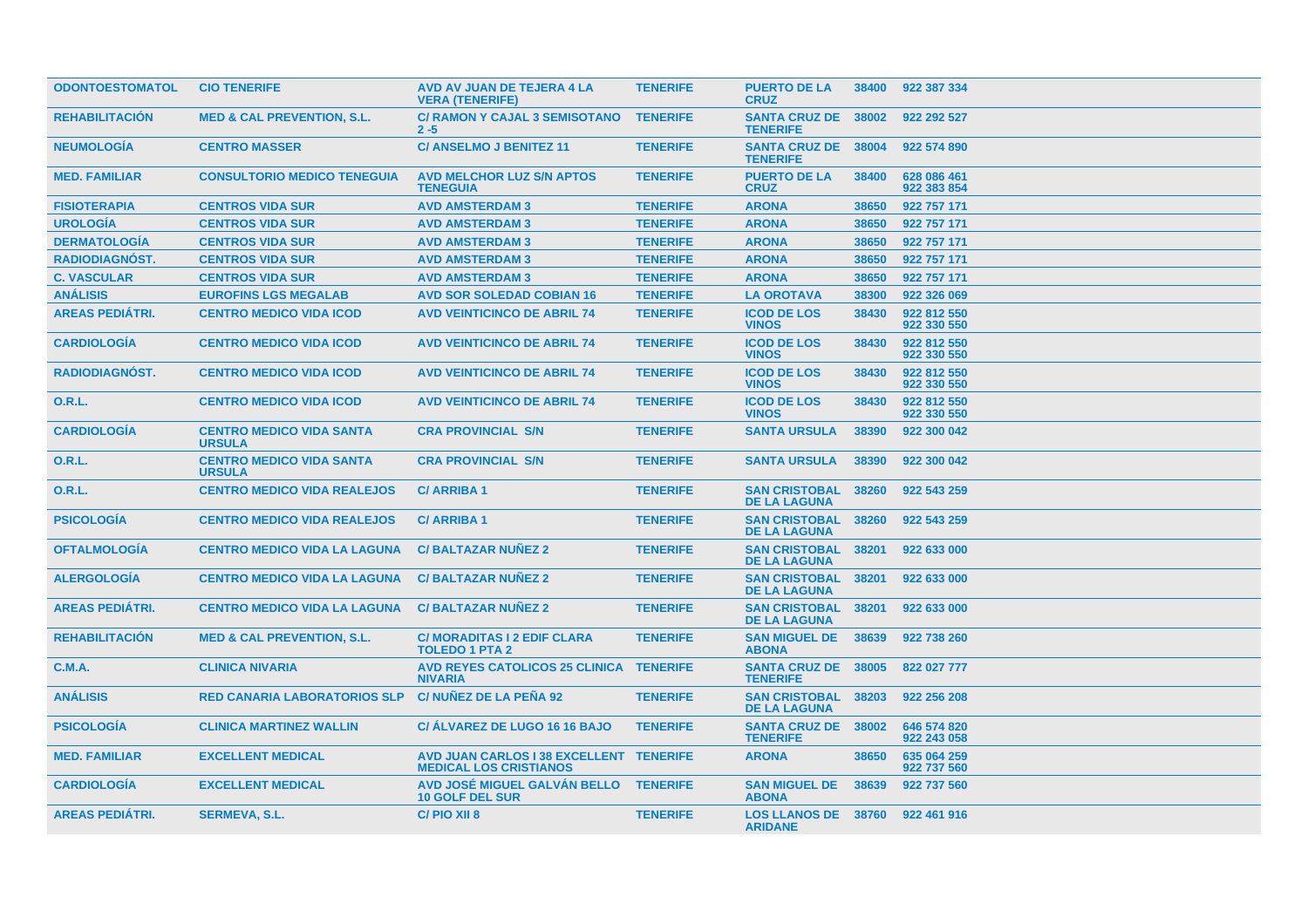| <b>FISIOTERAPIA</b>    | <b>SERMEVA, S.L.</b>                             | C/PIO XII 8                                                     | <b>TENERIFE</b> | <b>LOS LLANOS DE 38760</b><br><b>ARIDANE</b>  |       | 922 461 916                |
|------------------------|--------------------------------------------------|-----------------------------------------------------------------|-----------------|-----------------------------------------------|-------|----------------------------|
| <b>GINECOLOGIA</b>     | <b>CENTROS VIDA SUR</b>                          | C/ MAGNOLIAS 2 URB. SAN MIGUEL TENERIFE                         |                 | <b>LA OROTAVA</b>                             | 38300 | 922 330 550                |
| <b>DIGESTIVO</b>       | <b>CENTRO MEDICO VIDA SANTA</b><br><b>URSULA</b> | C/ MAGNOLIAS 2 URB. SAN MIGUEL TENERIFE                         |                 | <b>LA OROTAVA</b>                             | 38300 | 922 330 550                |
| <b>TRAUMATOLOGIA</b>   | <b>CENTRO MEDICO VIDA REALEJOS</b>               | C/ MAGNOLIAS 2 URB. SAN MIGUEL TENERIFE                         |                 | <b>LA OROTAVA</b>                             | 38300 | 922 330 550                |
| <b>OFTALMOLOGÍA</b>    | <b>QUIROFANOS QUINTA LA PAZ</b>                  | <b>C/ CALLE EMILIO SERRA</b><br><b>FERNANDEZ DE MORATIN, 66</b> | <b>TENERIFE</b> | <b>SANTA CRUZ DE</b><br><b>TENERIFE</b>       | 38006 | 922 205 474                |
| <b>ENDOCRINOLOGIA</b>  | <b>ATENSA CENTRO MEDICO</b>                      | <b>C/ ANTONIO RODRIGUEZ LOPEZ 83</b>                            | <b>TENERIFE</b> | <b>SANTA CRUZ DE 38700</b><br><b>LA PALMA</b> |       | 922 971 711<br>681 375 343 |
| <b>MED. FAMILIAR</b>   | <b>ATENSA CENTRO MEDICO</b>                      | <b>C/ ANTONIO RODRIGUEZ LOPEZ 83</b>                            | <b>TENERIFE</b> | <b>SANTA CRUZ DE 38700</b><br><b>LA PALMA</b> |       | 922 971 711<br>681 375 343 |
| <b>RADIODIAGNOST.</b>  | <b>ATENSA CENTRO MEDICO</b>                      | <b>C/ ANTONIO RODRIGUEZ LOPEZ 83</b>                            | <b>TENERIFE</b> | <b>SANTA CRUZ DE 38700</b><br><b>LA PALMA</b> |       | 922 971 711<br>681 375 343 |
| <b>AREAS PEDIATRI.</b> | <b>HOSPITAL VITHAS SANTA CRUZ</b>                | <b>C/ENRIQUE WOLFSON 8</b>                                      | <b>TENERIFE</b> | <b>SANTA CRUZ DE 38006</b><br><b>TENERIFE</b> |       | 922 534 733<br>922 534 731 |
| <b>C. VASCULAR</b>     | <b>HOSPITAL VITHAS SANTA CRUZ</b>                | <b>C/ENRIQUE WOLFSON 8</b>                                      | <b>TENERIFE</b> | <b>SANTA CRUZ DE 38006</b><br><b>TENERIFE</b> |       | 922 534 733<br>922 534 731 |
| <b>ANESTESIOLOGÍA</b>  | <b>HOSPITAL VITHAS SANTA CRUZ</b>                | <b>C/ENRIQUE WOLFSON 8</b>                                      | <b>TENERIFE</b> | <b>SANTA CRUZ DE 38006</b><br><b>TENERIFE</b> |       | 922 534 733<br>922 534 731 |
| <b>CARDIOLOGÍA</b>     | <b>HOSPITAL VITHAS SANTA CRUZ</b>                | <b>C/ENRIQUE WOLFSON 8</b>                                      | <b>TENERIFE</b> | <b>SANTA CRUZ DE 38006</b><br><b>TENERIFE</b> |       | 922 534 733<br>922 534 731 |
| <b>C. VASCULAR</b>     | <b>HOSPITAL VITHAS SANTA CRUZ</b>                | <b>C/ENRIQUE WOLFSON 8</b>                                      | <b>TENERIFE</b> | <b>SANTA CRUZ DE 38006</b><br><b>TENERIFE</b> |       | 932 133 512<br>922 534 733 |
| <b>MED. INTERNA</b>    | <b>HOSPITAL VITHAS SANTA CRUZ</b>                | <b>C/ENRIQUE WOLFSON 8</b>                                      | <b>TENERIFE</b> | <b>SANTA CRUZ DE</b><br><b>TENERIFE</b>       | 38006 | 922 534 733<br>922 534 731 |
| <b>MED. INTERNA</b>    | <b>HOSPITEN BELLEVUE</b>                         | <b>C/ AGUSTIN DE BETHENCOURT 30</b>                             | <b>TENERIFE</b> | <b>PUERTO DE LA</b><br><b>CRUZ</b>            | 38400 | 922 386 711                |
| <b>DERMATOLOGÍA</b>    | <b>HOSPITEN BELLEVUE</b>                         | <b>C/ AGUSTIN DE BETHENCOURT 30</b>                             | <b>TENERIFE</b> | <b>PUERTO DE LA</b><br><b>CRUZ</b>            | 38400 | 922 386 711                |
| <b>C. PEDIÁTRICA</b>   | <b>HOSPITAL PARQUE</b>                           | <b>C/ MÉNDEZ NÚÑEZ 40</b>                                       | <b>TENERIFE</b> | <b>SANTA CRUZ DE 38002</b><br><b>TENERIFE</b> |       | 922 274 404<br>922 274 400 |
| <b>GINECOLOGÍA</b>     | <b>GABINETE MEDICO GINECOLOGICO</b>              | C/ MÉNDEZ NÚÑEZ 40                                              | <b>TENERIFE</b> | SANTA CRUZ DE 38002<br><b>TENERIFE</b>        |       | 922 274 400<br>922 299 864 |
| <b>C. PEDIÁTRICA</b>   | <b>HOSPITAL PARQUE</b>                           | <b>C/ MÉNDEZ NÚÑEZ 40</b>                                       | <b>TENERIFE</b> | SANTA CRUZ DE 38002<br><b>TENERIFE</b>        |       | 922 274 400                |
| <b>CIRUGÍA GENERAL</b> | <b>HOSPITAL PARQUE</b>                           | C/MÉNDEZ NÚÑEZ 40                                               | <b>TENERIFE</b> | <b>SANTA CRUZ DE 38002</b><br><b>TENERIFE</b> |       | 922 274 400                |
| <b>HEMATOLOGIA</b>     | <b>HOSPITAL PARQUE</b>                           | <b>C/ MÉNDEZ NÚÑEZ 40</b>                                       | <b>TENERIFE</b> | SANTA CRUZ DE 38002<br><b>TENERIFE</b>        |       | 922 274 400                |
| 0.R.L.                 | <b>HOSPITAL PARQUE</b>                           | <b>C/ MÉNDEZ NÚÑEZ 40</b>                                       | <b>TENERIFE</b> | <b>SANTA CRUZ DE 38002</b><br><b>TENERIFE</b> |       | 922 274 400                |
| <b>HOSP. GENERAL</b>   | <b>HOSPITAL PARQUE</b>                           | <b>C/ MÉNDEZ NÚÑEZ 40</b>                                       | <b>TENERIFE</b> | <b>SANTA CRUZ DE 38002</b><br><b>TENERIFE</b> |       | 922 274 400                |
| <b>OFTALMOLOGIA</b>    | <b>HOSPITAL PARQUE</b>                           | <b>C/ MÉNDEZ NÚÑEZ 40</b>                                       | <b>TENERIFE</b> | SANTA CRUZ DE 38002<br><b>TENERIFE</b>        |       | 922 274 400                |
| <b>NEFROLOGIA</b>      | <b>CENTRO MEDICO VIDA ICOD</b>                   | <b>CRA LAS ARENAS 73</b>                                        | <b>TENERIFE</b> | <b>PUERTO DE LA</b><br><b>CRUZ</b>            | 38400 | 922 382 317                |
| <b>ANATOMOPATOLO.</b>  | <b>EUROFINS LGS MEGALAB</b>                      | C/LA ROSA 12                                                    | <b>TENERIFE</b> | <b>SANTA CRUZ DE 38002</b><br><b>TENERIFE</b> |       | 922 533 680<br>922 533 689 |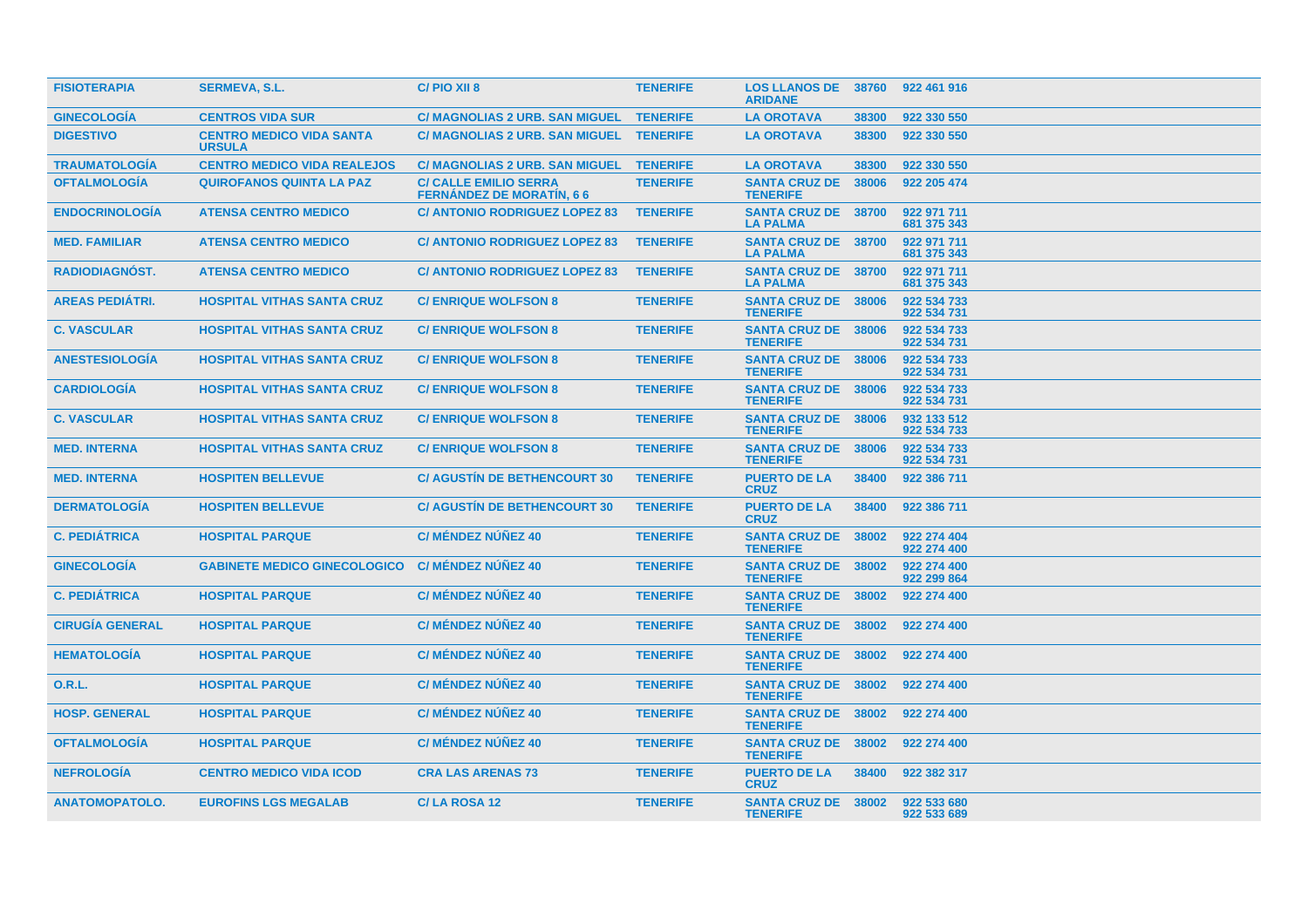| <b>MED. FAMILIAR</b>   | <b>SERMEVA, S.L.</b>                                           | <b>AVD CARLOS FRANCISCO</b><br><b>LORENZO NAVARRO 69</b>  | <b>TENERIFE</b> | <b>LOS LLANOS DE 38760</b><br><b>ARIDANE</b>  |       | 922 461 916                |           |                                      |  |
|------------------------|----------------------------------------------------------------|-----------------------------------------------------------|-----------------|-----------------------------------------------|-------|----------------------------|-----------|--------------------------------------|--|
| <b>ANALISIS</b>        | <b>EUROFINS LGS MEGALAB</b>                                    | <b>AVD CARLOS FRANCISCO</b><br><b>LORENZO NAVARRO 69</b>  | <b>TENERIFE</b> | <b>LOS LLANOS DE 38760</b><br><b>ARIDANE</b>  |       | 922 460 924<br>922 461 916 |           |                                      |  |
| <b>GINECOLOGIA</b>     | <b>HOSPITAL RAMBLA</b>                                         | <b>RBL SANTA CRUZ 115</b>                                 | <b>TENERIFE</b> | SANTA CRUZ DE 38001<br><b>TENERIFE</b>        |       | 922 291 600<br>922 278 200 |           |                                      |  |
| <b>OFTALMOLOGIA</b>    | <b>HOSPITAL RAMBLA</b>                                         | <b>RBL SANTA CRUZ 115</b>                                 | <b>TENERIFE</b> | <b>SANTA CRUZ DE 38001</b><br><b>TENERIFE</b> |       | 922 291 600<br>922 278 200 |           |                                      |  |
| RADIODIAGNÓST.         | <b>HOSPITAL RAMBLA</b>                                         | <b>RBL SANTA CRUZ 115</b>                                 | <b>TENERIFE</b> | SANTA CRUZ DE 38001<br><b>TENERIFE</b>        |       | 922 291 600<br>922 278 200 |           |                                      |  |
| <b>AREAS PEDIÁTRI.</b> | <b>HOSPITAL RAMBLA</b>                                         | <b>RBL SANTA CRUZ 115</b>                                 | <b>TENERIFE</b> | <b>SANTA CRUZ DE</b><br><b>TENERIFE</b>       | 38001 | 922 291 600                |           |                                      |  |
| <b>TRAUMATOLOGÍA</b>   | <b>HOSPITAL RAMBLA</b>                                         | <b>RBL SANTA CRUZ 115</b>                                 | <b>TENERIFE</b> | <b>SANTA CRUZ DE</b><br><b>TENERIFE</b>       | 38001 | 922 291 600<br>922 278 200 |           |                                      |  |
| <b>HEMATOLOGIA</b>     | <b>HOSPITAL RAMBLA</b>                                         | <b>RBL SANTA CRUZ 115</b>                                 | <b>TENERIFE</b> | <b>SANTA CRUZ DE</b><br><b>TENERIFE</b>       | 38001 | 922 291 600<br>922 278 200 |           |                                      |  |
| <b>MED. FAMILIAR</b>   | <b>CLINICA ZENTRO dR. RIGOBERTO</b><br><b>DIAZ</b>             | <b>C/DOCTOR RIGOBERTO DIAZ</b><br><b>MELERO 11 GUIMAR</b> | <b>TENERIFE</b> | <b>GUIMAR</b>                                 | 38500 | 922 510 157<br>647 868 331 | <b>SI</b> | Pulsa aquí para pedir tu cita online |  |
| <b>MED. INTERNA</b>    | <b>DORTA DELGADO JOSE MARIA</b>                                | <b>C/ PROLONGACIÓN RAMÓN Y</b><br><b>CAJAL 3</b>          | <b>TENERIFE</b> | <b>SANTA CRUZ DE</b><br><b>TENERIFE</b>       | 38003 | 922 271 887                |           |                                      |  |
| <b>MED. FAMILIAR</b>   | <b>ORTEGA DIAZ FELIPE</b>                                      | C/ EL POZO (EDIF. EL CANO) 48                             | <b>TENERIFE</b> | <b>CANDELARIA</b>                             | 38530 | 922 501 804                |           |                                      |  |
| 0.R.L.                 | <b>GABINETE OTORRINO-FONIATRICO</b><br><b>MENDEZ BRAUTIGAM</b> | <b>C/ POETA RODRIGUEZ HERRERA 1</b>                       | <b>TENERIFE</b> | <b>SANTA CRUZ DE 38006</b><br><b>TENERIFE</b> |       | 922 151 395<br>922 270 700 |           |                                      |  |
| <b>LOGOFONIATRÍA</b>   | <b>HOSPITAL QUIRONSALUD</b><br><b>TENERIFE</b>                 | <b>C/POETA RODRIGUEZ HERRERA 1</b>                        | <b>TENERIFE</b> | <b>SANTA CRUZ DE 38006</b><br><b>TENERIFE</b> |       | 922 574 233<br>922 270 700 |           |                                      |  |
| <b>O.R.L.</b>          | <b>HOSPITAL QUIRONSALUD</b><br><b>TENERIFE</b>                 | <b>C/ POETA RODRIGUEZ HERRERA 1</b>                       | <b>TENERIFE</b> | SANTA CRUZ DE 38006<br><b>TENERIFE</b>        |       | 922 574 233<br>922 270 700 |           |                                      |  |
| <b>MED. INTERNA</b>    | <b>HOSPITAL QUIRONSALUD</b><br><b>TENERIFE</b>                 | <b>C/POETA RODRIGUEZ HERRERA 1</b>                        | <b>TENERIFE</b> | SANTA CRUZ DE 38006<br><b>TENERIFE</b>        |       | 922 574 233<br>922 270 700 |           |                                      |  |
| <b>CIRUGIA GENERAL</b> | <b>HOSPITAL QUIRONSALUD</b><br><b>TENERIFE</b>                 | <b>C/ POETA RODRIGUEZ HERRERA 1</b>                       | <b>TENERIFE</b> | <b>SANTA CRUZ DE 38006</b><br><b>TENERIFE</b> |       | 922 574 233<br>922 270 700 |           |                                      |  |
| <b>C. CARDIOVASC.</b>  | <b>INSTITUTO CANARIO</b><br><b>CARDIOVASCULAR</b>              | <b>C/POETA RODRIGUEZ HERRERA 1</b>                        | <b>TENERIFE</b> | <b>SANTA CRUZ DE</b><br><b>TENERIFE</b>       | 38006 |                            |           |                                      |  |
| <b>OFTALMOLOGIA</b>    | <b>HOSPITAL QUIRONSALUD</b><br><b>TENERIFE</b>                 | <b>C/ POETA RODRIGUEZ HERRERA 1</b>                       | <b>TENERIFE</b> | <b>SANTA CRUZ DE</b><br><b>TENERIFE</b>       | 38006 | 922 574 233<br>922 270 700 |           |                                      |  |
| <b>OFTALMOLOGIA</b>    | <b>GONZALEZ PADRON MANUEL</b>                                  | <b>C/ POETA RODRIGUEZ HERRERA 1</b>                       | <b>TENERIFE</b> | <b>SANTA CRUZ DE</b><br><b>TENERIFE</b>       | 38006 | 922 151 395<br>922 574 233 |           |                                      |  |
| <b>ANESTESIOLOGÍA</b>  | <b>HOSPITAL VITHAS SANTA CRUZ</b>                              | <b>C/ENRIQUE WOLFSON 8</b>                                | <b>TENERIFE</b> | <b>SANTA CRUZ DE</b><br><b>TENERIFE</b>       | 38006 | 922 534 733                |           |                                      |  |
| <b>ANÁLISIS</b>        | <b>HOSPITAL QUIRONSALUD COSTA</b><br><b>ADEJE</b>              | <b>URB SAN EUGENIO S/N EDIFICIO</b><br><b>GARAJONAY</b>   | <b>TENERIFE</b> | <b>ADEJE</b>                                  | 38660 | 922 752 626<br>922 792 400 |           |                                      |  |
| <b>PSICOLOGIA</b>      | <b>HOSPITAL QUIRONSALUD COSTA</b><br><b>ADEJE</b>              | <b>URB SAN EUGENIO S/N EDIFICIO</b><br><b>GARAJONAY</b>   | <b>TENERIFE</b> | <b>ADEJE</b>                                  | 38660 | 922 151 395<br>922 752 626 |           |                                      |  |
| <b>DIGESTIVO</b>       | <b>HOSPITAL QUIRONSALUD COSTA</b><br><b>ADEJE</b>              | <b>URB SAN EUGENIO S/N EDIFICIO</b><br><b>GARAJONAY</b>   | <b>TENERIFE</b> | <b>ADEJE</b>                                  | 38660 | 922 752 626<br>922 792 400 |           |                                      |  |
| <b>CARDIOLOGIA</b>     | <b>HOSPITAL QUIRONSALUD COSTA</b><br><b>ADEJE</b>              | <b>URB SAN EUGENIO S/N EDIFICIO</b><br><b>GARAJONAY</b>   | <b>TENERIFE</b> | <b>ADEJE</b>                                  | 38660 | 922 752 626<br>922 792 400 |           |                                      |  |
| <b>UROLOGIA</b>        | <b>HOSPITAL QUIRONSALUD COSTA</b><br><b>ADEJE</b>              | <b>URB SAN EUGENIO S/N EDIFICIO</b><br><b>GARAJONAY</b>   | <b>TENERIFE</b> | <b>ADEJE</b>                                  | 38660 | 922 752 626<br>922 792 400 |           |                                      |  |
| <b>CARDIOLOGIA</b>     | <b>HOSPITEN BELLEVUE</b>                                       | <b>C/ALEMANIA 6</b>                                       | <b>TENERIFE</b> | <b>PUERTO DE LA</b><br><b>CRUZ</b>            | 38400 | 922 383 551                |           |                                      |  |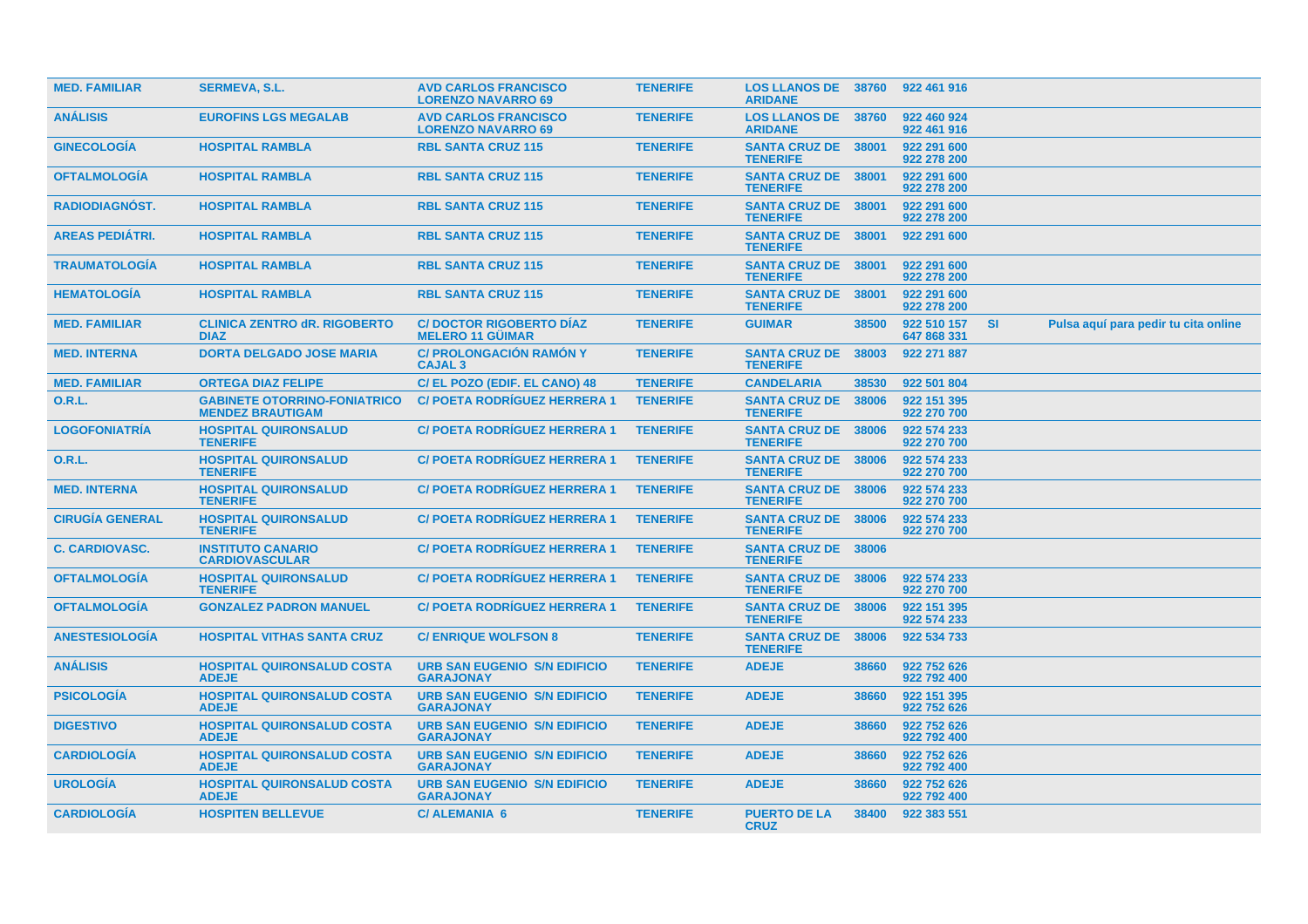| <b>NEUROLOGIA</b>      | <b>HOSPITEN BELLEVUE</b>              | <b>C/ALEMANIA 6</b>                                                   | <b>TENERIFE</b> | <b>PUERTO DE LA</b><br><b>CRUZ</b>            | 38400 | 922 383 551<br>922 385 235 |  |                                      |  |
|------------------------|---------------------------------------|-----------------------------------------------------------------------|-----------------|-----------------------------------------------|-------|----------------------------|--|--------------------------------------|--|
| <b>TRAUMATOLOGÍA</b>   | <b>HOSPITEN BELLEVUE</b>              | <b>C/ALEMANIA 6</b>                                                   | <b>TENERIFE</b> | <b>PUERTO DE LA</b><br><b>CRUZ</b>            | 38400 | 922 383 551<br>922 385 235 |  |                                      |  |
| <b>AREAS PEDIÁTRI.</b> | <b>HOSPITEN BELLEVUE</b>              | <b>C/ALEMANIA 6</b>                                                   | <b>TENERIFE</b> | <b>PUERTO DE LA</b><br><b>CRUZ</b>            | 38400 | 922 383 551                |  |                                      |  |
| <b>UROLOGÍA</b>        | <b>CENTRO MEDICO VIDA REALEJOS</b>    | <b>C/ALEMANIA 6</b>                                                   | <b>TENERIFE</b> | <b>PUERTO DE LA</b><br><b>CRUZ</b>            | 38400 | 922 385 235<br>922 383 551 |  |                                      |  |
| <b>OFTALMOLOGÍA</b>    | <b>CENTRO MEDICO VIDA REALEJOS</b>    | <b>C/ALEMANIA 6</b>                                                   | <b>TENERIFE</b> | <b>PUERTO DE LA</b><br><b>CRUZ</b>            | 38400 | 922 385 235<br>922 383 551 |  |                                      |  |
| <b>ANATOMOPATOLO.</b>  | <b>HOSPITEN BELLEVUE</b>              | <b>C/ALEMANIA 6</b>                                                   | <b>TENERIFE</b> | <b>PUERTO DE LA</b><br><b>CRUZ</b>            | 38400 | 922 383 551                |  |                                      |  |
| <b>CIRUGIA GENERAL</b> | <b>HOSPITEN BELLEVUE</b>              | <b>C/ALEMANIA 6</b>                                                   | <b>TENERIFE</b> | <b>PUERTO DE LA</b><br><b>CRUZ</b>            | 38400 | 922 383 551<br>922 385 235 |  |                                      |  |
| RADIODIAGNÓST.         | <b>HOSPITEN BELLEVUE</b>              | <b>C/ALEMANIA 6</b>                                                   | <b>TENERIFE</b> | <b>PUERTO DE LA</b><br><b>CRUZ</b>            | 38400 | 922 383 551                |  |                                      |  |
| <b>MATRONA</b>         | <b>HOSPITEN SUR</b>                   | <b>C/SIETE ISLAS 8 (TENERIFE)</b>                                     | <b>TENERIFE</b> | <b>ARONA</b>                                  | 38660 | 922 777 760<br>922 750 022 |  |                                      |  |
| <b>FISIOTERAPIA</b>    | <b>CENTRO MEDICO TUCAN</b>            | <b>C/LUIS RODRIGUEZ FIGUEROA 4</b><br>EDF. BELLATERRA, C.M. TUCAN     | <b>TENERIFE</b> | <b>PUERTO DE LA</b><br><b>CRUZ</b>            | 38400 | 922 376 344                |  |                                      |  |
| <b>NEUROLOGÍA</b>      | <b>CENTRO MEDICO TUCAN</b>            | <b>C/LUIS RODRIGUEZ FIGUEROA 4</b><br>EDF. BELLATERRA, C.M. TUCAN     | <b>TENERIFE</b> | <b>PUERTO DE LA</b><br><b>CRUZ</b>            | 38400 | 922 376 344                |  |                                      |  |
| <b>RADIODIAGNOST.</b>  | <b>RESONANCIA ABIERTA TUCAN</b>       | <b>C/LUIS RODRIGUEZ FIGUEROA 4</b><br>EDF. BELLATERRA. C.M. TUCAN     | <b>TENERIFE</b> | <b>PUERTO DE LA</b><br><b>CRUZ</b>            | 38400 | 922 376 344<br>922 384 346 |  |                                      |  |
| <b>TRAUMATOLOGIA</b>   | <b>CENTRO MEDICO VIDA REALEJOS</b>    | <b>AVD DE CANARIAS 13 (EDIF.</b><br><b>TEIDEMAR)</b>                  | <b>TENERIFE</b> | <b>LOS REALEJOS</b>                           | 38410 | 922 345 159                |  |                                      |  |
| <b>GINECOLOGÍA</b>     | <b>CENTRO MEDICO VIDA REALEJOS</b>    | <b>AVD DE CANARIAS 13 (EDIF.</b><br><b>TEIDEMAR)</b>                  | <b>TENERIFE</b> | <b>LOS REALEJOS</b>                           | 38410 | 922 345 159                |  |                                      |  |
| <b>ANÁLISIS</b>        | <b>EUROFINS LGS MEGALAB</b>           | <b>AVD DACIO DARIAS 18</b>                                            | <b>TENERIFE</b> | <b>VALVERDE</b>                               | 38900 | 922 551 354                |  |                                      |  |
| <b>FISIOTERAPIA</b>    | <b>MED &amp; CAL PREVENTION, S.L.</b> | C/ RAMÓN Y CAJAL 3 L-5<br><b>(SEMISOTANO 2)</b>                       | <b>TENERIFE</b> | <b>SANTA CRUZ DE</b><br><b>TENERIFE</b>       | 38003 | 922 292 527                |  |                                      |  |
| <b>C. VASCULAR</b>     | <b>CENTRO MEDICO LAGUNA SALUD</b>     | <b>C/6 DE DICIEMBRE (EDIF</b><br><b>MADRONO) 26 (TENERIFE)</b>        | <b>TENERIFE</b> | <b>SAN CRISTOBAL</b><br><b>DE LA LAGUNA</b>   | 38203 | 922 632 185<br>685 922 050 |  |                                      |  |
| <b>ENFERMERÍA</b>      | <b>CENTRO MEDICO LAGUNA SALUD</b>     | <b>C/6 DE DICIEMBRE (EDIF</b><br><b>MADRONO) 26 (TENERIFE)</b>        | <b>TENERIFE</b> | <b>SAN CRISTOBAL</b><br><b>DE LA LAGUNA</b>   | 38203 | 922 632 185                |  |                                      |  |
| <b>MED. FAMILIAR</b>   | GLEZ.CONC, S.L.                       | <b>AVD BÉLGICA 46</b>                                                 | <b>TENERIFE</b> | SANTA CRUZ DE 38004<br><b>TENERIFE</b>        |       | 922 214 612                |  |                                      |  |
| <b>AREAS PEDIÁTRI.</b> | <b>CENTRO MEDICO TINABANA</b>         | <b>AVD EL PUENTE 48 LOCAL 5</b>                                       | <b>TENERIFE</b> | <b>SANTA CRUZ DE 38700</b><br><b>LA PALMA</b> |       | 922 410 202                |  |                                      |  |
| <b>DERMATOLOGIA</b>    | <b>CENTRO MEDICO TINABANA</b>         | <b>AVD EL PUENTE 48 LOCAL 5</b>                                       | <b>TENERIFE</b> | <b>SANTA CRUZ DE 38700</b><br><b>LA PALMA</b> |       | 922 410 202                |  |                                      |  |
| <b>DIGESTIVO</b>       | <b>CAPE</b>                           | <b>AVD ISLAS CANARIAS 80-82</b>                                       | <b>TENERIFE</b> | <b>SANTA CRUZ DE 38007</b><br><b>TENERIFE</b> |       | 922 219 794<br>922 211 133 |  |                                      |  |
| <b>CARDIOLOGÍA</b>     | <b>CAPE</b>                           | <b>AVD ISLAS CANARIAS 80-82</b>                                       | <b>TENERIFE</b> | <b>SANTA CRUZ DE</b><br><b>TENERIFE</b>       | 38007 | 922 219 794<br>922 211 133 |  |                                      |  |
| <b>ENDOCRINOLOGÍA</b>  | <b>CENTRO MEDICO SAN MARCOS</b>       | AVD VENTICINCO DE ABRIL 88 EDIF. TENERIFE<br><b>ISLAS AFORTUNADAS</b> |                 | <b>ICOD DE LOS</b><br><b>VINOS</b>            | 38430 | 922 814 268                |  |                                      |  |
| <b>ANÁLISIS</b>        | <b>RED CANARIA LABORATORIOS SLP</b>   | <b>AVD VENEZUELA 11 SANTA CRUZ</b><br><b>DE LA PALMA</b>              | <b>TENERIFE</b> | <b>LOS LLANOS DE 38760</b><br><b>ARIDANE</b>  |       | 922 461 012                |  |                                      |  |
| <b>MED. INTERNA</b>    | <b>DERMAMEDICIN TENERIFE</b>          | <b>C/IRIARTE 8</b>                                                    | <b>TENERIFE</b> | <b>SANTA CRUZ DE 38004</b><br><b>TENERIFE</b> |       | 822 178 197 SI             |  | Pulsa aquí para pedir tu cita online |  |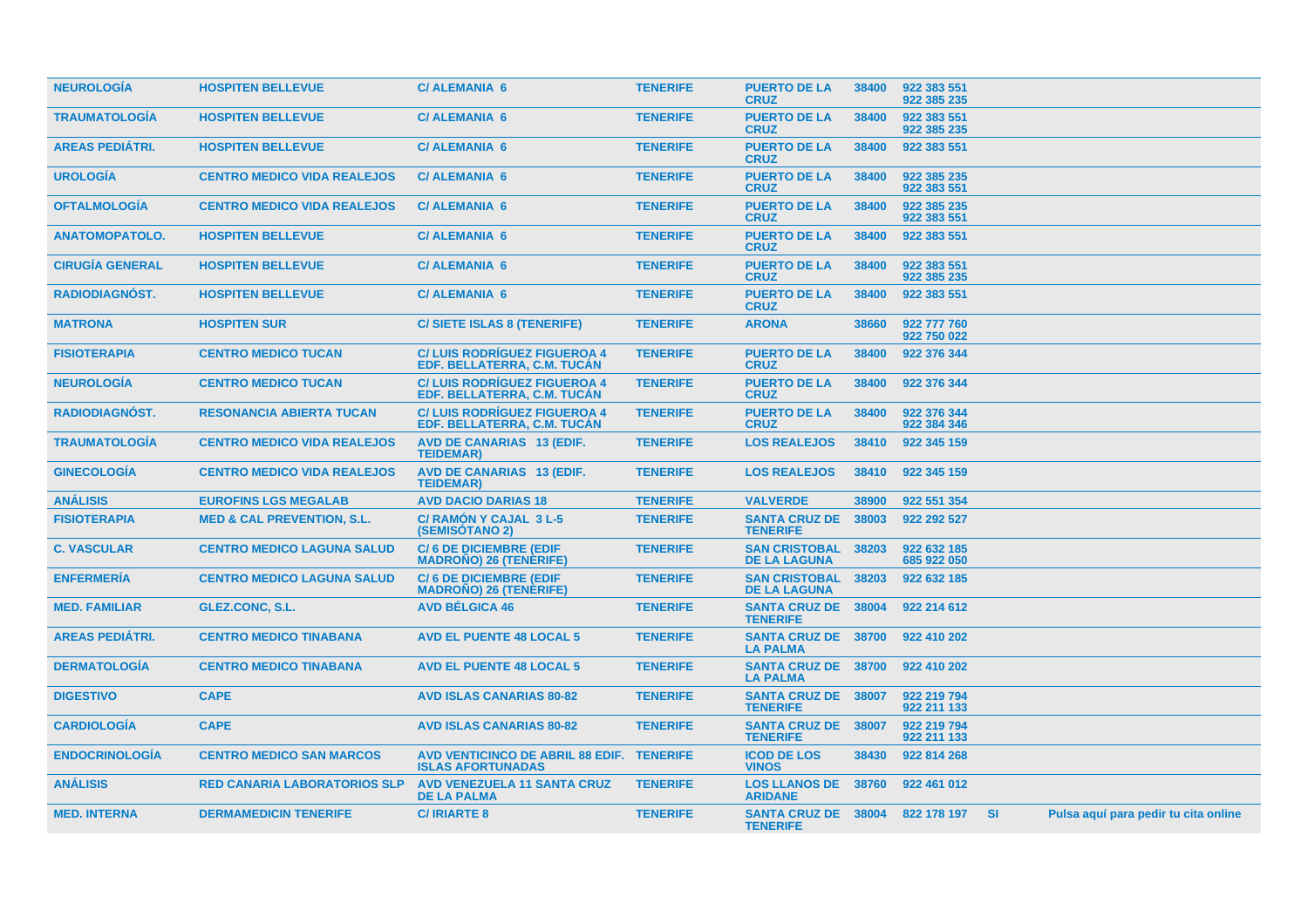| <b>MED. FAMILIAR</b>   | <b>CLINICA TARA</b>                                 | <b>C/ CASAS ALTAS S/N EL CANTILLO</b>                       | <b>TENERIFE</b> | <b>TACORONTE</b>                                  | 38350 | 922 563 351                | <b>SI</b> | Pulsa aquí para pedir tu cita online |
|------------------------|-----------------------------------------------------|-------------------------------------------------------------|-----------------|---------------------------------------------------|-------|----------------------------|-----------|--------------------------------------|
| <b>MED. INTERNA</b>    | <b>CLINICA TARA</b>                                 | <b>C/ CASAS ALTAS S/N EL CANTILLO</b>                       | <b>TENERIFE</b> | <b>TACORONTE</b>                                  | 38350 | 922 563 351                |           |                                      |
| <b>REUMATOLOGIA</b>    | <b>CLINICA TARA</b>                                 | <b>C/ CASAS ALTAS S/N EL CANTILLO</b>                       | <b>TENERIFE</b> | <b>TACORONTE</b>                                  | 38350 | 922 563 351                |           |                                      |
| <b>UROLOGÍA</b>        | <b>CM CLODINA</b>                                   | <b>C/NICARAGUA, 2</b>                                       | <b>TENERIFE</b> | <b>GUIMAR</b>                                     | 38500 | 922 512 151                |           |                                      |
| <b>RADIODIAGNÓST.</b>  | <b>CM CLODINA</b>                                   | <b>C/NICARAGUA, 2</b>                                       | <b>TENERIFE</b> | <b>GUIMAR</b>                                     | 38500 | 922 512 151                |           |                                      |
| <b>PSICOLOGÍA</b>      | <b>DE LA TORRE ZARATE MARIA</b><br><b>ALEJANDRA</b> | <b>C/MONACO 1 OFICINA 104</b>                               | <b>TENERIFE</b> | <b>ARONA</b>                                      | 38650 | 667 024 761<br>922 793 057 |           |                                      |
| <b>C. MAXILOFACIAL</b> | <b>CLINICA DOCTORES MARTINEZ</b>                    | <b>C/ DE LOS LLANOS 8 LOCAL B</b>                           | <b>TENERIFE</b> | <b>SANTA CRUZ DE</b><br><b>TENERIFE</b>           | 38003 | 922 240 544                |           |                                      |
| <b>ENDOCRINOLOGÍA</b>  | <b>CENTROS VIDA SUR</b>                             | <b>AVD AMSTERDAM 3</b>                                      | <b>TENERIFE</b> | <b>ARONA</b>                                      | 38650 | 922 757 171                |           |                                      |
| <b>URGENCIAS</b>       | <b>CENTROS VIDA SUR</b>                             | <b>AVD AMSTERDAM 3</b>                                      | <b>TENERIFE</b> | <b>ARONA</b>                                      | 38650 | 922 757 171                |           |                                      |
| <b>GINECOLOGÍA</b>     | <b>CENTROS VIDA SUR</b>                             | <b>AVD AMSTERDAM 3</b>                                      | <b>TENERIFE</b> | <b>ARONA</b>                                      | 38650 | 922 757 171                |           |                                      |
| <b>FISIOTERAPIA</b>    | <b>CLINICA DORSUM</b>                               | <b>C/ GRANDE 6</b>                                          | <b>TENERIFE</b> | <b>ADEJE</b>                                      | 38670 | 922 758 468                |           |                                      |
| <b>PODOLOGIA</b>       | <b>CENTRO MEDICO VIDA ICOD</b>                      | <b>AVD VEINTICINCO DE ABRIL 74</b>                          | <b>TENERIFE</b> | <b>ICOD DE LOS</b><br><b>VINOS</b>                | 38430 | 922 812 550<br>922 330 550 |           |                                      |
| <b>ENFERMERÍA</b>      | <b>CENTRO MEDICO VIDA SANTA</b><br><b>URSULA</b>    | <b>CRA PROVINCIAL S/N</b>                                   | <b>TENERIFE</b> | <b>SANTA URSULA</b>                               | 38390 | 922 300 042                |           |                                      |
| <b>RADIODIAGNOST.</b>  | <b>CENTRO MEDICO VIDA SANTA</b><br><b>URSULA</b>    | <b>CRA PROVINCIAL S/N</b>                                   | <b>TENERIFE</b> | <b>SANTA URSULA</b>                               | 38390 | 922 300 042                |           |                                      |
| <b>NEUROLOGÍA</b>      | <b>CENTRO MEDICO VIDA SANTA</b><br><b>URSULA</b>    | <b>CRA PROVINCIAL S/N</b>                                   | <b>TENERIFE</b> | <b>SANTA URSULA</b>                               | 38390 | 922 300 042                |           |                                      |
| <b>FISIOTERAPIA</b>    | <b>CENTRO MEDICO VIDA SANTA</b><br><b>URSULA</b>    | <b>CRA PROVINCIAL S/N</b>                                   | <b>TENERIFE</b> | <b>SANTA URSULA</b>                               | 38390 | 922 300 042                |           |                                      |
| <b>UROLOGÍA</b>        | <b>CENTRO MEDICO VIDA REALEJOS</b>                  | <b>C/ARRIBA1</b>                                            | <b>TENERIFE</b> | <b>SAN CRISTOBAL</b><br><b>DE LA LAGUNA</b>       | 38260 | 922 543 259                |           |                                      |
| <b>ENFERMERIA</b>      | <b>CENTRO MEDICO VIDA REALEJOS</b>                  | <b>C/ARRIBA1</b>                                            | <b>TENERIFE</b> | <b>SAN CRISTOBAL</b><br><b>DE LA LAGUNA</b>       | 38260 | 922 543 259                |           |                                      |
| <b>DIGESTIVO</b>       | <b>CENTRO MEDICO VIDA REALEJOS</b>                  | <b>C/ARRIBA1</b>                                            | <b>TENERIFE</b> | <b>SAN CRISTOBAL</b><br><b>DE LA LAGUNA</b>       | 38260 | 922 543 259                |           |                                      |
| <b>AREAS PEDIÁTRI.</b> | <b>CENTRO MEDICO VIDA REALEJOS</b>                  | <b>C/ARRIBA1</b>                                            | <b>TENERIFE</b> | <b>SAN CRISTOBAL</b><br><b>DE LA LAGUNA</b>       | 38260 | 922 543 259                |           |                                      |
| <b>GINECOLOGIA</b>     | <b>CENTRO MEDICO VIDA REALEJOS</b>                  | <b>C/ARRIBA1</b>                                            | <b>TENERIFE</b> | <b>SAN CRISTOBAL</b><br><b>DE LA LAGUNA</b>       | 38260 | 922 543 259                |           |                                      |
| <b>CARDIOLOGÍA</b>     | <b>CENTRO MEDICO VIDA REALEJOS</b>                  | <b>C/ARRIBA1</b>                                            | <b>TENERIFE</b> | <b>SAN CRISTOBAL</b><br><b>DE LA LAGUNA</b>       | 38260 | 922 543 259                |           |                                      |
| <b>URGENCIAS</b>       | <b>CENTRO MEDICO VIDA REALEJOS</b>                  | <b>C/ARRIBA1</b>                                            | <b>TENERIFE</b> | <b>SAN CRISTOBAL</b><br><b>DE LA LAGUNA</b>       | 38260 | 922 543 259                |           |                                      |
| <b>DIGESTIVO</b>       | <b>CENTRO MEDICO VIDA LA LAGUNA</b>                 | <b>C/BALTAZAR NUNEZ 2</b>                                   | <b>TENERIFE</b> | <b>SAN CRISTOBAL</b><br><b>DE LA LAGUNA</b>       | 38201 | 922 633 000                |           |                                      |
| <b>UROLOGIA</b>        | <b>DERMATEN</b>                                     | <b>C/DOCTOR ALFONSO SORIANO</b><br><b>FRADE 1 LOCAL A-B</b> | <b>TENERIFE</b> | <b>SANTA CRUZ DE 38006</b><br><b>TENERIFE</b>     |       | 822 103 675<br>672 443 132 |           |                                      |
| <b>MED. FAMILIAR</b>   | <b>GOMERMEDI SL</b>                                 | <b>C/ PROFESOR ARMAS FERNANDEZ</b><br>35                    | <b>TENERIFE</b> | <b>SAN SEBASTIAN 38800</b><br><b>DE LA GOMERA</b> |       | 922 871 851                |           |                                      |
| <b>CIRUGIA GENERAL</b> | <b>GOMERMEDI SL</b>                                 | <b>C/ PROFESOR ARMAS FERNANDEZ</b><br>35                    | <b>TENERIFE</b> | <b>SAN SEBASTIAN 38800</b><br><b>DE LA GOMERA</b> |       | 922 871 851                |           |                                      |
| <b>OFTALMOLOGIA</b>    | <b>GOMERMEDI SL</b>                                 | <b>C/ PROFESOR ARMAS FERNANDEZ</b><br>35                    | <b>TENERIFE</b> | <b>SAN SEBASTIAN 38800</b><br><b>DE LA GOMERA</b> |       | 922 871 851                |           |                                      |
| <b>URGENCIAS</b>       | <b>CENTRAL MED INSULAR CANARIA</b>                  | <b>C/ GARCILASO DE LA VEGA 11</b>                           | <b>TENERIFE</b> | <b>SANTA CRUZ DE 38005</b><br><b>TENERIFE</b>     |       | 922 046 964<br>822 773 906 |           |                                      |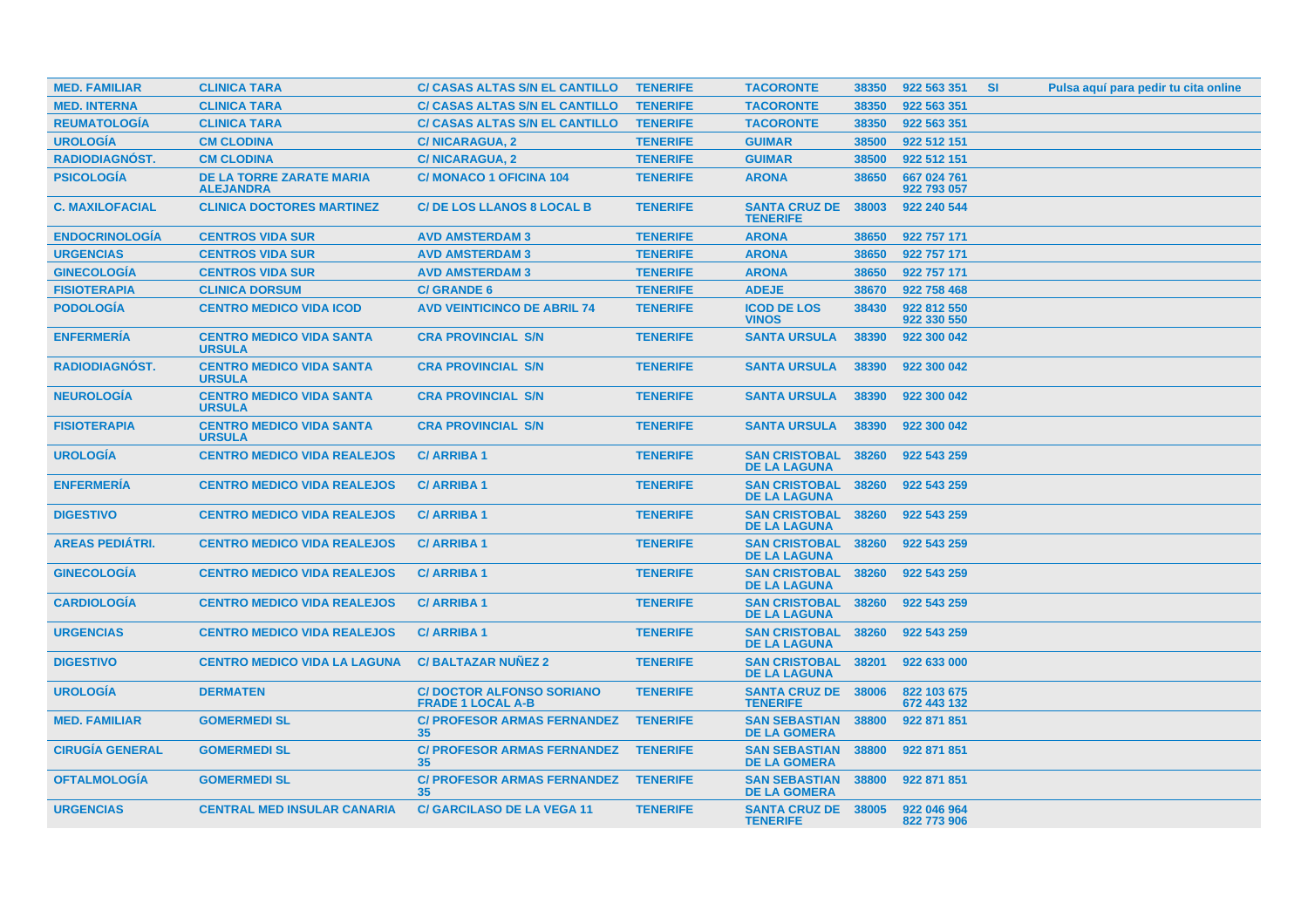| <b>MED. FAMILIAR</b>   | <b>EXCELLENT MEDICAL</b>                         | AVD JOSÉ MIGUEL GALVÁN BELLO TENERIFE<br><b>10 GOLF DEL SUR</b>                                                                |                 | <b>SAN MIGUEL DE 38639</b><br><b>ABONA</b>        |       | 922 737 560                |
|------------------------|--------------------------------------------------|--------------------------------------------------------------------------------------------------------------------------------|-----------------|---------------------------------------------------|-------|----------------------------|
| <b>GINECOLOGIA</b>     | <b>EXCELLENT MEDICAL</b>                         | AVD JOSÉ MIGUEL GALVÁN BELLO<br><b>10 GOLF DEL SUR</b>                                                                         | <b>TENERIFE</b> | <b>SAN MIGUEL DE</b><br><b>ABONA</b>              | 38639 | 922 737 560                |
| RADIODIAGNÓST.         | <b>EXCELLENT MEDICAL</b>                         | AVD JOSÉ MIGUEL GALVÁN BELLO<br><b>10 GOLF DEL SUR</b>                                                                         | <b>TENERIFE</b> | <b>SAN MIGUEL DE</b><br><b>ABONA</b>              | 38639 | 922 737 560                |
| <b>TRANSPORTE</b>      | <b>GRUPO SANITARIO ISLAS</b><br><b>CANARIAS</b>  | <b>C/LEONCIO AFONSO PEREZ 5</b>                                                                                                | <b>TENERIFE</b> | <b>BREÑA ALTA</b>                                 | 38710 |                            |
| <b>C. MAXILOFACIAL</b> | <b>SERMEVA, S.L.</b>                             | C/PIO XII 8                                                                                                                    | <b>TENERIFE</b> | <b>LOS LLANOS DE 38760</b><br><b>ARIDANE</b>      |       | 922 461 916                |
| <b>MED. FAMILIAR</b>   | <b>SERMEVA, S.L.</b>                             | C/PIO XII 8                                                                                                                    | <b>TENERIFE</b> | <b>LOS LLANOS DE 38760</b><br><b>ARIDANE</b>      |       | 922 461 916                |
| <b>MED. FAMILIAR</b>   | <b>CLINICA PLUSSANA</b>                          | <b>C/ VERDUGO Y MASSIEU 64 LOCAL</b>                                                                                           | <b>TENERIFE</b> | <b>SAN CRISTOBAL</b><br><b>DE LA LAGUNA</b>       | 38320 | 639 702 537<br>922 891 275 |
| <b>NEUROLOGIA</b>      | <b>CENTRO MEDICO VIDA SANTA</b><br><b>URSULA</b> | C/ MAGNOLIAS 2 URB. SAN MIGUEL TENERIFE                                                                                        |                 | <b>LA OROTAVA</b>                                 | 38300 | 922 330 550                |
| <b>UROLOGIA</b>        | <b>CENTRO MEDICO VIDA SANTA</b><br><b>URSULA</b> | C/ MAGNOLIAS 2 URB. SAN MIGUEL TENERIFE                                                                                        |                 | <b>LA OROTAVA</b>                                 | 38300 | 922 330 550                |
| <b>DIGESTIVO</b>       | <b>CENTRO MEDICO VIDA REALEJOS</b>               | <b>C/ MAGNOLIAS 2 URB. SAN MIGUEL</b>                                                                                          | <b>TENERIFE</b> | <b>LA OROTAVA</b>                                 | 38300 | 922 330 550                |
| <b>ANATOMOPATOLO.</b>  | <b>Clínica Vida</b>                              | <b>C/ MAGNOLIAS 2 URB. SAN MIGUEL</b>                                                                                          | <b>TENERIFE</b> | <b>LA OROTAVA</b>                                 | 38300 | 922 330 550                |
| <b>OFTALMOLOGÍA</b>    | <b>CENTRO MEDICO VIDA LA LAGUNA</b>              | <b>C/ MAGNOLIAS 2 URB. SAN MIGUEL</b>                                                                                          | <b>TENERIFE</b> | <b>LA OROTAVA</b>                                 | 38300 | 922 330 550                |
| <b>DIGESTIVO</b>       | <b>CENTRO MEDICO VIDA ICOD</b>                   | C/ MAGNOLIAS 2 URB. SAN MIGUEL TENERIFE                                                                                        |                 | <b>LA OROTAVA</b>                                 | 38300 | 922 330 550                |
| <b>GINECOLOGÍA</b>     | <b>CENTRO MEDICO VIDA LA LAGUNA</b>              | <b>C/ MAGNOLIAS 2 URB. SAN MIGUEL</b>                                                                                          | <b>TENERIFE</b> | <b>LA OROTAVA</b>                                 | 38300 | 922 330 550                |
| <b>OFTALMOLOGÍA</b>    | <b>CENTRO MEDICO VIDA ICOD</b>                   | C/ MAGNOLIAS 2 URB. SAN MIGUEL TENERIFE                                                                                        |                 | <b>LA OROTAVA</b>                                 | 38300 | 922 330 550                |
| <b>CARDIOLOGÍA</b>     | <b>CENTROS VIDA SUR</b>                          | <b>C/ MAGNOLIAS 2 URB. SAN MIGUEL</b>                                                                                          | <b>TENERIFE</b> | <b>LA OROTAVA</b>                                 | 38300 | 922 330 550                |
| <b>UROLOGÍA</b>        | <b>Clínica Vida</b>                              | <b>C/ MAGNOLIAS 2 URB. SAN MIGUEL</b>                                                                                          | <b>TENERIFE</b> | <b>LA OROTAVA</b>                                 | 38300 | 922 330 550                |
| <b>RADIODIAGNÓST.</b>  | <b>Clínica Vida</b>                              | C/ MAGNOLIAS 2 URB. SAN MIGUEL TENERIFE                                                                                        |                 | <b>LA OROTAVA</b>                                 | 38300 | 922 330 550                |
| <b>PSICOLOGIA</b>      | <b>ARMAS ARRAEZ MARIA MILAGROS</b>               | <b>C/ ESTHER TELLADO AFONSO S/N</b><br><b>EDIFICIO MUNET III LOCAL A.</b><br><b>ESQUINA DOCTOR SALVADOR</b><br><b>PEREZ LU</b> | <b>TENERIFE</b> | <b>SANTA CRUZ DE 38007</b><br><b>TENERIFE</b>     |       | 922 100 765<br>610 532 730 |
| <b>FISIOTERAPIA</b>    | <b>GOMERMEDI SL</b>                              | <b>C/ SAN SEBASTIAN 18 CENTRO DE</b><br><b>FISIOTERAPIA GOMERMEDI</b>                                                          | <b>TENERIFE</b> | <b>SAN SEBASTIAN 38800</b><br><b>DE LA GOMERA</b> |       | 922 871 851                |
| <b>ENDOCRINOLOGIA</b>  | <b>GOMERMEDI SL</b>                              | C/ RAMON Y CAJAL 3 LOCAL 11B.<br><b>EDIFICIO SALESIANOS.</b>                                                                   | <b>TENERIFE</b> | <b>SANTA CRUZ DE 38003</b><br><b>TENERIFE</b>     |       | 634 016 824<br>922 871 851 |
| <b>DIGESTIVO</b>       | <b>HOSPITAL VITHAS SANTA CRUZ</b>                | <b>C/ENRIQUE WOLFSON 8</b>                                                                                                     | <b>TENERIFE</b> | <b>SANTA CRUZ DE 38006</b><br><b>TENERIFE</b>     |       | 932 133 512<br>922 534 733 |
| <b>HOSP. GENERAL</b>   | <b>HOSPITAL VITHAS SANTA CRUZ</b>                | <b>C/ ENRIQUE WOLFSON 8</b>                                                                                                    | <b>TENERIFE</b> | <b>SANTA CRUZ DE 38006</b><br><b>TENERIFE</b>     |       | 922 534 733<br>922 534 731 |
| <b>NEUROLOGIA</b>      | <b>HOSPITAL VITHAS SANTA CRUZ</b>                | <b>C/ENRIQUE WOLFSON 8</b>                                                                                                     | <b>TENERIFE</b> | <b>SANTA CRUZ DE 38006</b><br><b>TENERIFE</b>     |       | 922 534 733<br>922 534 731 |
| <b>C. VASCULAR</b>     | <b>HOSPITEN BELLEVUE</b>                         | <b>C/ AGUSTIN DE BETHENCOURT 30</b>                                                                                            | <b>TENERIFE</b> | <b>PUERTO DE LA</b><br><b>CRUZ</b>                | 38400 | 922 386 711                |
| <b>CARDIOLOGIA</b>     | <b>HOSPITAL PARQUE</b>                           | <b>C/ MÉNDEZ NÚÑEZ 40</b>                                                                                                      | <b>TENERIFE</b> | <b>SANTA CRUZ DE 38002</b><br><b>TENERIFE</b>     |       | 922 274 400                |
| <b>OFTALMOLOGIA</b>    | <b>CLINICA NIVARIA</b>                           | <b>C/ MÉNDEZ NÚÑEZ 40</b>                                                                                                      | <b>TENERIFE</b> | <b>SANTA CRUZ DE 38002</b><br><b>TENERIFE</b>     |       | 922 274 400<br>922 299 864 |
| <b>C. REPARADORA</b>   | <b>HOSPITAL PARQUE</b>                           | <b>C/ MÉNDEZ NÚÑEZ 40</b>                                                                                                      | <b>TENERIFE</b> | <b>SANTA CRUZ DE 38002</b><br><b>TENERIFE</b>     |       | 922 274 400                |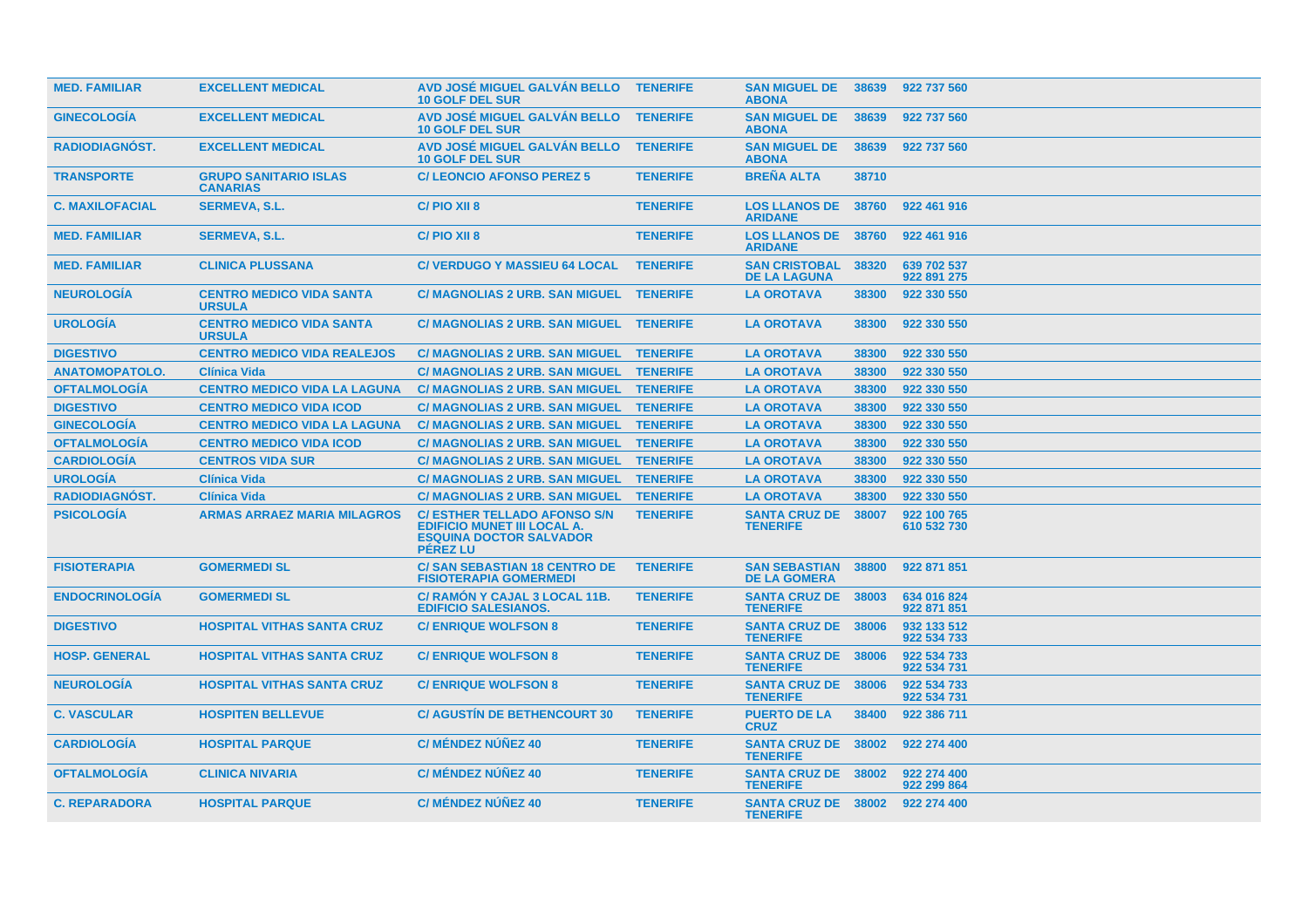| <b>DERMATOLOGIA</b>    | <b>MUNOZ GUILLEN JOSE ANTONIO</b>                 | <b>C/ MÉNDEZ NÚÑEZ 40</b>                                | <b>TENERIFE</b> | <b>SANTA CRUZ DE 38002</b><br><b>TENERIFE</b>     |       | 922 274 400                |
|------------------------|---------------------------------------------------|----------------------------------------------------------|-----------------|---------------------------------------------------|-------|----------------------------|
| <b>UROLOGÍA</b>        | <b>CENTRO MEDICO VIDA ICOD</b>                    | <b>CRA LAS ARENAS 73</b>                                 | <b>TENERIFE</b> | <b>PUERTO DE LA</b><br><b>CRUZ</b>                | 38400 | 922 382 317                |
| <b>NEUMOLOGIA</b>      | <b>CENTRO MEDICO VIDA ICOD</b>                    | <b>CRA LAS ARENAS 73</b>                                 | <b>TENERIFE</b> | <b>PUERTO DE LA</b><br><b>CRUZ</b>                | 38400 | 922 382 317                |
| <b>ENDOCRINOLOGIA</b>  | <b>CENTRO MEDICO VIDA ICOD</b>                    | <b>CRA LAS ARENAS 73</b>                                 | <b>TENERIFE</b> | <b>PUERTO DE LA</b><br><b>CRUZ</b>                | 38400 | 922 382 317                |
| <b>DERMATOLOGIA</b>    | <b>POLICLINICOS DE CANARIAS S.L.</b>              | C/ ALFONSO TRUJILLO (EDIF.<br><b>TEMAIT III) S/N</b>     | <b>TENERIFE</b> | <b>LA OROTAVA</b>                                 | 38300 | 922 322 512                |
| <b>ANÁLISIS</b>        | <b>EUROFINS LGS MEGALAB</b>                       | C/LA ROSA 12                                             | <b>TENERIFE</b> | <b>SANTA CRUZ DE 38002</b><br><b>TENERIFE</b>     |       | 922 533 680<br>922 533 689 |
| <b>ENDOCRINOLOGIA</b>  | <b>SERMEVA, S.L.</b>                              | <b>AVD CARLOS FRANCISCO</b><br><b>LORENZO NAVARRO 69</b> | <b>TENERIFE</b> | <b>LOS LLANOS DE 38760</b><br><b>ARIDANE</b>      |       | 922 461 916                |
| <b>ANATOMOPATOLO.</b>  | <b>EUROFINS LGS MEGALAB</b>                       | <b>AVD PUENTE 31</b>                                     | <b>TENERIFE</b> | <b>SANTA CRUZ DE 38700</b><br><b>LA PALMA</b>     |       | 922 412 913                |
| <b>ANALISIS</b>        | <b>EUROFINS LGS MEGALAB</b>                       | <b>C/OBISPO REY REDONDO 49</b>                           | <b>TENERIFE</b> | <b>SAN CRISTOBAL 38201</b><br><b>DE LA LAGUNA</b> |       | 922 315 692<br>922 256 029 |
| <b>REUMATOLOGÍA</b>    | <b>HOSPITAL RAMBLA</b>                            | <b>RBL SANTA CRUZ 115</b>                                | <b>TENERIFE</b> | <b>SANTA CRUZ DE 38001</b><br><b>TENERIFE</b>     |       | 922 291 600<br>922 278 200 |
| <b>GINECOLOGIA</b>     | <b>HOSPITAL RAMBLA</b>                            | <b>RBL SANTA CRUZ 115</b>                                | <b>TENERIFE</b> | <b>SANTA CRUZ DE 38001</b><br><b>TENERIFE</b>     |       | 922 291 600<br>922 534 240 |
| <b>DIGESTIVO</b>       | <b>HOSPITAL RAMBLA</b>                            | <b>RBL SANTA CRUZ 115</b>                                | <b>TENERIFE</b> | <b>SANTA CRUZ DE 38001</b><br><b>TENERIFE</b>     |       | 922 291 600                |
| <b>DERMATOLOGÍA</b>    | <b>HOSPITAL RAMBLA</b>                            | <b>RBL SANTA CRUZ 115</b>                                | <b>TENERIFE</b> | <b>SANTA CRUZ DE 38001</b><br><b>TENERIFE</b>     |       | 922 291 600                |
| <b>CIRUGIA GENERAL</b> | <b>HOSPITAL RAMBLA</b>                            | <b>RBL SANTA CRUZ 115</b>                                | <b>TENERIFE</b> | <b>SANTA CRUZ DE 38001</b><br><b>TENERIFE</b>     |       | 922 291 600                |
| <b>URGENCIAS</b>       | <b>HOSPITAL RAMBLA</b>                            | <b>RBL SANTA CRUZ 115</b>                                | <b>TENERIFE</b> | SANTA CRUZ DE 38001<br><b>TENERIFE</b>            |       | 922 291 600<br>922 248 484 |
| <b>NEUROLOGIA</b>      | <b>HOSPITAL RAMBLA</b>                            | <b>RBL SANTA CRUZ 115</b>                                | <b>TENERIFE</b> | <b>SANTA CRUZ DE 38001</b><br><b>TENERIFE</b>     |       | 922 291 600<br>922 278 200 |
| <b>C. CARDIOVASC.</b>  | <b>HOSPITAL RAMBLA</b>                            | <b>RBL SANTA CRUZ 115</b>                                | <b>TENERIFE</b> | <b>SANTA CRUZ DE 38001</b><br><b>TENERIFE</b>     |       | 922 291 600<br>922 278 200 |
| <b>C. VASCULAR</b>     | <b>HOSPITAL RAMBLA</b>                            | <b>RBL SANTA CRUZ 115</b>                                | <b>TENERIFE</b> | <b>SANTA CRUZ DE 38001</b><br><b>TENERIFE</b>     |       | 922 291 600                |
| <b>C. MAXILOFACIAL</b> | <b>HOSPITAL RAMBLA</b>                            | <b>RBL SANTA CRUZ 115</b>                                | <b>TENERIFE</b> | <b>SANTA CRUZ DE 38001</b><br><b>TENERIFE</b>     |       | 922 291 600                |
| <b>NEUROLOGÍA</b>      | <b>RODRIGUEZ BLANCO EDMUNDO</b>                   | <b>C/PORLIER 91</b>                                      | <b>TENERIFE</b> | <b>SANTA CRUZ DE 38006</b><br><b>TENERIFE</b>     |       | 922 280 522                |
| <b>CARDIOLOGIA</b>     | <b>CONCEPCION CLEMENTE ANGEL</b>                  | <b>C/ MÉNDEZ NÚÑEZ 60</b>                                | <b>TENERIFE</b> | SANTA CRUZ DE 38002<br><b>TENERIFE</b>            |       | 922 290 777                |
| <b>HEMATOLOGIA</b>     | <b>HOSPITAL QUIRONSALUD</b><br><b>TENERIFE</b>    | <b>C/ POETA RODRIGUEZ HERRERA 1</b>                      | <b>TENERIFE</b> | <b>SANTA CRUZ DE 38006</b><br><b>TENERIFE</b>     |       | 922 270 700                |
| <b>NEUMOLOGÍA</b>      | <b>HOSPITAL QUIRONSALUD</b><br><b>TENERIFE</b>    | <b>C/POETA RODRIGUEZ HERRERA 1</b>                       | <b>TENERIFE</b> | <b>SANTA CRUZ DE 38006</b><br><b>TENERIFE</b>     |       | 922 574 233<br>922 270 700 |
| <b>CIRUGÍA GENERAL</b> | <b>HOSPITAL QUIRONSALUD COSTA</b><br><b>ADEJE</b> | <b>URB SAN EUGENIO S/N EDIFICIO</b><br><b>GARAJONAY</b>  | <b>TENERIFE</b> | <b>ADEJE</b>                                      | 38660 | 900 100 090<br>922 791 000 |
| <b>CIRUGÍA GENERAL</b> | <b>HOSPITAL QUIRONSALUD COSTA</b><br><b>ADEJE</b> | <b>URB SAN EUGENIO S/N EDIFICIO</b><br><b>GARAJONAY</b>  | <b>TENERIFE</b> | <b>ADEJE</b>                                      | 38660 | 922 752 626<br>922 792 400 |
| <b>NEUROFISIOLOGIA</b> | <b>HOSPITAL QUIRONSALUD COSTA</b><br><b>ADEJE</b> | <b>URB SAN EUGENIO S/N EDIFICIO</b><br><b>GARAJONAY</b>  | <b>TENERIFE</b> | <b>ADEJE</b>                                      | 38660 | 922 752 626                |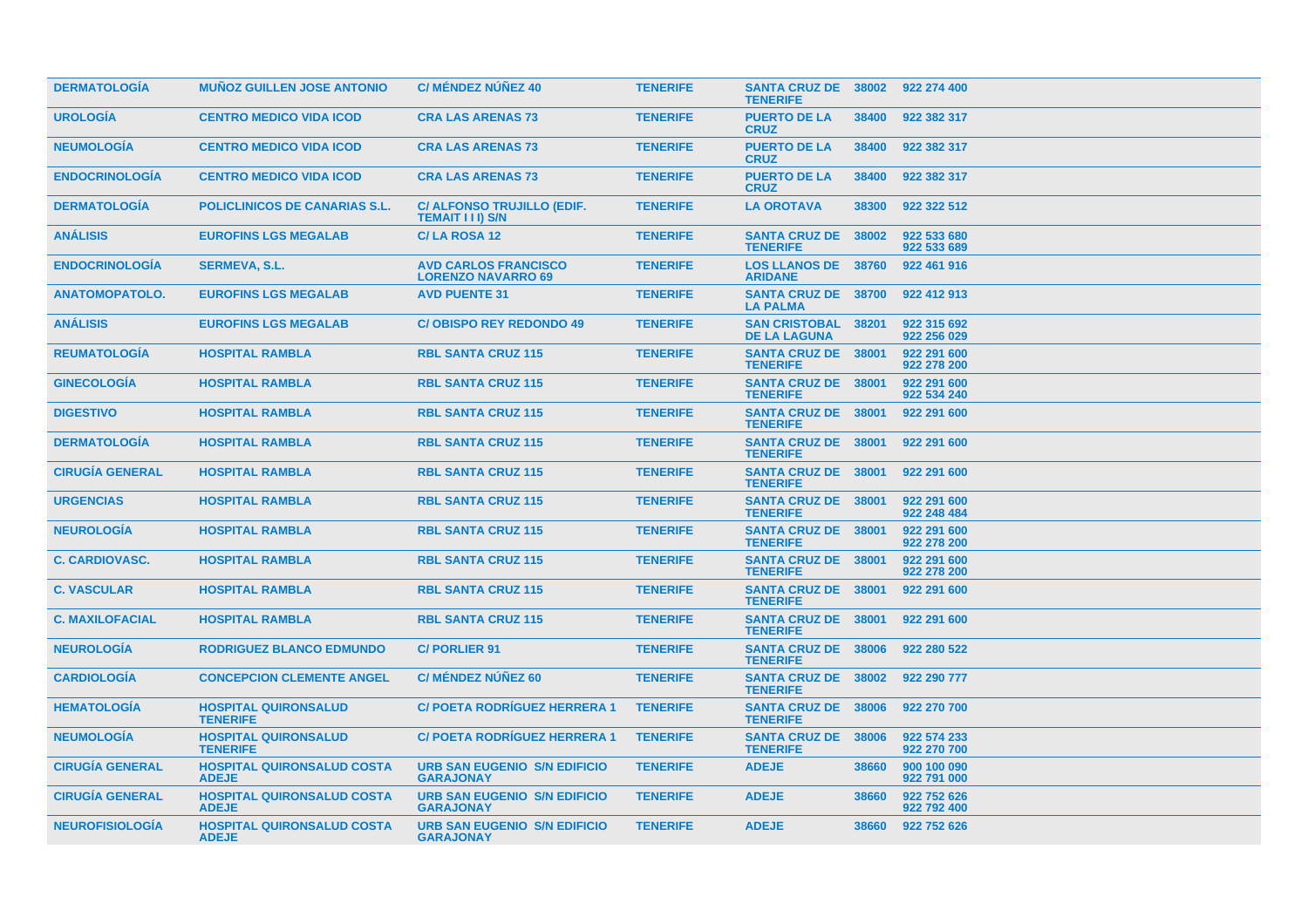| <b>MED. INTERNA</b>    | <b>HOSPITEN BELLEVUE</b>                                    | <b>C/ALEMANIA 6</b>                                                   | <b>TENERIFE</b> | <b>PUERTO DE LA</b><br><b>CRUZ</b>            | 38400 | 922 383 551<br>922 385 235 |           |                                      |  |
|------------------------|-------------------------------------------------------------|-----------------------------------------------------------------------|-----------------|-----------------------------------------------|-------|----------------------------|-----------|--------------------------------------|--|
| <b>UROLOGÍA</b>        | <b>CENTRO MEDICO VIDA ICOD</b>                              | <b>C/ALEMANIA 6</b>                                                   | <b>TENERIFE</b> | <b>PUERTO DE LA</b><br><b>CRUZ</b>            | 38400 | 922 385 235<br>922 383 551 |           |                                      |  |
| <b>CARDIOLOGÍA</b>     | <b>HOSPITEN BELLEVUE</b>                                    | <b>C/ALEMANIA 6</b>                                                   | <b>TENERIFE</b> | <b>PUERTO DE LA</b><br><b>CRUZ</b>            | 38400 | 922 383 551<br>922 385 235 |           |                                      |  |
| <b>GINECOLOGIA</b>     | <b>HOSPITEN BELLEVUE</b>                                    | <b>C/ALEMANIA 6</b>                                                   | <b>TENERIFE</b> | <b>PUERTO DE LA</b><br><b>CRUZ</b>            | 38400 | 922 383 551<br>922 385 235 |           |                                      |  |
| <b>ALERGOLOGIA</b>     | <b>HOSPITEN SUR</b>                                         | <b>C/SIETE ISLAS 8 (TENERIFE)</b>                                     | <b>TENERIFE</b> | <b>ARONA</b>                                  | 38660 | 922 777 760<br>922 750 022 |           |                                      |  |
| <b>TRAUMATOLOGIA</b>   | <b>CENTRO MEDICO TUCAN</b>                                  | <b>C/LUIS RODRIGUEZ FIGUEROA 4</b><br>EDF. BELLATERRA, C.M. TUCAN     | <b>TENERIFE</b> | <b>PUERTO DE LA</b><br><b>CRUZ</b>            | 38400 | 922 376 344                |           |                                      |  |
| <b>ANESTESIOLOGIA</b>  | <b>CENTRO MEDICO TUCAN</b>                                  | <b>C/LUIS RODRIGUEZ FIGUEROA 4</b><br>EDF. BELLATERRA, C.M. TUCAN     | <b>TENERIFE</b> | <b>PUERTO DE LA</b><br><b>CRUZ</b>            | 38400 | 922 376 344                |           |                                      |  |
| <b>CARDIOLOGIA</b>     | <b>CENTRO MEDICO TUCAN</b>                                  | <b>C/LUIS RODRIGUEZ FIGUEROA 4</b><br>EDF. BELLATERRA. C.M. TUCAN     | <b>TENERIFE</b> | <b>PUERTO DE LA</b><br><b>CRUZ</b>            | 38400 | 922 376 344                |           |                                      |  |
| <b>UROLOGÍA</b>        | <b>CENTRO MEDICO VIDA REALEJOS</b>                          | <b>AVD DE CANARIAS 13 (EDIF.</b><br><b>TEIDEMAR)</b>                  | <b>TENERIFE</b> | <b>LOS REALEJOS</b>                           | 38410 | 922 345 159                |           |                                      |  |
| <b>DERMATOLOGIA</b>    | <b>CENTRO MEDICO LAGUNA SALUD</b>                           | <b>C/6 DE DICIEMBRE (EDIF</b><br><b>MADROÑO) 26 (TENERIFE)</b>        | <b>TENERIFE</b> | <b>SAN CRISTOBAL</b><br><b>DE LA LAGUNA</b>   | 38203 | 922 632 185                |           |                                      |  |
| <b>C. REPARADORA</b>   | UNIDAD DE CIRUGIA PLASTICA Y<br><b>ESTETICA DE TENERIFE</b> | <b>C/ROBAYNA18</b>                                                    | <b>TENERIFE</b> | <b>SANTA CRUZ DE 38004</b><br><b>TENERIFE</b> |       | 922 296 968                |           |                                      |  |
| <b>GINECOLOGÍA</b>     | <b>CENTRO MEDICO TINABANA</b>                               | <b>AVD EL PUENTE 48 LOCAL 5</b>                                       | <b>TENERIFE</b> | SANTA CRUZ DE 38700<br><b>LA PALMA</b>        |       | 922 410 202                |           |                                      |  |
| <b>AREAS PEDIATRI.</b> | <b>CAPE</b>                                                 | <b>AVD ISLAS CANARIAS 80-82</b>                                       | <b>TENERIFE</b> | <b>SANTA CRUZ DE 38007</b><br><b>TENERIFE</b> |       | 922 219 794<br>922 211 133 |           |                                      |  |
| <b>NEUROCIRUGIA</b>    | <b>CAPE</b>                                                 | <b>AVD ISLAS CANARIAS 80-82</b>                                       | <b>TENERIFE</b> | <b>SANTA CRUZ DE</b><br><b>TENERIFE</b>       | 38007 | 922 219 794<br>922 211 133 |           |                                      |  |
| <b>ENDOCRINOLOGÍA</b>  | <b>CAPE</b>                                                 | <b>AVD ISLAS CANARIAS 80-82</b>                                       | <b>TENERIFE</b> | SANTA CRUZ DE 38007<br><b>TENERIFE</b>        |       | 922 219 794<br>922 211 133 |           |                                      |  |
| <b>MED. FAMILIAR</b>   | <b>FEART ERIC</b>                                           | <b>C/ ATENCION A DOMICILIO.</b>                                       | <b>TENERIFE</b> | <b>SANTA CRUZ DE</b><br><b>TENERIFE</b>       | 38005 | 665 355 314                |           |                                      |  |
| <b>OFTALMOLOGÍA</b>    | <b>LEON HERNANDEZ FRANCISCO</b><br><b>ANDRES</b>            | <b>C/ ROSARIO 3</b>                                                   | <b>TENERIFE</b> | <b>LOS LLANOS DE</b><br><b>ARIDANE</b>        | 38760 | 922 463 650                |           |                                      |  |
| <b>MATRONA</b>         | <b>CENTRO MEDICO MIRAVERDE</b>                              | <b>C/EL DRAGO-URB LAGOS DE</b><br><b>MIRAVERDE-S/N</b>                | <b>TENERIFE</b> | <b>ADEJE</b>                                  | 38660 | 627 512 169<br>922 717 001 |           |                                      |  |
| <b>GINECOLOGIA</b>     | <b>GABINETE MEDICO GINECOLOGICO</b>                         | <b>C/FUENTE DE SANTA CRUZ 3</b><br><b>OFICINA 8</b>                   | <b>TENERIFE</b> | <b>SANTA CRUZ DE</b><br><b>TENERIFE</b>       | 38003 | 922 204 032<br>922 882 080 |           |                                      |  |
| <b>OFTALMOLOGÍA</b>    | <b>GONZALEZ PADRON MANUEL</b>                               | <b>C/ CALLAO DE LIMA 16 BAJO</b>                                      | <b>TENERIFE</b> | <b>SANTA CRUZ DE 38003</b><br><b>TENERIFE</b> |       | 922 241 037                |           |                                      |  |
| 0.R.L.                 | <b>CENTRO MEDICO SAN MARCOS</b>                             | AVD VENTICINCO DE ABRIL 88 EDIF. TENERIFE<br><b>ISLAS AFORTUNADAS</b> |                 | <b>ICOD DE LOS</b><br><b>VINOS</b>            | 38430 | 922 814 268                |           |                                      |  |
| <b>CARDIOLOGIA</b>     | <b>CENTRO MEDICO SAN MARCOS</b>                             | AVD VENTICINCO DE ABRIL 88 EDIF. TENERIFE<br><b>ISLAS AFORTUNADAS</b> |                 | <b>ICOD DE LOS</b><br><b>VINOS</b>            | 38430 | 922 814 268                |           |                                      |  |
| <b>ENDOCRINOLOGIA</b>  | <b>DERMAMEDICIN TENERIFE</b>                                | <b>C/IRIARTE 8</b>                                                    | <b>TENERIFE</b> | <b>SANTA CRUZ DE</b><br><b>TENERIFE</b>       | 38004 | 822 178 197                |           |                                      |  |
| <b>CARDIOLOGÍA</b>     | <b>DERMAMEDICIN TENERIFE</b>                                | <b>C/IRIARTE 8</b>                                                    | <b>TENERIFE</b> | <b>SANTA CRUZ DE</b><br><b>TENERIFE</b>       | 38004 | 822 178 197                | <b>SI</b> | Pulsa aquí para pedir tu cita online |  |
| <b>MED. FAMILIAR</b>   | <b>PEREZ HERNANDEZ JAVIER</b>                               | C/ CALDERON DE LA BARCA 2 PISO TENERIFE<br><b>BAJO</b>                |                 | <b>SANTA CRUZ DE</b><br><b>TENERIFE</b>       | 38005 | 691 117 000                |           |                                      |  |
| <b>HEMATOLOGIA</b>     | <b>CLINICA TARA</b>                                         | C/ CASAS ALTAS S/N EL CANTILLO TENERIFE                               |                 | <b>TACORONTE</b>                              |       | 38350 922 563 351          |           |                                      |  |
|                        |                                                             |                                                                       |                 |                                               |       |                            |           |                                      |  |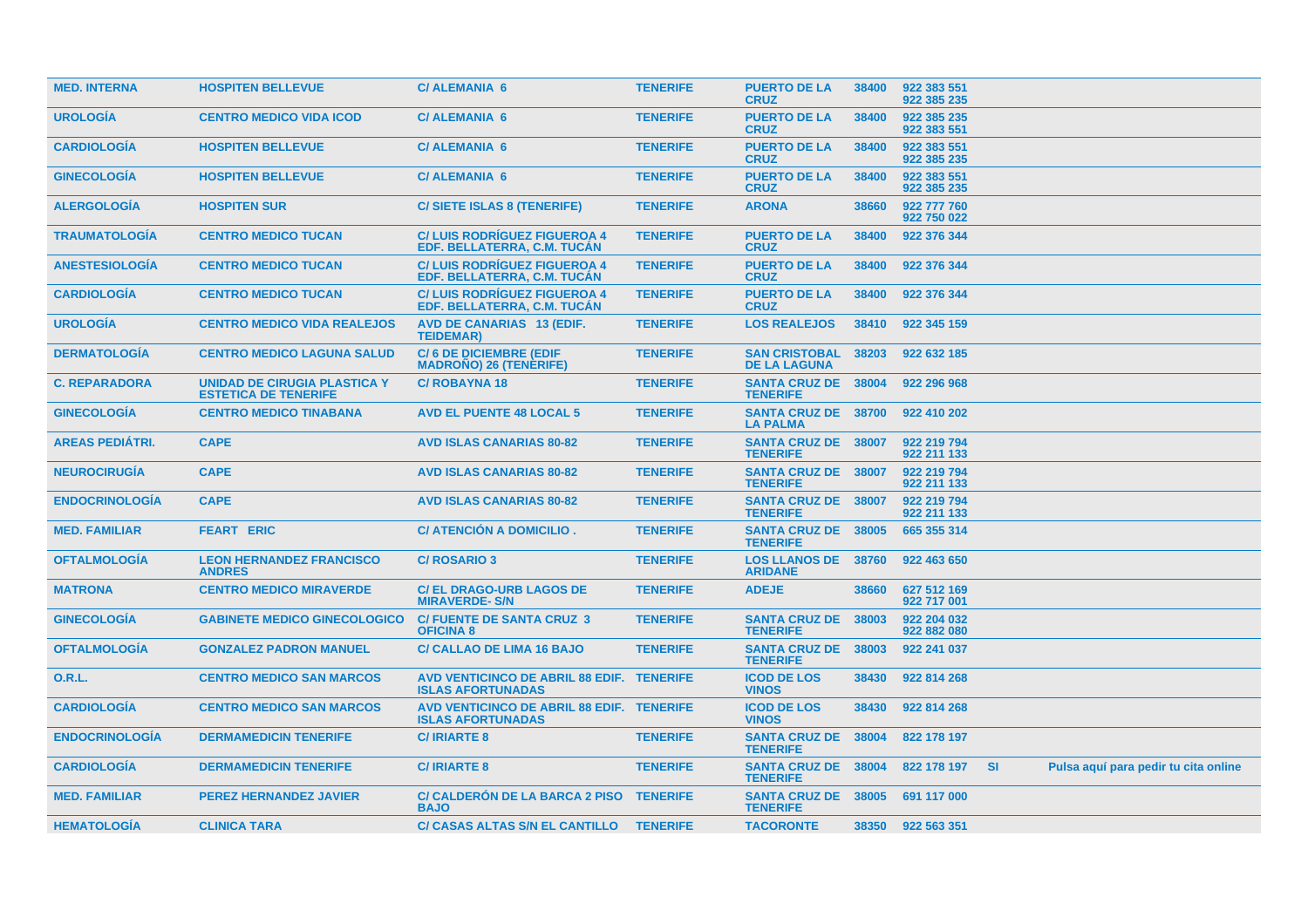| <b>OFTALMOLOGIA</b>    | <b>CLINICA TARA</b>                                            | C/ CASAS ALTAS S/N EL CANTILLO                                                               | <b>TENERIFE</b> | <b>TACORONTE</b>                                  | 38350 | 922 563 351                | <b>SI</b> | Pulsa aquí para pedir tu cita online |  |
|------------------------|----------------------------------------------------------------|----------------------------------------------------------------------------------------------|-----------------|---------------------------------------------------|-------|----------------------------|-----------|--------------------------------------|--|
| <b>HOSP. GENERAL</b>   | <b>CLINICA TARA</b>                                            | <b>C/ CASAS ALTAS S/N EL CANTILLO</b>                                                        | <b>TENERIFE</b> | <b>TACORONTE</b>                                  | 38350 | 922 563 351                |           |                                      |  |
| <b>ODONTOESTOMATOL</b> | <b>LEYVA GONZALEZ JOSE BENITO</b>                              | <b>AVD BETHENCOURT Y MOLINA 21</b><br><b>EDIF. VOLCAN APTO 203</b><br>(TENERIFE)             | <b>TENERIFE</b> | <b>PUERTO DE LA</b><br><b>CRUZ</b>                | 38400 | 922 373 104                |           |                                      |  |
| <b>TRANSPORTE</b>      | <b>AMBULANCIAS VECINDARIO, S.L.</b>                            | <b>CRA EL SOBRADILLO 33</b>                                                                  | <b>TENERIFE</b> | <b>SANTA CRUZ DE</b><br><b>TENERIFE</b>           | 38107 | 922 610 000<br>922 088 181 |           |                                      |  |
| <b>CARDIOLOGÍA</b>     | <b>CM CLODINA</b>                                              | <b>C/NICARAGUA, 2</b>                                                                        | <b>TENERIFE</b> | <b>GUIMAR</b>                                     | 38500 | 922 512 151                |           |                                      |  |
| <b>GINECOLOGÍA</b>     | <b>CTRO. GINECOLOGICO SERAGO-</b><br>DR. GONZALEZ GARCIA, R.A. | <b>C/OBISPO REY REDONDO 49</b>                                                               | <b>TENERIFE</b> | <b>SAN CRISTOBAL</b><br><b>DE LA LAGUNA</b>       | 38200 | 922 281 212                |           |                                      |  |
| <b>MED. FAMILIAR</b>   | <b>CENTRO MEDICO SANA</b>                                      | <b>AVD ALONSO FERNANDEZ DE</b><br><b>LUGO 10 EDIF, MARIA TERESA - EL</b><br><b>MAYORAZGO</b> | <b>TENERIFE</b> | <b>LA OROTAVA</b>                                 | 38300 | 618 876 510<br>922 346 458 |           |                                      |  |
| <b>ENFERMERIA</b>      | <b>CENTROS VIDA SUR</b>                                        | <b>AVD AMSTERDAM 3</b>                                                                       | <b>TENERIFE</b> | <b>ARONA</b>                                      | 38650 | 922 757 171                |           |                                      |  |
| <b>TRAUMATOLOGÍA</b>   | <b>CLINICA DORSUM</b>                                          | <b>C/ GRANDE 6</b>                                                                           | <b>TENERIFE</b> | <b>ADEJE</b>                                      | 38670 | 922 758 468                |           |                                      |  |
| <b>URGENCIAS</b>       | <b>CENTRO MEDICO SAN ISIDRO</b>                                | <b>AVD SANTA CRUZ 128</b>                                                                    | <b>TENERIFE</b> | <b>GRANADILLA DE</b><br><b>ABONA</b>              | 38611 | 691 436 955<br>922 390 134 |           |                                      |  |
| <b>ANÁLISIS</b>        | <b>CENTRO MEDICO VIDA ICOD</b>                                 | <b>AVD VEINTICINCO DE ABRIL 74</b>                                                           | <b>TENERIFE</b> | <b>ICOD DE LOS</b><br><b>VINOS</b>                | 38430 | 922 812 550<br>922 330 550 |           |                                      |  |
| <b>MED. FAMILIAR</b>   | <b>CENTRO MEDICO VIDA ICOD</b>                                 | <b>AVD VEINTICINCO DE ABRIL 74</b>                                                           | <b>TENERIFE</b> | <b>ICOD DE LOS</b><br><b>VINOS</b>                | 38430 | 922 812 550<br>922 330 550 |           |                                      |  |
| <b>REUMATOLOGÍA</b>    | <b>CENTRO MEDICO VIDA SANTA</b><br><b>URSULA</b>               | <b>CRA PROVINCIAL S/N</b>                                                                    | <b>TENERIFE</b> | <b>SANTA URSULA</b>                               | 38390 | 922 300 042                |           |                                      |  |
| <b>NEUROLOGIA</b>      | <b>CENTRO MEDICO VIDA REALEJOS</b>                             | <b>C/ARRIBA1</b>                                                                             | <b>TENERIFE</b> | <b>SAN CRISTOBAL</b><br><b>DE LA LAGUNA</b>       | 38260 | 922 543 259                |           |                                      |  |
| <b>TRAUMATOLOGIA</b>   | <b>CENTRO MEDICO VIDA REALEJOS</b>                             | <b>C/ARRIBA1</b>                                                                             | <b>TENERIFE</b> | <b>SAN CRISTOBAL</b><br><b>DE LA LAGUNA</b>       | 38260 | 922 543 259                |           |                                      |  |
| <b>RADIODIAGNÓST.</b>  | <b>CENTRO MEDICO VIDA LA LAGUNA</b>                            | <b>C/BALTAZAR NUNEZ 2</b>                                                                    | <b>TENERIFE</b> | <b>SAN CRISTOBAL</b><br><b>DE LA LAGUNA</b>       | 38201 | 922 633 000                |           |                                      |  |
| <b>CIRUGIA GENERAL</b> | <b>CENTRO MEDICO VIDA LA LAGUNA</b>                            | <b>C/BALTAZAR NUNEZ 2</b>                                                                    | <b>TENERIFE</b> | <b>SAN CRISTOBAL</b><br><b>DE LA LAGUNA</b>       | 38201 | 922 633 000                |           |                                      |  |
| <b>NEUROFISIOLOGIA</b> | <b>CENTRO MEDICO VIDA LA LAGUNA</b>                            | <b>C/BALTAZAR NUNEZ 2</b>                                                                    | <b>TENERIFE</b> | <b>SAN CRISTOBAL</b><br><b>DE LA LAGUNA</b>       | 38201 | 922 633 000                |           |                                      |  |
| <b>C. VASCULAR</b>     | <b>CENTRO MEDICO VIDA LA LAGUNA</b>                            | <b>C/BALTAZAR NUNEZ 2</b>                                                                    | <b>TENERIFE</b> | <b>SAN CRISTOBAL</b><br><b>DE LA LAGUNA</b>       | 38201 | 922 633 000                |           |                                      |  |
| <b>TRAUMATOLOGÍA</b>   | <b>GOMERMEDI SL</b>                                            | <b>C/ PROFESOR ARMAS FERNANDEZ</b><br>35                                                     | <b>TENERIFE</b> | <b>SAN SEBASTIAN</b><br><b>DE LA GOMERA</b>       | 38800 | 922 871 851                |           |                                      |  |
| <b>ENDOCRINOLOGIA</b>  | <b>CLINICA MARTINEZ WALLIN</b>                                 | C/ ALVAREZ DE LUGO 16 16 BAJO                                                                | <b>TENERIFE</b> | <b>SANTA CRUZ DE 38002</b><br><b>TENERIFE</b>     |       | 646 574 820<br>922 243 058 |           |                                      |  |
| <b>ENFERMERIA</b>      | <b>CENTRAL MED INSULAR CANARIA</b>                             | <b>C/ GARCILASO DE LA VEGA 11</b>                                                            | <b>TENERIFE</b> | <b>SANTA CRUZ DE</b><br><b>TENERIFE</b>           | 38005 | 922 046 964<br>822 773 906 |           |                                      |  |
| <b>ENFERMERÍA</b>      | <b>CENTRO MEDICO PALM MAR</b>                                  | <b>AVD PALM MAR 66 EDIFICIO LA</b><br><b>ARENITA, LOCAL 9</b>                                | <b>TENERIFE</b> | <b>ARONA</b>                                      | 38632 | 642 005 950                |           |                                      |  |
| <b>CIRUGÍA GENERAL</b> | <b>EXCELLENT MEDICAL</b>                                       | AVD JOSÉ MIGUEL GALVÁN BELLO<br><b>10 GOLF DEL SUR</b>                                       | <b>TENERIFE</b> | <b>SAN MIGUEL DE</b><br><b>ABONA</b>              | 38639 | 922 737 560                |           |                                      |  |
| <b>GINECOLOGÍA</b>     | <b>SERMEVA, S.L.</b>                                           | C/PIO XII 8                                                                                  | <b>TENERIFE</b> | <b>LOS LLANOS DE 38760</b><br><b>ARIDANE</b>      |       | 922 461 916                |           |                                      |  |
| <b>NEFROLOGÍA</b>      | <b>SERMEVA, S.L.</b>                                           | C/PIO XII 8                                                                                  | <b>TENERIFE</b> | <b>LOS LLANOS DE 38760</b><br><b>ARIDANE</b>      |       | 922 461 916                |           |                                      |  |
| <b>DIGESTIVO</b>       | <b>SERMEVA, S.L.</b>                                           | C/PIO XII 8                                                                                  | <b>TENERIFE</b> | LOS LLANOS DE 38760 922 461 916<br><b>ARIDANE</b> |       |                            |           |                                      |  |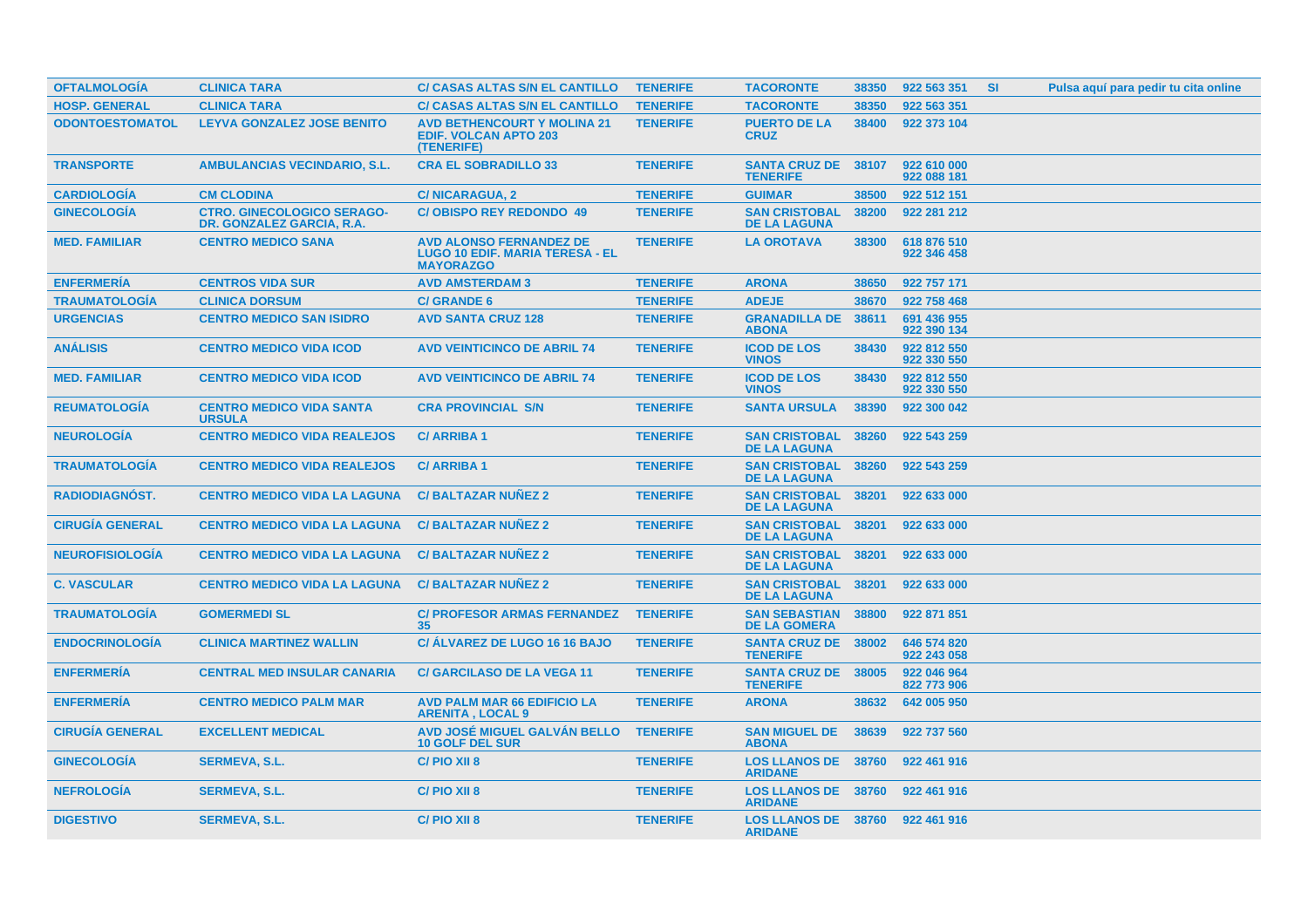| <b>REHABILITACION</b>  | <b>CLINICA PLUSSANA</b>                          | <b>C/ VERDUGO Y MASSIEU 64 LOCAL</b>                          | <b>TENERIFE</b> | <b>SAN CRISTOBAL</b><br><b>DE LA LAGUNA</b>   | 38320 | 639 702 537<br>922 891 275 | <b>SI</b> | Pulsa aquí para pedir tu cita online |
|------------------------|--------------------------------------------------|---------------------------------------------------------------|-----------------|-----------------------------------------------|-------|----------------------------|-----------|--------------------------------------|
| <b>UROLOGIA</b>        | <b>CENTRO MEDICO VIDA REALEJOS</b>               | C/ MAGNOLIAS 2 URB. SAN MIGUEL TENERIFE                       |                 | <b>LA OROTAVA</b>                             | 38300 | 922 330 550                |           |                                      |
| <b>CIRUGÍA GENERAL</b> | <b>CENTRO MEDICO VIDA SANTA</b><br><b>URSULA</b> | C/ MAGNOLIAS 2 URB. SAN MIGUEL TENERIFE                       |                 | <b>LA OROTAVA</b>                             | 38300 | 922 330 550                |           |                                      |
| <b>OFTALMOLOGIA</b>    | <b>CENTRO MEDICO VIDA SANTA</b><br><b>URSULA</b> | C/ MAGNOLIAS 2 URB. SAN MIGUEL TENERIFE                       |                 | <b>LA OROTAVA</b>                             | 38300 | 922 330 550                |           |                                      |
| <b>TRAUMATOLOGIA</b>   | <b>CENTRO MEDICO VIDA SANTA</b><br><b>URSULA</b> | C/ MAGNOLIAS 2 URB. SAN MIGUEL TENERIFE                       |                 | <b>LA OROTAVA</b>                             | 38300 | 922 330 550                |           |                                      |
| <b>PSIQUIATRIA</b>     | <b>GOMERMEDI SL</b>                              | <b>AVD CONDES SANTA MARIA DE</b><br><b>ABONA 21</b>           | <b>TENERIFE</b> | <b>CANDELARIA</b>                             | 38509 | 922 871 851                |           |                                      |
| <b>ENDOCRINOLOGÍA</b>  | <b>GOMERMEDI SL</b>                              | <b>AVD CONDES SANTA MARIA DE</b><br><b>ABONA 21</b>           | <b>TENERIFE</b> | <b>CANDELARIA</b>                             | 38509 | 922 871 851                |           |                                      |
| <b>NEFROLOGIA</b>      | <b>ATENSA CENTRO MEDICO</b>                      | <b>C/ ANTONIO RODRIGUEZ LOPEZ 83</b>                          | <b>TENERIFE</b> | <b>SANTA CRUZ DE</b><br><b>LA PALMA</b>       | 38700 | 922 971 711<br>681 375 343 |           |                                      |
| <b>AREAS PEDIATRI.</b> | <b>CENTRO MEDICO TINABANA</b>                    | <b>AVD VENEZUELA 10 CENTRO</b><br><b>MEDICO ARIDANE SALUD</b> | <b>TENERIFE</b> | <b>LOS LLANOS DE 38760</b><br><b>ARIDANE</b>  |       | 922 464 777                |           |                                      |
| <b>ENDOCRINOLOGIA</b>  | <b>HOSPITAL VITHAS SANTA CRUZ</b>                | <b>C/ENRIQUE WOLFSON 8</b>                                    | <b>TENERIFE</b> | <b>SANTA CRUZ DE 38006</b><br><b>TENERIFE</b> |       | 922 534 733<br>922 534 731 |           |                                      |
| <b>MED. INTERNA</b>    | <b>HOSPITAL VITHAS SANTA CRUZ</b>                | <b>C/ ENRIQUE WOLFSON 8</b>                                   | <b>TENERIFE</b> | <b>SANTA CRUZ DE 38006</b><br><b>TENERIFE</b> |       | 932 133 512<br>922 534 733 |           |                                      |
| <b>OFTALMOLOGIA</b>    | <b>HOSPITEN BELLEVUE</b>                         | <b>C/ AGUSTIN DE BETHENCOURT 30</b>                           | <b>TENERIFE</b> | <b>PUERTO DE LA</b><br><b>CRUZ</b>            | 38400 | 922 386 711                |           |                                      |
| <b>GINECOLOGIA</b>     | <b>THEIS, MICHEL</b>                             | <b>C/ AGUSTIN DE BETHENCOURT 30</b>                           | <b>TENERIFE</b> | <b>PUERTO DE LA</b><br><b>CRUZ</b>            | 38400 | 922 380 512                |           |                                      |
| <b>TRAUMATOLOGÍA</b>   | <b>HOSPITAL PARQUE</b>                           | <b>C/ MÉNDEZ NÚÑEZ 40</b>                                     | <b>TENERIFE</b> | SANTA CRUZ DE 38002<br><b>TENERIFE</b>        |       | 922 274 400                |           |                                      |
| <b>URGENCIAS</b>       | <b>HOSPITAL PARQUE</b>                           | <b>C/ MÉNDEZ NÚÑEZ 40</b>                                     | <b>TENERIFE</b> | <b>SANTA CRUZ DE 38002</b><br><b>TENERIFE</b> |       | 922 274 400                |           |                                      |
| <b>ALERGOLOGIA</b>     | <b>CENTRO MEDICO VIDA ICOD</b>                   | <b>CRA LAS ARENAS 73</b>                                      | <b>TENERIFE</b> | <b>PUERTO DE LA</b><br><b>CRUZ</b>            | 38400 | 922 382 317                |           |                                      |
| <b>GINECOLOGIA</b>     | <b>CENTRO MEDICO VIDA ICOD</b>                   | <b>CRA LAS ARENAS 73</b>                                      | <b>TENERIFE</b> | <b>PUERTO DE LA</b><br><b>CRUZ</b>            | 38400 | 922 382 317                |           |                                      |
| <b>DIGESTIVO</b>       | <b>SERMEVA, S.L.</b>                             | <b>AVD CARLOS FRANCISCO</b><br><b>LORENZO NAVARRO 69</b>      | <b>TENERIFE</b> | <b>LOS LLANOS DE</b><br><b>ARIDANE</b>        | 38760 | 922 461 916                |           |                                      |
| <b>UROLOGIA</b>        | <b>HOSPITAL RAMBLA</b>                           | <b>RBL SANTA CRUZ 115</b>                                     | <b>TENERIFE</b> | <b>SANTA CRUZ DE 38001</b><br><b>TENERIFE</b> |       | 922 291 600<br>922 278 200 |           |                                      |
| <b>MATRONA</b>         | <b>HOSPITAL RAMBLA</b>                           | <b>RBL SANTA CRUZ 115</b>                                     | <b>TENERIFE</b> | <b>SANTA CRUZ DE 38001</b><br><b>TENERIFE</b> |       | 922 291 600<br>922 278 200 |           |                                      |
| <b>ALERGOLOGIA</b>     | <b>HOSPITAL RAMBLA</b>                           | <b>RBL SANTA CRUZ 115</b>                                     | <b>TENERIFE</b> | <b>SANTA CRUZ DE 38001</b><br><b>TENERIFE</b> |       | 922 291 600<br>922 534 240 |           |                                      |
| <b>CARDIOLOGIA</b>     | <b>HOSPITAL RAMBLA</b>                           | <b>RBL SANTA CRUZ 115</b>                                     | <b>TENERIFE</b> | <b>SANTA CRUZ DE 38001</b><br><b>TENERIFE</b> |       | 922 291 600<br>922 278 200 |           |                                      |
| <b>PSIQUIATRIA</b>     | <b>HOSPITAL RAMBLA</b>                           | <b>RBL SANTA CRUZ 115</b>                                     | <b>TENERIFE</b> | <b>SANTA CRUZ DE 38001</b><br><b>TENERIFE</b> |       | 922 291 600<br>922 278 200 |           |                                      |
| <b>MED. NUCLEAR</b>    | <b>HOSPITAL RAMBLA</b>                           | <b>RBL SANTA CRUZ 115</b>                                     | <b>TENERIFE</b> | <b>SANTA CRUZ DE 38001</b><br><b>TENERIFE</b> |       | 922 291 600<br>922 278 200 |           |                                      |
| <b>NEUROCIRUGIA</b>    | <b>HOSPITAL RAMBLA</b>                           | <b>RBL SANTA CRUZ 115</b>                                     | <b>TENERIFE</b> | <b>SANTA CRUZ DE 38001</b><br><b>TENERIFE</b> |       | 922 291 600                |           |                                      |
| <b>NEUMOLOGÍA</b>      | <b>HOSPITAL RAMBLA</b>                           | <b>RBL SANTA CRUZ 115</b>                                     | <b>TENERIFE</b> | SANTA CRUZ DE 38001<br><b>TENERIFE</b>        |       | 922 291 600<br>922 278 200 |           |                                      |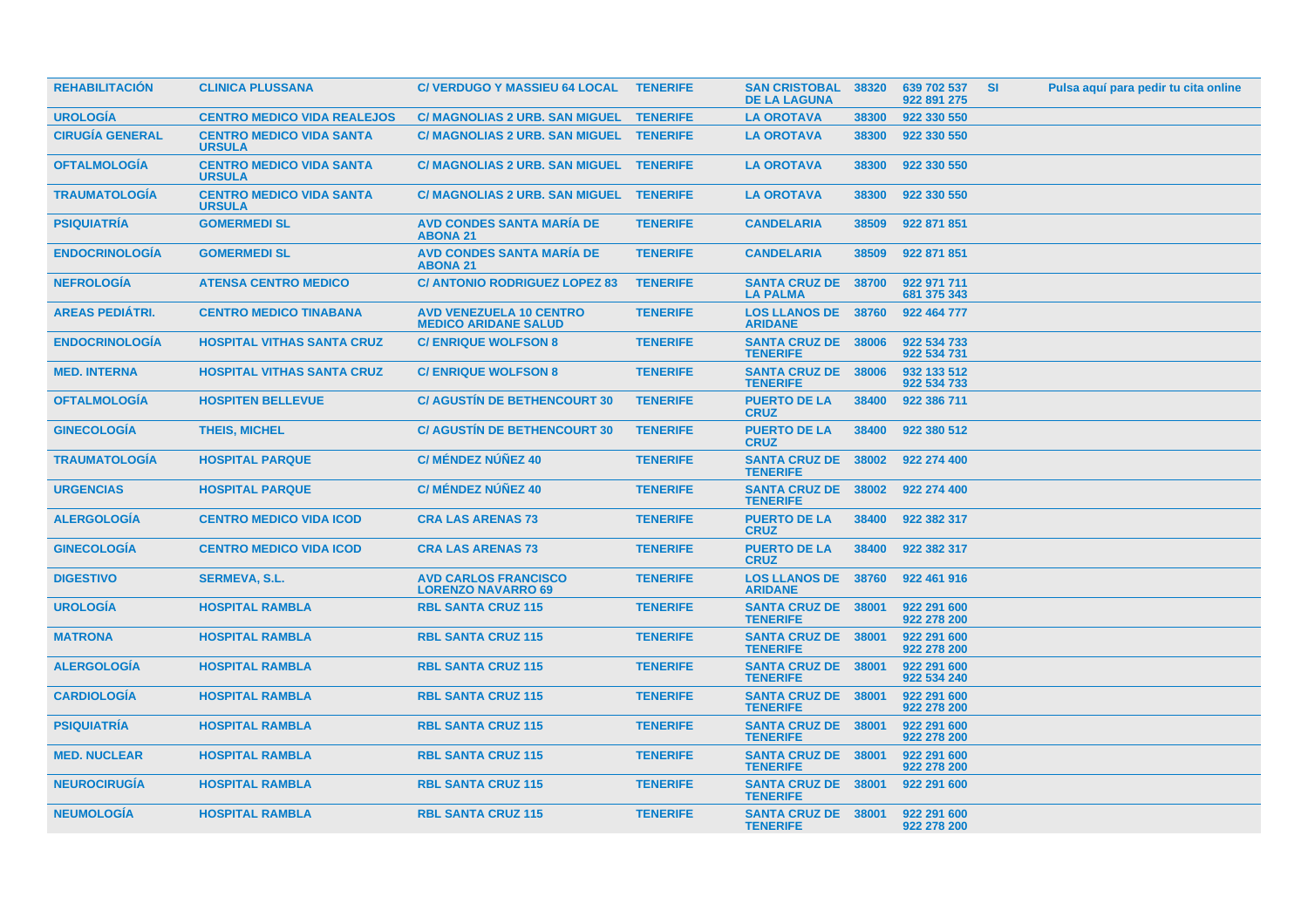| <b>ANÁLISIS</b>        | <b>HOSPITAL RAMBLA</b>                                      | <b>RBL SANTA CRUZ 115</b>                               | <b>TENERIFE</b> | <b>SANTA CRUZ DE 38001</b><br><b>TENERIFE</b> |       | 922 291 600                |           |                                      |
|------------------------|-------------------------------------------------------------|---------------------------------------------------------|-----------------|-----------------------------------------------|-------|----------------------------|-----------|--------------------------------------|
| <b>DERMATOLOGÍA</b>    | <b>HOSPITAL RAMBLA</b>                                      | <b>RBL SANTA CRUZ 115</b>                               | <b>TENERIFE</b> | SANTA CRUZ DE 38001<br><b>TENERIFE</b>        |       | 922 291 600<br>922 278 200 |           |                                      |
| <b>PSICOLOGIA</b>      | <b>MURIAS RUBIO DELIA MARIA</b>                             | C/ UNAMUNO (EDIF. LA GRANJA)<br><b>FASE 23</b>          | <b>TENERIFE</b> | <b>SANTA CRUZ DE</b><br><b>TENERIFE</b>       | 38007 | 922 092 739<br>619 007 133 | <b>SI</b> | Pulsa aquí para pedir tu cita online |
| <b>DIGESTIVO</b>       | <b>HERNANDEZ GUERRA DE AGUILAR</b><br><b>MANUEL NICOLAS</b> | <b>C/PILAR18</b>                                        | <b>TENERIFE</b> | <b>SANTA CRUZ DE</b><br><b>TENERIFE</b>       | 38002 | 922 287 615                |           |                                      |
| 0.R.L.                 | <b>GARABAL GARCIA-TALAVERA</b><br><b>JOSE ANTONIO</b>       | <b>C/ PEREZ GALDOS 26</b>                               | <b>TENERIFE</b> | <b>SANTA CRUZ DE</b><br><b>TENERIFE</b>       | 38002 | 922 278 181                |           |                                      |
| <b>CIRUGÍA GENERAL</b> | <b>ALARCO HERNANDEZ ANTONIO</b>                             | <b>C/POETA RODRIGUEZ HERRERA 1</b>                      | <b>TENERIFE</b> | SANTA CRUZ DE 38006<br><b>TENERIFE</b>        |       | 922 151 395<br>922 574 233 |           |                                      |
| <b>C. MAXILOFACIAL</b> | <b>CLINICA DOCTORES MARTINEZ</b>                            | <b>C/POETA RODRIGUEZ HERRERA 1</b>                      | <b>TENERIFE</b> | <b>SANTA CRUZ DE 38006</b><br><b>TENERIFE</b> |       | 922 151 395<br>922 574 233 |           |                                      |
| <b>C. MAXILOFACIAL</b> | <b>HOSPITAL QUIRONSALUD</b><br><b>TENERIFE</b>              | <b>C/ POETA RODRIGUEZ HERRERA 1</b>                     | <b>TENERIFE</b> | SANTA CRUZ DE 38006<br><b>TENERIFE</b>        |       | 922 574 233<br>922 270 700 |           |                                      |
| <b>DIGESTIVO</b>       | <b>HOSPITAL QUIRONSALUD</b><br><b>TENERIFE</b>              | <b>C/ POETA RODRIGUEZ HERRERA 1</b>                     | <b>TENERIFE</b> | <b>SANTA CRUZ DE 38006</b><br><b>TENERIFE</b> |       | 922 270 700                |           |                                      |
| AREAS PEDIÁTRI.        | <b>HOSPITAL QUIRONSALUD</b><br><b>TENERIFE</b>              | <b>C/POETA RODRIGUEZ HERRERA 1</b>                      | <b>TENERIFE</b> | <b>SANTA CRUZ DE 38006</b><br><b>TENERIFE</b> |       | 922 270 700                |           |                                      |
| <b>ANESTESIOLOGIA</b>  | <b>HOSPITAL QUIRONSALUD</b><br><b>TENERIFE</b>              | <b>C/ POETA RODRIGUEZ HERRERA 1</b>                     | <b>TENERIFE</b> | <b>SANTA CRUZ DE 38006</b><br><b>TENERIFE</b> |       | 922 270 700                |           |                                      |
| <b>MED. INTERNA</b>    | <b>HOSPITAL QUIRONSALUD COSTA</b><br><b>ADEJE</b>           | <b>URB SAN EUGENIO S/N EDIFICIO</b><br><b>GARAJONAY</b> | <b>TENERIFE</b> | <b>ADEJE</b>                                  | 38660 | 922 752 626                |           |                                      |
| <b>REUMATOLOGIA</b>    | <b>HOSPITAL QUIRONSALUD COSTA</b><br><b>ADEJE</b>           | <b>URB SAN EUGENIO S/N EDIFICIO</b><br><b>GARAJONAY</b> | <b>TENERIFE</b> | <b>ADEJE</b>                                  | 38660 | 922 752 626<br>922 792 400 |           |                                      |
| <b>NEUROLOGIA</b>      | <b>HOSPITEN BELLEVUE</b>                                    | <b>C/ALEMANIA 6</b>                                     | <b>TENERIFE</b> | <b>PUERTO DE LA</b><br><b>CRUZ</b>            | 38400 | 922 383 551                |           |                                      |
| <b>DERMATOLOGIA</b>    | <b>HOSPITEN BELLEVUE</b>                                    | <b>C/ALEMANIA 6</b>                                     | <b>TENERIFE</b> | <b>PUERTO DE LA</b><br><b>CRUZ</b>            | 38400 | 922 383 551<br>922 385 235 |           |                                      |
| <b>GINECOLOGÍA</b>     | <b>THEIS, MICHEL</b>                                        | <b>C/ALEMANIA 6</b>                                     | <b>TENERIFE</b> | <b>PUERTO DE LA</b><br><b>CRUZ</b>            | 38400 | 922 385 235<br>922 383 551 |           |                                      |
| <b>UROLOGIA</b>        | <b>HOSPITEN BELLEVUE</b>                                    | <b>C/ALEMANIA 6</b>                                     | <b>TENERIFE</b> | <b>PUERTO DE LA</b><br><b>CRUZ</b>            | 38400 | 922 383 551<br>922 385 235 |           |                                      |
| <b>DIGESTIVO</b>       | <b>CENTRO MEDICO VIDA ICOD</b>                              | <b>C/ALEMANIA 6</b>                                     | <b>TENERIFE</b> | <b>PUERTO DE LA</b><br><b>CRUZ</b>            | 38400 | 922 385 235<br>922 383 551 |           |                                      |
| <b>C. TORÁCICA</b>     | <b>HOSPITEN BELLEVUE</b>                                    | <b>C/ALEMANIA 6</b>                                     | <b>TENERIFE</b> | <b>PUERTO DE LA</b><br><b>CRUZ</b>            | 38400 | 922 383 551                |           |                                      |
| <b>NEFROLOGÍA</b>      | <b>HOSPITEN BELLEVUE</b>                                    | <b>C/ ALEMANIA 6</b>                                    | <b>TENERIFE</b> | <b>PUERTO DE LA</b><br><b>CRUZ</b>            | 38400 | 922 383 551                |           |                                      |
| <b>HEMATOLOGIA</b>     | <b>HOSPITEN BELLEVUE</b>                                    | <b>C/ALEMANIA 6</b>                                     | <b>TENERIFE</b> | <b>PUERTO DE LA</b><br><b>CRUZ</b>            | 38400 | 922 383 551                |           |                                      |
| <b>OFTALMOLOGÍA</b>    | <b>HOSPITEN BELLEVUE</b>                                    | <b>C/ALEMANIA 6</b>                                     | <b>TENERIFE</b> | <b>PUERTO DE LA</b><br><b>CRUZ</b>            | 38400 | 922 383 551<br>922 385 235 |           |                                      |
| <b>UROLOGIA</b>        | <b>HOSPITEN BELLEVUE</b>                                    | <b>C/ALEMANIA 6</b>                                     | <b>TENERIFE</b> | <b>PUERTO DE LA</b><br><b>CRUZ</b>            | 38400 | 922 383 551                |           |                                      |
| <b>GINECOLOGÍA</b>     | <b>CENTRO MEDICO VIDA REALEJOS</b>                          | <b>C/ALEMANIA 6</b>                                     | <b>TENERIFE</b> | <b>PUERTO DE LA</b><br><b>CRUZ</b>            | 38400 | 922 385 235<br>922 383 551 |           |                                      |
| <b>PODOLOGIA</b>       | <b>HOSPITEN SUR</b>                                         | C/ SIETE ISLAS 8 (TENERIFE)                             | <b>TENERIFE</b> | <b>ARONA</b>                                  | 38660 | 922 777 760<br>922 750 022 |           |                                      |
| <b>URGENCIAS</b>       | <b>HOSPITEN SUR</b>                                         | C/ SIETE ISLAS 8 (TENERIFE)                             | <b>TENERIFE</b> | <b>ARONA</b>                                  | 38660 | 922 791 600<br>922 777 760 |           |                                      |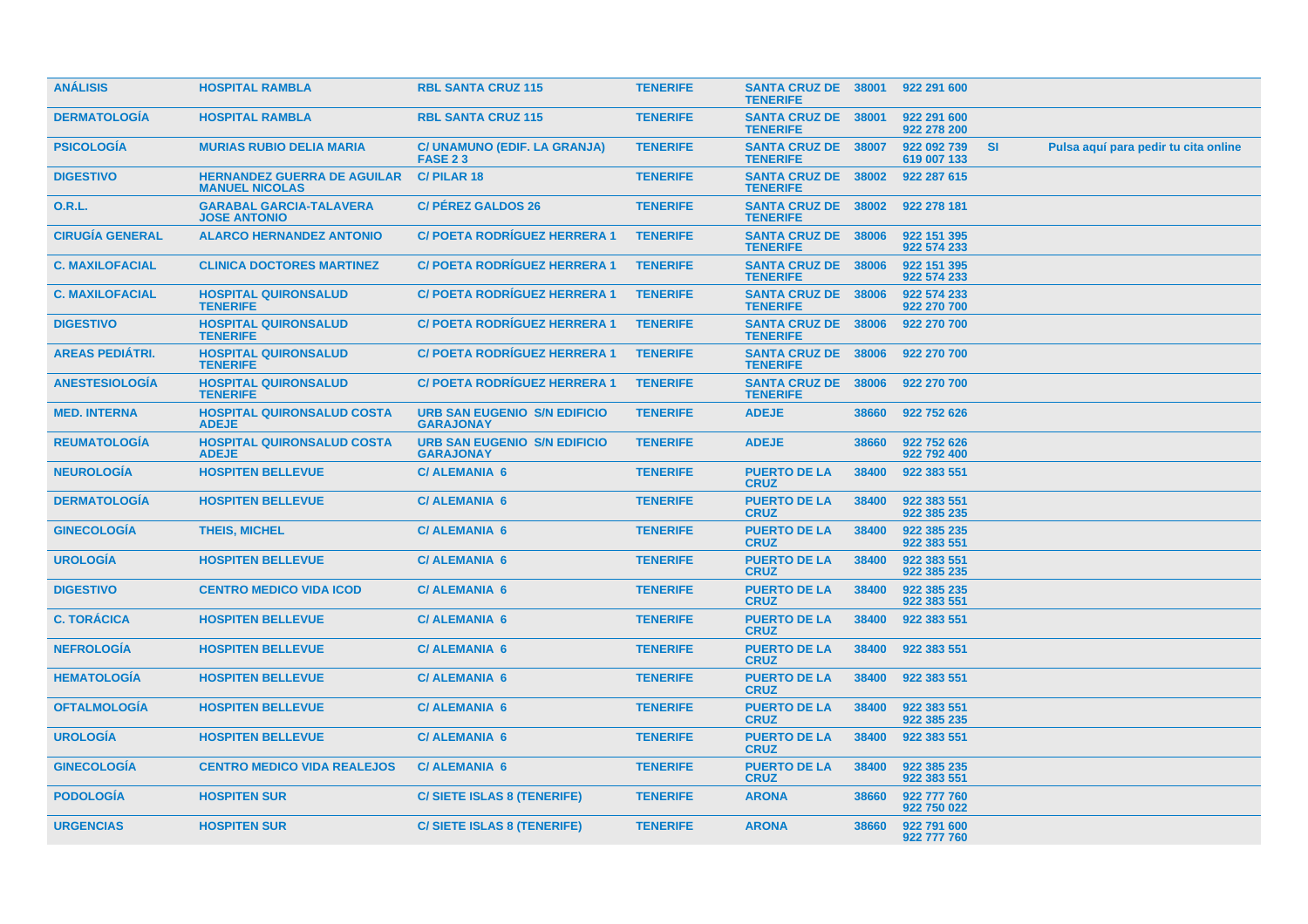| <b>ALERGOLOGIA</b>     | <b>GARCIA ROBAINA, JOSE CARLOS</b>                              | <b>PLZ JOSÉ AROZENA PAREDES</b><br>(EDIF. PARQUE R. BULEVAR) 1              | <b>TENERIFE</b> | <b>SANTA CRUZ DE 38002</b><br><b>TENERIFE</b> |       | 922 248 635<br>922 281 157 |           |                                      |  |
|------------------------|-----------------------------------------------------------------|-----------------------------------------------------------------------------|-----------------|-----------------------------------------------|-------|----------------------------|-----------|--------------------------------------|--|
| <b>RADIODIAGNOST.</b>  | <b>CENTRO MEDICO TUCAN</b>                                      | <b>C/LUIS RODRIGUEZ FIGUEROA 4</b><br>EDF. BELLATERRA, C.M. TUCAN           | <b>TENERIFE</b> | <b>PUERTO DE LA</b><br><b>CRUZ</b>            | 38400 | 922 376 344                |           |                                      |  |
| <b>CARDIOLOGIA</b>     | <b>CENTRO MEDICO VIDA REALEJOS</b>                              | <b>AVD DE CANARIAS 13 (EDIF.</b><br><b>TEIDEMAR)</b>                        | <b>TENERIFE</b> | <b>LOS REALEJOS</b>                           | 38410 | 922 345 159                |           |                                      |  |
| 0.R.L.                 | <b>CENTRO MEDICO VIDA REALEJOS</b>                              | <b>AVD DE CANARIAS 13 (EDIF.</b><br><b>TEIDEMAR)</b>                        | <b>TENERIFE</b> | <b>LOS REALEJOS</b>                           | 38410 | 922 345 159                |           |                                      |  |
| <b>ALERGOLOGÍA</b>     | <b>CENTRO MEDICO VIDA REALEJOS</b>                              | <b>AVD DE CANARIAS 13 (EDIF.</b><br><b>TEIDEMAR)</b>                        | <b>TENERIFE</b> | <b>LOS REALEJOS</b>                           | 38410 | 922 345 159                |           |                                      |  |
| <b>RADIODIAGNÓST.</b>  | <b>CENTRO MEDICO VIDA REALEJOS</b>                              | <b>AVD DE CANARIAS 13 (EDIF.</b><br><b>TEIDEMAR)</b>                        | <b>TENERIFE</b> | <b>LOS REALEJOS</b>                           | 38410 | 922 345 159                |           |                                      |  |
| <b>ANATOMOPATOLO.</b>  | <b>EUROFINS LGS MEGALAB</b>                                     | <b>AVD DACIO DARIAS 18</b>                                                  | <b>TENERIFE</b> | <b>VALVERDE</b>                               | 38900 | 922 551 354                |           |                                      |  |
| <b>MED. FAMILIAR</b>   | <b>CLINICA ANAGA, S.L.</b>                                      | <b>AVD MARITIMA 7</b>                                                       | <b>TENERIFE</b> | <b>CANDELARIA</b>                             | 38530 | 922 502 202                |           |                                      |  |
| <b>TERAPIAS RESPIR</b> | <b>AIR LIQUIDE MEDICINAL</b>                                    | POL VALLE DE GÜIMAR M-2                                                     | <b>TENERIFE</b> | <b>ARAFO</b>                                  | 38509 | 902 119 118<br>902 252 262 |           |                                      |  |
| <b>FISIOTERAPIA</b>    | <b>CENTRO DE FISIOTERAPIA Y</b><br><b>REHABILITACION A.C.P.</b> | URB OASIS SAN ANTONIO DEL MAR TENERIFE<br><b>S/N LOCAL 2 (LOS CANCAJOS)</b> |                 | <b>BREÑA BAJA</b>                             | 38712 | 922 435 304                |           |                                      |  |
| <b>FISIOTERAPIA</b>    | <b>TERAPIAS ACUATICAS CANARIAS.</b><br>S.L.                     | <b>C/LEOPOLDO DE LA ROSA</b><br><b>OLIVERA S/N</b>                          | <b>TENERIFE</b> | <b>SAN CRISTOBAL</b><br><b>DE LA LAGUNA</b>   | 38206 | 922 314 476<br>922 255 556 |           |                                      |  |
| <b>FISIOTERAPIA</b>    | <b>CENTRO DE FISIOTERAPIA LA</b><br><b>GUANCHA</b>              | <b>C/EL SACHO 8</b>                                                         | <b>TENERIFE</b> | <b>LA GUANCHA</b>                             | 38440 | 922 828 290<br>630 867 883 |           |                                      |  |
| <b>UROLOGÍA</b>        | <b>UROANDROTEN</b>                                              | <b>C/ ALVARO RODRIGUEZ LÓPEZ</b><br>(EDIF. ATLANTIDA) 12                    | <b>TENERIFE</b> | <b>SANTA CRUZ DE</b><br><b>TENERIFE</b>       | 38005 | 922 206 112                |           |                                      |  |
| <b>OFTALMOLOGÍA</b>    | <b>LEON HERNANDEZ FRANCISCO</b><br><b>ANDRES</b>                | C/O'DALY 42                                                                 | <b>TENERIFE</b> | <b>SANTA CRUZ DE</b><br><b>LA PALMA</b>       | 38700 | 922 415 467                |           |                                      |  |
| <b>MED. FAMILIAR</b>   | <b>CENTRO MEDICO ACEVINOS (DR.</b><br><b>IVAN PLA)</b>          | C/ ATENCION A DOMICILIO.                                                    | <b>TENERIFE</b> | <b>PUERTO DE LA</b><br><b>CRUZ</b>            | 38400 | 922 380 267                |           |                                      |  |
| <b>MED. FAMILIAR</b>   | <b>PEREZ HERNANDEZ JAVIER</b>                                   | AVD VENTICINCO DE ABRIL 88 EDIF. TENERIFE<br><b>ISLAS AFORTUNADAS</b>       |                 | <b>ICOD DE LOS</b><br><b>VINOS</b>            | 38430 | 691 117 000                | <b>SI</b> | Pulsa aquí para pedir tu cita online |  |
| <b>DERMATOLOGIA</b>    | <b>CENTRO MEDICO SAN MARCOS</b>                                 | AVD VENTICINCO DE ABRIL 88 EDIF. TENERIFE<br><b>ISLAS AFORTUNADAS</b>       |                 | <b>ICOD DE LOS</b><br><b>VINOS</b>            | 38430 | 922 814 268                |           |                                      |  |
| <b>RADIODIAGNÓST.</b>  | <b>CENTRO DE MAMA DE TENERIFE</b><br>S.L                        | <b>C/SAN MIGUEL 13</b>                                                      | <b>TENERIFE</b> | <b>SANTA CRUZ DE</b><br><b>TENERIFE</b>       | 38001 | 922 249 987                |           |                                      |  |
| <b>RADIODIAGNÓST.</b>  | <b>CLINICA TARA</b>                                             | <b>C/ CASAS ALTAS S/N EL CANTILLO</b>                                       | <b>TENERIFE</b> | <b>TACORONTE</b>                              | 38350 | 922 563 351                |           |                                      |  |
| <b>MED. FAMILIAR</b>   | <b>CENTRO MEDICO TACO</b>                                       | <b>AVD DE TACO 157</b>                                                      | <b>TENERIFE</b> | <b>SAN CRISTOBAL</b><br><b>DE LA LAGUNA</b>   | 38108 | 922 613 323                |           |                                      |  |
| <b>DIGESTIVO</b>       | <b>CM CLODINA</b>                                               | <b>C/NICARAGUA, 2</b>                                                       | <b>TENERIFE</b> | <b>GUIMAR</b>                                 | 38500 | 922 512 151                |           |                                      |  |
| <b>GINECOLOGÍA</b>     | <b>CM CLODINA</b>                                               | <b>C/NICARAGUA, 2</b>                                                       | <b>TENERIFE</b> | <b>GUIMAR</b>                                 | 38500 | 922 512 151                |           |                                      |  |
| <b>TRAUMATOLOGÍA</b>   | <b>CENTROS VIDA SUR</b>                                         | <b>AVD AMSTERDAM 3</b>                                                      | <b>TENERIFE</b> | <b>ARONA</b>                                  | 38650 | 922 757 171                |           |                                      |  |
| <b>MED. FAMILIAR</b>   | <b>CENTRO MEDICO SAN ISIDRO</b>                                 | <b>AVD SANTA CRUZ 128</b>                                                   | <b>TENERIFE</b> | <b>GRANADILLA DE</b><br><b>ABONA</b>          | 38611 | 691 436 955<br>922 390 134 |           |                                      |  |
| <b>ANÁLISIS</b>        | <b>EUROFINS LGS MEGALAB</b>                                     | <b>AVD SANTA CRUZ 128</b>                                                   | <b>TENERIFE</b> | <b>GRANADILLA DE 38611</b><br><b>ABONA</b>    |       | 922 390 134                |           |                                      |  |
| <b>DIGESTIVO</b>       | <b>CENTRO MEDICO VIDA ICOD</b>                                  | <b>AVD VEINTICINCO DE ABRIL 74</b>                                          | <b>TENERIFE</b> | <b>ICOD DE LOS</b><br><b>VINOS</b>            | 38430 | 922 812 550<br>922 330 550 |           |                                      |  |
| <b>C. VASCULAR</b>     | <b>CENTRO MEDICO VIDA ICOD</b>                                  | <b>AVD VEINTICINCO DE ABRIL 74</b>                                          | <b>TENERIFE</b> | <b>ICOD DE LOS</b><br><b>VINOS</b>            | 38430 | 922 812 550<br>922 330 550 |           |                                      |  |
| <b>ALERGOLOGIA</b>     | <b>CENTRO MEDICO VIDA ICOD</b>                                  | <b>AVD VEINTICINCO DE ABRIL 74</b>                                          | <b>TENERIFE</b> | <b>ICOD DE LOS</b><br><b>VINOS</b>            | 38430 | 922 812 550<br>922 330 550 |           |                                      |  |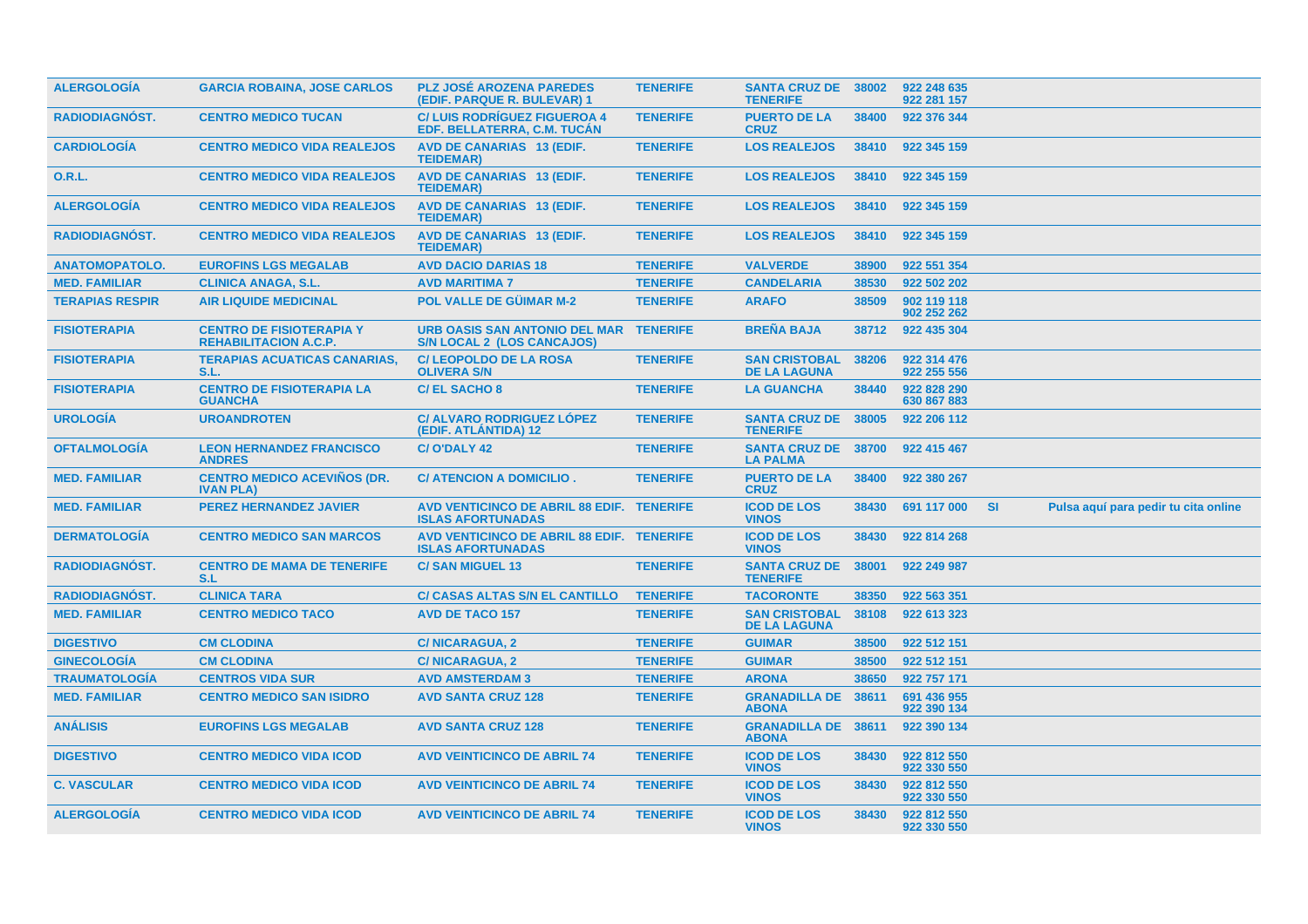| <b>NEUMOLOGIA</b>    | <b>CENTRO MEDICO VIDA ICOD</b>                   | <b>AVD VEINTICINCO DE ABRIL 74</b>                            | <b>TENERIFE</b> | <b>ICOD DE LOS</b><br><b>VINOS</b>                | 38430 | 922 812 550<br>922 330 550 |           |                                      |  |
|----------------------|--------------------------------------------------|---------------------------------------------------------------|-----------------|---------------------------------------------------|-------|----------------------------|-----------|--------------------------------------|--|
| <b>GINECOLOGIA</b>   | <b>CENTRO MEDICO VIDA ICOD</b>                   | <b>AVD VEINTICINCO DE ABRIL 74</b>                            | <b>TENERIFE</b> | <b>ICOD DE LOS</b><br><b>VINOS</b>                | 38430 | 922 812 550<br>922 330 550 |           |                                      |  |
| <b>TRAUMATOLOGIA</b> | <b>CENTRO MEDICO VIDA SANTA</b><br><b>URSULA</b> | <b>CRA PROVINCIAL S/N</b>                                     | <b>TENERIFE</b> | <b>SANTA URSULA</b>                               | 38390 | 922 300 042                |           |                                      |  |
| <b>GINECOLOGIA</b>   | <b>CENTRO MEDICO VIDA SANTA</b><br><b>URSULA</b> | <b>CRA PROVINCIAL S/N</b>                                     | <b>TENERIFE</b> | <b>SANTA URSULA</b>                               | 38390 | 922 300 042                |           |                                      |  |
| <b>OFTALMOLOGIA</b>  | <b>CENTRO MEDICO VIDA SANTA</b><br><b>URSULA</b> | <b>CRA PROVINCIAL S/N</b>                                     | <b>TENERIFE</b> | <b>SANTA URSULA</b>                               | 38390 | 922 300 042                |           |                                      |  |
| <b>ANÁLISIS</b>      | <b>RED CANARIA LABORATORIOS SLP</b>              | <b>CRA SANTA CRUZ LAGUNA 24</b><br><b>VUELTA LOS PAJAROS</b>  | <b>TENERIFE</b> | <b>SANTA CRUZ DE 38320</b><br><b>TENERIFE</b>     |       | 922 645 816                |           |                                      |  |
| <b>C. VASCULAR</b>   | <b>CENTRO MEDICO VIDA REALEJOS</b>               | <b>C/ARRIBA1</b>                                              | <b>TENERIFE</b> | <b>SAN CRISTOBAL 38260</b><br><b>DE LA LAGUNA</b> |       | 922 543 259                |           |                                      |  |
| <b>MED. FAMILIAR</b> | <b>CENTRO MEDICO VIDA LA LAGUNA</b>              | <b>C/BALTAZAR NUNEZ 2</b>                                     | <b>TENERIFE</b> | <b>SAN CRISTOBAL</b><br><b>DE LA LAGUNA</b>       | 38201 | 922 633 000                |           |                                      |  |
| 0.R.L.               | <b>CENTRO MEDICO VIDA LA LAGUNA</b>              | <b>C/BALTAZAR NUNEZ 2</b>                                     | <b>TENERIFE</b> | <b>SAN CRISTOBAL</b><br><b>DE LA LAGUNA</b>       | 38201 | 922 633 000                |           |                                      |  |
| <b>TRAUMATOLOGIA</b> | <b>CENTRO MEDICO VIDA LA LAGUNA</b>              | <b>C/BALTAZAR NUNEZ 2</b>                                     | <b>TENERIFE</b> | <b>SAN CRISTOBAL</b><br><b>DE LA LAGUNA</b>       | 38201 | 922 633 000                |           |                                      |  |
| <b>MED. FAMILIAR</b> | <b>DERMATEN</b>                                  | <b>C/DOCTOR ALFONSO SORIANO</b><br><b>FRADE 1 LOCAL A-B</b>   | <b>TENERIFE</b> | <b>SANTA CRUZ DE</b><br><b>TENERIFE</b>           | 38006 | 822 103 675<br>672 443 132 |           |                                      |  |
| <b>GINECOLOGIA</b>   | <b>GOMERMEDI SL</b>                              | <b>C/ PROFESOR ARMAS FERNANDEZ</b><br>35                      | <b>TENERIFE</b> | <b>SAN SEBASTIAN</b><br><b>DE LA GOMERA</b>       | 38800 | 922 871 851                |           |                                      |  |
| <b>CARDIOLOGIA</b>   | <b>GOMERMEDI SL</b>                              | <b>C/ PROFESOR ARMAS FERNANDEZ</b><br>35                      | <b>TENERIFE</b> | <b>SAN SEBASTIAN</b><br><b>DE LA GOMERA</b>       | 38800 | 922 871 851                |           |                                      |  |
| <b>PSICOLOGÍA</b>    | <b>GOMERMEDI SL</b>                              | <b>C/ PROFESOR ARMAS FERNANDEZ</b><br>35                      | <b>TENERIFE</b> | <b>SAN SEBASTIAN</b><br><b>DE LA GOMERA</b>       | 38800 | 922 871 851                |           |                                      |  |
| <b>MED. FAMILIAR</b> | <b>CENTRAL MED INSULAR CANARIA</b>               | <b>C/ ATENCIÓN A DOMICILIO S/N</b>                            | <b>TENERIFE</b> | <b>SANTA CRUZ DE</b><br><b>TENERIFE</b>           | 38005 | 672 458 806<br>822 773 906 | <b>SI</b> | Pulsa aquí para pedir tu cita online |  |
| <b>MED. FAMILIAR</b> | <b>CENTRO MEDICO PALM MAR</b>                    | <b>AVD PALM MAR 66 EDIFICIO LA</b><br><b>ARENITA, LOCAL 9</b> | <b>TENERIFE</b> | <b>ARONA</b>                                      | 38632 | 642 005 950                | <b>SI</b> | Pulsa aquí para pedir tu cita online |  |
| O.R.L.               | <b>SERMEVA, S.L.</b>                             | C/PIO XII 8                                                   | <b>TENERIFE</b> | <b>LOS LLANOS DE</b><br><b>ARIDANE</b>            | 38760 | 922 461 916                |           |                                      |  |
| <b>OFTALMOLOGIA</b>  | <b>SERMEVA, S.L.</b>                             | C/PIO XII 8                                                   | <b>TENERIFE</b> | <b>LOS LLANOS DE</b><br><b>ARIDANE</b>            | 38760 | 922 461 916                |           |                                      |  |
| 0.R.L.               | <b>CENTRO MEDICO VIDA LA LAGUNA</b>              | <b>C/ MAGNOLIAS 2 URB. SAN MIGUEL</b>                         | <b>TENERIFE</b> | <b>LA OROTAVA</b>                                 | 38300 | 922 330 550                |           |                                      |  |
| <b>NEUROLOGÍA</b>    | <b>CENTRO MEDICO VIDA LA LAGUNA</b>              | C/ MAGNOLIAS 2 URB. SAN MIGUEL TENERIFE                       |                 | <b>LA OROTAVA</b>                                 | 38300 | 922 330 550                |           |                                      |  |
| <b>OFTALMOLOGÍA</b>  | <b>CLINICA MUIÑOS</b>                            | AVD AVENIDA CHAYOFITA, EDIFICIO TENERIFE<br><b>SOLEDAD 5</b>  |                 | <b>ARONA</b>                                      | 38630 | 922 791 463                |           |                                      |  |
| <b>MED. FAMILIAR</b> | <b>GOMERMEDI SL</b>                              | <b>AVD CONDES SANTA MARIA DE</b><br><b>ABONA 21</b>           | <b>TENERIFE</b> | <b>CANDELARIA</b>                                 | 38509 | 922 871 851                |           |                                      |  |
| <b>NEUROCIRUGIA</b>  | <b>ATENSA CENTRO MEDICO</b>                      | <b>C/ ANTONIO RODRIGUEZ LOPEZ 83</b>                          | <b>TENERIFE</b> | <b>SANTA CRUZ DE 38700</b><br><b>LA PALMA</b>     |       | 922 971 711<br>681 375 343 |           |                                      |  |
| <b>GINECOLOGIA</b>   | <b>ATENSA CENTRO MEDICO</b>                      | <b>C/ ANTONIO RODRIGUEZ LOPEZ 83</b>                          | <b>TENERIFE</b> | <b>SANTA CRUZ DE 38700</b><br><b>LA PALMA</b>     |       | 922 971 711<br>681 375 343 |           |                                      |  |
| <b>CARDIOLOGIA</b>   | <b>ATENSA CENTRO MEDICO</b>                      | <b>C/ ANTONIO RODRIGUEZ LOPEZ 83</b>                          | <b>TENERIFE</b> | <b>SANTA CRUZ DE 38700</b><br><b>LA PALMA</b>     |       | 922 971 711<br>681 375 343 |           |                                      |  |
| <b>CARDIOLOGIA</b>   | <b>CENTRO MEDICO TINABANA</b>                    | <b>AVD VENEZUELA 10 CENTRO</b><br><b>MEDICO ARIDANE SALUD</b> | <b>TENERIFE</b> | <b>LOS LLANOS DE 38760</b><br><b>ARIDANE</b>      |       | 922 464 777                |           |                                      |  |